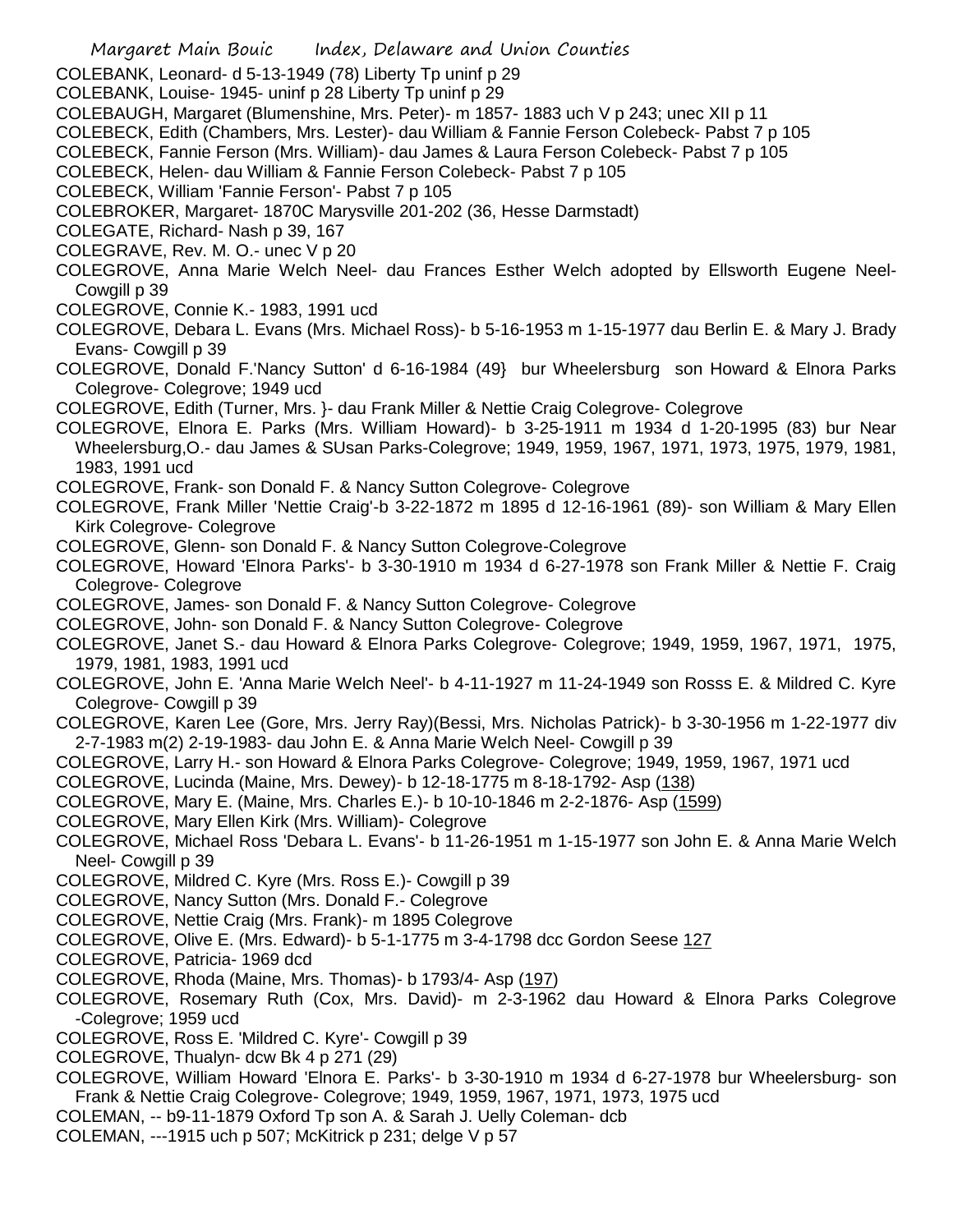- Margaret Main Bouic Index, Delaware and Union Counties
- COLEMAN, --- d 1-6-1854 (55y5m) Mayfield Cem Powell p 173
- COLEMAN, --original owner Allen Tp,unec XII p 67, XIV p 7
- COLEMAN, Mrs.- 1915 uch p 237
- COLEMAN, Child d 3-24-1882 Oakdale Cem 97 p 92
- COLEMAN, Aaron 'Mary J.'- b 1829 d 7-11-1900(72) Byhalia Cem R 18 lptw p 118- 1915 uch p 508; 1883 uch V p 663, 664; unec XIII p 43; 1860C Washington Tp 1502-1512 p 204 (30,O); 1870C Washington Tp 95-89 p 13 (39,O); 1880C Washington Tp 224-233 p 241 (48,O,Conn,Conn) p 016A; uca p 101
- COLEMAN, Abigail Jane (Kuhns, Mrs. George Newton)- b 8-1-1835 m 1-5/1-1859 dcm d 4-14-1916 dau Daniel & Moriah Coleman- 1850C Concord Tp 2084 p 125 (15, O); dcc Mary Kuhns Bryant 9
- COLEMAN, Absalom 'Charlotte Amelia Weiser'- b 8-10-1846 d 3-28-1944- Weiser p 270
- COLEMAN, Absalom B. 'Sara Willey''Lottie Murfurt'- b 8-10-1846 d 3-28-1914 Marlborough Cem p 184 son Henry & Sarah Schultz Coleman- 1880 dch p 789; 1908 dch p 867; Schultz p 8; 1880C Oxford Tp p 389A
- COLEMAN, John Adam 'Maria'- 1850C Darby Tp 1652-1672 p 244 (56, Ger); 1860C Darby Tp 271 p 39 (65, Bav); 1870C Darby Tp 58-50 p 8 (67, Ger); unec VI p 10
- COLEMAN, Albert C.- son Samuel & Emily F. Coleman- 1880C Milcreek Tp 24-27 p 3 (7,O,Irel,O)
- COLEMAN, Albert- b 7-1895 son John Henry & Eva Porschet Coleman- Coleman; 1900C Paris Tp 24 p 2B (4,O,O,O)
- COLEMAN, Alcina A. (Bergstresser, Mrs. )(Baxter, Mrs. George W.)- dau Henry & Sarah Schultz Coleman-w789; 1908 dch p 867; Schultz p 8
- COLEMAN, Alice (Thompson, Mrs. )- dau Roland & Margie Dotson Coleman- Coleman
- COLEMAN, Alpheus- delge VI p 22 (1837)
- COLEMAN, Alvin V. 'Laura A. Martin'- d 7-29-1961 (83) son William & Hannah L. Coleman- 1880C Scioto Tp 265-282 (3,O,O,O)
- COLEMAN, Amanda Kaline (Mrs. John)- m 9-7-1855 ucm 2327; unec VIII p 34
- COLEMAN, Amanda (Stazgeber, Mrs. Louis)- m 4-9-1861 ucm 3170
- COLEMAN, Amelia- b 5-1883 dau Barbara Crotinger- 1900C Marysville 1st ward p 1 (17,O,Ger,Ger)
- COLEMAN, Amelia (Hickman, Mrs. Harley)- b 9-10-1967 dau George & Barbara Coleman- Coleman
- COLEMAN, Andrea Talitha (Weaver, Mrs. Michael G.}- b 1965 m 2-13-1988 dau Lamarr L. & Mary P.
- Coleman- Coleman; 1967, 1971, 1975, 1979, 1981, 1983 ucd
- COLEMAN, Andrew- 1850C York Tp 375-380 p 59 (16,O)
- COLEMAN, Andrew- d 8-25-1853 (5m5d) son V & Eve Coleman- Maryfield Cem Powell p 173
- COLEMAN, Ann- d 6-27-1848 (16-5-16) dau V. & Eve Coleman Mayfield Cem Powell p 173
- COLEMAN, Anna (Mrs. Anson)- 1850C Genoa Tp 370 p 39 (37, Pa)
- COLEMAN, Anna- dau George & Mary C. Miller Coleman- 1883 uch V p 88
- COLEMAN, Anne- b 1959 dau Dr. Carl R. & Judith Coleman- 1969, 1971 dcd
- COLEMAN, Annette S.- dau John G. & Barbara Coleman- 1880C Marysville 191-195 (4,O,Ger,Ger)
- COLEMAN, Annie (Wood, Mrs. )- sister Nelson A. Coleman- Coleman
- COLEMAN, Annie (Mrs. )(Weiser, Mrs. Samuel H.)- Weiser p 505
- COLEMAN, Anson 'Anna'- 1850C Genoa Tp 370 p 39 (35, Md)
- COLEMAN, Avis- dau William & Eva Coleman- Coleman
- COLEMAN, Barbara C. Criss (Mrs. John)- 1880 dch p 789;l dcw Walter Cole 15
- COLEMAN, Barbara- dau George & Mary C. Miller Coleman- 1883 uch V p 88
- COLEMAN, Barbara (Mrs. J. C.)- DJ p 14
- COLEMAN, Barbara (Mrs. John G.)- 1880C Marysville 191-195 (27, Ger,Ger,Ger)
- COLEMAN, Barbara- dau John & Barbara C. Criss Coleman- 1880 dch p 789
- COLEMAN, Barbary- dau Adam & Maria Coleman- 1850C Darby Tp 1652-1672 p 245 (11, Ger); unec VI p 10
- COLEMAN, Barkart- Ekelberry Ledger- delge X p 52
- COLEMAN, Becky (Kaufman, Mrs. Walter)- dau John Henry & Marie Frieda Zacharias Coleman- Coleman
- COLEMAN, Ben M.'Mary L.'- son Leo & Lucy M. Rutan Coleman-Coleman; 1949, 1959, 1971, 1973, 1975, 1979, 1981, 1983, 1991 ucd
- COLEMAN, Betty (Duncan, Mrs. Wes)- dau William & Eva Coleman- Coleman
- COLEMAN, Betty J. (Hill, Mrs. Burl)- m 5-4-1981- Coleman
- COLEMAN, Betty J. (Mrs. Raymond L.)- 1959, 1967, 1973, 1975, 1979, 1981, 1983 ucd
- COLEMAN, Betty (Mrs. Ralph D. Jr.)- Coleman; 1961, 1969, 1971, 1980 dcd
- COLEMAN, Betty (Shuman, Mrs. )- dau Leo & Lucy M. Rutan Coleman- Coleman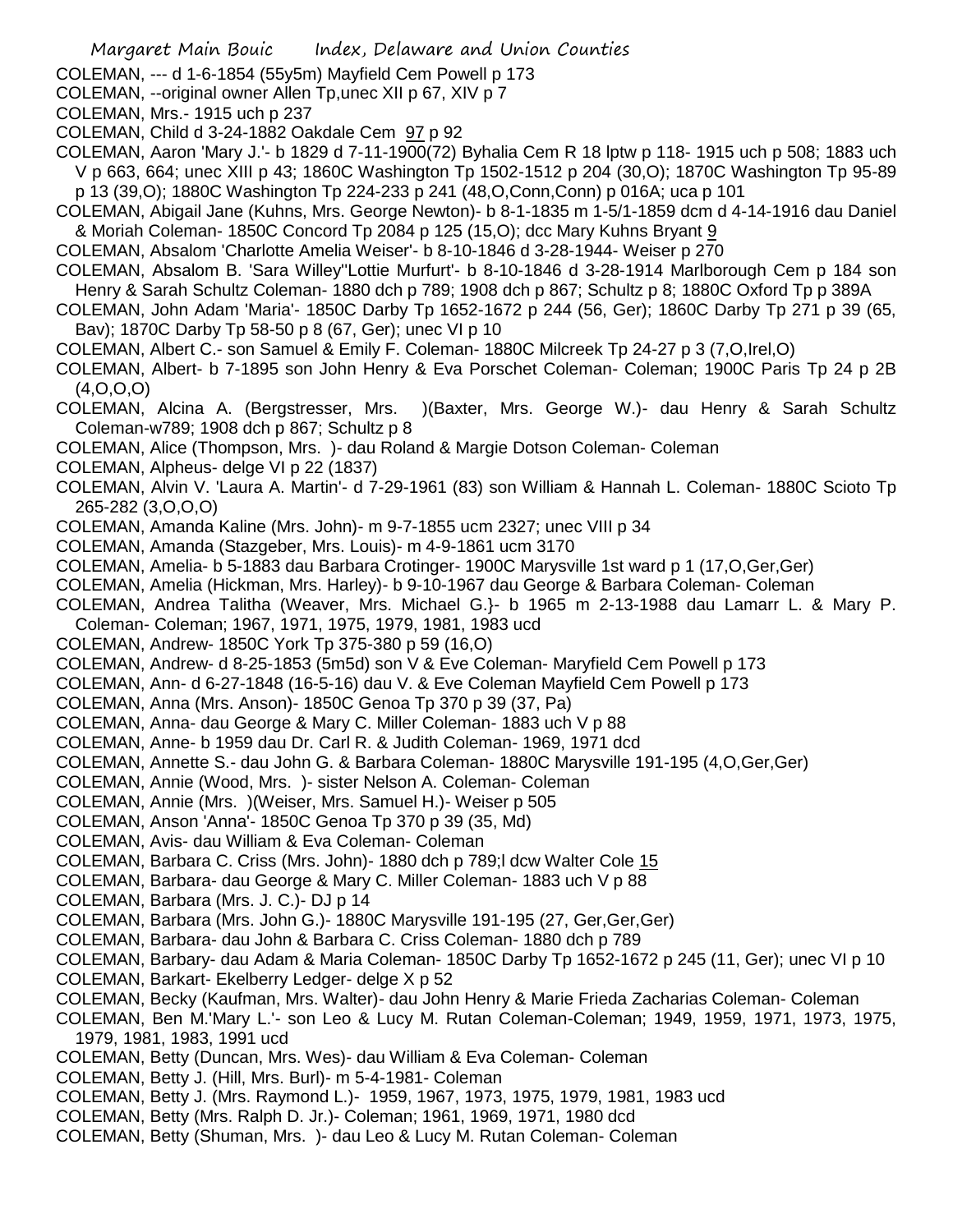COLEMAN, Beverly (Hicks, Mrs. )- dau James & Emma Mae Wire Coleman- Coleman

COLEMAN, Beverly Smith (Mrs. Franklin P.)- Coleman

COLEMAN, Bill L. ' ''Janet Elaine Alexandedr'- b 9-30-1947 m 10-10-1986 son Randall & Roma Rimmey Coleman- Cowgill p 42

- COLEMAN, Bob 'Esther'- son William & Eva Coleman- Coleman
- COLEMAN, Bob- son Roland & Margie Dotson Coleman- Coleman
- COLEMAN, Bonnie Doebert (Mrs. John Dana II)- m 4-2-1967 dau Wallace E. & Betty Doebert- Coleman
- COLEMAN, Brenda- b 1963 dau Edward M. & Vera P. Coleman- 1969, 1971, 1980 dcd
- COLEMAN, Rodney Bruce 'Dorothy'- b 1951 son Raymond L. & Betty J. Coleman- 1959, 1967, 1971 ucd
- COLEMAN, Carl David- son Dr. Carl Richard & Judith Coleman- Coleman

COLEMAN, Carl L.'Lillian Cody.'- b 8-12-1897 d 11-19-1976 WWI Oakdale Cem II p 155 (M-R21-12)- son John Martin & Margaret Anna Weaver Coleman- 1915 uch p 871; 1985 uch p 135; Coleman; 1900C Paris Tp 23 p 2B (2,O,O,O)

- COLEMAN, Carl Richard- son Carl David Coleman- Coleman
- COLEMAN, Dr. Carl Richard 'Judith'- son Carl L. & Lillian M. Cody Coleman- Coleman 1969, 1971, 1980 dcd
- COLEMAN, Carol Ann- b 9-1964 dau Rev. David Coleman- Coleman
- COLEMAN, Caroline S.- dau Willard A. & Sula Coleman- Coleman
- COLEMAN, Carrie A. Weaver (Mrs. Louis E.)- b 1883 m 1903 d 1974 Oakdale Cem II p 37 (G-R4-15)- dau Calvin & Margaret Schoenlib Weaver- Coleman
- COLEMAN, Carrie- b 7-24-1892 d 9-11-1991 Oakdale Cem -dau John Henry & Eva Porschet Coleman-Coleman; 1900C Paris Tp 24 p 2B (7,O,O,O)
- COLEMAN, Catharine E. Elliott- b 7-29-1843 d 2-6-1865 Marlborough Cem Powell p 295
- COLEMAN, Catherine E.- b 7-29-1849 d 2-6-1865 Marlborough Cem p 148
- COLEMAN, Catherine- dau Daniel & Moriah Coleman- 1850c Concord Tp 2084 p 125 (10,O)
- COLEMAN, Catherine- dau Maria Coleman- 1880C Scioto Tp 264-281 (37, O,Va,Va)
- COLEMAN, Catherine Elizabeth Patingale (Mrs. Ralph)- b 12-28-1905 m 10-8-1939 d 9-19-1996 dau James & Winifred Alice Walters Patingale- Coleman; 1949, 1969k 1980 dcd
- COLEMAN, Catherine Snyder (Mrs. John)- d 4-17-1864 (62-2-28) Mayfield Cem- dcq Josie Waddell Inskeep 13; Powell p 172; 1880 dch p 789
- COLEMAN, Cathy A. (Mrs. Michael I.)- 1980 dcd
- COLEMAN, Charles E.- nephew George N. Kuhns- 1880C Scioto Tp 208 p 287C
- COLEMAN, Charles W.- son Willard A. & Sula Coleman- Coleman
- COLEMAN, Charletta- d 2-4-1845 (4-7-27) Mayfield Cem Powell p 172- dau John & Barbara Criss Coleman delge III p 32
- COLEMAN, Charlotte Amelia Weiser (Mrs. Absalom)- b 3-6-1856 m 5-20-1897 d 7-9-1915 dau Peter & Susanna Kline Weiser p - Weiser p 270
- COLEMAN, Charlotte Marie (Eufinger, Mrs. John Marshall)- b 2-16-1947 m 9-4-1971- dau William Luther & Rose Anna Green Coleman- Coleman; 1985 uch p 301959, 1967, 1971 ucd
- COLEMAN, Cheryl (Mrs. Donald)- Coleman
- COLEMAN, Christina (Kaufman, Mrs. Walter)- b 11-25-1918 m 5-14-1939 d 4-22-1992 (76) Milford Cem- da Henry & Marie Zacharias Coleman- Coleman
- COLEMAN, Christopher (4-1980) son Don & Rucker Coleman- Coleman
- COLEMAN, Cindy Ann (Harlan, Mrs Jerry Lee)- m 10-4-199- dau Gene & Ruth Coleman- Coleman
- COLEMAN, Cindy- dau Joe W. Coleman- Coleman
- COLEMAN, Clara Ethel Stover (Mrs. )(Nibert, Mrs. )-d 2-15-1976 (76)-bur W.Va- Coleman
- COLEMAN, Clara- b 6-1890 dau George M. & Lena Coleman- 1900C Marysville 70 p 3B (9,O,O,O)
- COLEMAN, Clara (Welch, Mrs. )- dau Vernon D. & Goldie Mae Fielder Coleman- Coleman
- COLEMAN, Clarence- son Vernon D. & Goldie Mae Fielder Coleman- Coleman
- COLEMAN, Claude- son J. Pearl & Myrtle Ward Coleman- Coleman
- COLEMAN, Clayton- b 11-13-1995 son Robert & Heather Coleman- Coleman
- COLEMAN, Cleo- son Clara Ethel Stover Coleman Nibert- Coleman
- COLEMAN, Clymanda Smith- 1850C Oxford Tp 2782 p 156 (29,O)
- COLEMAN, Connie- b 1959 dau Elmer S. & Lucille Coleman- 1969, 1971 dcd- engaged to Lee Froehlich
- COLEMAN, Constance Caroline (Grider, Mrs. Ewell James)- b 12-28-1907 m 10-31-1926 dau Lewis Corwin & Ethel Maude Wilcox Grider- delge III p 32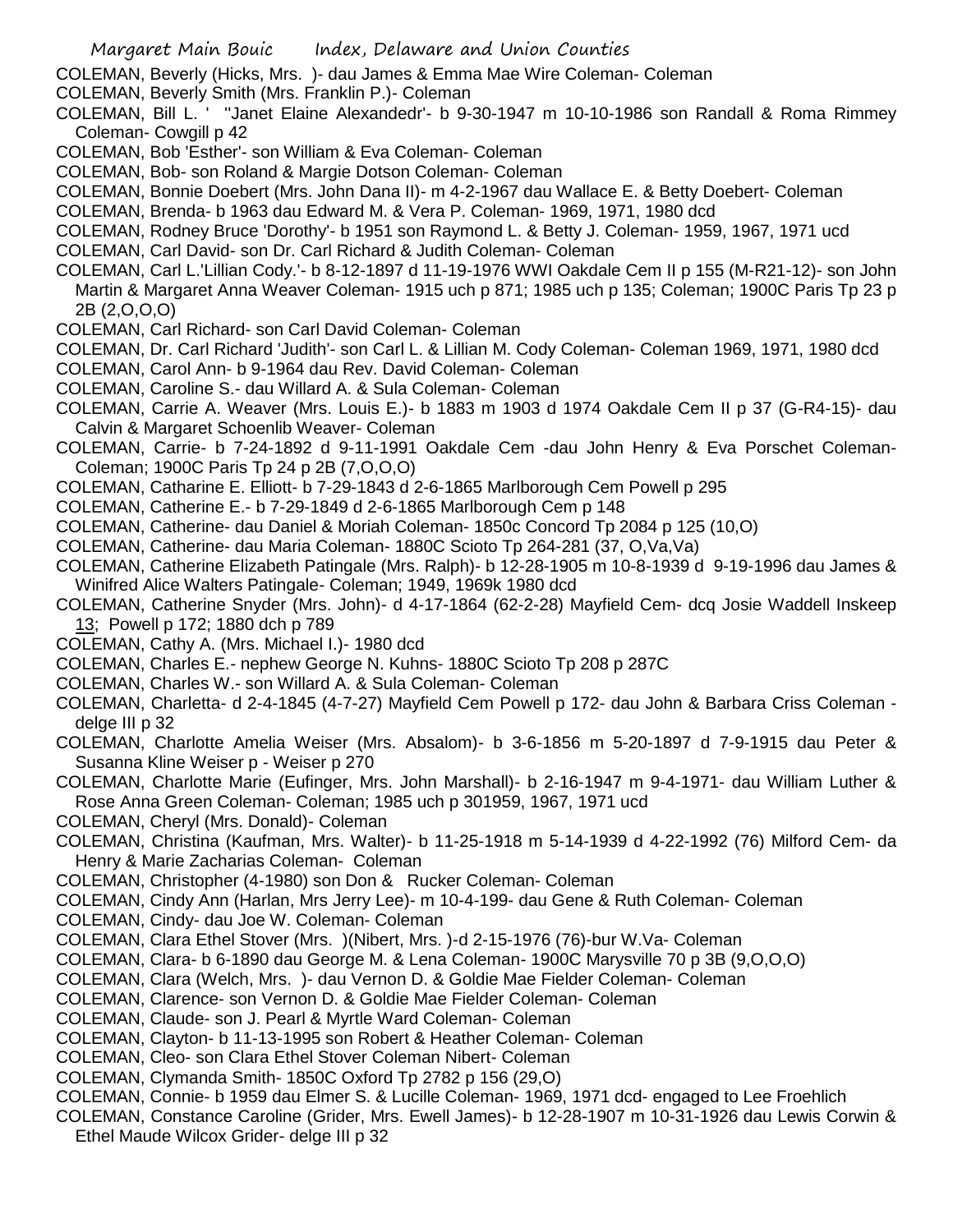COLEMAN, Craig Allen- b 1974 son Rodney Bruce & Dorothy Coleman- 1975, 1979, 1981, 1983 ucdengaged to Angela Rose Mullis

COLEMAN, Crystal Rochelle- dau William D. Coleman- Coleman

COLEMAN, Cynthia- dau Horace & Mary Maine Cooper Coleman- Asp 1406

COLEMAN, Dallas 'Myra McGonigle'- b 10-22-1877 Oxford Tp son Absalom & Sarah Willey Colemandcb;1908 dch p 640;Downing Reunion, delge X p 29; Schultz p 8

COLEMAN, John Dana 'Georga Stimmel'- b 10-8-1905 d 12-23-1968 son John Martin & Anna Margaret Weaver Coleman- 1915 uch p 871; Coleman

COLEMAN, Daniel- dcw Bk 3 p 218 will

COLEMAN, Daniel 'Lydia L. Sutz(Lutz?)- m 9-9-1842 dcm

COLEMAN, Daniel W. 'Moriah'- d 7-16-1854 (44-10-11) Oller Cem p 3; 1850C Concord Tp 2084 p 125 (41, Va); Powell p 81

COLEMAN, Rev. David- Coleman

COLEMAN, David- b 1951 son Carl R. & Judith Coleman- 1969, 1971 dcd

COLEMAN, David George- b 1-1-1938 d 1-1-1998 (60) Oakdale Cem =son Herman A. Dorothy Stimmel Coleman- Coleman

COLEMAN, David- son Vernon D. & Goldie Mae Fielder Coleman- Coleman

COLEMAN, Day- son Dallas & Myra McGonigle Coleman- Schultz p 8

COLEMAN, Della (Blair, Mrs. )- dau Roland & Margie Dotson Coleman- Coleman

COLEMAN, DeWitt- son Horace & Mary Maine Cooper- Asp 1045

COLEMAN, Don 'Phyllis'- son Edwin E. Coleman- Coleman

COLEMAN, Don ' Rucker'- son Leland Coleman- Coleman

COLEMAN, Donald,Sr.- Coleman

COLEMAN, Donald 'Cheryl'- son Don Coleman,Sr.- Coleman

COLEMAN, Donald G.- son John Henry & Marie Frieda Zacharias Coleman- Coleman

COLEMAN, Dorothy (Mrs. Rodney Bruce)- Coleman; 1971 ucd

COLEMAN, Dorothy (Buckingham, Mrs. William)- dau John Henry & Marie Frieda Zacharias Coleman-Coleman

COLEMAN, Dorothy (Campbell, Mrs. )- dau Clara Ethel Stover Colman Nibert- Coleman

COLEMAN, Dorothy Marie Jones (Liller, Mrs. Chester)(Mrs. Leo)- b 5-17-1908 m(1) 7-28-1929 d 12-14-1995 (87)- Freshwater p 94

COLEMAN, Dorothy (Mrs. Rodney B.)- 1973, 1975, 1979, 1981,1983 ucd

COLEMAN, Dorothy Stimmel (Mrs. Herman)- b 1-5-1908 Delaware m 10-21-1934 d 12-6-1988 dau Bert & Ethel Bobo Stimmel- Coleman; Stimmel

COLEMAN, Drusilla Franceway (Mrs. Thomas)- m 5-13-1835 dcm

COLEMAN, Earl- son J. Pearl & Myrtle Ward Coleman- Coleman

COLEMAN, Earl S.- b 7-7-1884 Concord Tp son John & M. E. Wright Coleman- dcb

COLEMAN, Ed John- b 10-1887 son George M. & Lena Coleman- 1900C Marysville 1st ward 70 p 3B (12,O,O,O)

COLEMAN, Edna Ruth- d 12-12-1931 York Tp Cem p 74

COLEMAN, Edward 'Bessie Hoopes'- d 4-24-1964 son William & Lena Greenbaum Coleman- Coleman

COLEMAN, Edward M. Jr. 'Vera P.'- 1969, 1971, 1980 dcd

COLEMAN, Edward- son-in-law Thomas Lombard- Powers Pat p 113

COLEMAN, Edwin E.- b 5-9-1921 d 9-21-1996 (75) Maple Grove Cem- son William & Eva Coleman-Coleman

COLEMAN, Electa Augustus Abernathy (Mrs. Rev. William Lewis)- b 2-3-1841 m 11-30-1871 d 12-11-1902 Oreg.- ped Joanne Grider Kaiser 13; delge III p 32, V p 73

COLEMAN, Elizabeth Barnes (Mrs. George G.)- Coleman

COLEMAN, Elizabeth (Curren, Mrs. David)- m 3-12-1843 dcm

COLEMAN, Elizabeth (Donovan, Mrs. George)- b 1844 d 1910 dau Richard J. & Haman Ford Coleman ped Mary Turner Kuckelman #59 15 unec V p 30

COLEMAN, Elizabeth- dau John & Catherine Snyder Coleman- 1880 dch p 789

COLEMAN, Elizabeth (Schultz, Mrs. Jacob)- m 6-8-1865 dcm

COLEMAN, Elizabeth (Mrs. Valentine)- b 1825 d 1853 Mayfield Cem Powell p 173

COLEMAN, Elizor 'Mary Langstaff'- Maugans Anc p 213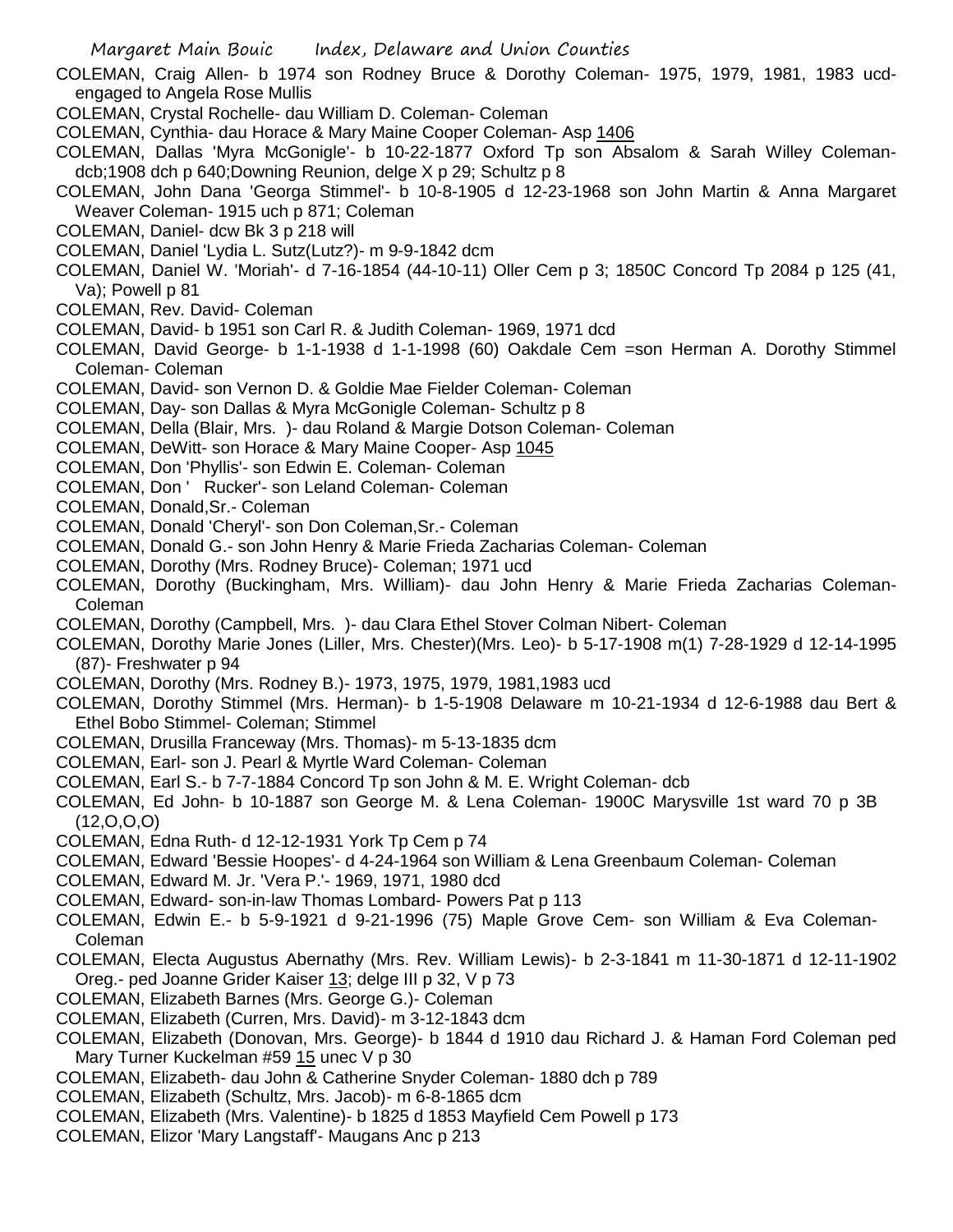- COLEMAN, Ellen- dau John & Catherine Snyder Coleman- 1880 dch p 789
- COLEMAN, Elmer S. 'Lucille'- 1969, 1971, 1980 dcd
- COLEMAN, Emanuel L.- son George & Mary C. Miller Coleman- 1883 uch V p 88
- COLEMAN, Emily F. (Mrs. Samuel)- 1880C Millcreek Tp 24-27 p 3 (32,O,NJ,O)
- COLEMAN, Emma (Elsom, Mrs. Donald)-b 6-9-1912 m 6-8-1939 d 6-29-1992 (80) Seattle- dau John Henry & Marie Frieda Zacharias Coleman- Coleman; Elsom
- COLEMAN, Emma J.- d 8-25-1865 (5-5-12) Mayfield Cem Powell p 173 dau J. & E.
- COLEMAN, Emma (Kehl, Mrs. William Aaron)- Weiser p 618
- COLEMAN, Emma M. Wire (Mrs. James E.)- b 9-23-1920 d 9-22-1996 dau Otto & Grace Aldrich Wire-Coleman; 1961, 1969, 1971, 1980 dcd
- COLEMAN, Enid Anderson (Mrs. J. R.)- dau Cleland & Esther Hobbs Allison Anderson- Anderson 4,5; Felkner 5,6; Hutchisson p 21
- COLEMAN, Epsena/Eva- ch Adam & Maria Coleman- 1850C Darby Tp 1652-1672 p 245 (7,O); 1860C Darby Tp 271 p 39 (16,O); unec VI p 10
- COLEMAN, Erastus 'Margaretta Wolfe'- b 5-2-1829 Marion Co m 7-1-1851- delge I p 11
- COLEMAN, Ester (Conklin, Mrs. Van)- dau Absalom & Lottie Murfurt Coleman- Schultz p 8
- COLEMAN, Esther (Mrs. Bob)- Coleman
- COLEMAN, Esther E.- dau Anson & Anna Coleman- 1850c Genoa Tp 370 p 39 (11,O)
- COLEMAN, Esther- dau J. Randolf & Enid Anderson Coleman- Hutchisson p 21; Anderson
- COLEMAN, Esther (Warner, Mrs. )(Hunnell, Mrs. )- dau Vernon D. & Goldie Mae Fielder Coleman- Coleman
- COLEMAN, Ethel Maude Wilcox (Mrs. Lewis Corwin)- b 3-29-1888 m 9-9-1908 d 2-22-1973 dau Ezekiel Zareius & Carrie Olivia Langworthy Wilcox- ped Joanne Grider Kaiser 7
- COLEMAN, Ethel Rogers (Mrs. Tom)- b 5-6-1889 dau Will & Alice Arthur Rogers- Genther p 118
- COLEMAN, Eugene H.'Ethel J. Schwondeman' b 7-21-1911 m 8-14-1939 Oakdale Cem son Louis E. & Carrie A. Weaver Coleman- Coleman
- COLEMAN, Eva B. Kendel (Mrs. John L.)- m 5-28-1872 ucm 5084
- COLEMAN, Eva C. (Smith, Mrs. Clyde)- b 7-20-1861 d 1-7-1937 Marlborough Cem p 177 dau Henry & Sarah Schultz Coleman- 1880 dch p 789; 1908 dch p 867; Schultz p 8
- COLEMAN, Eva K. Porschet (Mrs. J. Henry)- b Franklin Co 2-26-1869 d 3-1-1906 Oakdale Cem I p 132 (F-R9-9); Coleman; 1900C Paris Tp 24 p 2B (30,O,Ger,Ger) m 7 y, 2 ch
- COLEMAN, Eva R.- b Franklin Co d 3-1-1906 (37y) Oakdale Cem 2030 (146F)
- COLEMAN, Eva (Mrs. William)- Coleman
- COLEMAN, Eve Schultz (Mrs. Valentine)- b 12-16-1798 d 9-28-1860 (61-9-12) Mayfield Cem Powell p 173; delge VI p 27
- COLEMAN, COLMAN, Fenimore Cooper- son Dewitt Coleman- Asp 1405-1
- COLEMAN, Floyd- son Tom & Ethel Rogers Coleman- Genther p 118
- COLEMAN, Frank 'Mary A.'- Powell p 87
- COLEMAN, Franklin P.-'Stella Inskeep''Beverly Smith'- b 4-4-1917 d 3-17-1989 bur W. Liberty- son John Pearl & Myrtle Ward Coleman- Coleman
- COLEMAN, G. Fred 'Kathryn I.'- b 1911 d 1971 Oakdale Cem II p 153 (M-R19-13) son John Henry Coleman-Coleman
- COLEMAN, Fred- son John & Barbara Criss Coleman- 1880 dch p 789
- COLEMAN, Freddie- b 1850 d 1870 Mayfield Cem Powell p 173
- COLEMAN, Frederick- son Adam & Maria Coleman- 1850C Darby Tp 1652-1672 p 245 (17, Ger),unec VI p 10
- COLEMAN, Frederick C.- d 8-22-1854 (17y) Powell p 172- son John & Catherine Coleman
- COLEMAN, Fredie- b 12-22-1896 Delaware Town son Ozie & Fanny Fry Coleman- dcb, colored
- COLEMAN, --- 2-22-1899 Delaware Town son Oxie & Frances M. Fry Coleman- dcb, colored
- COLEMAN, Gale Edward 'Phyllis Lorraine Hommel'- b 10-8-1935 m 8-22-1959- Weiser p 358
- COLEMAN, Gary- b 1957 son Raymond L. & Betty J. Coleman- 1959, 1967, 1973, 1975, 1979, 1981 ucd
- COLEMAN, Gavin Paul- b 7-3-1993 son Donald & Cheryl Coleman- Coleman
- COLEMAN, Gene 'Ruth'- son Edwin E. Coleman- Coleman
- COLEMAN, Georgia Stimmel (Mrs. John Dana)- b 2-20-1906 Coleman
- COLEMAN, George- interred 3-4-1878 Mitchell Cem DJ p 23
- COLEMAN, George- son Adam & Maria Coleman- 1850C Darby Tp 1652-1672 p 245 (22, Ger); unec VI p 10
- COLEMAN, George- b 1-1887 son Barbara Crotinger- 1900C Paris Tp 1st ward 4 p 1 (13,O,Ger,Ger)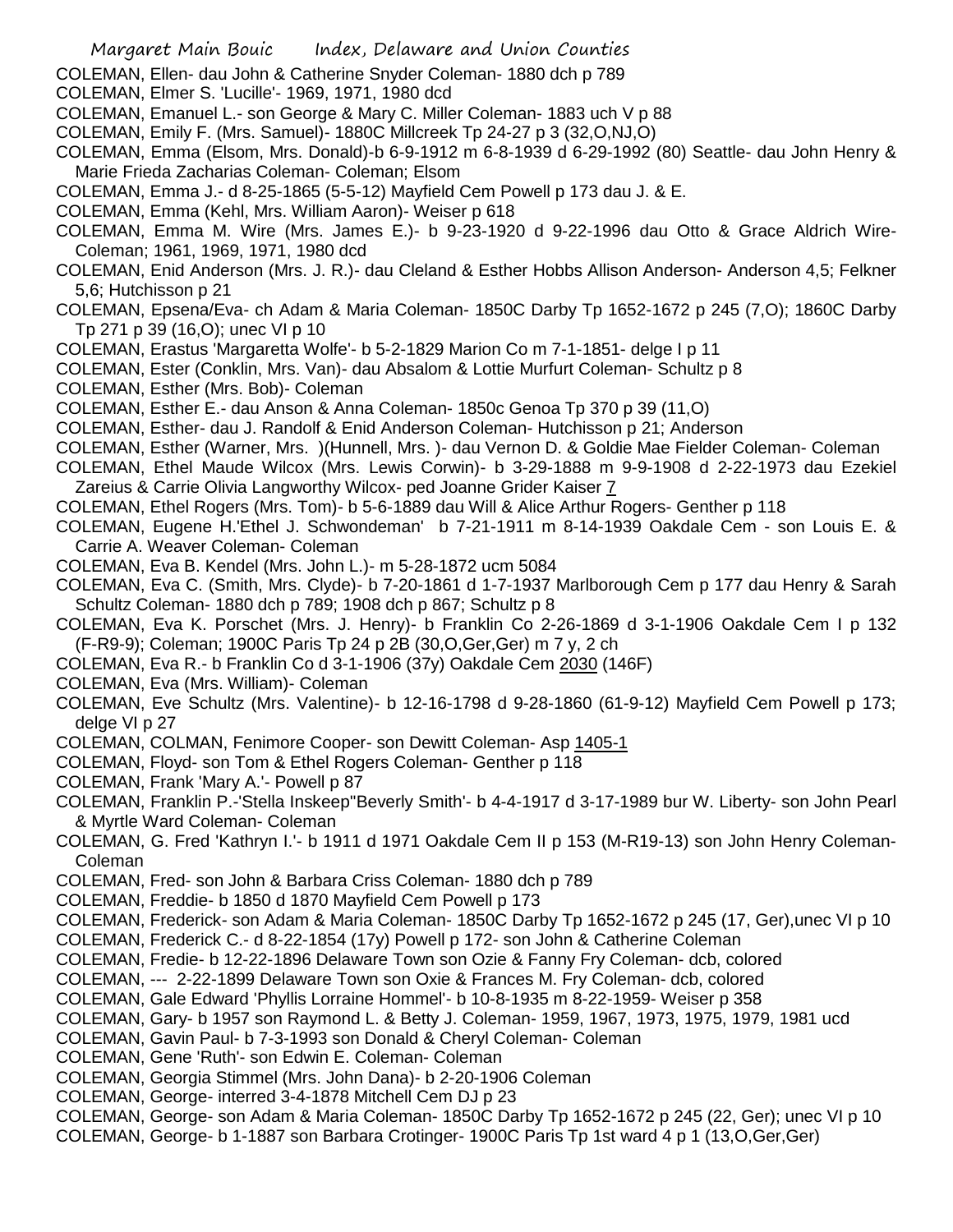- Margaret Main Bouic Index, Delaware and Union Counties
- COLEMAN, George Frederick 'Kathryn Marsh'- b 1-6-1911 d 8-20-1971 son John Henry & Marie Zacharias Coleman- Coleman; 1949 ucd
- COLEMAN, George G. 'Elizabeth Barnes'- b 7-21-1888 d 10-23-1960- Coleman
- COLEMAN, George- b 7-1888 son George William & Magdalena Coleman- 1900C Marysville 70 p 3B (11,O,O,O)
- COLEMAN, George 'Mary Catherine Miller'- b 4-14-1828 m 4-4/17-1855 ucm 2277 son John A. & Mary Kreitline Coleman- 1883 uch V p 88; uca p 23, 31, 55, 59; unec VIII p 34
- COLEMAN, John George 'Matilda A. McCullough'- m 10-28-1871 ucm 4994 d 3-3-1889 (53y) Mitchell Cem DJ p 14; Genther p 142; 1883 uch V p 321
- COLEMAN, George Walter- b 8-16-1902 Un C0 d 5-5-1920 Oakdale Cem I p 132 (F-R9-9)
- COLEMAN, George William 'Magdalena "Lena" Greenbaum'- b 9-1865 1900C Marysville 70 p 3B (34,O,- ,Ger)
- COLEMAN, Georgia A. Stimmel (Mrs. John Dana)- b 2-20-1906 d 5-18-1998 (92) dau George Albert & Ethel Bobo Stimmell- Coleman
- COLEMAN, Gilbert 'Odeta Chapman'- Coleman
- COLEMAN, Gladys May (Weiser, Mrs. Clyde Robert)- b 7-13-1911- Weiser p 501
- COLEMAN, Goldie Mae Fiedler (Mrs. Vernon D.}- d 10-16-1982 (63} Oak Grove Cem
- COLEMAN, Grace Harriet Koppenhaver (Mrs. Matthias Clinton)- b 7-4-1897 dau Augustus Edward & Aletta Mae Stabley Koppemhaver- Weiser p 131
- COLEMAN, H.- b 9-15-1880 Oxford Tp ch Jas. E. & N. Holt Coleman- dcb
- COLEMAN, Hannah Ford (Mrs. Richard Jr.)- b 1814 d 1884- ped Mary Turner Kuckelman #57 31; unec V p 30
- COLEMAN, Hannah L. (Mrs. William)- 1880C Scioto Tp 265-282 (26,O,O,Penn}
- COLEMAN, Harold D. 'Patsy'- 1980 dcd
- COLEMAN, Harold John 'Mary Alice McAllister;- b 10-10-1902 m 1930 d 1-27-1971 Oakdale Cem II p 119 (K-R6-9)- son William & Magdalena Greenbaum Coleman- Coleman; 1985 uch p 42
- COLEMAN, Harriet (Dickey, Mrs. Charles C.)- dumch p 499
- COLEMAN, Hawes Jr. 'Margaret Fleming Howison'- m 5-11-1931 Howison (843)
- COLEMAN, Heather (Mrs. Robert)- Coleman
- COLEMAN, Helen Inf.- 1901 Oakdale Cem I p 152
- COLEMAN, Helen Marie (Givler, Mrs. Norman LeRoy)- b 9-12-1938 m 12-28-1956- Weiser p 122
- COLEMAN, Henry- 1880C Oxford Tp p 388C
- COLEMAN, Henry J.- b 6-17-1892 d 10-9-1981(89) Oakdale Cem I p 152 C son George William & Magdalena Greenbaum Coleman- Coleman; 1900C Marysville 70 p 3B (7,O,O,O)
- COLEMAN, J. Henry 'Eva K. Porschet'- b 12-20-1868 d 5-19-1940 Oakdale Cem I p 132 (F-R9-9); 1900C Paris Tp 24 p 2B (30,O,Ger,Ger)
- COLEMAN, Henry- brother George G. Coleman- Coleman
- COLEMAN, Henry 'Sarah Schultz'- b 4-2-1822 m 12-14-1841 dcm d 2-12-1907 Marlborough Cem p 178- son John & Catharine Snyder Coleman- delge VIII p 7; 1880 dch p 789; 1908 dch p 867; dcw Bk 4 p 441(47); dcq Josie Waddell Inskeep 6; delge VIII p 7
- COLEMAN, Herman A. 'Dorothy Stimmel'- b 10-10-1904 m 10-21-1934 d 1-6-1990 Oakdale Cem -son George William & Magdalena Greenbaum Coleman.- Coleman
- COLEMAN, Hester Ann Neilson- dau John Neilson- dcw Bk 3 p 238
- COLEMAN, H. J.- Marysville p 49
- COLEMAN, Horace 'Mary P. Maine'- Asp (638)
- COLEMAN, Horace 'Nancy Thurston'- Asp 185-5
- COLEMAN, Ida Mae (Bishop, Mrs. Cyril Grant)- dau J. Pearl & Myrtle Ward Coleman- Coleman; Bishop
- COLEMAN, Ida W.- dau Samuel & Emily Coleman- 1880C Millcreek Tp 27 (3,O,Irel,O)
- COLEMAN, Inez- 1900C Marysville 1st ward 168 p 7B (-,O,O,O)
- COLEMAN, Irene S. Nicol (Mrs. Robert M.)- b 6-10-1909-1911 m 1938 Oakdale Cem II p 37 (G-R4-15)- dau Leonard & Caroline Rausch Nicol- Rausch 13(13)4 II p 268, III p 279; 1959, 1967, 1971, 1973, 1975, 1979, 1981, 1983, 1991 ucd
- COLEMAN, Isabelle Fish (Mrs. )- dau Amos Emil & Ethel Bevis Fish- 1985 uch p 51
- cOLEMAN, Jack- twin son John & Bonnie Doebert Coleman- Coleman
- COLEMAN, Jacqueline Lorene Johnson (Mrs. Richard)(Cobb, Mrs. Edward Everett)- m(2) 1954 dau Albert Henry & Elda Lorene Freshwater Johnson- Freshwater p 216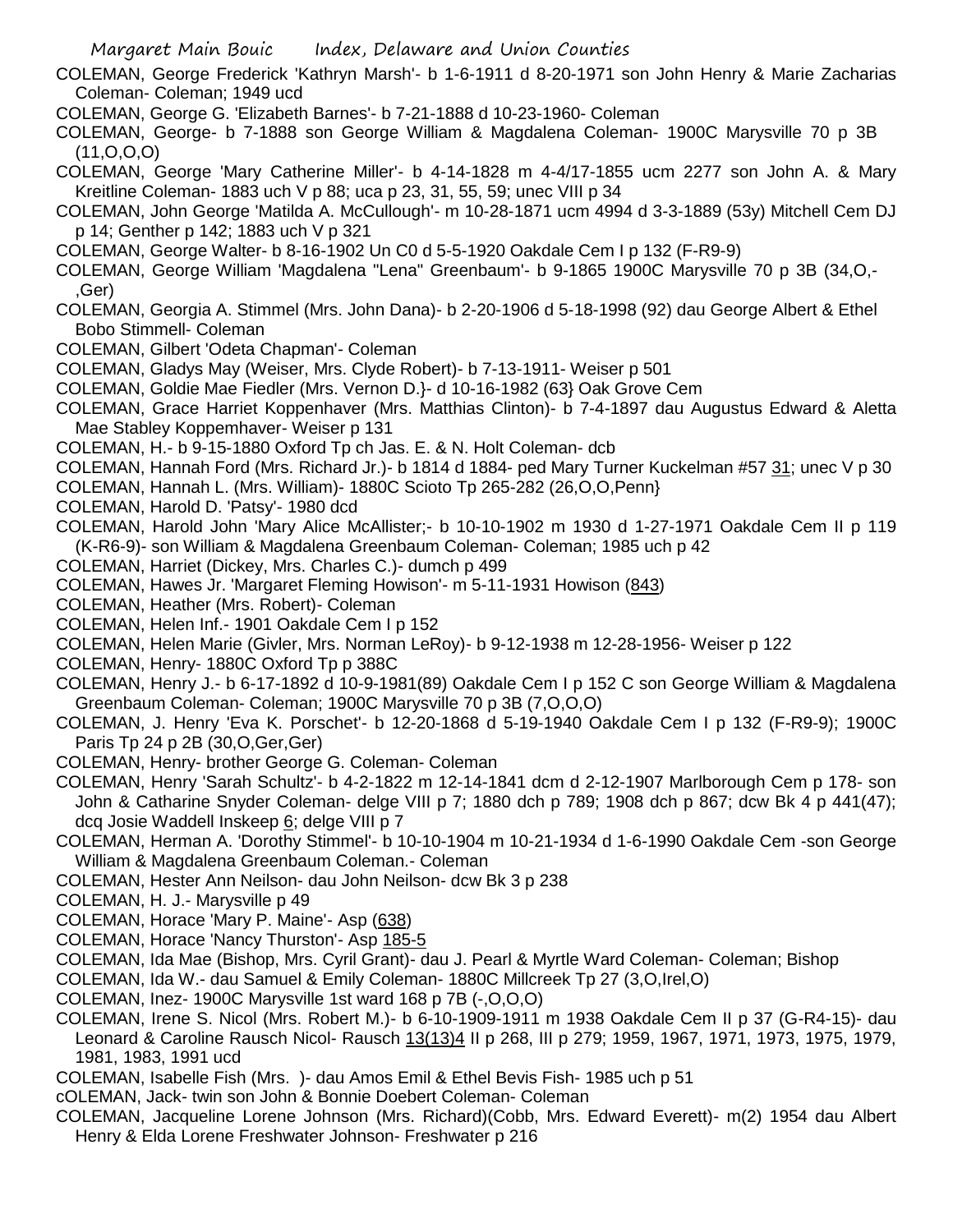Margaret Main Bouic Index, Delaware and Union Counties COLEMAN, James- Allen Tp original owner unec XI p 69 COLEMAN, James- uca p 58; 1883 uch V p 452; Watkins Cem unec IV p 23 COLEMAN, James C. 'Emma'- b 4-24-1925 d 12-4-1997 (72) Marlborough Cem son Lexie & Myrtle McDowell Coleman- Coleman COLEMAN, James D.- 1961 dcd COLEMAN, James E. 'Emma M. Wire'- Coleman; 1961, 1969, 1971, 1980 dcd COLEMAN, James Henry- son George Frederick & Kathryn Marsh Coleman- Coleman; 1949 ucd COLEMAN, Dr. James L.- son Ralph & Catherine Elizabeth Patingale Coleman- 1949 ucd; Coleman COLEMAN, Jennifer (Mrs. Robert)- Coleman COLEMAN, Jennifer Yvonne- b 8-18-1998 dau Robert & Jennifer Coleman- Coleman COLEMAN, John L. 'Eva B. Kendel'- m 5-28-1872 ucm 5084 COLEMAN, James M.- son Anson & Anna Coleman- 1850C Genoa Tp 370 p 39 (16,O) COLEMAN, James S. E. 'Nancy Holt'- son Henry & Sarah Schultz Coleman- 1880 dch p 789; 1908 dch p 867; Schultz p 8 COLEMAN, Janelle (Webb, Mrs. Leonard Jr.)- div- 1985 uch p 145 COLEMAN, Janet Elaine Alexander (Osborne, Mrs. Charles Russell,Jr.)(James, Mrs. Ronald D.)(Davis, Mrs.Garry Lynn)(Mrs. Bill L.)- b 3-3-1948 m(1) 10-11-1968 div 2-5-1969 m(2) 4-5-1972 div 12-5-1977 m(3) 8-12-1978 div 1984 m(4) 10-10-1986 dau Roger Eugene & Delma Fern Smart Alexander- Cowgill p 42 COLEMAN, Janlyn Joann (Webb, Mrs. Leonard James Jr.)(Smith, Mrs. Donald}- m 8-26-1967 dau Eugene H. & Ethel J. Schwondeman Coleman- Coleman COLEMAN, inf son J. C. & M. A.- d 10-1-1872 (9d) Mitchell Cem DJ p 14 COLEMAN, Jemima Corwin (Mrs. William)- ped Joanne Grider Kaiser 25; delge III p 32 COLEMAN, Jennifer (Mrs. Robert)- Coleman COLEMAN, Jennifer Yvonne- b 8-18-1998 dau Robert & Jennifer Coleman- Coleman COLEMAN, J. G.- uca p 21 COLEMAN, J. H. (Scioto Tp 1846- Powell p 260 COLEMAN, Jill- twin dau John & Bonnie Doebert Coleman- Coleman COLEMAN, Joann (Hodges, Mrs. Charles)- m 1943 dau Leo & Lucy M. Rutan Coleman- Coleman COLEMAN, Joe W. - d 2-16-1978 (61} bur Va.- Coleman COLEMAN, Joel- b 1754 roster soldiers, Union Co; 1915 uch p 214, 233, 270; 1883 uch IV p 335, 428, V p 337; 1830C Millcreek Tp 311 (80-90) COLEMAN, Johann George Von Kuhlmann 'Maria Katharina Mueller'- b 4-14-1828 m 4-17-1855 d 10-23-1882- 1985 uch p 29 COLEMAN, John- 1835 men 65 #115 p 122 Westfield Tp COLEMAN, John- uca p 97 COLEMAN, John- 1850C Delaware Town 991 p 78 (20,O) COLEMAN, John 1980 dcd COLEMAN, John- d 5-20-1928 (69y) Oakdale Cem 4032 (B7) COLEMAN, John A.- interred 3-4-1878 Mitchell Cem DJ p 23 COLEMAN, John - son Adam & Maria Coleman- 1850C Darby Tp 1652-1672 p 245 (21/22, Ger); unec VI p 10 COLEMAN, John A.- son George & Mary C. Miller Coleman- 1883 uch V p 88 COLEMAN, John A. 'Kuniegunda Scheiderer'- b 1873 m 1903 d 1942 Oakdale Cem II p 66 (H-R2-8)- Coleman COLEMAN, John A. (Kuhlman)'Margaret Zellner/Zoellner- m 10-27-1881 ucd 7047; unec VIII p 34 COLEMAN, John 'Amanda Kaline'- m 9-7-1855 ucm 2327; unec VIII p 34 COLEMAN, John A. 'Mary Kreitline'- b 8-9-1797 d 5-1879- 1883 uch V p 88 COLEMAN, John B.- d 10-3-1871 (23y) Newhouse Cem p 8 COLEMAN, John B. 'Mary A. McClure'- m 1-3-1854 dcm COLEMAN, John 'Catharine Snyder''Barbara C. Criss'- d 12-17-1872 (86-6-23) Mayfield Cem Powell p 172; 1880 dch p 789; 1840C Marlborough Tp p 249 (50-60); hadc p 38; dcq Josie Waddell Inskeep 12 COLEMAN, John Dana 'Georgia A. Stimmel'- b 12-23-1968- Coleman COLEMAN, John Dana II 'Bonnie Doebert'- m 4-2-1967 son John Dana & Georga Stimmel Coleman- Coleman COLEMAN, John- son Edward M. Jr. & Vera Coleman- 1969, 1971 dcd COLEMAN, John Frederick- son Adam & Maria Coleman- 1850C Darby Tp 1652-1672 p 245 (13, Ger); unec VI p 10 COLEMAN, John G.'Barbara'- 1880C Paris Tp 191-195 p 0123 (45,Ger,Ger,Ger)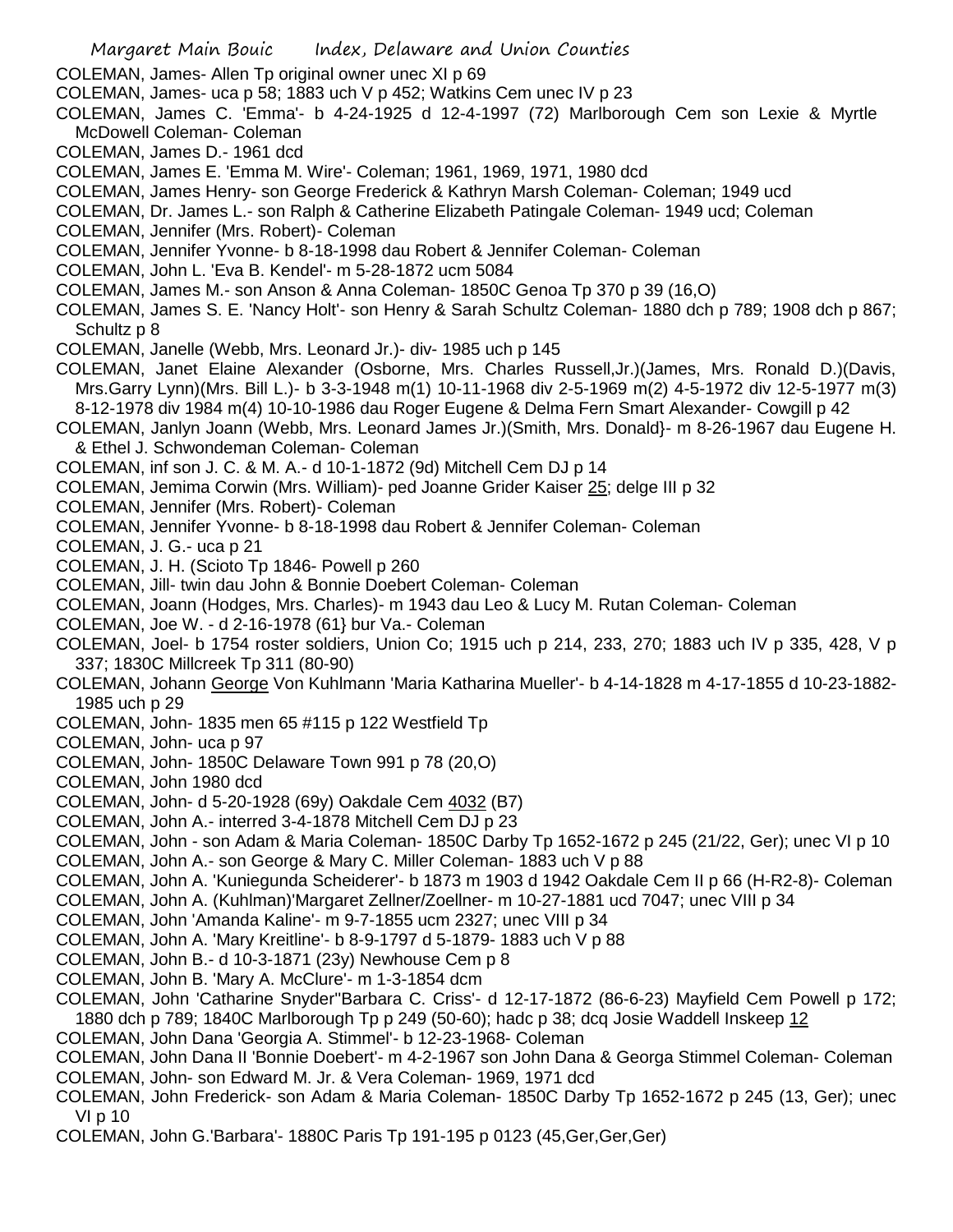COLEMAN, John George- son Adam & Maria Coleman- 1850C Darby Tp 1652-1672 p 245 (15, Ger); unec VI p 10

- COLEMAN, John H.- son George & Mary C. Miller Coleman- 1883 uch V p 88
- COLEMAN, --- infant b 10-17-1872 Scioto Tp son John H. & Cora Harmon Coleman- dcb
- COLEMAN, John H. 'Margaret'- b 1858 Un Co d 5-20-1928 Oakdale Cem II p 20 (B-R9-26)
- COLEMAN, John H.- son Maria Coleman- 1850C Concord Tp 2084 p 125 (3,O); 1870C Scioto Tp 88 (23,O); 1880C Sc Tp 264-281 (33,O,Va,Va)
- COLEMAN, John Henry (Johann Heinrich) 'Marie Caroline Zacharias'- b 12-21-1871- m 8-12-1887- d 1939 son Johann George & Maria Katharina Mueller Kuhlman- Marysville p 37; 1985 uch p 29
- COLEMAN, John Jr.- son John Adam & Mary/Maria Coleman- 1860C Darby Tp 271 p 39 (20)
- COLEMAN, John- son John & Barbara C. Criss Coleman- 1880 dch p 789
- COLEMAN, John Little- son Adam & Maria Coleman- 1850C Darby Tp 1652-1672 p 245 (9,Ger); unec VI p 10 COLEMAN, John 'Margaret'- b 6-1858 1900c Marysville 1st ward 179 p 8A (41,O,Ger,Ger)- m 11y
- COLEMAN, John Martin 'Margaret A. Weaver'-b 1871 Un Co d 2-19-1920 Oakdale Cem I p 133 (F-R9-13)- son George & Mary Miller Coleman- 1915 uch p 871; 1883 uch V p 88; 1900C Paris Tp 23 p 2B (28,O,Ger,Ger) m 6y
- COLEMAN, John Ralph- b 1966 son J. Randolph & Enid Anderson Coleman- Hutchisson p 21; Anderson
- COLEMAN, John- b 1970 son Rodney B. & Dorothy Coleman- 1973, 1975, 1979, 1981, 1983 ucd
- COLEMAN, Joseph 'Martha Wornstaff'- m 10-20-1843 dcm; 1850C Oxford Tp 2709 p 153 (30, Pa); 1880C Oxford Tp p 391A; hadc p 42; CCC
- COLEMAN, Joseph 'Tobitha Wornstaff'- m 1-20-1842 dcm d 11-16-1883 (63-6-160 Winsor Corners Powell p 194
- COLEMAN, Josephine (Hastedt, Mrs. Paul Randall)- b 3-15-1898 m 6-26-1919 dau Absalom & Charlotte Amelia Weiser Coleman- Weiser p 271
- COLEMAN, Josephine (Lane, Mrs. Jack,Sr.)- dau Paul & Katherine I. Michael Coleman- Coleman
- COLEMAN, Joyce- b 1956 dau Raymond L. & Betty J. Coleman- 1959, 1967, 1973 ucd
- COLEMAN, J. Q.- uca p 35
- COLEMAN, Judith Ann (Boehler, Mrs. Vernon)- dau Herman & Dorothy Stimmel Coleman- Coleman
- COLEMAN, Judith (Mrs. Carl R.)- 1969, 1971, 1980 dcd
- COLEMAN, Julia Ann- dau V. & Eve Coleman- Mayfield Cem Powell p 173
- COLEMAN, Karen Margaret Parker (Mrs. Tyron D.)- m 12-1-1989 dau Walter C. & Pauline Parker Coleman-Coleman
- COLEMAN, Karen Renee- b 10-2-1960 dau William & Phyllis Sheets Coleman- Coleman
- COLEMAN, Kate (Mrs. Kenny)- Coleman
- COLEMAN, Katherine I. Michael (Mrs. Paul)- b 8-31-1914 d 1-26-1992 (77) Sunset Cem- dau Henry Clay & Bessie Mae Everett Michael- Coleman; Mmichael
- COLEMAN, Kathleen (Finlay, Mrs. Peter Paul)(Disbennett, Mrs. Thomas Eugene)- m 2-24-1962 dau Harold John & Mary Alice McAllister Coleman- Coleman; 1985 uch p 42
- COLEMAN, Kathryn I. Marsh (Mrs. George Frederick)- b 1916 Oakdale Cem II p 153 (M-R19-13)Coleman; 1949 ucd
- COLEMAN, Kathleen Irene Impson (Mrs. Ralph L.)(Conard, Mrs. Leonard P.)(Forsythe, Mrs. William Robert)- b 8-28-1911 m(2) 12-16-1943 (3) 6-16-1950 dau Carl E. & Katie Dixon Impson- Coleman
- COLEMAN, Kenny 'Kate'- Coleman
- COLEMAN, Kimberly (Ertel, Mrs. Matt)- dau Ronald W. & Vicky McCarty Coleman- Coleman
- COLEMAN, Kuniegunda Scheiderer (Mrs. John A.)- b 1-7-1882 m 1903 d 10-13-1968 Oakdale Cem II p 66 (H-R2-8)- dau John & Elizabeth Rausch Scheiderer- Coleman
- COLEMAN, Lamarr Leonard 'Mary Lou Payne'- m 9-20-1964- son Robert & Irene Coleman- Coleman; Rausch 13(13)41 III p 279; 1959, 1967, 1971, 1975, 1979, 1981, 1983, 1991 ucd
- COLEMAN, Larry Lee 'Tonya Jean Galloway'- m 2-14-1993 son Clarence & Nell Coleman Coleman-
- COLEMAN, Laura A. Martin (Mrs. Alvin V.)- d 8-30-1960 Oak Grove Cem Coleman
- COLEMAN, Leland- Coleman
- COLEMAN, Leo 'Dorothy Marie Jones'- Freshwater p 94
- COLEMAN, Leo L. 'Lucy M. Rutan''Dorothy Liller'- b 11-14-1894 d 4-11-1970 Oakdale Cem II p 75 (H-R10-5) son John Martin & Margaret Anna Weaver Coleman- 1915 uch p 871; 1949, 1959, 1967; 1900C Paris Tp 23 p 2B (5,O,O,O)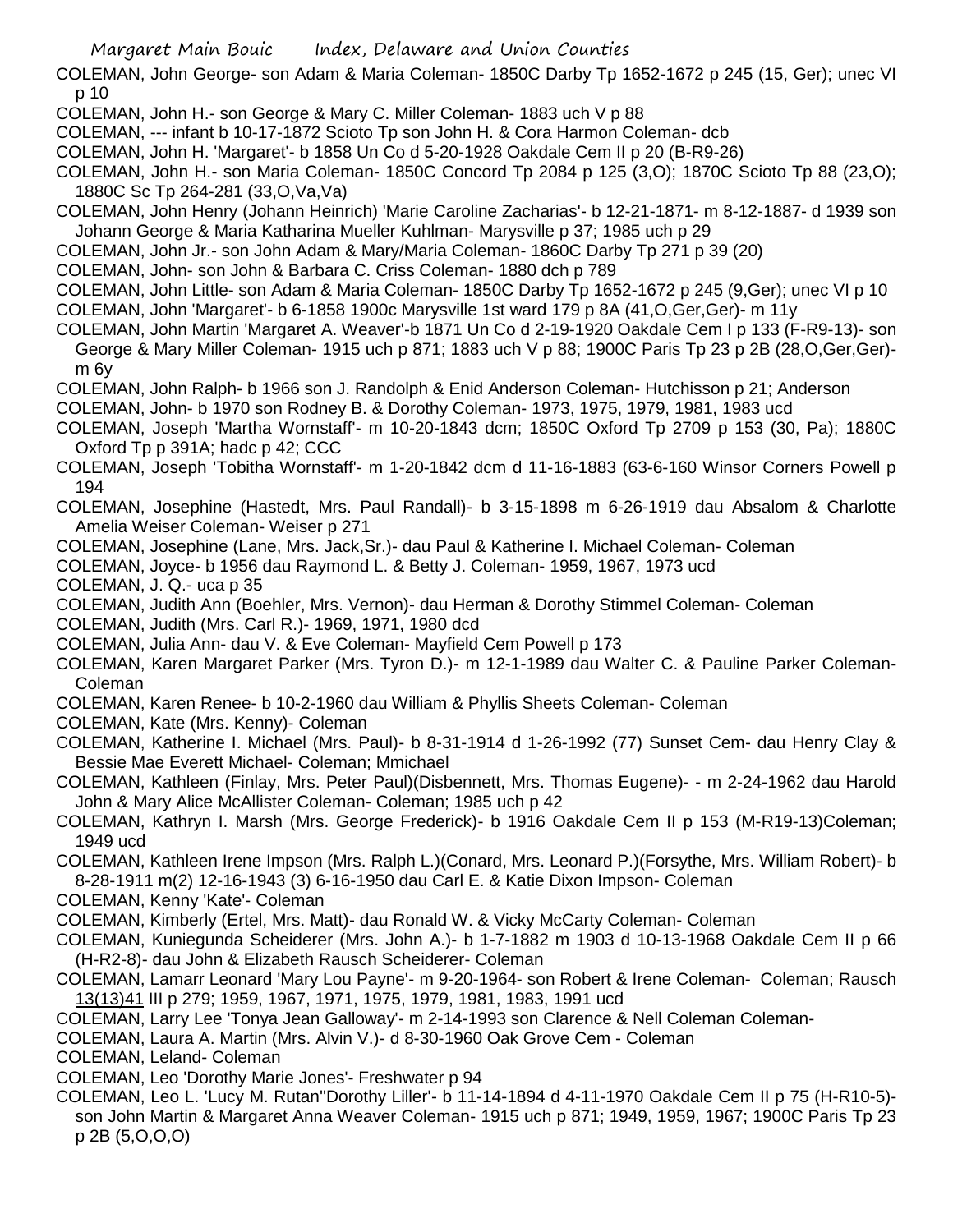COLEMAN, Leonard- son Adam & Maria Coleman- 1850C Darby Tp 1652-1672 p 245 (3,O); 1860C Darby Tp 271 p 39 (13,O); 1870C Darby Tp 58-50 p 8 (22,O); unec VI p 10

- COLEMAN, Leslie Ann- b 12-10-1986 dau Donald & Cheryl Coleman- Coleman
- COLEMAN, Lettie- dau John & Barbara C. Criss Coleman- 1880 dch p 789

COLEMAN, Lewis Corwin 'Ethel Maude Wilcox'- b 8-17-1882 Iowa m 9-9-1908 d 11-26-1965 son Rev. William Lewis & Electa Augusta Abernathy Coleman- ped Joanne Grider Kaiser 6

COLEMAN, Lewis- b 9-1880 son Mary C. Coleman- 1900C Marysville 1st ward 236-239 p 10B (19,O,Ger,Ger)

- COLEMAN, Lewis 'Sula Austin'- Coleman
- COLEMAN, Lexie 'Myrtle McDowell'- Coleman
- COLEMAN, Lillian M. Cody (Mrs. Carl L.)- b 1898 d 9-7-1988 (89) bur Oakdale Cem p 155 (M-R21-12)-Cody; Coleman; 1985 uch p 135
- COLEMAN, Lillian (Simpson, Mrs. Glen A.)- m 2-15-1939- dau William & Eva Coleman- Coleman; Simpson

COLEMAN, Lillian Welsh (Neville, Mrs. )(Mrs. Ted)- b 11-4-1916 Magnetic Springs d 2-16-1989 (72)- Colorado- Coleman

- COLEMAN, Linda (Mrs. Roger R.)- 1979, 1981, 1983 ucd
- COLEMAN, Lisa Marie- b 11-19-1980 dau Don & Rucker Coleman- Coleman
- COLEMAN, Lizzie- dau George & Mary C. Miller Coleman- 1883 uch V p 88
- COLEMAN, Lois Ann (Fussell, Mrs. }- dau Ralph & Catherine Patingale Coleman- Coleman; 1949 ucd
- COLEMAN, Lottie Murfurt (Mrs. Absalom)- Schultz p 8
- COLEMAN, Louis E. 'Carrie A. Weaver'- b 1880 Un Co d 2-14-1920 Oakdale Cem II p 37 (G-R4-15); 1900C Paris Tp 24 p 2B (19,O,Ger,Ger)
- COLEMAN, Louis 'Sula'- Coleman
- COLEMAN, Louise- b Un Co d 6-14-1901 Oakdale Cem I p 152 (C-R4-4)
- COLEMAN, Lt.- 1883 uch IV p 439
- COLEMAN, Lucille (Mrs. Elmer S.)- 1969, 1971, 1980 dcd
- COLEMAN, Lucinda J. (Strine, Mrs. Samuel)- dau Henry & Sarah Schultz Coleman- 1908 dch p 867; Schultz p 8
- COLEMAN, Lucy Angeline- b 4- d 6-5-1927/8 (2m) Oakdale Cem 3927 (H102)II p 75 (H-R10-5)
- COLEMAN, Lucy M. Rutan (Mrs. Leo L.)- b 9-9-1898 d 2-22-1963 Oakdale Cem II p 75 (H-R10-5)- Coleman; 1949, 1959 ucd
- COLEMAN, Lucy R.- dau Anson & Anna Coleman- 1850C Genoa Tp 370 p 39 (1,O)
- COLEMAN, Lulu (Jones, Mrs. Harrison)- b 1882 bur Fairview p 17 dau Frank & Mary Pounds Coleman- J. Jones 2,3
- COLEMAN, Lydia L. Sutz/Lutz (Mrs. Daniel)- m 9-9-1842 dcm
- COLEMAN, Lydia (Walker, mrs. Alfred)- m 1832 delge II p 11
- COLEMAN, Lynn A.- 1980 dcd
- COLEMAN, Mabel (Franklin, Mrs. Charles)- m 9-22-1938- Genther p 220
- COLEMAN, Magdalena "Lena" Greenbaum (Mrs. G. William)- b 1868 d 10-1-1935 Oakdale Cem I p 152 (C-R4-47); 1900C Marysville 1st ward 70 p 3B (31,o,Ger,Ger) m 14y, 5 ch
- COLEMAN, Marea- b 12-1894 dau George William & Magdalena Greenbaum Coleman- 1900C Marysville 70 p 3B (5,O,O,O)

COLEMAN, Margaret "Maggie" A. Weaver (Mrs. John Martin)- b 1873 m 12-24-1893 d 1940 Oakdale Cem I p 130- dau Calvin L. & Maggie A. Schalip Weaver- 1915 uch p 871; 1900C Paris Tp 23 p 2B (26,O,O,O) m 6y, 2 ch

COLEMAN, Margaret A.- d 9-11-1847(3-5-12) Oller Cem p 4; dau Daniel & Mariah Coleman - Powell p 81

COLEMAN, Margaret (Mrs. John H.) - b 9-1858 Ger. d 1-31-1928 (69y) Oakdale Cem 3990 (B7) II p 20 (B-R9-26); 1900C Marysville 1st ward 179 p 8A (41,Ger,Ger,Ger)- m 11y

COLEMAN, Margaret Fleming Howison (Mrs. Howes, Jr.)- b 12-10-1908 m 5-11-1931 dau James Ficklen & Mary Anderson Howison- Howison 843

- COLEMAN, Margaret- b 1963 dau Harold D. & Patsy Coleman- 1980 dcd
- COLERMAN, Margaret Rose- b 11-30-1986 dau Stephen G. & Dr. Mary Thoesen Coleman- Coleman
- COLEMAN, Margaret Zellner/Zoellner (Mrs. John A.)(Kuhlman, Mrs. )- m 10-27-1881 ucm 7047
- COLEMAN, Margaretta Wolfe (Mrs. Erastus)- b 2-29-1832 m 7-1-1851 delge I p 11
- COLEMAN, Margie Dotson (Mrs. Roland)- Coleman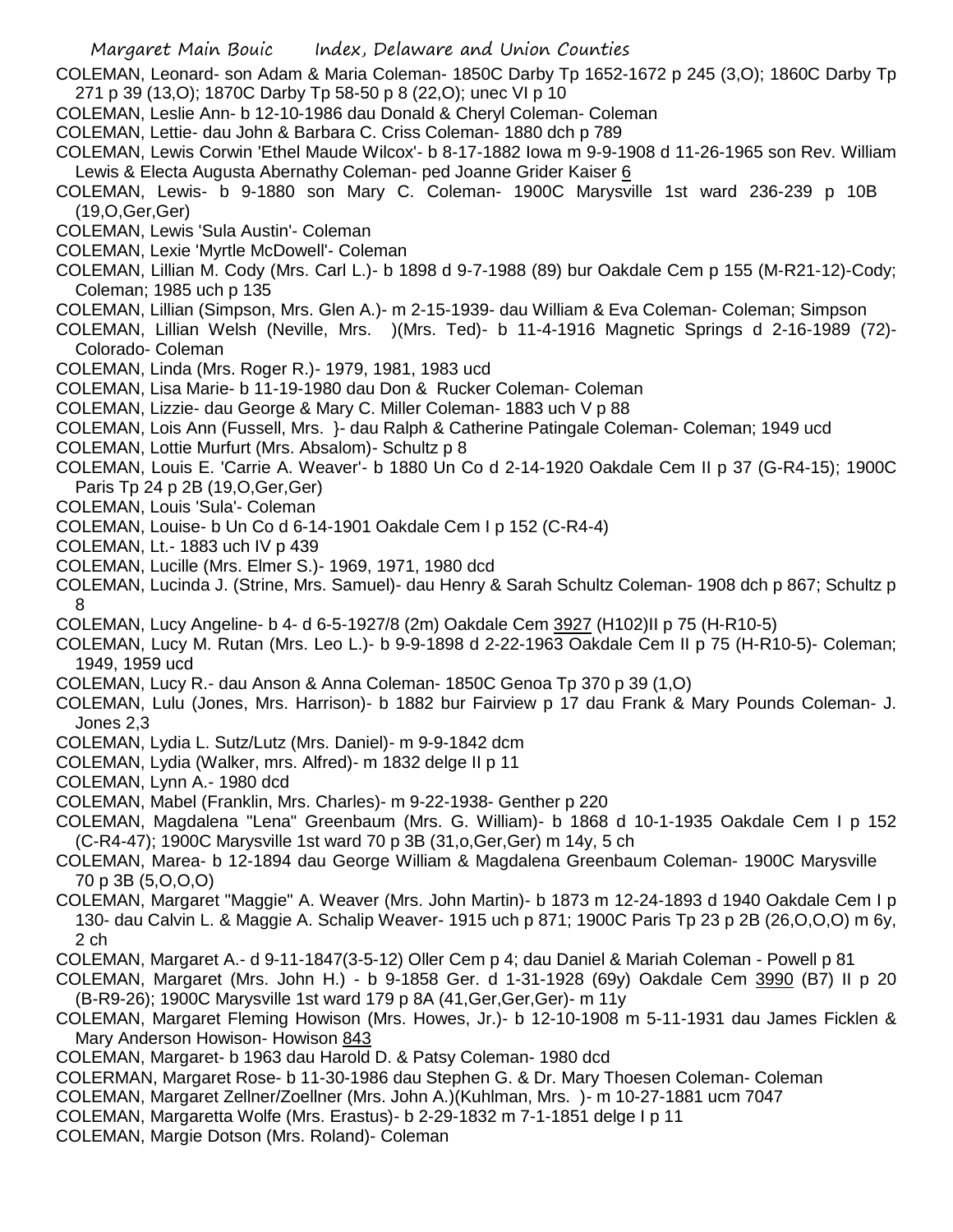- COLEMAN, Maria (Mrs. John Adam)- 1850C Darby Tp 1652-1672 p 245 (49, Ger); 1860C Darby Tp 27 (59); 1870C Darby Tp 58-50 p 8 (69, Ger); unec VI p 10
- COLEMAN, Maria C.- b 8-12-1888 d 3-28-1971 Oakdale Cem I p 132 (F-R9-9)
- COLEMAN, Maria Catherine- dau J. C. & Barbara- d 12-15-1879 (2-10-180 Mitchell Cem DJ p 14
- COLEMAN, Maria Katharine Mueller (Mrs. Johan George Van Kuhlmann)- b 8-25-1836 m 4-17-1855 d 10-31-1900 bur St. John Cem- 1985 uch p 29
- COLEMAN, Mariah- 1860C Scioto Tp 939 (44,Va); 1870C Sc Tp (55,O)
- COLEMAN, Marie- 1959 ucd
- COLEMAN, Marie- hadc p 119 Scioto Tp 1900
- COLEMAN, Marie Frieda Caroline Zacharias (Mrs. John Henry)- b 8-12-1888 d 3-28-1971 dau Henry & Lena Herchenhahn Zacharias- 1985 uch p 29; Coleman
- COLEMAN, Marie (Scheiderer, Mrs. Herman}- dau George William & Magdalena Greenbaum Coleman-Coleman
- COLEMAN, Marilyn (Botkin, Mrs. Bruce)- dau Carl L. & Lillian M. Cody Coleman- Coleman
- COLEMAN, Mark Gregory- b 7-5-1952 son Richard & Jacqueline Lorene Johnson Coleman- Freshwater p 216 COLEMAN, Marlene- b 1969 dau Harold D. & Patsy Coleman- 1983 ucd
- COLEMAN, Martha Barbara- b 2-22-1908 d 5-21-1976 dau George William & Magdalena Gruenbaum Coleman- Coleman
- COLEMAN, Martha- sister George G. Coleman- Coleman
- COLEMAN, Martha Kinney (Mrs. Thomas C.(- m 2-16-1837 dcm
- COLEMAN, Martha (Maine, Mrs. Zalmon Smith- b 2-16-1811 m 3-22-184 d 8-3-1857- Asp (355)
- COLEMAN, Martha Wornstaff (Mrs. Joseph}- m 10-20-1843 dcm; 1850c Oxford Tp 279 p 153 (26,O(; hadc p 113
- COLEMAN, Martina M. (Ell, Mrs. Horace W.)- b 8-26-1908 d 1-26/28-1993 Green Lawn Cem- dau John Martin & Margaret A. Weaver Coleman- 1915 uch p 871; Rausch (11332); St. Paul p 79
- COLEMAN, Mary A. (Mrs. Frank(- d 8-25-1884 (32-2-14( Powell p 87
- COLEMAN, Mary Alice McAllister (Mrs. Harold John)- b 12-31-1906 m 4-2-1930 d 3-13-1991 (84) Oakdale Cem II p 119 (K-R6-9)- dau Richard E. & Jessie Washburn McAllister - 1985 uch p 42; Coleman
- COLEMAN, Mary A. McClure (Mrs. John B(- m 1-3-1854 dcm
- COLEMAN, Mary C.- b 8-1836 to US 1850- 1900C Marysville 1st ward 236-239 p 10B (63,Ger,Ger,Ger)
- COLEMAN, Mary Elizabeth (Maine, Mrs. Hiram Leonard}- b 3-11-1838 d 2-27-1854 Asp (1181)
- COLEMAN, Mary J. (Mrs. Aaron)- b 1832 d 1908 Byhalia Cem lptw p p 118; 1860C Washington Tp 1502-1512
- p 201 (27,O); 1870C Washington Tp 95-89 p 13 (36,O); 1880C Washington Tp 224-233 p 24 (47-O,Vir,O)
- COLEMAN, Mary Kreitline (Mrs. John A.)- 1883 uch V p 88
- COLEMAN, Mary Kuhns (Mrs. Nelson K.}- m 9-29-1874 dg 3-26-19O7- Coleman
- COLEMAN, Mary Langstaff (Mrs. Elizor)- b 1630 d 1713 dau Henry Langstaff- Maugans Anc p 213
- COLEMAN, Mary L. (Mrs. Ben)- 1959, 1967, 1971, 1973, 1975, 1979, 1981, 1983, 1991 ucd
- COLEMAN, Mary Lou Payne (Mrs. Lamarr)- m 9-20-1964; Rausch (13(13)41); 1967, 1971, 1975, 1979, 1981, 1983, 1991 ucd
- COLEMAN, Mary- dau Maria Coleman- 1870C Scioto Tp 88 (17,O}
- COLEMAN, Mary Catherine Miller (Mrs. George}- b 5-1833 m 4-4/17-1855 ucm 2277 dau John & Rebecca Miller- 1883 uch V p 88; 1915 uch p 871; unec VIII p 34
- COLEMAN, Mary- b 3-1876 dau Mary C. Coleman- 1900C Marysville 1st ward 236-239 p 10B (24,O,Ger,Ger)
- COLEMAN, Mary P. Maine (Mrs. Horace}- b 2-9-1800- dau Joseph & Jane Blanchard Main- Asp 639
- COLEMAN, Mary Randolph- b 3-17-1934 son Howes Jr. & Margaret Fleming Howison Coleman- Howison1612
- COLEMAN, Mary Selanders (Mrs. Valentine(- m 8-31-1854 dcm
- COLEMAN, Dr. Mary Thoesen (Mrs. Stephen)- Coleman
- COLEMAN, Mason- b 1973 son Harold D. & Patsy Coleman- 1983 ucd
- COLEMAN, Matilda A. McCullough (Mrs. John George)- b 2-12-1836 m 10-28-1871 d 11-26-1872 (36-9-11) Mitchell Cem DJ p 14- dau Samuel Jr. & Margaret Robinson McCullough- Genther p 142; 1883 uch V p 321
- COLEMAN, Matilda- dau John & Margaret Coleman- 1900C Marysville 1st ward 179 p 8A (6,O,O,Ger)
- COLEMAN, Matthias Clinton 'Grace Harriet Koppenhaver'- b 1-1-1895- Weiser p 331
- COLEMAN, Megan Margaret- b 10-2-1991 dau Tyron P. & Karen Margaret Parker Coleman- Coleman COLEMAN, Melinda- b 1964 dau Harold D. & Patsy Coleman- 1980 dcd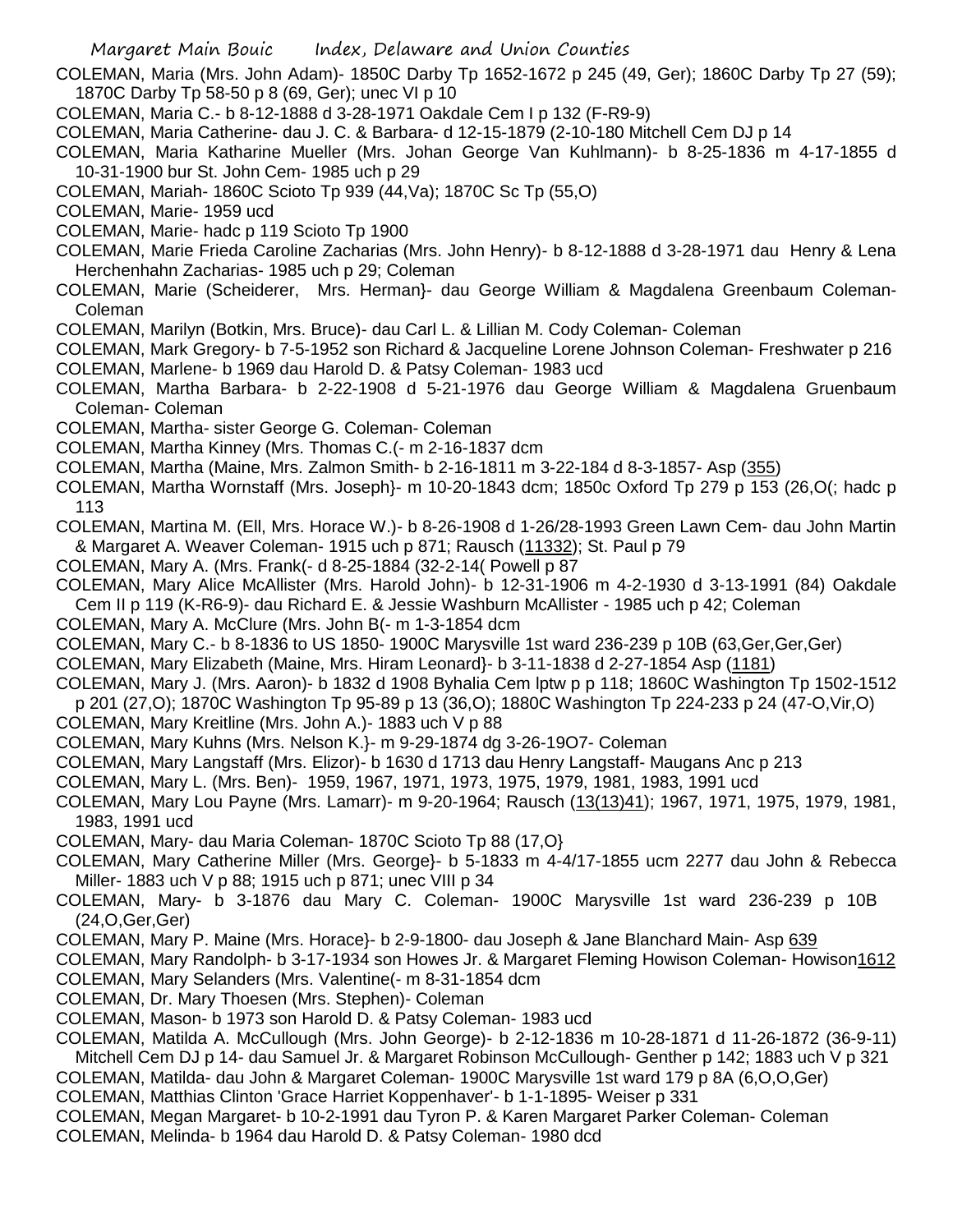COLEMAN, Michael I. 'Cathy A.'- 1980 dcd

- COLEMAN, Michael Lee 'Paula Rachell Gibson'-m 4-9-1977 son Thomas W. Coleman- Coleman
- COLEMAN, Dr. Michael Stuart- b 3-1-1955 son William Luther & Rose Anna Green Coleman- Coleman; 1985 uch p 30; 1959, 1967, 1971, 1973, 197, 1991 ucd
- COLEMAN, Michelle- dau Dr. Michael Stuart Coleman- Coleman
- COLEMAN, Mildred (Cole, Mrs. Kenneth)- dau J. Pearl & Myrtle Ward Coleman- Coleman
- COLEMAN, Miriam- b 1965 dau Harold D. & Patsy Coleman- 1980 dcd
- COLEMAN, Moriah/Mona A. (Mrs. Daniel W.)- b 4-15-1811 d 1-23-1893 Oller Cem p 4 Powell p 81; Pabst O; 1850C Concord Tp 2084 p 125 (39, Va); 1870C Scioto Tp 88 (55.O}; 1880 Sc Tp 264-281 (70, Va,Va,Va) p 290A
- COLEMAN, Myra McGonigle (Mrs. Dallas- dau Rodney D. & Ella G. Cline McGonigle- 1908 dch p 64; Schultz p 8
- COLEMAN, Myrta (Aldrich, Mrs. Joseph(- Schultz p 8
- COLEMAN, Myrtle McDowell (Mrs. Lexie)- Coleman
- COLEMAN, Myrtle Ward (Mrs. J. Pearl}- m 2-194 d 1961- Coleman
- COLEMAN, Nancy A. Holt (Mrs. J. S. E.(- b 9-30-1859 d -15-1940 bur Glendale Cem dau Amasa & Delight Van Brimmer Holt- 1880 dch p 789; Schultz p 8; 1880 dch p 792
- COLEMAN, Nancy Jo (Null, Mrs. Kenneth)- dau John Dana & Georga Stimmel Coleman- Coleman
- COLEMAN, Nancy Thurston (Mrs. Horace}(DeLaMaters, Mrs. Charles- b 12-1-1805- dau Joshua & Betsey Green Thurston- Thurston
- COLEMAN, Nellie- b 1-1882; 1900C Jerome Tp 193-202 p 9A (18,O,O,O) housekeeper
- COLEMAN, Nellie- b 4-17-1889 Scioto Tp dau William & Lavina Rolloson Coleman- dcb
- COLEMAN, Nelson A.'Mary Kuhns'- b 9-3-1848 m 9-29-1874 d 3-20-1907; Coleman; 1908 dch p 165; 1850C Concord Tp 284 p 125 (1,O)
- COLEMAN, Nettie (Hutchisson, Mrs. William Perry)- b 1876 d 1937- dau Barbara Crotinger -Hutchisson p 34, 37; 1900C Marysville 1st ward 4 p 1 (24,O,Ger,Ger)
- COLEMAN, Newton- son Maria Coleman- 1870C Scioto Tp 88 (14,O)
- COLEMAN, Norma- query delge p 11 (member); delge IV p 19, V p 57
- COLEMAN, Mrs. Norman- delge III p 38
- COLEMAN, Nya Alexandra- b 11-28-1995 dau Todd & Valerie Freeman Coleman- Coleman
- COLEMAN, Odeta Chapman (Mrs. Gilbert)(Lanier, Mrs. William B.)- b 2-8-1912 d 6-3-1993 (81) bur Near Urbana- sister Edward Chapman- Coleman
- COLEMAN, Okie Joe- son Joe W. Coleman- Coleman
- COLEMAN, Olive J.- dau Anson & Anna Coleman- 1850C Genoa Tp 370 p 39 (10,O)
- COLEMAN, Olive M. (Clapper, Mrs. George Harrison}- b 1834 d 1861 ped Mary Hankinson Crimmel #68 21
- COLEMAN, Osmar C.- dau Anson & Anna Coleman- 1850C Genoa Tp 370 p 39 (6,O)
- COLEMAN, Ozie- 1908 dch p 412
- COLEMAN, Pamela- b 1958 dau Edward M. Jr. & Vera Coleman- 1969, 1971 dcd
- COLEMAN, Pantina L.- dau Willard A. & Sula Coleman- Coleman
- COLEMAN, Patricia A.- 1979, 1981, 1983 ucd
- COLEMAN, Patricia Ann (Rausch, Mrs. Paul William)- b 9-24-1966 m 3-23-1985 St. Paul p 89, 142
- COLEMAN, Patsy (Mrs. Harold D.)- 1980 dcd
- COLEMAN, Paul 'Katherine I. Michael'- Coleman
- COLEMAN, Paula Rachell Gibson (Mrs. Michael L.)- m 4-9-1977 dau Lester Paul Gibson- Coleman
- COLEMAN, J. Pearl 'Myrtle Ward'- b Champaign Co. m 2-1904 d 4-13-1979 (95} son James & Ida Bruner Coleman- Coleman
- COLEMAN, Pearl (Kelly, Mrs. Meredith A.)- b 1-1-1883 Oxford Tp dcb- dau James & Nancy Holt Coleman-Schultz p 8; Coleman
- COLEMAN, Philip- b 1876 Un Co d 5-26-1924 Oakdale Cem 3646 II p 66 (H-R2-8)
- COLEMAN, Phyllis (Mrs. Don)- Coleman
- COLEMAN, Phyllis Lorraine Hommel (Mrs. Gale Edward)- b 11-18-1934 m 8-22-1959 dau Erie Palmer & Erma Clare Moyer Hommel- Weiser p 358
- COLEMAN, Phyllis Sheets (Mrs. William)- Coleman
- COLEMAN, Rachel (Curren, Mrs. )- dau Vernon D. & Goldie Mae Fielder Coleman- Coleman
- COLEMAN, Raleigh B. son Samuel & Emily Coleman- 1880C Millcreek Tp 24-27 p 3 (10,O,Irel,O)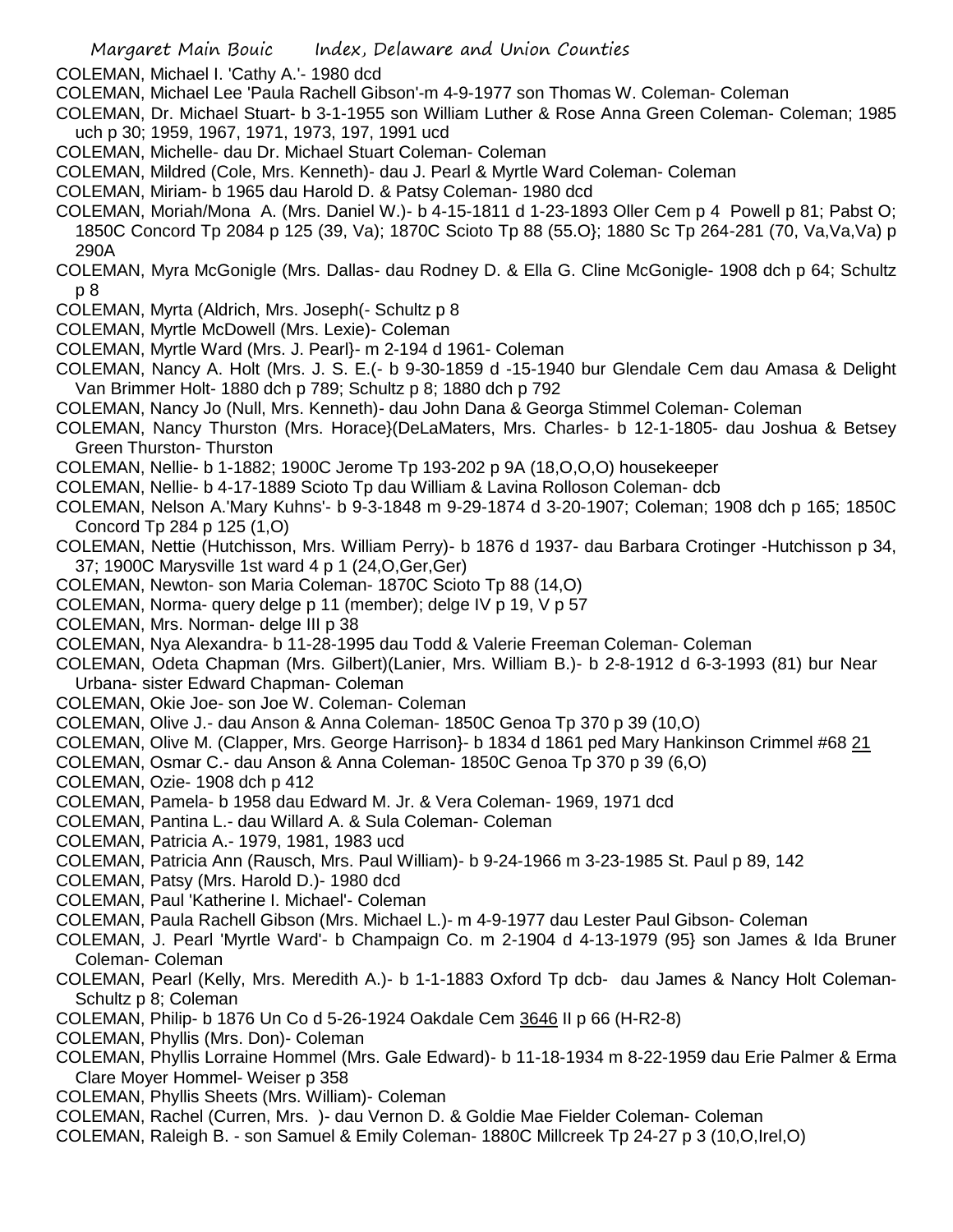- Margaret Main Bouic Index, Delaware and Union Counties COLEMAN, Ralph J. 'Catherine Patingale'- d 12-2-1983- son Louis & Carrie Weaver Coleman- Coleman; 1949 ucd; 1969, 1971, 1980 dcd COLEMAN, Ralph D. Jr. 'Betty'- Coleman; 1961, 1969, 1971, 1980 dcd COLEMAN, Ralph L. 'Kathleen Irene Impson'- m 12-16-1943 died WWII- Coleman COLEMAN, Ralph,Jr.- son Ralph L. & Kethleen Irene Impson Coleman- Coleman COLEMAN, Randall 'Roma Rimmey'-Cowgill p 42 COLEMAN, Randall- son Clara Ethel Stover Coleman Nibert- Coleman COLEMAN, J. Randolf 'Enid Anderson'- Anderson 4,5; Felkner 5,6; Hutchisson p 21 COLEMAN, Ray- son James & Nancy Holt Coleman- Schultz p 8 COLEMAN, Raymond L. 'Betty J.'- 1959, 1973, 1975, 1979, 1981, 1983, 1991 ucd COLEMAN, Rebecca (Conklin, Mrs. William)- 1915 uch p 214, 233; 1883 uch V p 332 COLEMAN, Rebecca (High, Mrs. Charles)- b 4-27-1837 d 4-13-1910- Marlborough Cem p 177 COLEMAN, Rebecca JoAnn Leppert (Mrs. Carl David)- m 9-4-1976 dau Richard A. Leppert- Coleman; Leppert COLEMAN, Rexall- 1980 dcd COLEMAN, Richard- son Clara Ethel Stover Coleman Nibert- Coleman COLEMAN, Rick- son Edwin E. Coleman- Coleman COLEMAN, Richard- b 1949 nephew Glen A. & Lillian R. Simpson- 1959, 1967 ucd COLEMAN, Richard- son Lealia Coleman- Coleman COLEMAN, Richard Jr. 'Hannah Ford'- b 1812 d 1883 ped Mary Rutner Kunkelman #57 30; unec V p 30 COLEMAN, Richard 'Jacqueline Lorene Johnson'- div.- Freshwater p 216 COLEMAN, Robert 'Heather'- Coleman COLEMAN, Robert 'Jennifer'- Coleman COLEMAN, Robert M. 'Irene S. Nicol'- b 9-10-1908 m 6-10-1938 Oakdale Cem II p 37 (G-R4-15}- son Louis & Carrie Weaver Coleman- Rausch (13(13)4 II p 268, III p 279; 1959, 1967, 1971, 1973, 1975, 1979, 1981, 1983, 1991 ucd COLEMAN, Rodney B. 'Dorothy'- 1973, 1975, 1979, 1981, 1983, 1991 ucd COLEMAN, Roger R. 'Linda'- son Raymond L. & Betty J. Coleman- 1959, 1967, 1979, 1981, 1983, 1991 ucd COLEMAN, Roland 'Margie Dotson'- Coleman COLEMAN, Roma Rimmey (Mrs. Randall)- Cowgill p 42 COLEMAN, Ronald P.- son Franklin P. & Stella Inskeep Coleman- Coleman COLEMAN, Ronald W. 'Vicky M. McCarty'- m 7-7-1975- Coleman COLEMAN, Rosa (Wise, Mrs. Frederick)- m 9-12-1871 ucm 4977 dau Adam & Mary Coleman- 1870C Darby Tp 58-50 p 8 (24,O) COLEMAN, Rose Anna Green (Mrs. William Luther)- m 11-23-194 Oakdale Cem II p 154; dau Herbert Hewitt & Charlotte Elizabeth O'Brien Green- 1985 uch p 29; 1959, 1971, 1973, 1975, 1979, 1981, 1991 ucd COLEMAN, Rose Anna (Koler, Mrs. John Michael)- b 12-7-1951 dau William & Rose Anna Green Coleman-Coleman; 1985 uch p 30; 1959, 1967, 1971, 1973 COLEMAN, Roxie (Brown, Mrs. ) - dau Clara Ethel Stover Coleman Nibert- Coleman COLEMAN, Ruth (Mrs. Gene)- Coleman COLEMAN, Sally Beth- b 10-10-1989 dau Donald & Cheryl Coleman- Coleman COLEMAN, Sally- b 1955 dau Carl R. & Judith Coleman- 1969, 1971 dcd COLEMAN, Samuel 'Emily F.'- 1880C Millcreek Tp 27 (41, Irel, Irel, Eng) p 0156 COLEMAN, Sarah- 1880C Delaware Town p 514C COLEMAN, Sarah (Bell, Mrs. Benjamin)- b 9-14-1787 NJ d 12-2-1837 ped Ethel Temple Jensen 25; delge III p 51; unec II p 7 COLEMAN, Sarah (Felkner, Mrs. Samuel)- m 1846- Hutchisson p 27 COLEMAN, Sarah F. (Kester, Mrs. Amos C.}- Cowgill p 67
- COLEMAN, Sarah (Muhlenberg, Mrs. Peter)- b 1-4-1803 d 2-5-1860- Weiser p 170
- COLEMAN, Sarah Schultz (Mrs. Henry)- b 4-2-1822 m 12-14-1841 dcm d 2-12-1907 Marlborough Cem p 178; dau Peter & Theresa Myers Schultz- Schultz p 8; 1880 dch p 789; 1908 dch p 867; dcw Josie Waddell Inskeep 7; delge VIII p 7
- COLEMAN, Sarah (Treat, Mrs. Richard)- m 1661 dau Thomas Coleman- Powers Pat p 302, 304
- COLEMAN, Sarah J. Willey (Mrs. Absalom0- m 3-15-1854 d 9-15-1893 Marlborough Cem p 184; 1880 dch p 789
- COLEMAN, Sarah (Waddle, Mrs. John S.)- dau Henry & Sarah Schultz Coleman- 1880 dch p 789; 1908 dch p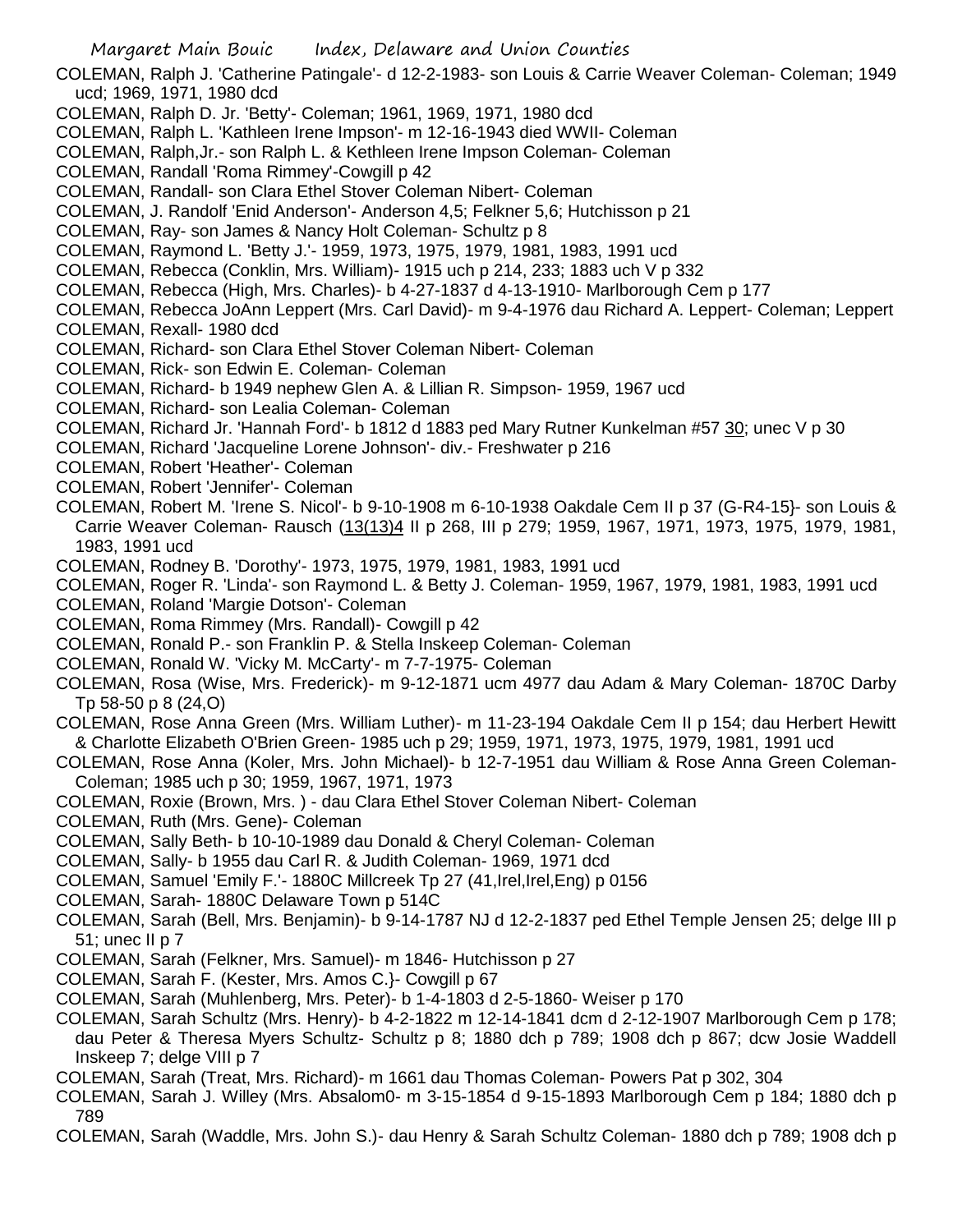867; Schultz p 8

- COLEMAN, Sharon- dau Ted Coleman- Coleman
- COLEMAN, Shawn- b 1978 son Michael I. & Cathy Coleman- 1980 dcd
- COLEMAN, Stella Inskeep (Mrs. Franklin P.)- Coleman
- COLEMAN, Stephanie Ann- b 9-29-1989 dau Dr. Michael Stuart Coleman- Coleman
- COLEMAN, Stephen Green 'Dr. Mary Thoesen' b 2-7-1949 son William Luther & Rose Anna Green Coleman-Coleman; 1985 uch p 30; 1959, 1967, 1971, 1981 ucd
- COLEMAN, Sula Austin (Mrs. Louis)(Grabowshi, Mrs. Walter)- b 5-18-1909 d 1-5-1993 (83) Claibourne Cemdau John B. & Zella Van Hoose Austin- Austin; Coleman
- COLEMAN, Susan A.- dau John & Barbara Criss Coleman- 1880 dch p 789
- COLEMAN, Susan Ann (Schaaf, Mrs. Jacob A.}- dau John & Catherine/Barbara Coleman- dcq Walter Cole 7
- COLEMAN, Susan (Barkeloo, Mrs. )- dau William & Hannah L. Coleman- 1880C Scioto Tp 265-282 (1,O,O,O)
- COLEMAN, Susan- b 12-10-1878 Delaware Tp dau N. W. & H. L. Rowlason Coleman- dcb
- COLEMAN, Susannah (Perkins, Mrs. Richard Jr.}- dcc James Fathbruckner 457
- COLEMAN, Suzanne (Bond, Mrs. Charles) dau John Dana & Georgia Ann Stimmel Coleman- Coleman
- COLEMAN, Sylvan- son J. Pearl & Myrtle Ward Coleman- Coleman
- COLEMAN, Tab- ch Ralph D. Jr. & Betty L. Coleman- 1961, 1969, 1971, 1980 dcd
- COLEMAN, Tamara (Van Ness, Mrs. James)- dau Franklin P. & Stella Inskeep Coleman- Coleman
- COLEMAN, Ted 'Lillian Welsh'- Coleman
- COLEMAN, Teresa M.- b 1967 dau Lamarr L. & Mary Payne Coleman- 1971, 1975, 1979, 1983 ucd; engaged to Jeffrey L. Rea
- COLEMAN, Theresa (Houseworth, Mrs. Edward)- dau Henry & Sarah Shcultz- 1880 dch p 789; 1908 dch p 867; Schultz p 8
- COLEMAN, Thomas- 1835 men 55 #93 p 102 Scioto Tp; Powers p 303, 304, 305
- COLEMAN, Thomas- 1880C Concord Tp p 260A
- COLEMAN, Thomas- original owner- unec XI p 10
- COLEMAN, Thomas C. 'Martha Kinney'- m 2-16-1837 dcm
- COLEMAN, Thomas 'Drusilla Franceway'- m 5-13-1835 dcm
- COLEMAN, Dr. Thomas Hewitt- b 4-19-1945 son William Luther & Roseanna Green Coleman- Coleman; 1985 uch p 30; 1959, 1967, 1971 ucd
- COLEMAN, Tobitha Wornstaff (Mrs. Joseph)- m 1-20-1842 dcm d 8-13-1842 (22-7-19( Winsor Corners Cem Powell p 194
- COLEMAN, Todd 'Valerie Freeman'- Coleman
- COLEMAN, Tom 'Ethel Rogers'- Genther p 118
- COLEMAN, Tonya Jean Galloway (Mrs. Larry Lee)- m 2-14-1992 dau Tom & Michele Ungashick Coleman-Coleman
- COLEMAN, Twylah Ni-chell- b 1-1-1989 dau Jon & Tonya Coleman- Coleman
- COLEMAN, Tyron D. 'Karen Margaret Parker'- b 1964 m 12-2-1989 son Ralph D. Jr. & Betty Coleman-Coleman; 1969, 1971, 1980 dcd
- COLEMAN, Valentine 'Eve Schultz'- d 11-3-1871 (83y1d) Mayfield Cem Powell p 173; delge VI p 27
- COLEMAN, Valentine- son John & Catharine Snyder Coleman- 1880 dch p 789; 1840C Marlborough Tp p 249 (50-60); hadc p 38; delge VII p 21
- COLEMAN, Valentine 'Mary Selanders'- m 8-31-1854 dcm
- COLEMAN, Valerie Freeman (Mrs. Todd)- Coleman
- COLEMAN, Vera P. (Mrs. Edward M.)- 1969, 1971, 1980 dcd
- COLEMAN, Vernon D. 'Goldie Mae Fieldman'- d 2-25-1973 (54} Oak Grove Cem son Mrs. Clara Stover-Coleman
- COLEMAN, Vicky- b 1953 dau Ralph D. & Betty Coleman- 1969, 1971 dcd
- COLEMAN, Vicky M. McCarty (Mrs. Ronald W.)- b 6-7-1941 m 7-7-1975 d 7-7-1996 (55) Woodstock Cemdau Charles & Beatrice Overfield McCarty- Coleman
- COLEMAN, Victoria Lyn (Smith, Mrs. Gary Paul)- m 4-7-1973 dau Ralph Coleman Jr.; 1961 dcd (7}
- COLEMAN, Virginia- dau J. Randolf & Enid Anderson Coleman- Hutchisson p 21
- COLEMAN, Walden D.- d 3-10-1987 (82) Marlborough Cem- Coleman; 1969, 1971, 1980 dcd
- COLEMAN, Walter Pabst 0
- COLEMAN, Walter- son John Henry & Eva Porschet Coleman- Coleman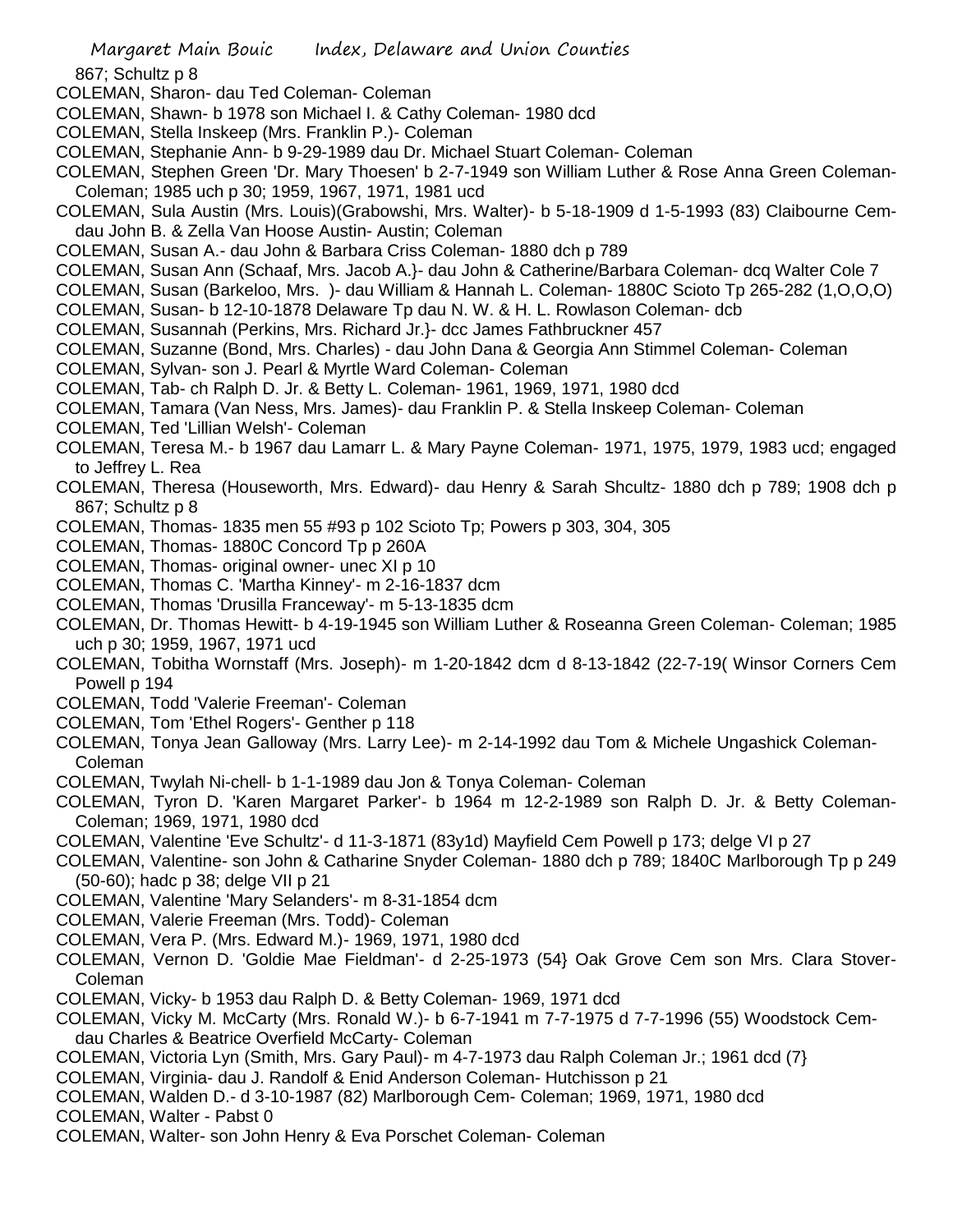- COLEMAN, Walter P- grandson Maria Coleman- 1880C Scioto Tp 265-281 p 290A(5,O,O,O)
- COLEMAN, Walter R.- b 8-8-1874 Scioto Tp----dcb
- COLEMAN, Wanda Doreen'- d 5-6-1967(6 wks) Oak Grove Cem dau William D. Coleman- Coleman
- COLEMAN, Wayne Vernon 'Elizabeth Jane Westfall'- m 6-8-1963 son Vernon D. & Goldie Mae Fielder Coleman- Coleman
- COLEMAN, W. C.- hadc p 119; 19 Scioto Tp
- COLEMAN, Willard A.'Norma Hoover'- b 7-27-1931 WVa d 6-20-1990 (59)Oakdale Cem son Louis & Sula Coleman- Coleman
- COLEMAN, William- 1908 dch p 412
- COLEMAN, William D.- son Richard Coleman- Coleman
- COLEMAN, William G.- son George & Mary C. Miller Coleman- 1883 uch V p 88
- COLEMAN, G. William 'Magdalena'- b 1865 Un Co d 12-19-1935 Oakdale Cem I p 152 (C-R4-4}
- COLEMAN, William 'Hannah L.'- 1870C Scioto Tp 88; 1880C Scioto Tp 265
- COLEMAN, William Henry- b 7-6-1943 son William Luther & Rose Anna Green Coleman- Coleman; 1985 uch p 30; 1959, 1971, 1975, 1979 ucd
- COLEMAN, William 'Jemima Corwin'- b 6-1-1770 d 1849 ped Joanne Grider Kaiser 24; delge III p 32
- COLEMAN, Rev. William Lewis 'Electa Augustua Abernathy'- b 11-14-1817 NY m 11-30-1871 d 11-10-19 Ore. son William & Jemima Corwin Cole- ped Joanne Grider Kaiser 12; delge III p 32. V p 73
- COLEMAN, William Luther 'Rose Anna Green'- b 2-6-1914 d 6-26-1981 Oakdale Cem II p 154 (M-R20-15} son John Henry & Marie Caroline Frieda Zacharias Coleman- 1985 uch p 29; Marysville p 22, 37, 47, 57; 1959, 1967, 1971, 1973, 1975, 1979, 1991 ucd
- COLEMAN, William 'Magdalena Greenbaum'- 1915 uch p 1070
- COLEMAN, William 'Phyllis Sheets'- Coleman
- COLEMAN, Willie- (8-1994) son Stephen & Dr. Mary Thoesen Coleman- Coleman
- COLEMAN, Zella (Casey, Mrs. Albert,Jr.)- dau Roland & Margie Dotson Casey,Jr.- Coleman
- COLEMBER, Mary F. (Bowie, Mrs. Reason H.- m 9-10-1857 ucm 2594 mt 9-23-1857
- COLES, see also Cowles
- COLES, Chester- son Kenneth & Mary Coles- 1961 dcd (12)
- COLES, Eunice (Hartley, Mrs. B. W.- dau Isaac & Mary Starbuck Coles- 1880 dch p 664
- COLES, Ichabod- 1835 men 38 #131 p 67 Liberty Tp
- COLES, Isaac 'Mary Starbuck'- 1880 dch p 664
- COLES, Major James- Nash p 28, 29, 30
- COLES, James 'Rhoda Bradingum'- m 5-18-1835 Madison Co unec VIII p 67
- COLES, Kenneth 'Mary'- 1961 dcd
- COLES, Mark- 1880 dch p 480; 1908 dch p 474
- COLES, Mary E. Lincoln (Mrs. Thomas)- dau Thomas & Rachel Kay Lincoln- dumch p 368
- COLES, Mary (Haines, Mrs. Jacob)- dau William Coles 49 #107 unec VII p 35
- COLES, Mary (Mrs. Kenneth}- 1961 dcd
- COLES, Mary Starbuck (Mrs. Isaac- 1880 dch p 664
- COLES, Rhoda Bradingum (Mrs. James)- m 5-18-1835 Madison Co unec VIII p 67
- COLES, Rosemary- dau Kenneth & Mary Coles- 1961 dcd (9)
- COLES, Samuel- 1880C Delaware Town p 515A
- COLES, Thomas 'Mary E. Lincoln'- dumch p 368
- COLES, William- ped Barbara Barker 98 #17 unec VII p 35
- COLES, William- son Kenneth & Mary Coles- 1961 dcd (5)
- COLESBY, D. C.- b 11-1-1876 Scioto Tp -------dcb
- COLESHIRE, Elizabeth (Duval, Mrs. David)- lic 9-9-1826 ucm 115; unec II p 15
- COLESHIRE, Jackson- 1915 uch p 279; 1883 uch IV p 438; uccp p 37 private soldier, Mexican War; estate CP232 inec III p 48- 1848; JB4 p 162, 165
- COLESTOCK, Marna (Beatty, Mrs. Jack)-m 9-1984- Colestock
- COLEY, Betsey (Marsh, Mrs. James Jr.- m 10-17-1841 dcm
- COLEY, Charles C.- 1971 dcd
- COLEY, Daniel 'Harriet Marsh'- m 6-1-1847 dcm
- COLEY, Harriet Marsh (Mrs. Daniel)- m 6-1-1847 dcm
- COLEY, Mrs. John- 1961 dcd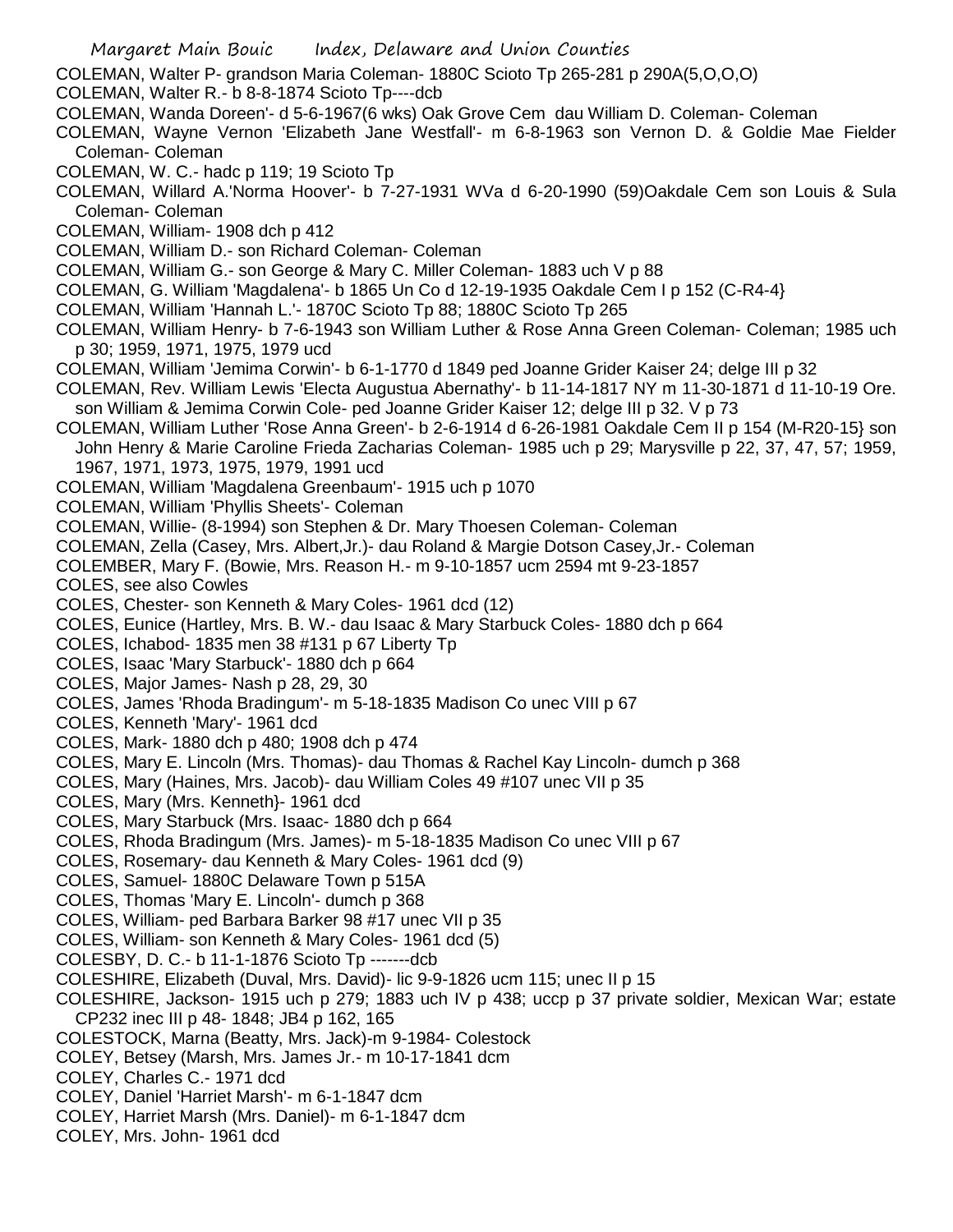COLEY, Lucy (Vining, Mrs. Samuel- m 10-20-1844 dcm

- COLFAX, Elizabeth Maine (Mrs. H.)- b 3-1-1820 m 10-4-1845 d 4-11-1848 Asp 1294
- COLFAX, H. 'Elizabeth Maine'- Asp (1294)
- COLFAX, Schuyler- Powers Pat p 11
- COLFLESH, Mrs.- 1880 dch p 479
- COLFLESH, --- b 3-15-1887 Berkshire Tp son Henry & Mary E. Stanforth Colflesh- dcb
- COLFLESH, --- b 1-5-1890 Berkshire Tp dau Henry & Mary E. Stanforth Colflesh- dcb
- COLFLESH, --- b 3-28-1884 Liberty Tp dau Henry & Mary Stanford Colflesh dcb
- COLFLESH, ---d 6-13-1866 (53-10-5} Old Liberty Chyd Powell p 157
- COLFLESH, Adella Beard (Mrs. }- d 5-10-1967- Colflesh
- COLFLESH, Alexandria Scites- b 6-17-1976 dau John Allen & Janice Lee Scites Colflesh- Colflesh
- COLFLESH, Alice Davis (Mrs. Frank Allen}- d 1905- McIntire (1(18)3)
- COLFLESH, Allen- delge VIII p 61
- COLFLESH, Alta Marcella Moses (Mrs. Charles Hadley)- dau Andrew F. & Emily E. Scott Moses- Colflesh; 1908 dch p 653
- COLFLESH, Amanda (Baker, Mrs. John}- dau John F. & Mary Diehl Weed Colflesh- 1880 dch p 657
- COLLESH, Anna- b 1-31-1879 Berlin Tp dau J. E. & Katie E. Barnwell Colflesh- dcb
- COLFLESH, Anna M.- b 8-16-1873 Delaware Town dau W. J. & E. L. Tuller Colflesh dcb
- COLFLESH, George Arthur/Artie- b 3-17-1887 son Henry Stolts & Mary E. Stanforth Colflesh; delge VIII p 61
- COLFLESH, Belle/Annabelle (Lintner, Mrs. ) b 9-26-1880 dcb- dau Henry Stolts & Mary E. Stanforth Colflesh-Coleman; Pabst 2 p 61
- COLFLESH, Bernard- b 8-17-1892 Berlin Tp son J. E. & Katie Barnwell Colflesh- dcb
- COLFLESH, Betsey Case (Mrs. James)- d 6-1-1876 (58-1-16) Old Liberty Chyd Powell p 149
- COLFLESH, Betsy (Mrs. James)- b 4-18-1813 m 4-2-1843 d 7-9-1877 Colflesh; 185C Liberty Tp Del Co 1639
- p 18 (32,O}; dcq Mary Colflesh Miller5
- COLFLESH, Billie Jean Lovejoy (Mrs. William H.)- Colflesh
- COLFLESH, Brenda Kay Wren (Mrs. Dennis Ray)- dau Harry Wren- Colflesh
- COLFLESH, Caroline Anne Harner (Mrs. Charles P.)- b 1822 m ca 1848 d 1-22-1878- dcc Helen Ford Neubert13
- COLFLESH, Carrie Fern (Coe, Mrs. Chester Aaron)- b 7-22-1888 m 12-7-1910 d 3-17-1960 dau Henry Stolts & Mary E. Stanforth Colflesh- 1985 uch p 27; 1915 uch p 92; Colflesh; dcb Berkshire Tp; delge VIII p 61
- COLFLESH, Catherine Barnwell (Mrs. John E)- b 4-6-1856 d 6-7-1929 St. Mary's Cem Del.- dau Patrick & Julia Mahoney Barnwell- dcq Mary Colflesh Miller 3
- COLFLESH, Charles- 1880C Liberty Tp Del Co p 312A
- COLFLESH, Charles- son Charles & Alta Moses Colflesh- Colflesh
- COLFLESH, Charles- son Charles Hadley & Alta Marcella Moses Colflesh- Colflesh
- COLFLESH, Charles H.- b 8-15-1882 Berlin Tp ----dcb
- COLFLESH, Charles Hadley 'Alta Marcella Moses'- son Jacob & Shearus Colflesh- 1908 dch p 653; Colflesh
- COLFLESH, Charles P. 'Caroline Anna Harner'- b 1-14-1826 m ca 1848 d 3-6-1899 son Jacob & Margaret Nugent Colflesh- dcc Helen Ford Neubert12
- COLFLESH, Christine- dau Raymond Henry & Helen Colflesh- Colflesh; 1961 dcd (13}
- COLFLESH, Coleman- 1880C Berlin Tp p 360A
- COLFLESH, Courtney- 1985 ch Paul J. & Kimberly L. Colflesh -1991 ucd
- COLFLESH, Darlene (Schurtz, Mrs. )- dau Leslie C. & Helen M. Rhoads Colflesh- Colflesh
- COLFLESH, David 'Jennifer' son William H. & Billie jean Lovejoy Colflesh- Colflesh
- COLFLESH, Dennis Ray 'Brenda Kay Wren'- son William H. & Belva Jean Lovejoy Colflesh- Colflesh
- COLFLESH, Desdemona Norton (Mrs. Jacob)- m 12-15-1856 dcm d 5-4-1881 (80y6m Old Liberty Chyd Powell
- p 151 dau Joab Norton- 1908 dch p 472, 702; Pabst O; 1880C Orange Tp p 352C
- COLFLESH, Donovan- son Adella Beard Colflesh- Colflesh
- COLFLESH, Dorothy Marie (Meeker, Mrs. Albert R.)- dau Adella Beard Colflesh- Colflesh; Weiser p 255
- COLFLESH, Eliza (Jacox, Mrs. Vance)- dau John F. & Mary D. Weed Colflesh- 1880 dch p 657
- COLFLESH, Elizabeth A. (Wentz, Mrs. Seneca P.)- m 3-21-1839 dcm
- COLFLESH, Elizabeth- d 1978 dau Guy Raymond & Ruth Ford Colflesh- Colflesh
- COLFLESH, Ella Emma (Meeker, Mrs.Edwin LeRoy)- m 10-3-1906 d 7-15-1974 (90) bur Forest Grove- dau Henry Stolts & Mary E. Stanforth Colflesh- Colflesh; Meeker; delge VIII p 61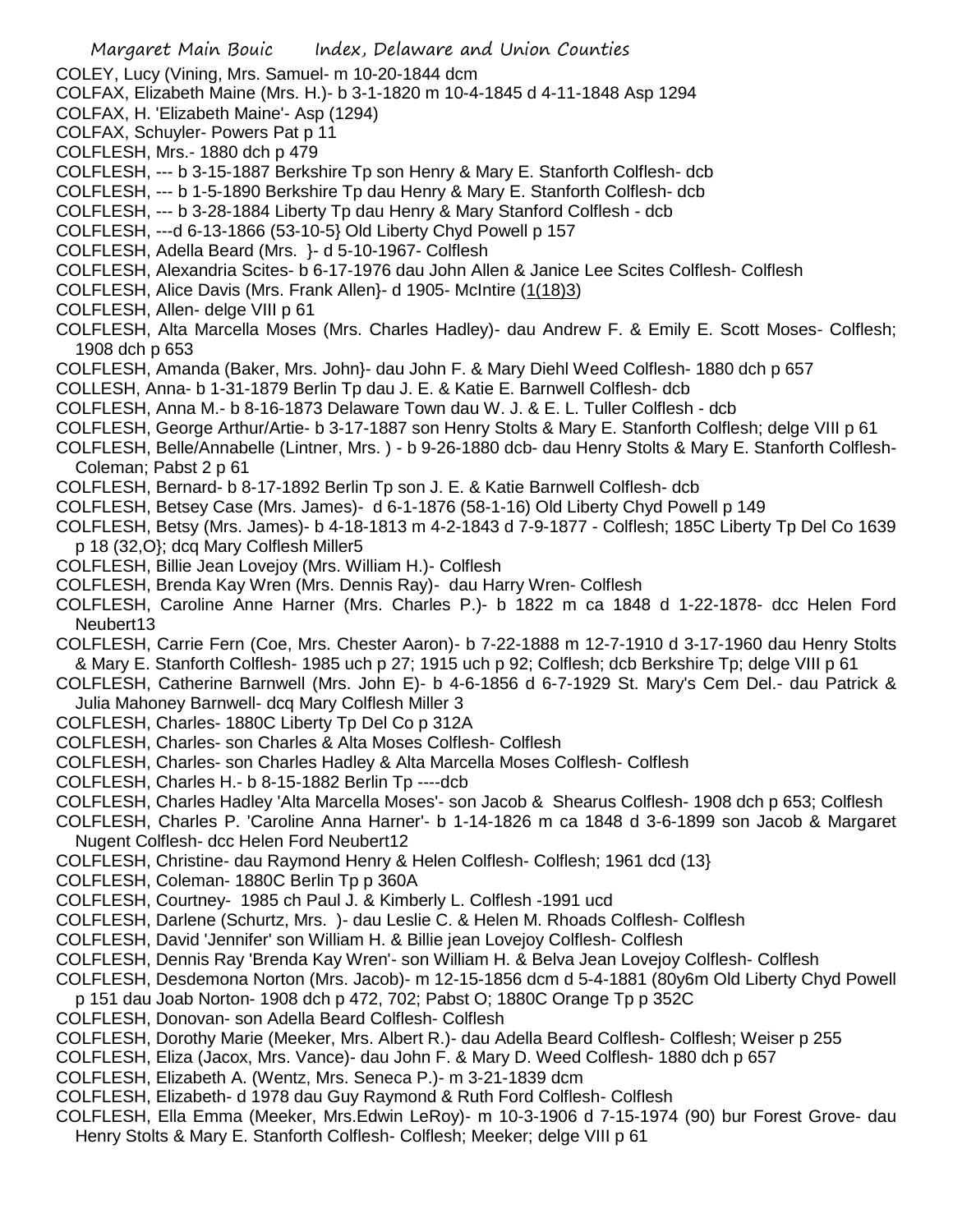- COLFLESH, Elle- delge VIII p 61
- COLFLESH, Ellen (Harter, Mrs. John)- dau John F. & Mary D. Weed Colflesh- 1880 dch p 657
- COLFLESH, Emma Sharer/Sharrer (Mrs. Jacob C.) m 1-31-1861 dcm
- COLFLESH, Fae- Pabst 7 p 23
- COLFLESH, Frank Allen 'Alice Davis'- b 5-7-1869 d 4-3-1848 son John Allen & Hannah Rebecca McIntire-McIntire 1918)3
- COLFLESH, Frederick- son Adella Beard Colflesh- Colflesh
- COLFLESH, G. D.- 1908 dch p 427, 428
- COLFLESH, George A.- 1961 dcd Mrs. George A.- 1961 dcd
- COLFLESH, George C.- b 6-9-1877 Berlin Tp son J. C. & Emily Shearer Colflesh- dcb
- COLFLESH, Grace (Stanton, Mrs. Robert W.- b 1879 dau John Allen & Hannah Rebecca McIntire Colflesh-McIntire 1(18)6
- COLFLESH, Grace (Stanton, Mrs. Robert W.)- b 1879 dau John Allen & Hannah Rebecca McIntire Colflesh-McIntire 1(18)6
- COLFLESH, Guy- son Mary Colflesh- d 1-1977- Colflesh
- COLFLESH, Guy Raymond 'Ruth Ford''Edna Bekman'- b 5-5-195 d 3-8-1984 (78) bur Forest Grove Cem- son Charles & Alta Moses Colflesh-1908 dch p 653; Colflesh
- COLFLESH, Guy Raymond- son Guy Raymond & Ruth Ford Colflesh- Colflesh
- COLFLESH, Hannah Rebecca McIntire (Mrs. John Allen)- b 8-31-1840 m 7-3-1864 d 1905 dau William & Martha Downs McIntire- McIntire 1(18)
- COLFLESH, Harriet Jeanne Ballinger (Mrs. Lawrence)- b 10-30-1926 m 12-24-1947 dau Jesse Franklin & Neola May Blosson Ballinger- dcc Harriet Ballinger Colflesh 1; dcc Lawrence Colflesh 1; 1961, 1969, 1971, 1980 dcd; Ballinger
- COLFLESH, Hattie May (Cellars, Mrs. William Addison)- b 9-22-1862 m 6-25-1891 d 4-27-1955 dau John F. & Mary D. Weed Colflesh- 1880 dch p 657; CCC p 67; dcq Harold Cellars 3
- COLFLESH, Helen M. (Mrs. Raymond )- 1961, 1971 dcd
- COLFLESH, Helen M. Rhodes (Mrs. Leslie C.)-m 9-25-1915 Colflesh; 1961, 1969 dcd
- COLFLESH, Henry Allen 'Sarah Jane Miller'- b 10-4-1885 m 11-28-1917 d 8-3-1975 (89) Oak Grove Cem -son Henry Stolts & Mary E. Stanforth Colflesh- Cole; Pabst 2 p 61, 96; 1961, 1969, 1971 dcd dcq Henry Colflesh 2
- COLFLESH, Henry Stolts 'Mary Elizabeth Stanforth'- b 9-4-1848 m 12-14-1879 d 4-24-1941 Oak Grove Cem son John F. & Mary Diehl Weed Colflesh- 1880 dch p 657; dcc Lawrence Colflesh 4; dcq Henry Colflesh 2; 1880C Liberty Tp Del Co p 307C
- COLFLESH, Ida E.- b 1869 d 187 Oak Grove Cem Powell p 429
- COLFLESH, Irene (Eberly, Mrs. )- dau Charles A. & Alta Moses Colflesh- 1908 dch p 653 Colflesh
- COLFLESH, Jacob- 1880C Berlin Tp p 360A
- COLFLESH, Jacob C. 'Emma Sharer'- m 1-31-1861 dcm
- COLFLESH, Jacob 'Desdemona Norton'- m 12-15-1856 dcm; 1908 dch p 702
- COLFLESH, Jacob L.- d 12-18-1847 (17-10-26) Old Liberty Churchyard Powell p 149
- COLEMAN, Jacob- son John F. & Mary Diehl Weed Colflesh- 1880 dch p 657
- COLFLESH, Jacob 'Margaret Nugent'- b 1-23-1787 m 3-8-1810 d 8-9-1877(9y7m) Old Liberty Chyd Powell p 147- son William & Maria Harner Colflesh- 1880 dch p 465, 657; 1908 dch p 390; dcc Helen Ford Neubert 24, Lawrence Colflesh 16; dcq Henry Colflesh 12; Pabst O
- COLFLESH, Jacque- dau Lawrence & Harriett Jeanne Ballinger Colflesh- Colflesh; 1961, 1969, 1971 dcd COLFLESH, James- Pabst 7 p 39
- COLFLESH, James 'Betsey Case'- b 11-26-1812 m 5-18-1837 d 8-11-1867 Liberty Chhyd- son Jacob & Margaret Nugent Colflesh- 1850C Liberty Tp Del Co 1639 p 108 (36, Pa); dcq Mary Colflesh Miller 4
- COLFLESH, James C.- son James & Betsy Case Colflesh- 1850C Liberty Tp 1639 p 18 (3,O)
- COLFLESH, James J.- b 1-29-1873 Berlin Tp son Jacob C. & Emma Shearer Colflesh- dcb
- COLFLESH, James 'Kimberly' son William H. & Billie Jean Lovejoy Colflesh- Colflesh
- COLFLESH, James W.- b 12-1-1880 Berlin Tp son John E. & Katie Barnwell Colflesh- dcb
- COLFLESH, Janice Lee Scites (Mrs. John Allen)- m 5-26-1973- dau Carter Scites- Colflesh
- COLFLESH, Jeff 'Kimberly'- son William H. & Billie Jean Lovejoy Colflesh- Colflesh
- COLFLESH, Jenifer (Mrs. David)- Colflesh
- COLFLESH, Jennie- b 3-10-1884 Berlin Tp dau John E. Colflesh- dcb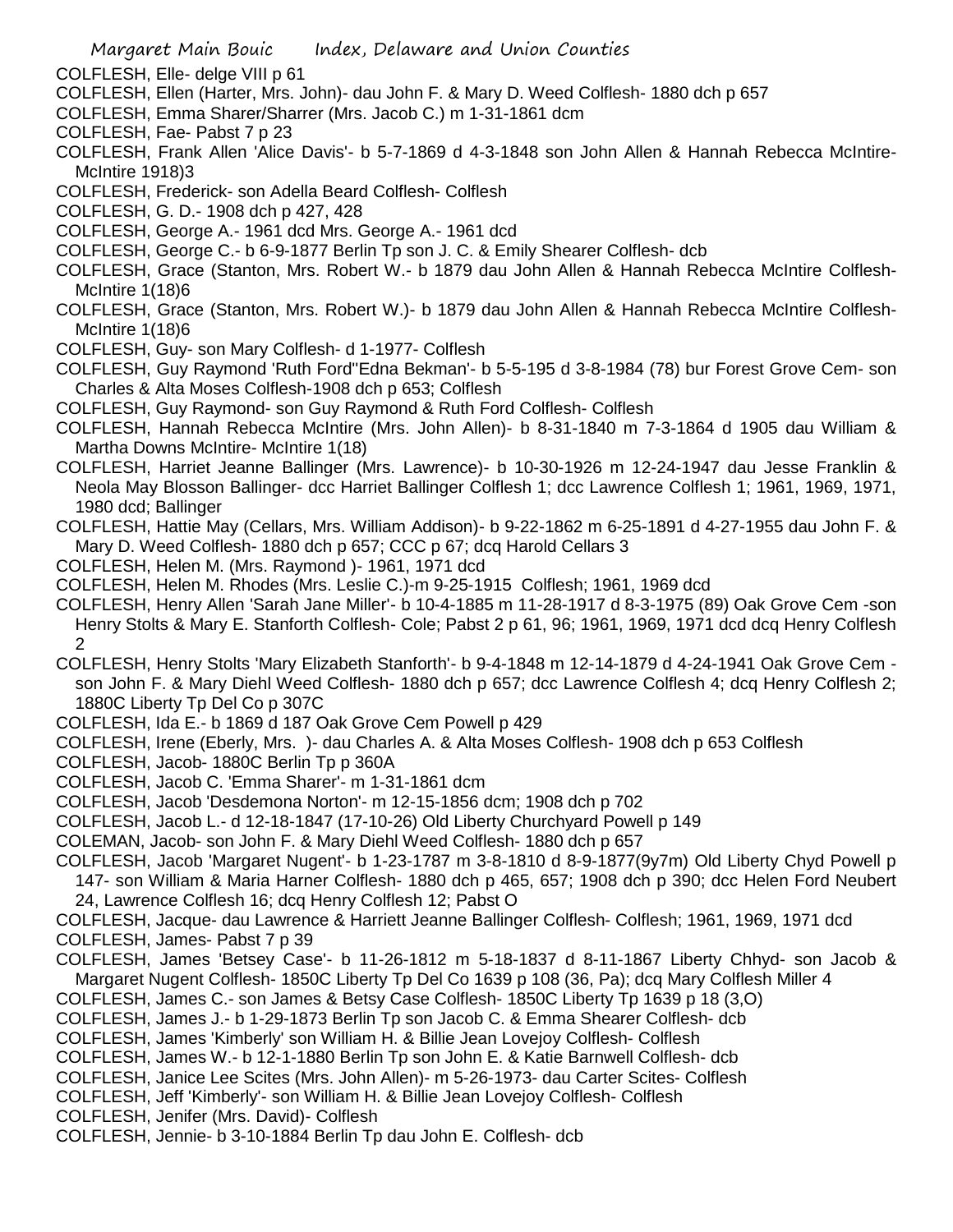- COLFLESH, Jeremy R. d 5-13-1981 bur Forest Grove Cem- son Dennis Ray & Brenda Kay Colflesh-**Colflesh**
- COLFLESH, John- 1880C Berlin Tp p 360A
- COLFLESH, John A.- son John F. & Mary Diehl Weed Colflesh- 1880 dch p 657
- COLFLESH, John Allen 'Hannah Rebecca McIntire'- m 7-3-1864- McIntire (1(18)
- COLFLESH, John Allen 'Janice Lee Scites'- m 5-26-1973- son Raymond Henry & Helen Colflesh- Colflesh; 1961 dcd(11), 1971 dcd
- COLFLESH, John E. 'Catherine Barnwell'- son James & Betsey Case Colflesh- dcq Mary Colflesh Miller 2; Liberty Tp delge III p 4
- COLFLESH, John F. 'Mary Diehl Weed'- b 12-25/23-1810 m 12-24-1834 d 1899 Oak Grove Cem -son Jacob & Margaret Nugent Colflesh- 1880 dch p 657- dcc Lawrence Colflesh 8; dcq Henry Colflesh4; Harold Cellars6; hadc p 18; CCC p 5 Berlin Tp; Pabst Pion I p 49; 1880C Delaware Town p 536A
- COLFLESH, John J.- son James & Betsey Case Colflesh- 1850C Liberty Tp Del Co 139 p 18 (1,O)
- COLFLESH, John T.- dcw Bk 4 p 56(7) witness
- COLFLESH, Juanita- dau Leslie C. & Helen M. Colflesh- Colflesh
- COLFLESH, Julia Louise (Price, Mrs. )- b 1-4-1890 dau Henry & Mary Stanforth Colflesh- Colflesh
- COLFLESH, Kimberly (Mrs. Jeff)- Colflesh
- COLLFLESH, Kimberly L. (Mrs. Paul J.)- 1991 ucd
- COLFLESH, Lawrence Edward 'Harriet Jeanne Ballinger'-b 7-9-1921 m 12-25-1947 son Henry Allen & Sarah Jane Miller Colflesh- Colflesh; dcq Henry Colflesh; 1961, 1969, 1971, 1980 dcd
- COLFLESH, Lenora Estella- b 7-29-1881 Liberty Tp dau Henry S. & Mary E. Stanforth Colflesh- dcb
- COLFLESH, Leslie C./Zeke 'Helen M Rhodes.'- m 9-25-1915 d 5-7-1979 (86)-Oak Grove Cem Colflesh; 1969, 1971 dcd
- COLFLESH, Lloyd- son Charles & Alta Moses Colflesh- Colflesh
- COLFLESH, Lydia (Young, Mrs. George W.)- dau John F. & Mary Diehl Weed Colflesh- 1880 dch p 657
- COLFLESH, Alta Marcella (Bowman, Mrs. Robert)- dau Guy Raymond & Ruth Ford Colflesh- Colflesh
- COLFLESH, Margaret Nugent/Nugan (Mrs. Jacob)- m 3-8-1810- dau James & Elizabeth Nugent- dcc Helen Ford Neubert 25; Lawrence Colflesh 17, dcq Harold Cellars 13; Henry Colflesh 9
- COLFLESH, Maria Harner (Mrs. William) b 1764 m ca 1783 d 1852 dcc Helen Ford Neubert 49
- COLFLESH, Martin- son J. & E.- Old Liberty Churchyard- Powell p 148
- COLFLESH, Mary- Colflesh
- COLFLESH, Mary A. (Baker, Mrs. John C.)-m 9-3-1865 dcm
- COLFLESH, Mary Diehl Weed (Mrs. John F.- b 6-29-1814 m 12-24-1834 d 1899 Oak Grove Cem dau Christopher & Hannah Wiley Weed- 1880 dch p 657 dcc Lawrence Colflesh 9; dcq Harold Cellars 7, Henry Colflesh 5
- COLFLESH, Mary Elizabeth Stanforth (Mrs. Henry Stolts)- b 8-22-1849 m 12-14-1879 d 8-22-1919- dau George & Minerva Gibson Stanforth- 1880 dch p 703; dcc Lawrence Colflesh 5, dcq Henry Colflesh 3
- COLFLESH, Mary J.- dau James & Betsey Case Colflesh- 185C Liberty Tp Del Co 1639 p 108 (6,O)
- COLFLESH, Mary (Miller, Mrs. Ellsworth- b 1/10-6-1890 m 6-12-1912 dau John E. & Catherine Barnwell Colflesh- dcq Mary Colflesh Miller 1; dcb Berlin Tp
- COLFLESH, Mary (Mrs. William)- dcq Harold Cellars 25, Henry Colflesh 17
- COLFLESH, Mattie (Youngerman, Mrs. Carl)-b 1867 d 1888 dau John Allen & Hannah Rebecca Colflesh-McIntire 1(18)2
- COLFLESH, Michael- b 1976 son Paul J. & Rosemary Colflesh- 1979, 1981, 1983, 1991 ucd
- COLFLESH, Mildred Irene (Eberly, Mrs. Parker Thomas)- b 5-12-1907 m 8-8-1924 d 1988- dau Charles Hadley & Alta Marcella Moses Colflesh - Colflesh; Eberly
- COLFLESH, Minnie Leigh Armstrong (Mrs. Winfield Harner)- b 1-14-1856 m 3-5-1881 d 1-15-1929- dau Ezra Armstrong- dcc Helen Ford Neubert 7
- COLFLESH, Myra Griffin (Mrs. Walter)- b 1-20-1937 m 9-9-1956 dau Dana & Catherine Hamilton Griffin-Colflesh; Bouic 13656; Graham 145356; 181656; Hamilton 15356
- COLFLESH, Nancy Ann Kuhn (Mrs. Phillip A.- m 11-17-1979 dau Ray Kuhn- Colflesh
- COLFLESH, Nancy Anne (Lafferty, Mrs. Del)(Sykes, Mrs. Rodney- m(1) 10-6-1967 dau Lawrence & Harriet Jeanne Ballinger Colflesh- Colflesh
- COLFLESH, Nancy Lou- dau Walter & Myra Griffinb Colflesh- Colflesh; Bouic 136563; Graham 1453563, 1816563; Hamilton 153263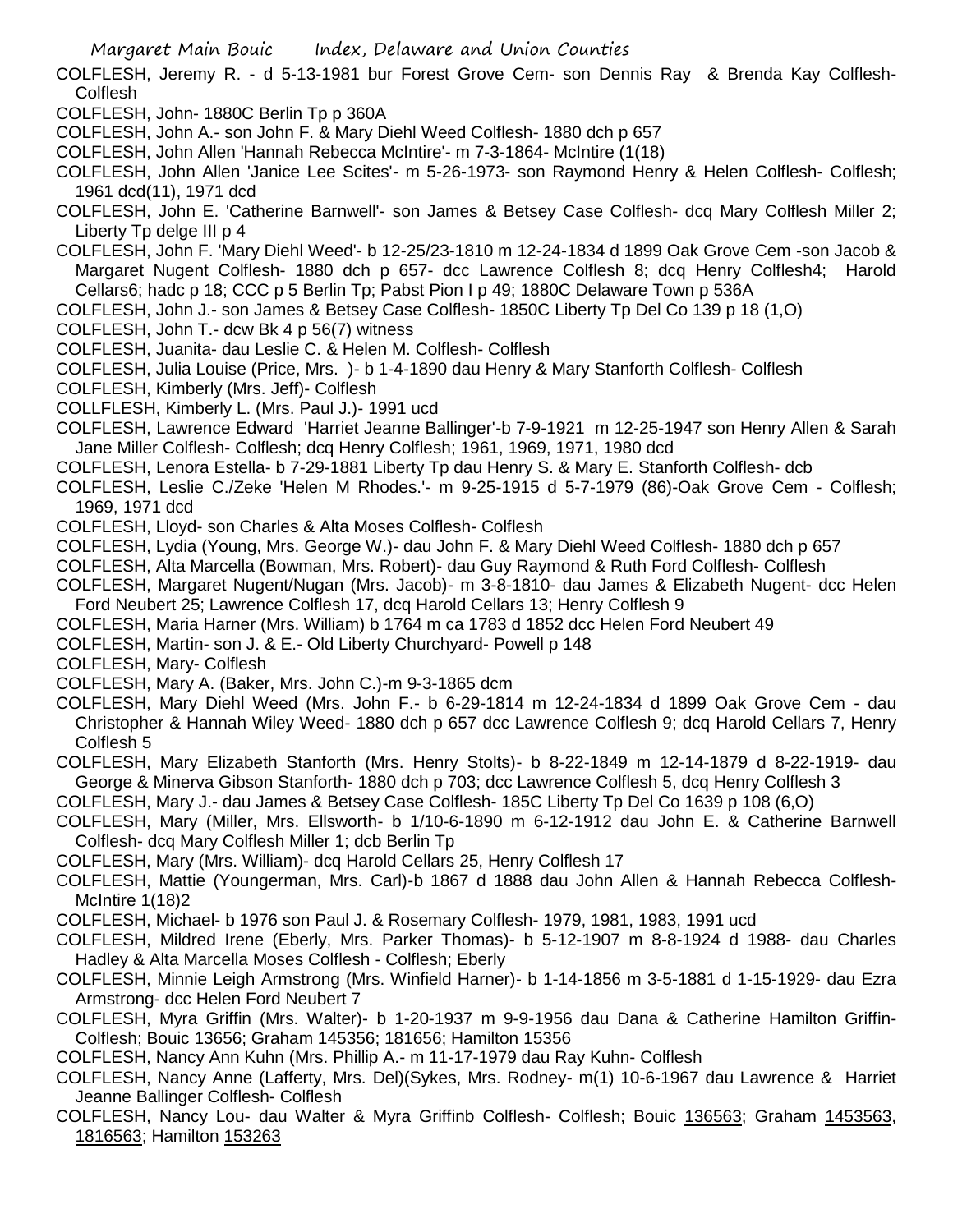- COLFLESH, Nellie- dau John Allen & Hannah Rebecca Mcintire Colflesh- McIntire 1(18)4
- COLFLESH, Nora (Miller, Mrs. ))- dau Henry & Mary Stanforth Colflesh- Colflesh; delge VIII p 61
- COLFLESH, Orianna Maude (Ford, Mrs. Dennis Frances)- b 3-13-1885 dcb d 12-4-1968 dau Winfield Harner & Minnie Leigh Armstrong Colflesh- dcc Helen Ford Neubert3
- COLFLESH, Paul J.'Rosemary''Kimberly L.'- 1979, 1981, 1983, 1991 ucd
- COLFLESH, Paul Raymond- b 2-19-1948 son Walter & Myra Griffin Colflesh- Graham 11453561, 1816561, Bouic 136561; Hamilton 153561
- COLFLESH, Philean- dau James & Betsey Case Colflesh- 1850C Liberty Tp 1639 p 18 (5,O
- COLFLESH, Phillip Allen 'Nancy Ann Kuhn'- b 1954 m 11-17-1979 son Lawrence Edward & Jean Colflesh-Colflesh; 1961, 1969, 1971 dcd
- COLFLESH, Raymond Henry 'Helen'- d 7-10-1979 Oak Grove Cem --son Henry Allen & Sarah Jane Miller Colflesh- Colflesh; dcq Henry Colflesh 1; 1961, 1969, 1971 dcd
- COLFLESH, Reuben- b 1-1-1887 Liberty Tp son Winfield & Minnie Armstrong Colflesh- dcb
- COLFLESH, Richard- son Charles Hadley & Alta Marcella Moses Colflesh- Colflesh
- COLFLESH, Roberta J. Foster (Mrs. Ted L.)- m 6-18-1977 dau Thomas Foster- Colflesh; 1980 dcd
- COLFLESH, Rosemary (Mrs. Paul J.)- 1979, 1981, 1983 ucd
- COLFLESH, Ruth Ford (Mrs. Guy Raymond)- m 1-22-1929 d 1969 dau Samuel Walter & Mary Ann Crooks Ford- Colflesh
- COLFLESH, Samuel- b 1865 d infancy- son John Allen & Hannah Rebecca McIntire Colflesh- McIntire 1(18)1
- COLFLESH, Samuel C.- son John F. & Mary Diehl Weed Colflesh- 1880 dch p 657; 1908 dch p 39
- COLFLESH, Samuel G.- b 4-3-1870 Berlin Tp son Jacob & M. A. Sharree Colflesh- dcb
- COLFLESH, Sarah Jane Miller (Mrs. Henry Allen)- b 6-16-1892 m 11-28-1917 d 7-7-1989 (97) Oak Grove Cem; dcq Henry Colflesh 1 Neilson p 3; dcc Lawrence Colflesh 3; 1961, 1969, 1971 dcd
- COLFLESH, Sarah Jo- b 6-6-1960- dau Walter & Myra Griffin Colflesh- Colflesh; Bouic 136562 Graham 1453562, 1816562, Hamilton 153562
- COLFLESH, S. W.-Pabst 2 p 96
- COLFLESH, Ted Lawrence 'Roberta J. Foster'-b 12-7- m 6-18-1977 son Lawrence Edward Colflesh- Colflesh; 1961 dcd (6), 1969, 1980 dcd
- COLFLESH, Viola (Scott, Mrs. George)- Scott (16)
- COLFLESH, Walter 'Myra Hamilton'- m 9-9-1956 son Guy Raymond & Ruth Ford Colflesh- Bouic (12656); Colflesh; Graham (145356),(181656); Hamilton(15356)
- COLFLESH, William- Colflesh
- COLFLESH, William Eric'- d 5-3-1991 (31) bur Forest Grove- son William H. & Billie Jean Lovejoy Colflesh-Colflesh
- COLFLESH, William Glen- b 1-22-1965 son Walter & Myra Griffin Colflesh- Colflesh; Bouic 126564; Graham 1453564, 1816564 Hamilton 153564
- COLFLESH, William- son Guy Raymond & Ruth Ford Colflesh- Colflesh
- COLFLESH, William H. 'Billie Jean Lovejoy'- Colflesh
- COLFLESH, William- b 1877 d 1884 son John Allen & Hannah Rebecca McIntire Colflesh- McIntire 1(18)5
- COLFLESH, William J.- son John F. & Mary D. Weed Colflesh- 1880 dch p 657
- COLFLESH/Kalbfleish, William 'Maria Harner'- b 1751 m ca 1783 d 1816 dcc Helen Ford Neubert 48; dcq Harold Cellars 24; Henry Colflesh 16
- COLFLESH, Winfield Harner 'Minnie Leigh Armstrong'- b 1850 m 3-5-1881 d 1-27-1927 son Charles P. & Caroline Anna Harner Colflesh- dcc Helen Ford Neubert 6
- COLFLESH, --- b 2-18-1882 Liberty Tp dau Winfield & Minnie L. Armstrong Colflesh- dcb
- COLGAN, Blanche Marie (Thomas,Mrs. Walter)(Mrs. )- b 1-3-1927 d 6-1988 (60) bur Pleasant Hill- Colgan
- COLGAN, Beverly (Bennett, Mrs. )- dau Richard & Esther Bonnie Thomas Colgan- Colgan
- COLGAN, Esther Bonnie Thomas (Mrs. Richard R.)- b 9-7-1941 d 7-17-1996 (55) Oller Cem- dau Arvin & Ida Morris Thomas- Colgan; 1969 dcd
- COLGAN, Garnett Colvin (Mrs. dau Mose & Jennie May Farquar Colvin- Ferguson 94
- COLGAN, Janie (Hayes, Mrs. )- b 1963 dau Richard B. & Esther Bonnie Thomas Colgan- Colgan; 1969 dcd
- COLGAN, Mervin- b 1965 son Richard B. & Esther Bonnie Thomas Colgan- Colgan; 1969 dcd
- COLGAN, Norman- b 1961 son Richard B. & Esther Bonnie Thomas Colgan- Colgan; 1969 dcd
- COLGAN, Rhoda Bell (Mrs. )- Colgan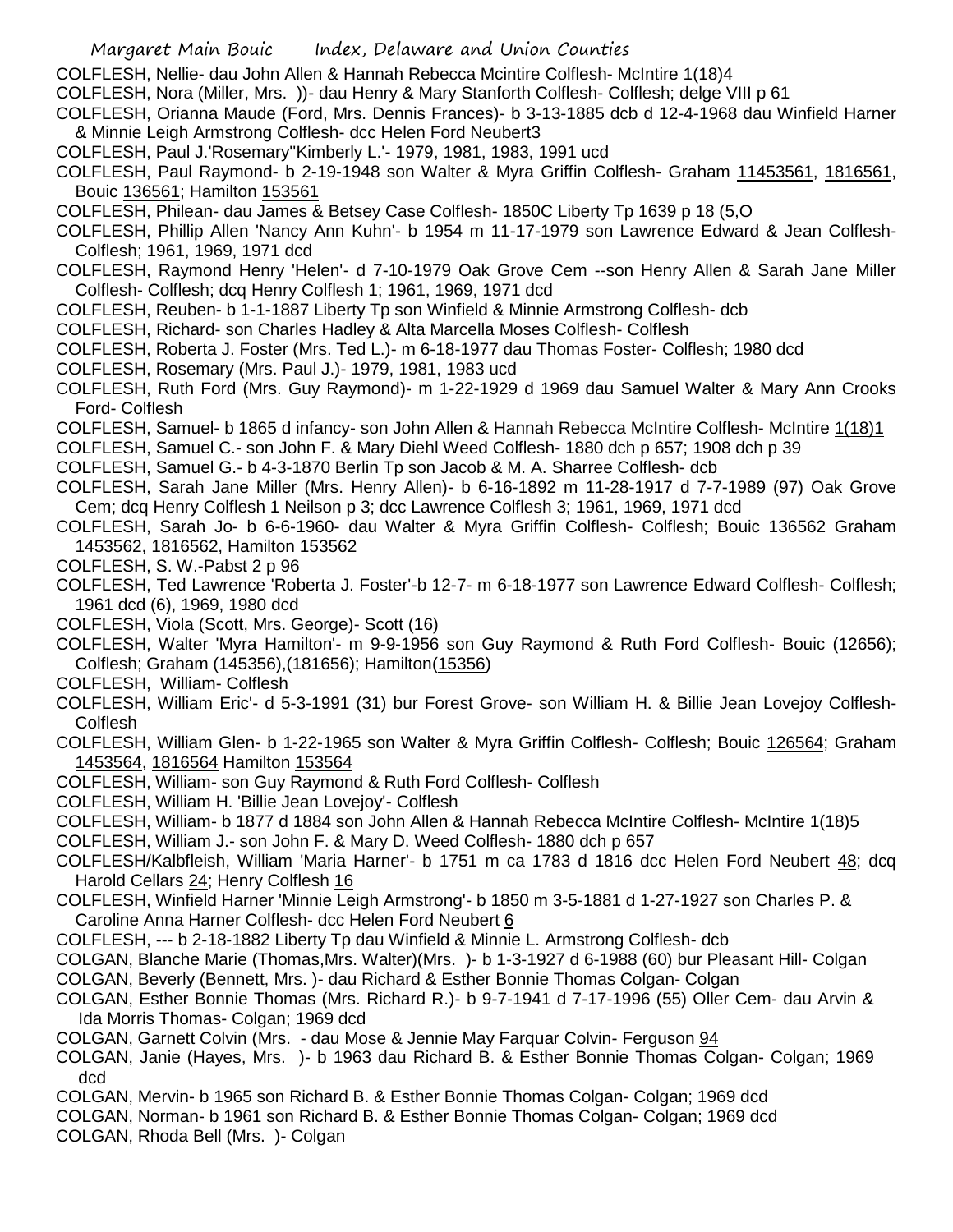Margaret Main Bouic Index, Delaware and Union Counties COLGAN, Richard R. 'Esther Bonnie Thomas'- Colgan; 1969 dcd COLGAN, Sarah (Broughton, Mrs. )- b 1964 dau Richard B. & Esther Bonnie Thomas Colgan- Colgan; 1969 dcd COLGON, Susie- b 1958 dau Richard B. & Esther B. Colgon- 1969 dcd COLGROVE, David 'Thaley Pierce'- m 7-3-1862 dcm COLGROVE, Thaley Pierce (Mrs. David)- m 7-3-1862 dcm COLHOUN- see Calhoun Andrew 'Jane Carr'- Powell p 253 COLHOUN, Galbreth- from Ireland, Nat. 9-28-1857, delge VIII p 59 COLIAR, Frances Manter (Mrs. )\_ dau William & Susan Manter- delge IX p 52 COLIER- see Collier COLIER, Aim M.- 1880C Orange Tp p 353A COLIER, Celina (Mrs. Josephus)- 1870C Jerome Tp 158-153 p 21 (51,O) COLIER, Emma- dau Josephus & Celina Colier- 1870C Jerome Tp 158-153 p 2 (16,O) COLIER, Francis- Pabst 8 p 72 COLIER, Jennie- dau Josephus & Celina Colier- 1870C Jerome Tp 158-153 p 21 (13,O) COLIER, John- Pabst 8 p 72 COLIER, Josephus 'Celina'- 1870C Jerome Tp 155-153 p 21 (54,O) COLIER, Malissa/Melissa (Clark, Mrs. Richard)- m 6-12-1870 ucm 4731 dau Josephus & Celina Colier- 1870C Jerome Tp 158-153 p 21 (19,O) COLIER, Philip- 1880C Orange Tp p 353A COLINE, Mary- 1880C Concord Tp p 274A COLINS & HOLTEMAN- unec V p 22 unclaimed letter COLINS, C.- 1880C Claibourne Tp p 0217 COLINS, John S.- b 5-1870 1900 D Jackson Tp 168-170 (30,O,Va,O); COLINS, Mathias- delinquent taxes, unec XII p 68, see Collins COLINS, William- 1880C Claibourne Tp p 0217 COLISON, Bertha Moore (Mrs. Thomas Wynne- b 6-1-1897 dau Charles Thorton & Lavinia DeLacy Moore-Howison 485 COLISON, Charles- b 1-5-1918 son Thomas Wynne & Bertha Moore Colison- Howison 1150 COLISON, Maurice- b 2-3-1921 son Thomas Wynne & Bertha Moore Colison- Howison 1153 COLISON, Randolph- b 2-3-1921 son Thomas Wynne & Bertha Moore Colison- Howison 1152 COLISON, Raymond- b 1-27-1916 son Thomas Wynne & Bertha Moore Colison- Howison 1149 COLISON, Thomas- b 1-22-1919- son Thomas Wynne & Bertha Moore Colison- Howison 1151 COLISON, Thomas Wynne'Bertha Moore'- d 7-31-1920- Howison (485) COLIUM, J. M.- 1842 squirrel hunt- unec XI p 67 COLLAGEN, Catherine (O'Brien, Mrs. James)- 1985 uch p 30 COLLARD, Glen 'Mary Kilpatrick'- Cowgill p 68 COLLARD, Kathryn Joyce (Frey, Mrs. Colin Earl)- b 1-2-1927 dau Glen & Mary Kilpatrick Collard- Cowgill p 68 COLLARD, Mary Kilpatrick (Mrs. Glen- Cowgill p 68 COLLARIE- see Chin COLLARS, George- Powers p 84 COLLARS, John- Powers p 84 COLLATION, Ann Conley (Mrs. Patrick)- lic 9-2-1872 ucm 5130 COLLATION, Patrick 'Ann Conley'- lic 9-2-1872 ucm 5130 COLLEGE, O. A.- uca p 13 COLLEGE, M.- uca p 13 COLLENS, Daniel- Powers p 141, 318 COLLENS, Oliver -1807 delge III p 27 COLLET, Capt.- Nash p 31 COLLET, George- dumch p 198 COLLET, John- Nash p 18, 79 COLLET, Joshua- 1840C Brown Tp p 209 (20-30; 1883 uch III p 369 COLLETT, Emma B. (Mrs. William)- b 6-1874- 1900C Marysville 4th ward 378-390 p 15A (25,O,Irel,O); m 4y, 1 ch COLLETT, Fau?- b 4-1897 dau William & Emma B. Collett- 1900C Marysville 4th ward 378-390 p 15A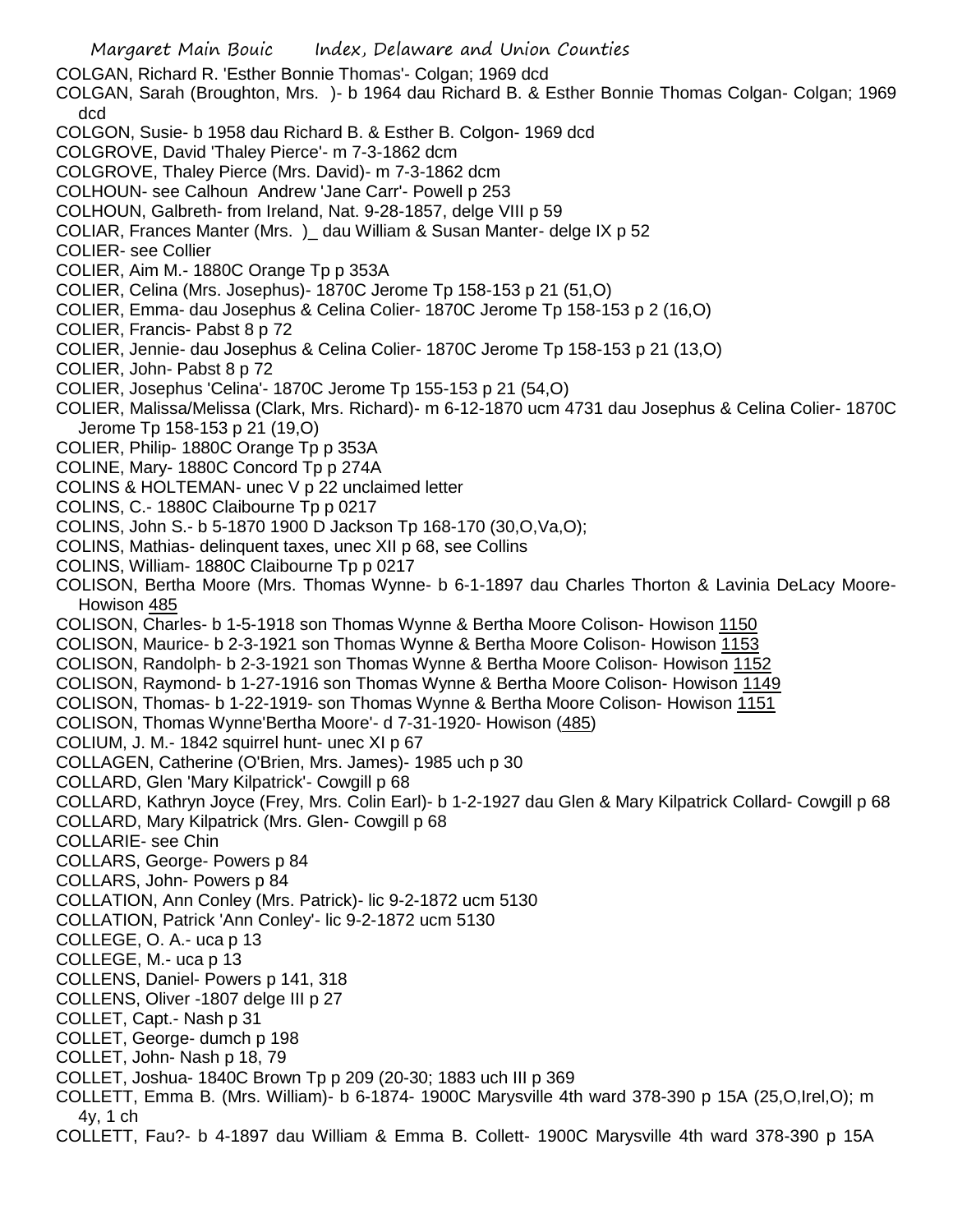(3,O,O,O)

- COLLETT, William 'Emma B.'- b 2-1875 1900C Marysville 4th ward 378-390 p 15A (25,O,O,O) m 4y
- COLLETTA, John- speaker at convention- delge IX p 25
- COLLETT, Alace (Kidd, mrs. Arnold Ray)- b 5-15-1926 m 12-11-1946 div 11-16-1968 dau Wiley Sylvanus & Erma Billings Collett- McKitrick p 153
- COLLETT, Charles Richard 'Melinda Susan Lemaster'- m 6-9-1984 son Roy Collett- Collett
- COLLETT, Erma Billings (Mrs. Wiley Sylvanus)- McKitrick p 156
- COLLETT, Eugene 'Mittie Hammond'- m 8-16-1881 ucm 7003
- COLLETT, John D.- Powers p 112
- COLLETT, Melinda Susan Lemaster (Mrs. Charles Richard) m 6-9-1984 dau Robert S. Lemaster- Collett
- COLLETT, Mittie Hammond (Mrs. Eugene)- m 8-16-1881 ucm 7003
- COLLETT, Vella (Robbins, Mrs. Charles L.)- McKitrick p 156
- COLLETT, Wiley Sylvanus 'Erma Billings'- McKitrick p 156
- COLLETTE, Dalton Eugene- b 11-11-1923 d 4-28-1933 Milford Cem Un Al p 59
- COLLETTE, Dalton P.- b 1884 d 1948 Milford Cem Un Al p 59
- COLLETTE, Eugene A.- b 1858 d 1928 Milford Cem Un Al p 59
- COLLETTE, Mary (Mrs. Collette
- COLLETTE, Maryette M.- b 1861 d 1939 Milford Cem Un Al p 59
- COLLETTE, Jerry L. 'Mary L.'- 1973, 1975, 1979, 1981, 1983, 1991 ucd
- COLLETTE, Mary L. (Mrs. Jerry L.- 1973, 1975, 1979, 1981, 1983, 1991 ucd
- COLLETTI, Lois McKitrick (Mrs. Rudy)- b 1928 dau Chester William & Alberta Lambert McKitrick McKitrick p 94
- COLLETTI, Rudy 'Lois McKitrick'- McKitrick p 94
- COLLETTI, Terri Ann (Green, Mrs. Jeff)- dau Rudry & Lois McKitrick Colletti- McKitrick p 94
- COLLEY, Alan 'Charlotte Shanks'- Genther p a8; Taylor 111342, Mitchell 112181342
- COLLEY, Brian- son Alan & Charlotte Shanks Colley- Genther p a8 Taylor 1113421, Mitchell 112181342
- COLLEY, Carmie (Thompson, Mrs. )- dau Harley Cliford & Elitha Deel Colley- Colley
- COLLEY, Charlotte Shanks (Mrs. Alan)- dau James B. & Marilyn Alona Taylor Shanks- Genther p a8; Taylor 111342, Mitchell 112181342
- COLLEY, Elitha Deel (Mrs. Harley Clifford)- Coley
- COLLEY, Fern (Coomes, Mrs. )- dau Harley Clifford & Elitha Deel Colley- Colley
- COLLEY, Harley Clifford 'Elitha Deel'- b 12-20-1923 d 2-16-1992 son Robert & Louisa Deel Colley- bur Ky-**Collev**
- COLLEY, Landon- son Robert & Louisa Deel Colley- Colley
- COLLEY, Linda L. (Mrs. Robert- 1980 dcd
- COLLEY, Louisa Deel (Mrs. Robert)- Colley
- COLLEY, Malinda- b 1965 dau Robert & Linda L. Colley- 1980 dcd
- COLLEY, Marie (Mrs. Sam M.)- 1991 ucd
- COLLEY, Patricia (Bridgham, Mrs. Brett)- b 1964 m 9-7-1991 dau Robert & Linda L. Colley- Colley; 1980 dcd
- COLLEY, Robert 'Linda L.'- son Harley Clifford & Elitha Deel Colley- Colley; 1980 dcd
- COLLEY, Robert 'Louisa Deel'- Colley
- COLLEY, Robert b 1975 son Robert & Linda L. Colley- 1980 dcd
- COLLEY, Sam- 1961, 1969, 1971, 1980 dcd
- COLLEY, Sam M. 'Marie'- 1991 ucd
- COLLEY, Willoughby 'Ginger L.'- son Harley Clifford & Elitha Deel Colley- Colley; 1971, 1980 dcd
- COLLMAN- see Kuhlman
- COLLMAN/COLLAM, Elizabeth White (Mrs. William)- m 12-16-1865 dcm
- COLLMAN/COLLAM, William 'Elizabeth White'- m 12-16-1865 dcm
- COLLIE, John- unec IX p 12
- COLLIER, --hjt p 10, 46; 1915 uch p 414; family of Russell Sage #307, unec XI p 3
- COLLIER, Abraham J. 'Rose Harriet Brabeau'- b 2-27-1871 m 5-17-1892 d 4-15-1923 son George & Matilda Patrick Collier- ped Kay Glenn Harrison 12- delge V p 28
- COLLIER, -- (Adams, Mrs. )- dau John & Mary Ford Collier- Collier
- COLLIER, Ada Bigley (Mrs. Frank)- d 11-11-1964 Oak Grove Cem dau Hamilton & Emma Fields Bigley- Collier COLLIER, Ada M.- Oakdale Cem II p 8 (H-R14-6)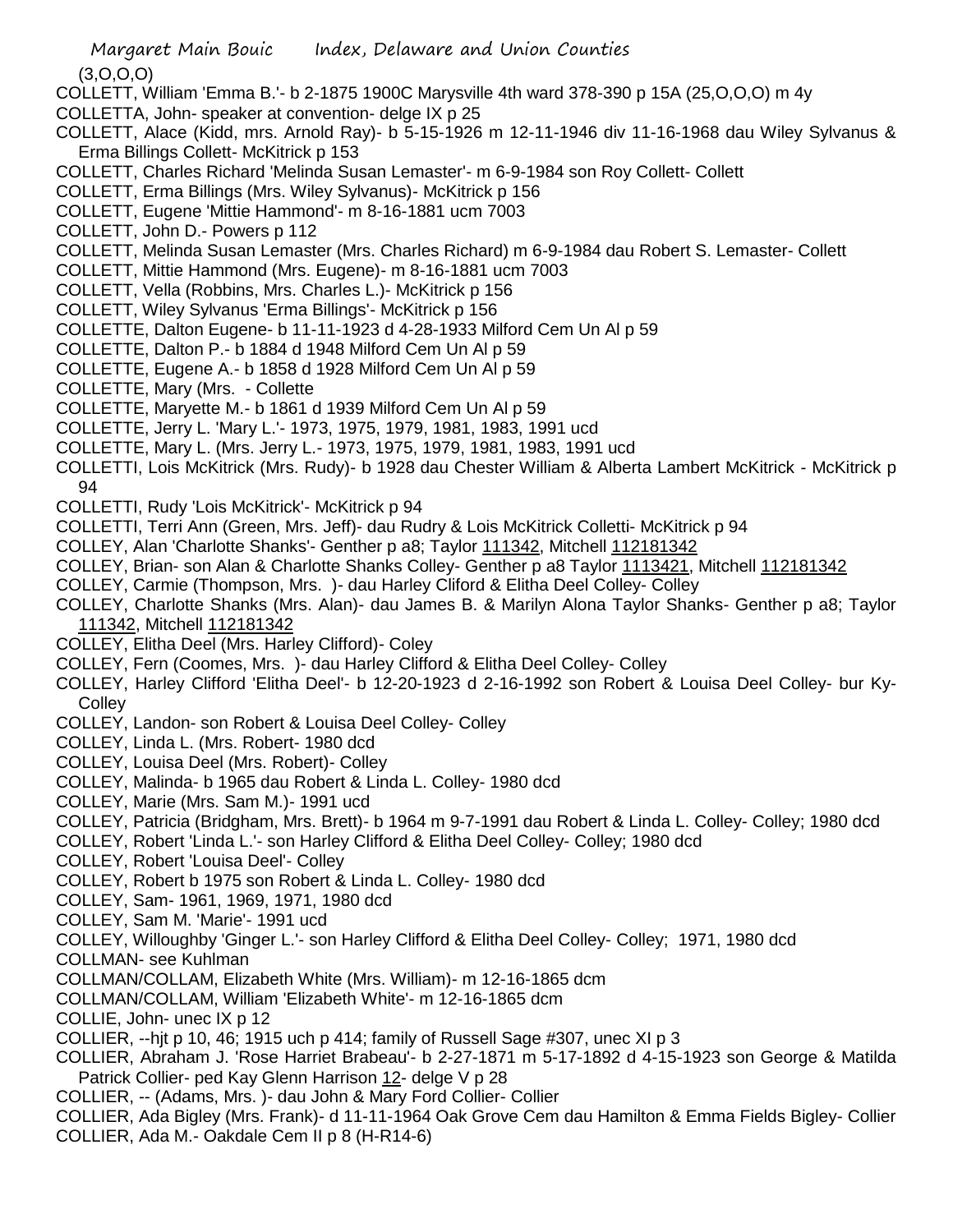- COLLIER, Albert M. 'Hazel Mettler'- b 6-15-1883 d 1-1-1966 Union Cem, Cols. son Charles & Harriet McSPeed Collier; opc 802
- COLLIER, Alberta (Freeman, Mrs. Merrill Frank)- dau Albert M. & Hazel Mettler Collier- opc 814
- COLLIER, Alice I. Baker (Mrs. Kenneth W.)- Collier
- COLLIER, Amanda- b 1979 dau Michael D. & Lucille Collier- 1981, 1983, 1991 ucd
- COLLIER, Amarette O. Fox (Mrs. Arthur F.)- b 1848 m 12-11-1871 ucm 5026 d 1923 DJ p 114, 122; 1880C York Tp 308 p 30 (32, O, Conn,O)
- COLLIER, Amelia (Mrs. Mitchell- 1979 ucd
- COLLIER, Amy (Mrs. Mitchell H.)- 1981, 1983, 1991 ucd
- COLLIER, Ann Shelby (Rigsby, Mrs. )- dau Harry & Lizzier Collier- Collier
- COLLIER, Anna B.- dau Vachter & Prudence Murphy Collier- 1860C Claibourne Tp 767-786 p 103 (4,O); 1880C Richwood 263-279 p 24 (24,O,O,O)
- COLLIER, Arminta Stone (Mrs. James)- b 4-1842 m 4-20-1864 ucm 3580; 1900C Jerome Tp 272-281 p 12A (36,O,O,O) 1 ch
- COLLIER, Arthur Gene- d 6-7-1987 (52) Oak Grove Cem son James Arthur Collier- Collier
- COLLIER, Arthur F. 'Amarette O. Fox'- b 1847 m 12-11-1871 ucm 5026 d 1927 Jerome IOOF DJ p 114, 122; hjt p 28, 61, 195, 199; 1915 uch p 418; 1883 uch IV p 494, 521; uca p 100
- COLLIER, Avis Gamble (Mrs. ) (Taylor, Mrs. George Edwin)- b 1885 d 1968 dau George A. & Addie Ann Thompson Gamble- 1985 uch p 80; Genther p a9; Taylor (1121), Mitchell 1121721); Thompson
- COLLIER, Barbara (Ankrom, Mrs. dau Sammie A. & Julia Taylor Collier- Collier
- COLLIER, Benson R.- son Albert M. & Hazel Mettler Collier- Collier
- COLLIER, Bently- b 1962 son Ray Jr. & Judy C. Collier- 1971 dcd
- COLLIER, Betty (Cantrell, Mrs. )- dau Kenneth W. & Alice I. Baker Collier- Collier
- COLLIER, Betty Clark (Mrs. Norman)- dau Joe R. Clark- Collier; 1967, 1971, 1973, 1975 ucd
- COLLIER, Betty Jean Conley (Mrs. Reginal)- b 3-24-1932 m 2-4-1950 d 6-29-1993 (67) Maple Grove Cemdau Rev. Kirby K. & Rissa Fannin Conley- Collier; 1959, 1967, 1971, 1973, 1979, 1981, 1983 ucd
- COLLIER, Bobby (Ginnamen, Mrs. )- dau Kenneth W. & Alice I. Baker Collier- Collier
- COLLIER, Bonnie (Mrs. Elmer Ray)- Collier
- COLLIER, Bonnie Alma- dau Elmer Ray & Bonnie Collier- Collier
- COLLIER, Bonnie Jo (Channell, Mrs. William Edwin)- m 11-16-1968 dau Preston Collier- Collier; 1959 ucd (8), 1961 dcd (10)
- COLLIER, Brooks Nicole- dau Manuel D. Collier- Collier
- COLLIER, Dr. Bryce 'Caren Breese'- d 6-20-1964- Collier
- COLLIER, Cathleen- b 19656 dau David P. & Phyllis Collier- 1969, 1971, 1980 dcd
- COLLIER, Charles E. 'Ethel Darling'- Collier
- COLLIER, Charles Elmo 'Hazel Carr'- b 4-25-1893 Un Co m 1937 d 11-18-1971 Oakdale Cem II p 153 (M-R20-7)- son Scott & Hannah Shepherd Collier- Collier; 1900C Richwood 45-48 p 2B (7,O,O,O)
- COLLIER, Charles H. 'Kathleen V. Bailey'- m 11-19-1974 Collier
- COLLIER, Charles 'Della'- b 8-12-1858 d 12-12-1888 Claibourne Cem p 26- son Vachter & Prudence Murphy Collier- 1860C Claibourne Tp 767-786 p 103 (2,O); 1880C Richwood 263-279 p 24 (22,O,O,O)
- COLLIER, Charlotte Lawne (Mrs. William A.)- m 5-15-1864 ucm 3588
- COLLIER, Christine Machelle- b 1965 dau David P & Phyllis Collier- Collier; engaged to Jeffrey Norman Bell-1969, 1971, 1980 dcd
- COLLIER, Claire M. (Mrs. Paul R.)- 1980 dcd
- COLLIER, Clarence- brother Mose Collier- Collier
- COLLIER, Clarence Vy- son Joe T. & Gladys Annie Collier- Collier
- COLLIER, Claude- brother Homer Collier- Collier
- COLLIER, Clinton- 1959 ucd
- COLLIER, Constance/Connie (Wilson, Mrs. )- dau John & Mary Sterr Collier- Collier; 1985 uch p 30
- COLLIER, Cora Mae (Finley, Mrs. Charles Wesley)- Maugans Anc p 148
- COLLIER, Corwin 'Mabel'- son Dorothy Collier- Collier
- COLLIER, Dan Charles 'Eloise V.'- 1969, 1971 dcd
- COLLIER, Daniel- 1980 dcd
- COLLIER, Dan L. 'Donna L.'- 1969 dcd
- COLLIER, Danny- son Preston & Dorothy Collier- Collier; 1959 ucd (12),1961 dcd (14)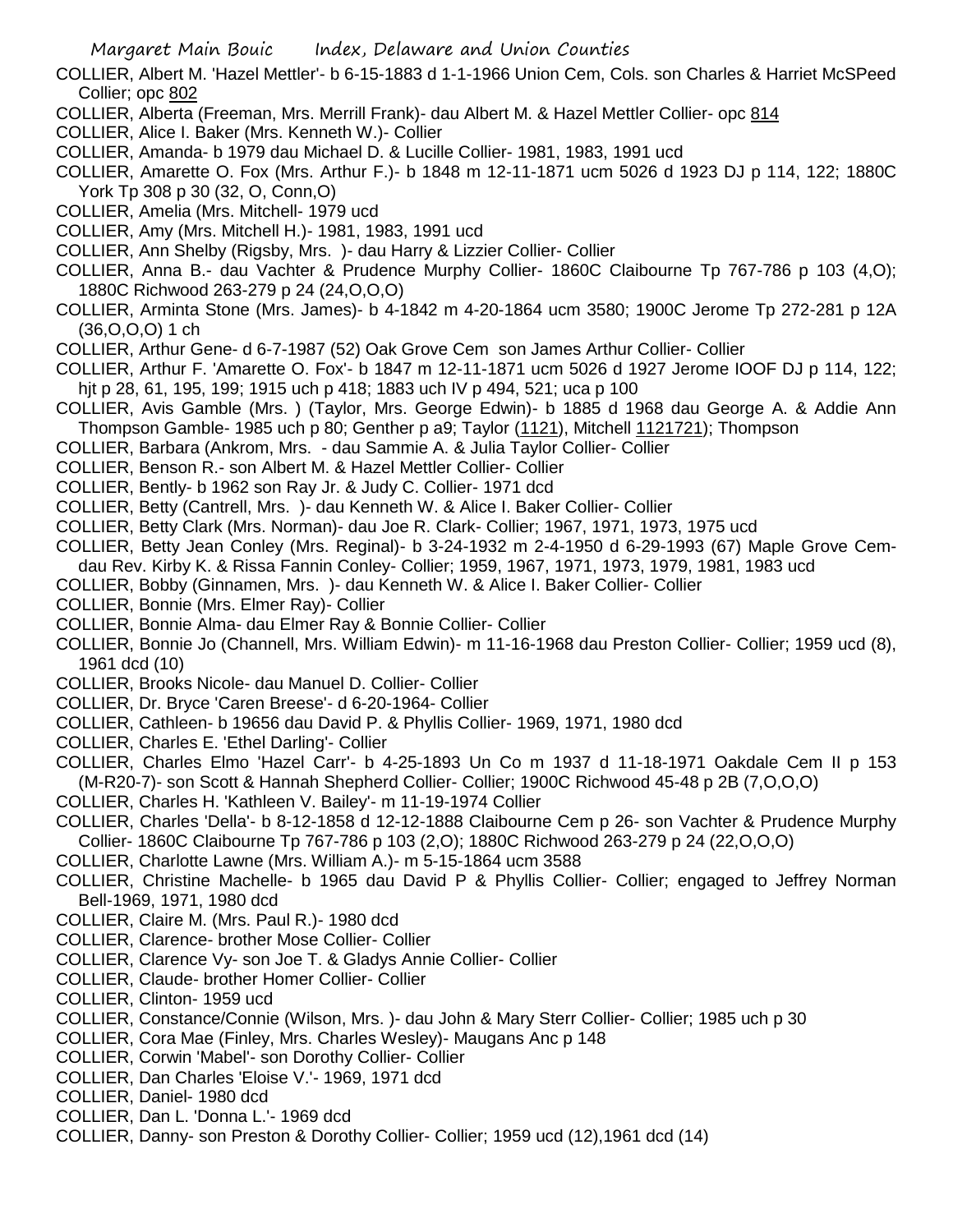- Margaret Main Bouic Index, Delaware and Union Counties COLLIER, Darla (Fulkroad, Mrs. Jack Eby)- Weiser p 317 COLLIER, Darlene (Burchett, Mrs. )- dau Harry & Lizzier Barker Collier- Collier COLLIER, David- b 1967 son David P. & Phyllis Collier- 1969, 1971, 1980 dcd COLLIER, David Lee- son Charles H. Collier- Collier COLLIER, David- son Michael D.& Lucille E> Collier- 1979, 1981, 1983, 1991 ucd COLLIER, David- b d 2-25-1968 Ashley Cem- son Norman & Betty Clark Collier- Collier COLLIER, David P. 'Phyllis Johnston'- m 11-14-1964 son Preston Collier -Collier;1959 uch (14),1961 dcd(16), 1969, 1971, 1980 dcd COLLIER, Dean- son Preston & Dorothy L. Collier- 1961 dcd(2) COLLIER, Deborah Ann (Mathews, Mrs. )- b 1960 dau Huey Clinton & Mae Gertrude Heinlen Collier- Collier; 1961, 1969 dcd COLLIER, Dell Gene 'Susie'- son Kenneth W. & Alice I. Baker Collier- Collier COLLIER, Della (Mrs. Charles)- b 1864 d 2-10-1887/2 Claibourne Cem p 26 COLLIER, Denise (Bogdonsky, Mrs. )- dau Kenneth W. & Alice I. Baker Collier- Collier COLLIER, Denise (Mrs Steve)- 1991 ucd COLLIER, Denzil 'Phyllis Skaggs'- m 5-9-1958 son Leonard & Golda Vanover Collier- Collier COLLIER, Devon- ch Steve & Denise Collier- 1991 ucd COLLIER, Dinah Lee- dau Kenneth W. & Alice I. Baker Collier- Collier COLLIER, Donald- b 1967 son Dan L. & Donna L. Collier- 1969 dcd COLLIER, Donald- b 1961 son Norman & Betty Clark Collier- Collier;1961 dcd, 1967, 1971, 1973, 1975 ucd COLLIER, Donna L. (Mrs. Dan L.)- 1969 dcd COLLIER, Doris Jean (Lewis, Mrs. )- dau Mose & Irene Smith Collier- Collier COLLIER, Dorothy (Claytor, Mrs. )- dau Mose & Irene Smith Collier- Collier COLLIER, Dorothy (Mrs. Preston- 1959 ucd, 1961, 1969, 1971 dcd
- COLLIER, Douglas- b 1966 son Dan L. & Donna L. Collier- 1969, 1980 dcd
- COLLIER, E.- 1883 uch V p 582
- COLLIER, Earl Valentine- b 3-6-1903 Genoa Tp son John & Retha Mann Collier- dcb
- COLLIER, Ebb- brother Sammie A. Collier- Collier
- COLLIER, Edgel- son Harry & Lizzier Barker Collier- Collier
- COLLIER, Edith (Yutzy, Mrs. Don)- dau Leonard & Golda Vanover Collier- Collier
- COLLIER, Edward- son Elbert & Sara Collier- 1949 ucd
- COLLIER, P. Edward- son Sarah E. Collier- Collier
- COLLIER, Edward- son John & Mary Ford Collier- 1915 uch p 931
- COLLIER, Edwin 'Margaret Graham'- m 3-23-1865 ucm 3699 son John & Mary Collier- 1860C Claibourne Tp 768-751 p 101 (22,O); 1870C Claibourne Tp 282-278 p 36 (33,O); 1880C Claibourne Tp 174-186 (39,O,O,O) p 0218; uca p 87, 93
- COLLIER, E. E.- dau Josephus & Nancy Collier- 1860C Jerome Tp 60-59 p 8 (11,O)
- COLLIER, Elbert 'Sara'- 1949 ucd
- COLLIER, Eleanor (Alford, Mrs. )- dau Mose & Irene Smith Collier- Collier
- COLLIER, Elizabeth J. (Mrs. William E.- 1959, 1971, 1973 ucd
- COLLIER, Ella (Beach, Mrs. Joseph)- m 9-3-1865 ucm 377
- COLLIER, Elmer Ray 'Bonnie'- d 6-1978 (28)- bur Big Darby Cem- son Home & Esta Collier- Collier
- COLLIER, Eloise V.(Mrs. Dan C.)- dau Mabel Wurm Collier; 1969, 1971, 1980 dcd
- COLLIER, Emelia- dau William E. & ELizabeth J. Collier- 1959 ucd (2)
- COLLIER, Emily C. Coates (Mrs. John K.)- m 11-23-1990 dau William & Diane R. Coates- Coates; Collier
- COLLIER, Emily/Emma (Woodruff, Mrs. James- m 12-21-1855 ucm 2367- dau John & Mary Ford Collier- 1915 uch p 931; 1883 uch V p 656
- COLLIER, Emily- dau Josephus & Nancy Collier- 1860C Jerome Tp 60-59 p 8 (6,O
- COLLIER, Emily H. Cripps (Mrs. John)- b 1839 d 1926 Claibourne Cem p 22 dau Samuel C. & Mary Hughes Cripps- 1915 uch p 931; 1880C Claibourne Tp 24-25 p 3 (38, Pa,Pa,Pa); 1900C Richwood 181-190 p 7B (61,Pa,Pa,Pa) m 32y
- COLLIER, Emma J. (Case, Mrs. Philander Cicero)- m 1-10-1878 ucm 6188
- COLLIER, Eric b 1979 son Mitchell H. & Amy Collier- Collier; 1979, 1981, 1983 ucd
- COLLIER, Ernest- d 3-6-1964 bur Sarasota, Fl.-brother Frank Collier- Collier
- COLLIER, Ernestine- dau William E. & Elizabeth J. Collier- 1959 ucd (7)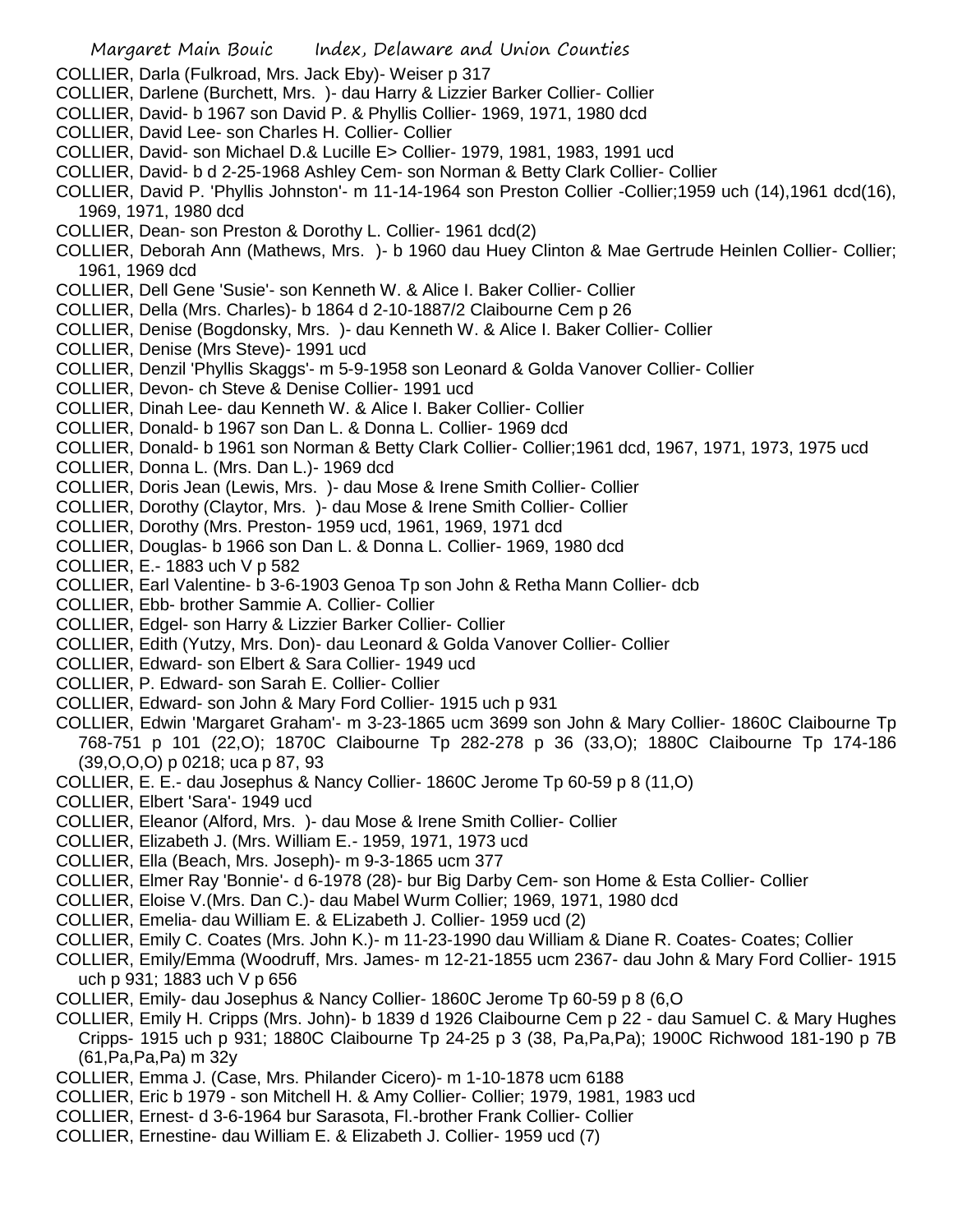- COLLIER, Esta Seagraves (Mrs. Homer)- b 10-9-1911 d 8-17-1992 (80) Big Darby Cem- dau Silvester & Amanda Seagraves- Collier
- COLLIER, Ethel Darling (Mrs. Charles E.)- Collier
- COLLIER, Eugene- son Homer & Esta Collier- Collier
- COLLIER, Eula M. (Mrs. )- Collier
- COLLIER, Eva- dau Preston & Dorothy Collier- 1959 ucd(10), 1961 dcd(12)
- COLLIER, Fenton M.- son Albert M. & Hazel Mettler Collier- Collier
- COLLIER, Florence Allen (Mrs. Robert H.)- m 10-2-1946- Collier
- COLLIER, Floyd- son Mose & Irene Smith Collier- Collier
- COLLIER, Frances J. Manter (Mrs. Simpson)- m 5-14-1865 dcm
- COLLIER, Frank 'Ada Bigley'- Collier
- COLLIER, Frank- b 1877 d 11-17-1932 (55y) Oakdale Cem 4475 (H-118) II p 8 (H-R14-6)- son Ott & Amarette O. Fox Collier- 1880C York Tp 308 p 30 (3,O,O,O)
- COLLIER, Garnet- son Harry & Lizzier Barker Collier- Collier
- COLLIER, Gayle- ch William B. & Mildred V. Collier- 1961 dcd (15)
- COLLIER, George Abram 'Grace Pearl Hoppus'- b 2-28-1893 m 8-16-1913 son Abrahm J. & Rose Harriet Brabeau Collier- ped Kay Glenn Harrison 8- delge V p 28
- COLLIER, George 'Matilda C. E. Patrick'- b 9-16-1841 m 7-28-1867 d 3-17-1896 ped Kay Glenn Harrison 24 delge V p 28
- COLLIER, George W.- d 1-21-1861 (22-1-12) Jerome Tp DJ p 97-son Josephus & Nancyt Collier- 1860C Jerome Tp 60-59 (21,O
- COLLIER, Gerald- b 1960 son Preston & Dorothy L. Collier- 1969, 1971 dcd
- COLLIER, Gladys Annie (Mrs. Joe T.)- d 2-16-1981 (68) Oak Grove Cem -Collier
- COLLIER, Golda Vanover (Mrs. Leonard)- m 6-16-1937 d 4-9-1991 (73) bur Forest Grove- dau Jack & Angie LeMasters Vanover- Collier
- COLLIER, Grace Pearl Hoppus (Mrs. George Abram)- b 5-25-1895 m 8-16-1913 d 8-12-1923 dau Harvey Harrison & Pearl Lula Marshall Hoppus- ped Kay Glenn Harrison 7- delge V p 28
- COLLIER, Greg- son Denzil & Phyllis Skaggs Collier- Collier
- COLLIER, Gregory J.- 1991 ucd (Jerome Tp)
- COLLIER, Hannah Sheppard (Mrs. W. Scott)- b 1864 d 1947 Claibourne Cem p 83- Collier; 1900C Richwood 45-48 p 2B (36,O,O,O)
- COLLIER, Harold Albert 'Kathryn'- b 7-25-1906 m 1931 d 11-14-1962 bur Wyo- son Frank & Ada Bigley Collier- Collier
- COLLIER, Harold- b 9-1-1898 Genoa Tp son John & Bertha Mann Collier- dcb
- COLLIER, Harold W. 'Helen'- 1961, 1969, 1971 dcd
- COLLIER, Harry 'Lizzier Barker'- d 1965- Collier
- COLLIER, Hazel Carr (Mrs. Charles Elmo)- b 3-22-1889 Kan m 1937 d 1966/ 7-1967 Oakdale Cem II p 153 (M-R20-7); Collier
- COLLIER, Hazel Mettler (Mrs. Albert M.- b 4-25-1883 d 4-19-1959; opc 803
- COLLIER, ---(Freeman, Mrs. Kenyon)- dau Albert M. & Hazel Mettler Collier- Collier
- COLLIER, Helen (Mrs. Harold W.)- 1961, 1969, 1971 dcd
- COLLIER, Helen M. (Mrs. Vachel B.)- b 4-3-1920 m 7-4-1940 Claibourne Cem p 63- dau O. A. & Lulu Worden Keighley- 1985 uch p 30, 99; 1973, 1975, 1979, 1981, 1983, 1991 ucd
- COLLIER, Helena (Carter, Mrs. dau James Arthur Collier- Collier
- COLLIER, Homer 'Esta Seagraves'- b 12-10-1904 d 4-19-1981 Big Darby Bapt. Cem- son P. F. & Mary Rigsby Collier- Collier; 1880C Claibourne Tp 24-25 p 3 (12,O,O,Pa)
- COLLIER, J. Howe- son John & Emily H. Cripps Collier- 1915 uch p 931
- COLLIER, Huey Clinton 'Mae Gertrude Heinlen'- m 1-1-1959- son Preston Collier- Collier
- COLLIER, inf son Huey clinton & Mae Gertrude Heinlen Collier d 2-23-1964- Collier
- COLLIER, Irene Smith (Mrs. Mose)- Collier
- COLLIER, Isabelle (Blackford, Mrs. dau John & Mary Starr Collier, 1985 uch p 30
- COLLIER, Ishmal- son Homer & Esta Collier- Collier
- COLLIER, Jacqueline S. (Mrs. William H.)- 1983 ucd
- COLLIER, James 'Araminta Stone'- b 9-1831 m 4-2-1864 ucm 3580; 1900C Jerome Tp 272-281 p 12A (68,O,O,O) m 36y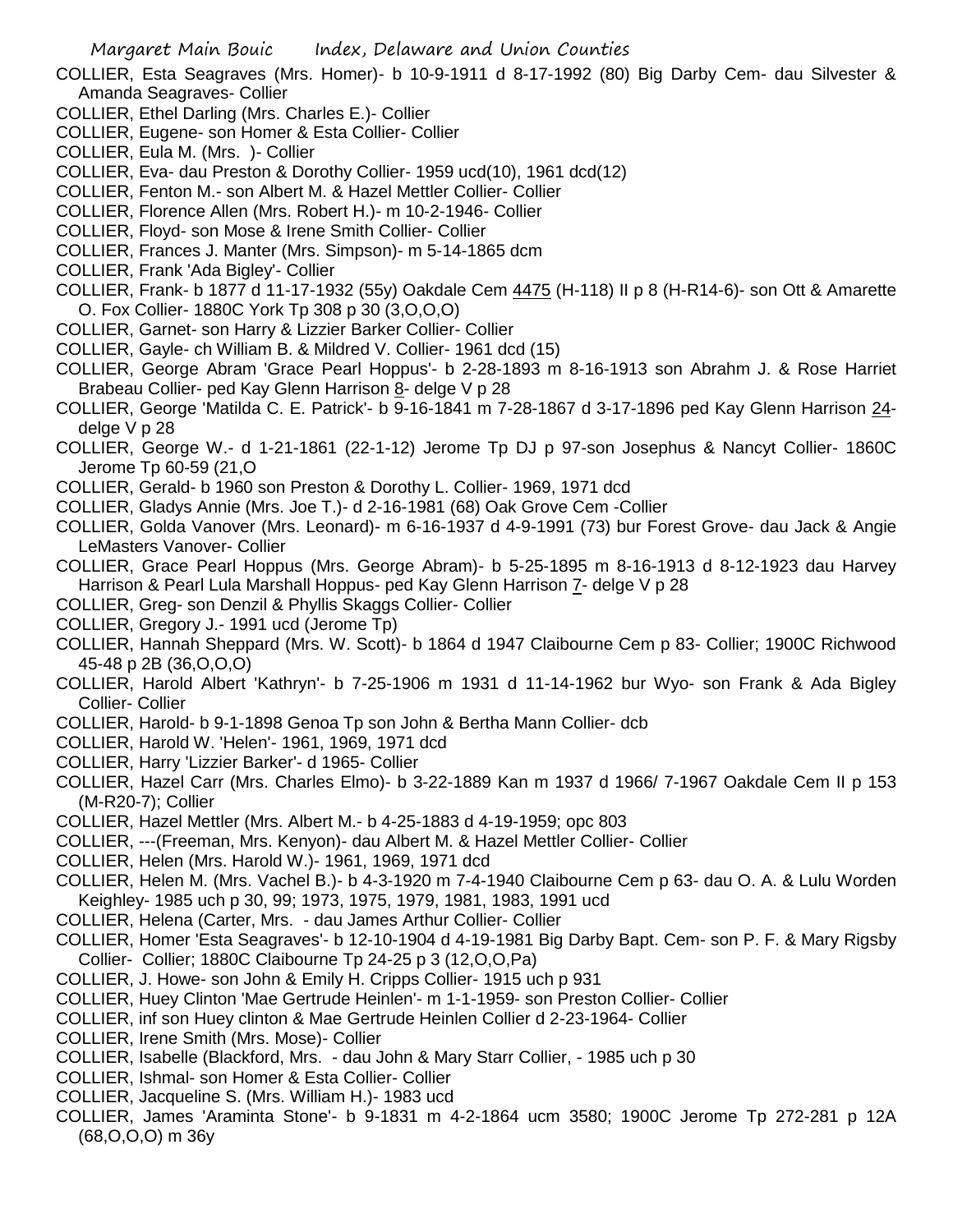- COLLIER, James Arthur ' ''Eula'- Collier
- COLLIER, James C.'Minta'- b 18-4 d 1924 Jerome Cem DJ p 97; hjt p 47, 61, picture 105, 192; 1915 uch p 422; uca p 43, 87; mt 3 p 13
- COLLIER, James- son Josephus Collier- 1860C Jerome Tp 60-59 p 8 (26,O)
- COLLIER, James- brother Mose Collier- Collier
- COLLIER, James Donald 'Minnie'- son Mose & Irene Smith Collier- Collier
- COLLIER, Jane Gibbs (Mrs. Philip)- m 2-14-1858 dcm
- COLLIER, Jane (Mrs. Vatchel)- 1870C Richwood 28-27 p 3 (32,O)
- COLLIER, J. B.- 1880C Claibourne Tp p 0211
- COLLIER, J. C.'Margaret M.'- Claibourne Cem p 5- 1883 uch IV p 468
- COLLIER, Jeff- son Denzil & Phyllis Skaggs Collier- Collier
- COLLIER, Jenny- dau Josephus & Nancy Collier- 1860C Jerome Tp 60-59 p 8 (2,O)- see Colier
- COLLIER, Jim- 1971 dcd
- COLLIER, Elder J. L.- 1915 uch p 232; 1883 uch V p 533
- COLLIER, Joe T. 'Gladys Annie'- d 8-31-1979 (69) Oak Grove Cem brother Mose Collier- Collier
- COLLIER, John- delge VII p 39 (1855)
- COLLIER, John- 1880C Brown Tp p 382A (19,O); delge III p 15, X p 72
- COLLIER, John B. 'Emily H. Cripps'- b 1839 d 1905 Claibourne Cem p 22- son John & Mary Ford Collier- 1915 uch p 931; 1860C Claibourne Tp 768-751 p 101 (21, O); 1880C Claibourne Tp 24-25 p 3 (40, O, Irel, Irel); 1900C Richwood 181-190 p 7B (60,O,Ky,O) m 32y
- COLLIER, John E.- son Sarah E. Collier- Collier
- COLLIER, John- b 1964 son Norman & Betty Clark Collier- Collier; 1967, 1971, 1973, 1975, 1979 ucd
- COLLIER, John 'Mary Ford'- 1915 uch p 931; 1883 uch V p 656; 1860C Claibourne Tp 768-751 101(56,O)
- COLLIER, John K. 'Emily C. Coates'- b 1965 m 11-23-1990- son Reginald D. & Betty Betty Collier- Coates; Collier; 1973, 1981, 1991 ucd
- COLLIER, John S.'Mary Sterr/Starr'- b 1869 m 1898 d 1956 Claibourne Cem p 91- son Vachel & Prudence J. Murphy Collier- 1985 uch p 30; Collier; 1880C Richwood 263-279 p 24 (12,O,O,O)
- COLLIER, John- son Vatchel & Jane Collier- 1870C Richwood 28-27 p 3 (1,O)
- COLLIER, Johnnie Mae (Patrick, Mrs. )- sister Mose Collier- Collier
- COLLIER, Josephus 'Nancy'- d 6-30-1875 (83) Jerome Cem DJ p 97; 1860C Jerome Tp 60-59 p 8 (50,O); 1870C Jerome Tp 158-153 p 21 (54); mt 7-7-1875, 3 p 13
- COLLIER, Judy C. (Mrs. Ray Jr.)- 1971 dcd
- COLLIER, Julia Taylor (Mrs. Sammie A.)- m 4-15-1943- Collier
- COLLIER, Karen Louise Nicol (Mrs. M. Richard)- m 6-11-1977 dau Norbert E. C. & Rosine Nicol- Collier; Rausch 151813,13(11)113; 1973, 1981, 1983, 1991 ucd
- COLLIER, Kathleen Bailey (Mrs. Charles H.)- b 6-6-1922 m 11-19-1974 d 7-13-1990 (68) bur Westerville- dau Fay & Dorothy Butler Bailey- Collier
- COLLIER, Kathryn (Mrs. Harold Albert)- m 1931- Collier
- COLLIER, Kathy (Mrs. Norman)- 1991 ucd
- COLLIER, Kenneth,Jr.- son Kennety W. & Alice I. Baker Collier- Collier
- COLLIER, Kenneth W. 'Alice I. Baker'- Collier
- COLLIER, Kim- b 1971 ch Robert S. & Maxine A. Collier- 1983 ucd
- COLLIER, Kirby- b 1965 son Reginal & Betty Collier- 1967 ucd
- COLLIER, Rev. Kirby K. 'Rissa 'Fannin'- Collier
- COLLIER, Larry F.- son Vachel B./Ted & Helen M. Keighley Collier 1985 uch p 30
- COLLIER, Laura- b 1981 dau M. Richard & Karen Louise Nicol Collier- 1983, 1991 ucd
- COLLIER, Lawrence- son Harry & Lizzier Barker Collier- Collier
- COLLIER, Lawrence Kenneth- son Mose & Irene Smith Collier- Collier
- COLLIER, Leonard 'Golda Vanover'- m 6-16-1937 Collier
- COLLIER, Leonard- son Harry & Lizzier Barker Collier- Collier
- COLLIER, Leonard 'Nancy Strickland'- lic 1-22-1867 dcm, delge X p 75
- COLLIER, Lexie (Toops, Mrs.Rex "Alan") d 8-1988- St. Paul p 155
- COLLIER, Lizzier Barker (Mrs. Harry)- d 1-13-1988 (90) bur Unionville Cem- dau Harden & Louisa Salyers Barker- Collier; 1967, 1979 ucd
- COLLIER, Lois E.- b 1904 d 1947 Oakdale Cem II p 80 (H-R14-6)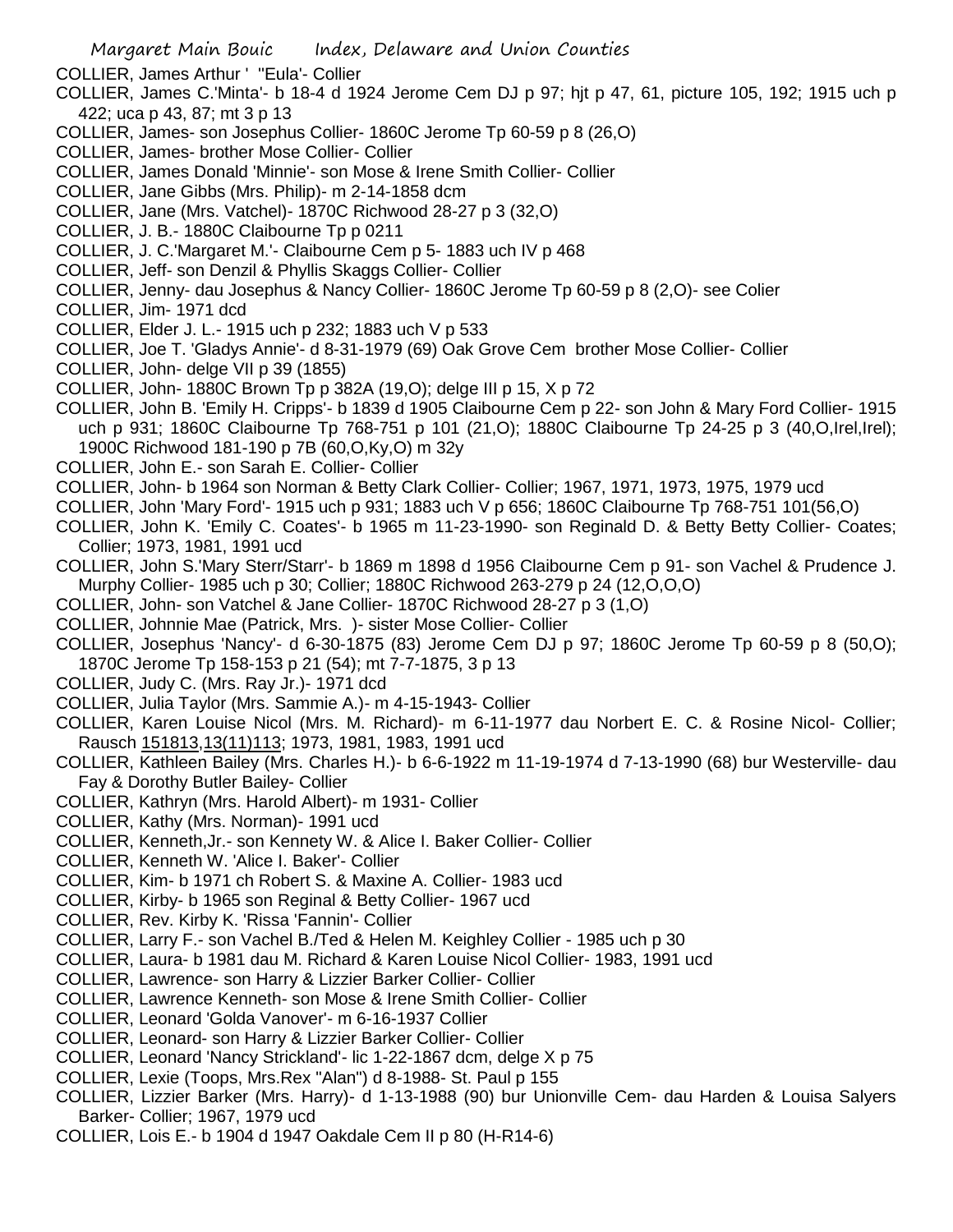COLLIER, Lorance- b 11-1-1900 Bekshire Tp son John & Wreathie Mann Collier- dcb

- COLLIER, Lucille d 1877 (6m) Claibourne Cem p 21
- COLLIER, Lucille E.(Mrs. Michael- Collier; 1979, 1981, 1983, 1991 ucd
- COLLIER, M. A.- dau Josephus & Nancy Collier- 1860C Jerome Tp 60-59 p 8 (9,O)
- COLLIER, Mae Gertrude Heinlein (Mrs. Huey Clinton)- dau Corwin & Mabel Heinlen Collier; 1961, 1969 dcd
- COLLIER, Mamie?- b 6-1885 dau Scott & Hannah Sheppard Collier- 1900C Richwood 45-48 p 2B (14,O,O,O)
- COLLIER, Manuel Dirk- b 1-2-1961- son Reginal & Betty Conley Collier- Collier; 1967, 1971, 1973, 1981 ucd
- COLLIER, Marcus/Mark'Tina'- b 1958- son Reginal & Betty Conley Collier- Collier; 1959, 1967, 1971, 1973, 1979 ucd
- COLLIER, Margaret L. (Cahill, Mrs.Floyd)- b 5-8-1899 d 5-21-1991 (92) Claibourne Cem- dau John & Mary Sterr Collier- Collier; 1985 uch p 30
- COLLIER, Margaret- b 1952 dau Dan C. & Eloise V. Collier- 1969, 1971 dcd
- COLLIER, Margaret Graham (Mrs. Edwin- m 3-21-1865 ucm 3699; 1870C Claibourne Tp 282-278 p 36 (32,O); 1880C Claibourne Tp 174-186 p 218A (37,O,NJ,Pa)
- COLLIER, Margaret M. (Mrs. J. C.)- b 5-3-1845 d 2-25-1865 Claibourne Cem p 5
- COLLIER, Margaret M. Reed (Mrs. J. S.)- m 2-13-1862 ucm 3288
- COLLIER, Margaret Stack (Mrs. C. Paul)- d 12-11-1976 (72) Oak Grove Cem
- COLLIER, Marilla A. (Leasure, Mrs. George)- m 9-20-1866 ucm 4038 dau Josephus & Nancy Collier- 1860C Jerome Tp 60-59 p 8 (9,O); unec IV p 17 m consent
- COLLIER, Marshal- son Norman & Katny Collier- 1991 ucd
- COLLIER, Marvin- Collier
- COLLIER, Mary Elizabeth (Coffee, Mrs. James H.- m 11-7-1969 dau Dan Charles Collier- Collier; 1969 dcd
- COLLIER, Mary E. (Smallwood, Mrs. James)- dau Sarah E. Collier- Collier
- COLLIER, Mary Ford (Mrs. John)- 1915 uch p 931; 1883 uch V p 656; 1860C Claibourne Tp 768-751 p 101(53,O); 1870C Claibourne Tp 57-56 (62,O); 1880C Claibourne Tp 133-141 p 13 (72,O,Va,VA) p 0216
- COLLIER, Mary (Hamilton, Mrs. Jim)- sister Sammie A. Collier- Collier
- COLLIER, Mary Lou (Morris, Mrs. )- dau Homer & Esta Collier- Collier
- COLLIER, Mary B.Starr/Sterr (Mrs. John)- b 3-25-1873 m 1898 d 12-8-1970 Claibourne Cen p 91- dau Frederick & Marie Wette Starr- Collier; 1985 uch p 30
- COLLIER, Mary- b 12-23-1873 Genoa Tp dau Simpson & Frances Mantor Collier- dcb
- COLLIER, Matilda Catherine Elizabeth Patrick (Mrs. George)- b 11-19-1849 m 7-28-1867 d 8-13-1909 ped Kay Glenn Harison 25- delge V p 28
- COLLIER, Marty- b 1965 ch son Robert S. & Maxine A. Collier- Collier
- COLLIER, Maude (Roebuck, Mrs. Linn L)- m 6-1-1896 dau John & Emily H. Cripps Collier- 1915 uch p 931; 1880C Claibourne Tp 24-25 p 3 (9,O,O,Pa)
- COLLIER, Max- son Sammie A. & Julia Taylor Collier- Collier
- COLLIER, Maxine A. (Mrs. Robert S.)- Collier; 1983 ucd
- COLLIER, Mrs. M. B.- 1883 uch V p 582; unec XIV p 19
- COLLIER, Melaney/ie (Dowell, Mrs.Michael) b 1964- dau Reginal & Betty Conley Collier- Collier; 1967, 1971, 1973, 1979, 1981, 1983 ucd
- COLLIER, Michael D. 'Lucille E.'- b 1951- son Reginal & Betty Jean Conley Collier- Collier; 1959, 1967, 1971, 1973, 1979, 1981, 1983, 1991 ucd
- COLLIER, Michael- b 1978 son M. Richard & Karen Louise Nicol Collier- 1983, 1991 ucd
- COLLIER, Mildred V. (Mrs. William B.- 1961 dcd
- COLLIER, Minnie- dau Ott & Amarette O. Fox Collier- 1880C York Tp 308 p 30 (9,O,O,O)
- COLLIER, Minta (Mrs. James C.)- b 1842 d 191 Jerome Cem DJ p 97; uca p 92
- COLLIER, Mitchell D. 'Amelia''Amy' b 1955 son Reginald & Betty Collier- Collier; 1959, 1967, 1971, 1973, 1979, 1981, 1983, 1991 ucd
- COLLIER, Mose 'Irene Smith'- m 11-27-1929 W. Va- brother Joe T. Collier- Collier
- COLLIER, Moses- unec II p 12
- COLLIER, Nancy (Mrs. Josephus)- d 3-1-1865 (50-6-14) Jerome Cem DJ p 97; 1860C Jerome Tp 60-59 p 8 (45,O
- COLLIER, Nancy (Lehner, Mrs. William Edwin)- b 1-1-1931- Weiser p 239
- COLLIER, Nancy Strickland (Mrs. Leonard)- lic 1-22-1867 dcm, delge X p 75
- COLLIER, Naoma- dau Mary Colier- 1870C Claibourne Tp 57-56 (25,O); 1880C Claibourne Tp 133-141 p 13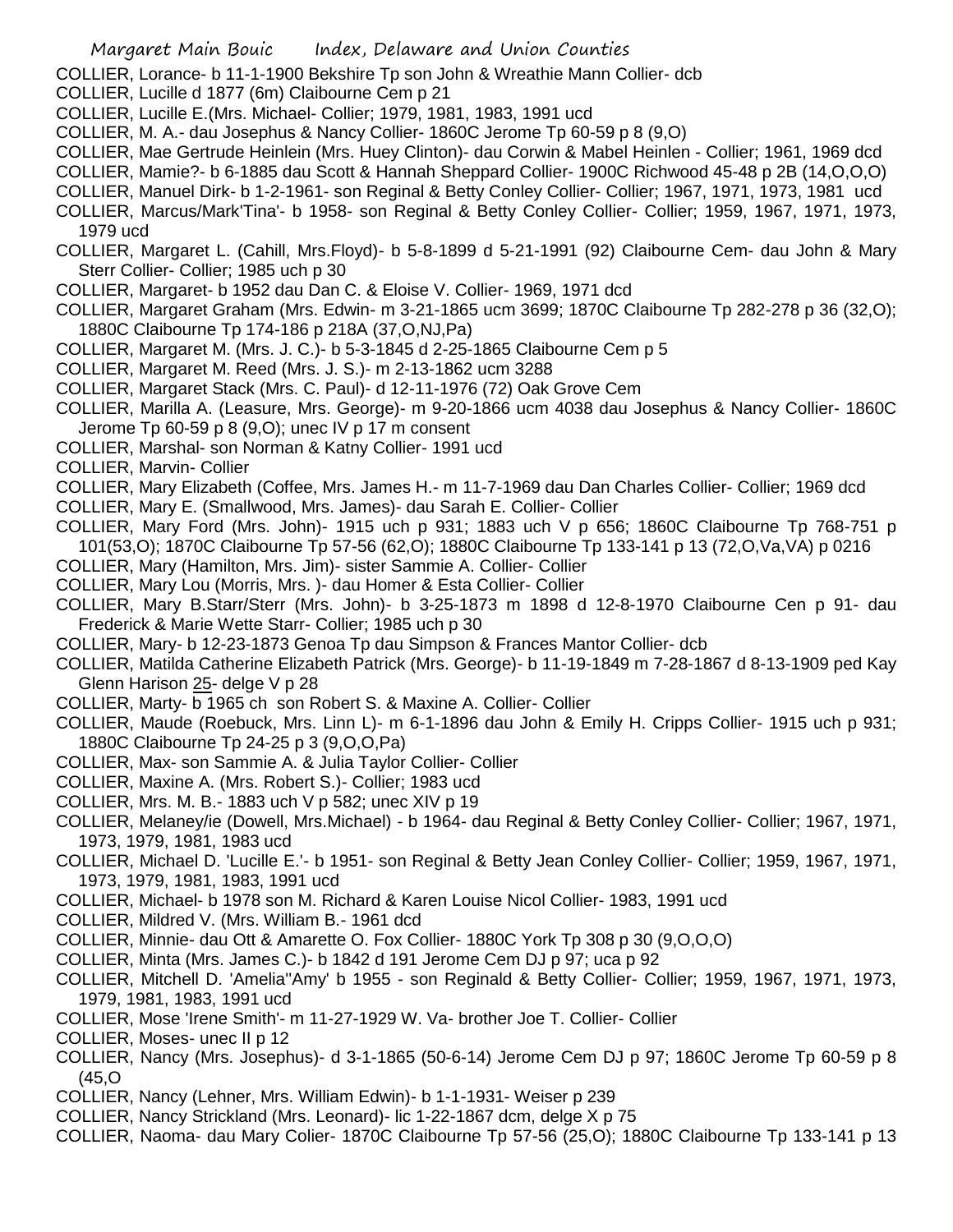(38,O,O,O)

- COLLIER, Nathan- son Josephus Collier- 1860C Jerome Tp 60-59 p 8 (13,O)
- COLLIER, Norman 'Kathy'- b 1965 son Norman & Betty Clark Collier- 1967, 1971, 1973, 1975, 1991 ucd
- COLLIER, Norman W. 'Betty Clark'- son Thurman Collier- Collier; 1967, 1971, 1973, 1975, 1979, 1981, 1983 ucd
- COLLIER, Ott.- 1883 uch IV p 493; 1880C York Tp 38 p 3 (32,O,O,Pa) p 032A
- COLLIER, Pamela (Cowgill, Mrs. Dennis)- dau Robert N. & Florence Allsn Collier- Collier
- COLLIER, Pamela Kay (Greene, Mrs. Jay)- m 8-11-1973 dau Robert Collier- Collier
- COLLIER, C. Paul 'Margaret Stack'- Collier
- COLLIER, Paul R. 'Claire M.'- 1971, 1980 dcd
- COLLIER, Paul E.- b 1898 Claibourne Cem p 83- son Scott & Hannah Sheppard Collier- Collier; 1900C Richwood 45-48 p 2B (1,O,O,O)
- COLLIER, Philip 'Jane Gibbs'- m 2-14-1858 dcm
- COLLIER, Phyllis Johnston (Mrs. David P.)- m 11-14-1964 dau O. M. Johnston- Collier; 1969, 1971, 1980 dcd
- COLLIER, Phyllis Skaggs (Mrs. Denzil)- Collier
- COLLIER, Preston 'Dorothy'- 1959 ucd, 1961, 1969, 1971 dcd
- COLLIER, Prudence Murphy (Mrs. Vatchel/Vachel Ford)- b 1837 m 12-12-1855 ucm 2365 d 1909 Claibourne Cem p 26; 1985 uch p 30; 1860 Claibourne Tp 767-866 p 103 (24,O); 1880C Richwood 263-279 p 24 (43,O); 1900C Richwood 46-49 p 2B (62,Penn,Penn,Penn) m 47y 4 ch, 3 livin
- COLLIER, Ray Jr. 'Judy'- 1971 dcd
- COLLIER, Reginald 'Betty'- son Harry & Lizzier Barker Collier- Collier; 1959, 1967, 1971, 1973, 1979, 1981, 1983 ucd
- COLLIER, Richard- son Mose & Irene Smith Collier- Collier
- COLLIER, M. Rick 'Karen Nicol'- m 6-11-1977- son Marvin Collier- Collier; 1981, 1983, 1991 ucd
- COLLIER, Rissa Diane- b 1-29-1983 dau Mitchell Collier- Collier
- COLLIER, Robert- Collier
- COLLIER, Robert Bryan- engaged to Amy Corean- Collier
- COLLIER, Robert Carl- b 1946 d 1947 Claibourne Cem p 63 -son Vachel B./Ted & Helen M. Keigley Collier-1985 uch p 30;
- COLLIER, Robert- son Charles Elmo & Hazel Carr Collier- Collier; Marysville p 23
- COLLIER, Robert N. 'Florence Allen'- b 9-8-1915 m 10-2-1946 d 9-11-1997 Oakdale Cem -son Charles E. & Ethel Darling Collier- Collier
- COLLIER, Robert S. 'Maxine A.'- 1983 ucd
- COLLIER, Ronnie W.- son Kenneth W. & Alice I. Baker Collier- Collier
- COLLIER, Rosa Lee (Davis, Mrs. )- sister Mose Collier- Collier
- COLLIER, Rose Harriet Brabeau (Mrs. Abram J.)- b 3-30-1872 m 5-17-1892 d 10-20-1951 dau Michael & Elizabeth Mercier Brabeau- ped Kay Glenn Harrison 13- delge V p 28
- COLLIER, Roy E.- b 1887 d 1892 Claibourne Cem p 26
- COLLIER, Russell Clinton- b 11-8-1961 d age 28 cremated- son Huey Clinton & Mae Gertrude Heinlen Collier- Collier; 1969 dcd
- COLLIER, Sammie A. 'Julia Taylor'- m 4-15-1943 d 7-30-1987 (65) Plumwood Cem brother Ebb Collier-**Collier**
- COLLIER, S.- 1880C Genoa Tp p 410A
- COLLIER, Sara (Mrs. Elbert)- 1949 ucd
- COLLIER, Sarah E. (McDaniel, Mrs. Gobel)- d 3-13-1990 (91) Forest Grove Cem- Collier
- COLLIER, Scott A.- b 1-8-1972 son Larry F. Collier, 1985 uch p 30
- COLLIER, Scott- son Dinah Lee Collier- Collier
- COLLIER, W. Scott 'Hannah Sheppard'- b 1861 d 1954 Claibourne Cem p 83- son Vatchel Collier- 1870C Richwood 28-27 p 3 (8,O); 1880C Richwood 263-279 p 24 (18,O,O,O); 1900C Richwood 45-48 p 2B  $(38, 0.0, 0)$
- COLLIER, Sedi- ch William E. & Elizabeth Collier- 1959 ucd (6)
- COLLIER, Sharon Faye (Crawford, Mrs. Daniel Lee- m 4-17-1965 dau William B. Collier- Collier
- COLLIER, Sherrie Jena Carder (Mrs. )(Mattingley, Mrs. Michael)- m(2) 12-24-1997 dau J. Robert Carder-Collier
- COLLIER, Shirley Mae (Cox, Mrs. Larry Eugene)- m 8-13-1960 dau William B. Collier- Collier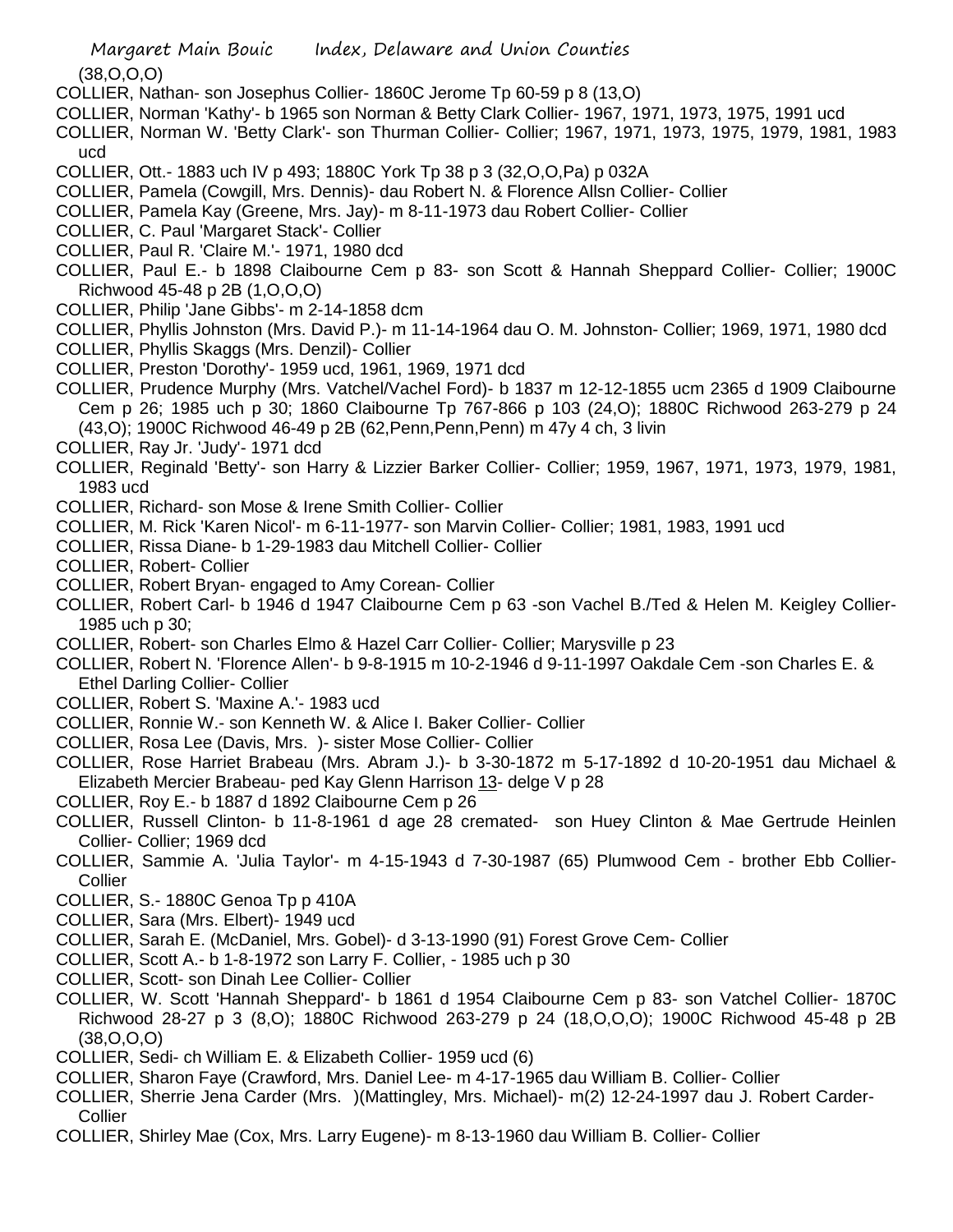- COLLIER, Simpson 'Frances J. Manter'- m 5-14-1865 dcm
- COLLIER, Steve 'Denise'- 1991 ucd
- COLLIER, Steven- son Huey Clinton & Mae Heinlen Collier- Collier
- COLLIER, Sue- dau William E. & Elizabeth Collier, 1959 ucd (6m)
- COLLIER, Sue Ellen- dau Robert Collier- Collier
- COLLIER, Sue (Knox, Mrs. Russell E.)- b 8-4-1945 m 2-12-1965 d 11-21-1997 (52) Guy Cem- dau Kenneth W. & Alice I. Baker Collier- Collier
- COLLIER, Susie (Mrs. Dell Gene)- Collier
- COLLIER, Sylvia Pearl (Glenn, Mrs. Harry Paul)- b 9-5-1916 m 8-16-1913 dau George Abram & Grace Pearl Hoppus- ped Kay Glenn Harrison 3- delge V p 28
- COLLIER, T.- 1883 uch IV p 449
- COLLIER, Teresa- b 1960 dau Norman W. & Betty Clark Collier- Collier; 1967, 1971, 1973, 1975 ucd
- COLLIER, Theodora Irene (Higgenbotham, Mrs. Larry)- dau Mose & Irene Smith Collier- Collier
- COLLIER, Thomas J.- son John & Mary Ford Collier- 1915 uch p 931; 1860C Claibourne Tp 768-751 p 101 (7,O); 1870C Claibourne Tp 57-56 (18,O); 1880C Claibourne Tp 133-141 p 13 (28,O,O,O); 1900C Richwood 435-466 p 17A (48,O,Va,O)
- COLLIER, Thurman- son Norman & Betty L. Clark Collier, Collier
- COLLIER, Thurmond Ray- son Mose & Irene Smith Collier- Collier
- COLLIER, Tonetta- dau Mose & Irene Smith Collier- Collier
- COLLIER, Tracy- 1991 ucd (Taylor Tp)
- COLLIER, Troy J.- b 1-28-1969 adopted son Larry F. Collier- 1985 uch p 30
- COLLIER, Vachel B. /Ted 'Helen M. Keigley'- b 1917 m 7-4-1940 d 1954 Claibourne Cem p 63, 92- son John S. & Mary Starr Collier, - 1985 uch p 30
- COLLIER, Vatcher/Vachel Ford 'Prudence Murphy'- b 1833 m 12-12-1855 ucm 2365 d 1924 Claibourne Cem p 26- 1985 uch p 30; 1915 uch p 262; 1883 uch IV p 518, V p 591, 592; 1860C Claibourne Tp 767-786 p 103 (27,O); 1870C Richwood-Claibourne 28-27 p 3 (36,O); 1880C Claibourne Tp 263-279 p 24 (47, O,Va,O) p 202A; 1900C Richwood 46-49 p 2B (63,O,O,O); uca p 87, 97
- COLLIER, Virginia- dau Preston & Dorothy Collier 1959 ucd (17)
- COLLIER, V. T.- dau John & Mary Ford Collier-1915 uch p 931; 186C Claibourne Tp 768-751 p 101 (18,O)
- COLLIER, Wendy- dau Norman & Kathy Collier- 1991 ucd
- COLLIER, William- hjt p 193; 1883 uch IV p 468, 535
- COLLIER, William A. 'Charlotte Lawne'- m 5-15-1864 ucm 3588
- COLLIER, William- son Josephus Collier- 1860C Jerome Tp 60-59 p 8 (24,O)
- COLLIER, William- son William B. & Mildred V. Collier- 1961 dcd (16)
- COLLIER, William B. 'Mildred V.'- Collier; 1961 dcd
- COLLIER, William E. 'Elizabeth J.'- 1959 ucd
- COLLIER, William H. 'Jacqueline S.)- 1983 ucd
- COLLIER, William- son William E. & Elizabeth J. Collier 1969 ucd (4)
- COLLIER, William Seth- b 7-24-1994 son John K. & EMily C. Coates Collier- Collier
- COLLIFLOWER, A. M. (Mrs. J. P.)- Powell p 109
- COLLIFLOWER, Anna M. Marshall (Mrs. John D.)- b 1831 d 1901 1870C Paris Tp 56-57 p 8 (36,O); unec VIII p 27, X p 68; ped Jerry Barber #220 29
- COLLIFLOWER, Bessie Annie (Davis, Mrs. Elisha Richard)- b 1891 d 1970 dau William Herschel & Leora Luella Caphan Colliflower- ped Jerry Barber #220 7- unec X p 68
- COLLIFLOWER, Clara- dau John D. & Anna Colliflower- 187C Paris Tp 56-57 p 8 (12, Ind)
- COLLIFLOWER, Indiana (Reed, Mrs. John E.)- m 9-18-1873 ucm 5327 dau John D. & Anna Colliflower-1870C Paris Tp 56-57 p 8 (14, Ind); unec VIII p 27
- COLLIFLOWER, Jennie- dau John D. & Anna Colliflower- 1870C Paris Tp 56-57 p 8 (2,O)
- COLLIFLOWER, Rev. John D. 'Anna M. Marshall'- b 1821 d 1878 1870C Paris Tp 56-57 p 8 (46,Md); unec VIII p 27, X p 68; ped Jerry Barber #220 28
- COLLIFLOWER, John- son John D. & Anna Colliflower- 1870C Paris Tp 56-57 p 8 (18,O)
- COLLIFLOWER, J. P. 'A. M.'- Powell p 19
- COLLIFLOWER, Leora Luella Claphan (Mrs. William Herschel)- b 1867 d 1950 dau George Washington & Catherine David Claphan- ped Jerry Barber #220 15- unec X p 68
- COLLIFLOWER, Mary K.- dau John D. & Anna Colliflower- 1870C Paris Tp 56-57 p 8 (1, Ind)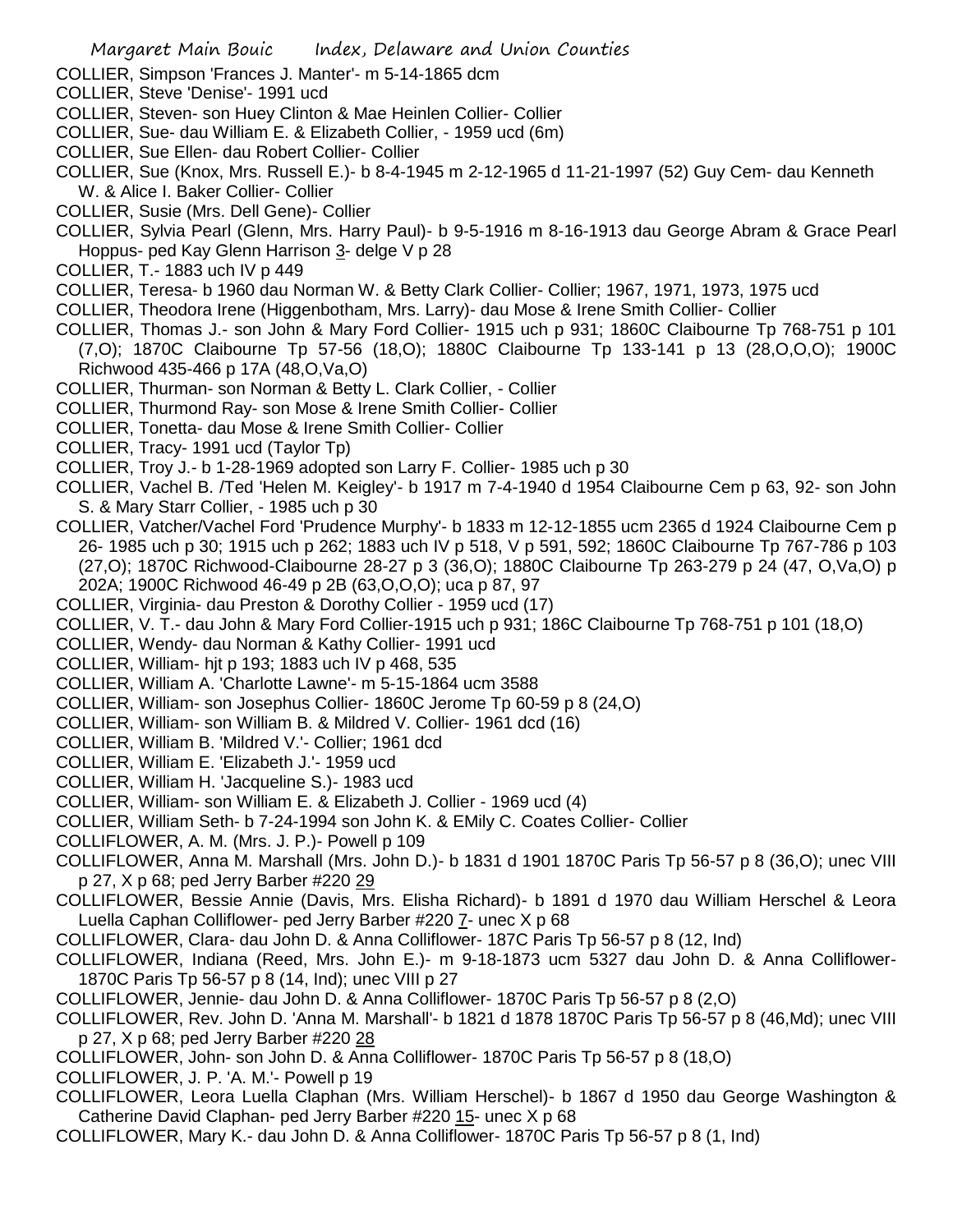- COLLIFLOWER, Nevin- son J. P. & A. M. d 11 years Curtis Cem Powell p 1
- COLLIFLOWER, W. F.- Pabst 2 p 87
- COLLIFLOWER, William Herschel 'Leora Luella Claphan'- b 1863 d 1940 son John d. & Anna Colliflowerped Jerry Barber #220 14 unec X p 68; 1870C Paris Tp 56-57 p 8 (7,O)
- COLLIGAN, Elizabeth-b 1820 mother-in-law of James O'Brien- 1900C Liberty Tp Un C0 139-143 p 6B (80,Irel,Irel,Irel) wid, 1 ch
- COLLIN, Clement Carl 'Gertrude Smith'- b 5-11-1877 m 2-15-1905- Bean (112154)
- COLLIN, Mrs. C. C.- dg 2-7-1908, delge VIII p 12-
- COLLIN, Gertrude Smith (Mrs. Clement Carl)- b 1-14-1879 m 2-15-1905 dau William Harrison & Diantha Bean Smith- Bean 112154
- COLLIN, Jonathan- 1880 dch p 410
- COLLIN, Matthias 'Prudence Gates'- lic 12-7-1826 ucm 124
- COLLIN, Prudence Gates (Mrs. Matthias)- lic 12-7-1826 ucm 124
- COLLINA, Oliver- Pabst 1 p 39
- COLLINA, Stephen- Pabst 1 p 6
- COLLING, Emily W. Rumple (Mrs. William Joseph)- b 1-27-1859 m 6-27-1883 d 3-20-193- ped Michael Madden 25- delge IV p 33; unec X p 59
- COLLING, Ethel Ann Cook (Mrs. Joseph Wellington)- b 2-13-1896 m 9-2-1908 d 2-19-1965 dau Albert & Hannah Elizabeth Tuttle Cook- ped Michael Madden #215 13- delge IV p 33; unec X p 58
- COLLING, Harold J. 'Vera Mae Horton'- b 11-2-1908 m 11-14-1931 son Joseph Wellington & Ethel Ann Cook Colling- ped Michael Madden #215 6 -delge IV p 33; unec X p 58
- COLLING, Joseph Wellington 'Ethel Ann Cook'- b 3-25-1884 m 9-2-1908 d 11-24-1976 son William Joseph & Emily W. Rumple Colling- ped Michael Madden #215 12-delge IV p 33; unec X p 58
- COLLING, Kay Ilene (Madden, Mrs. Michael R.)- b 4-29-1934 m 7-31-1954 dau Harold & Vera Mae Horton Colling- ped Michael Madden 3-delge IV p 33
- COLLING, Vera Mae Horton (Mrs. Harold)- b 5-7-1909 m 11-14-1931 dau Andrew E. & Maude Eliza Atkin Horton- ped Michael Madden 7-delge IV p 33
- COLLING, William Joseph 'Emily W. Rumple'- b 5-19-1858 m 6-27-1883 d 12-23-1945 ped Michael Madden #215 24- delge IV p 33; unec X p 59
- COLLINS, --- family of Vivian Griffith #32 unec V p 2,VI p 2, IX p 2, X p 2, XI p 2, Shirley Mapes #76 unec V p 2, VI p 2; Martha Gregg #279 unec X p 25, Betty Palmisano unec XII p 13; Russell Sage #307 unec XI p 3, delge VII p 12, dg 1-3-1902
- COLLINS, -- (Mrs. )- uca p 92
- KNIGHT & COLLINS- delge IV p 8, VI p 58
- COLLINS, --- b 2-1-1887 Liberty Tp dau G. D. & Joan McCarty Collins- dcb
- COLLINS, --- b 1-13-1890 Concord Tp dau J. W. & Butt Collins- dcb
- COLLINS, b 11-19-1889 Liberty Tp dau unknown & Myrha Collins dcb
- COLLINS, -- b 9-27-1893 Liberty Tp dau John W. & Caroline Butt Collins- dcb
- COLLINS,--- b 10-22-1867 Orange Tp twin sons Sympson & F/T. J. Collins- dc
- COLLINS, b 12-27-1884 Concord Tp dau John & Caroline Butt Collins- dcb
- COLLINS, Aaron- b 1980 son Daniel M. & Vicky L. Collins- 1980 dcd
- COLLINS, Ada (Grody, Mrs. )- dau Lewis & Lyda Thompson Collins- Collins
- COLLINS, Ade- brother Charlie Collins- Collins
- COLLINS, Adelaide Hagar (Mrs. Dr. Walter L.)- m 11-1-1940- Collins
- COLLINS, Adief A.- b 5-1884 dau Isaac N. & Susan Collins Collins- 1900 Taylor Tp 20-21 p 1B (16,O,Va,O)
- COLLINS, Agnes (Arnold, Mrs. )(11-1882)- dau Isaac N. & Susan Collins- 1880C Taylor Tp 156-1578 p 15 (10,O,Va,O); 1900C Taylor Tp 20-21 p 1B (30,O,Va,O); 4 ch, 3 living; unec III p 3
- COLLINS, Agnes A. (Mrs.Joseph)- d 7-28-1881 (73/78-6-6) Powell p 86; Oller Cem p 15
- COLLINS, Alac Adel (Mrs. Joseph)- 1880C Taylor Tp 94-95 p 9 (26,O,O,O)
- COLLINS, Albert' Sarah Gamble'- Powell p 32
- COLLINS, Alfred- uca p 92
- COLLINS, Alice- dau Amos & Dorothy Collins- Collins; 1969 dcd
- COLLINS, Alice (Mrs. James W.)- Collins; 1971 dcd
- COLLINS, Alice (Johnson, Mrs. Harvey A.)-m 5-31-1887 dau Leroy & Harriet Elizabeth Collins- 1915 uch p 416; dumch p 416; delge IV p 3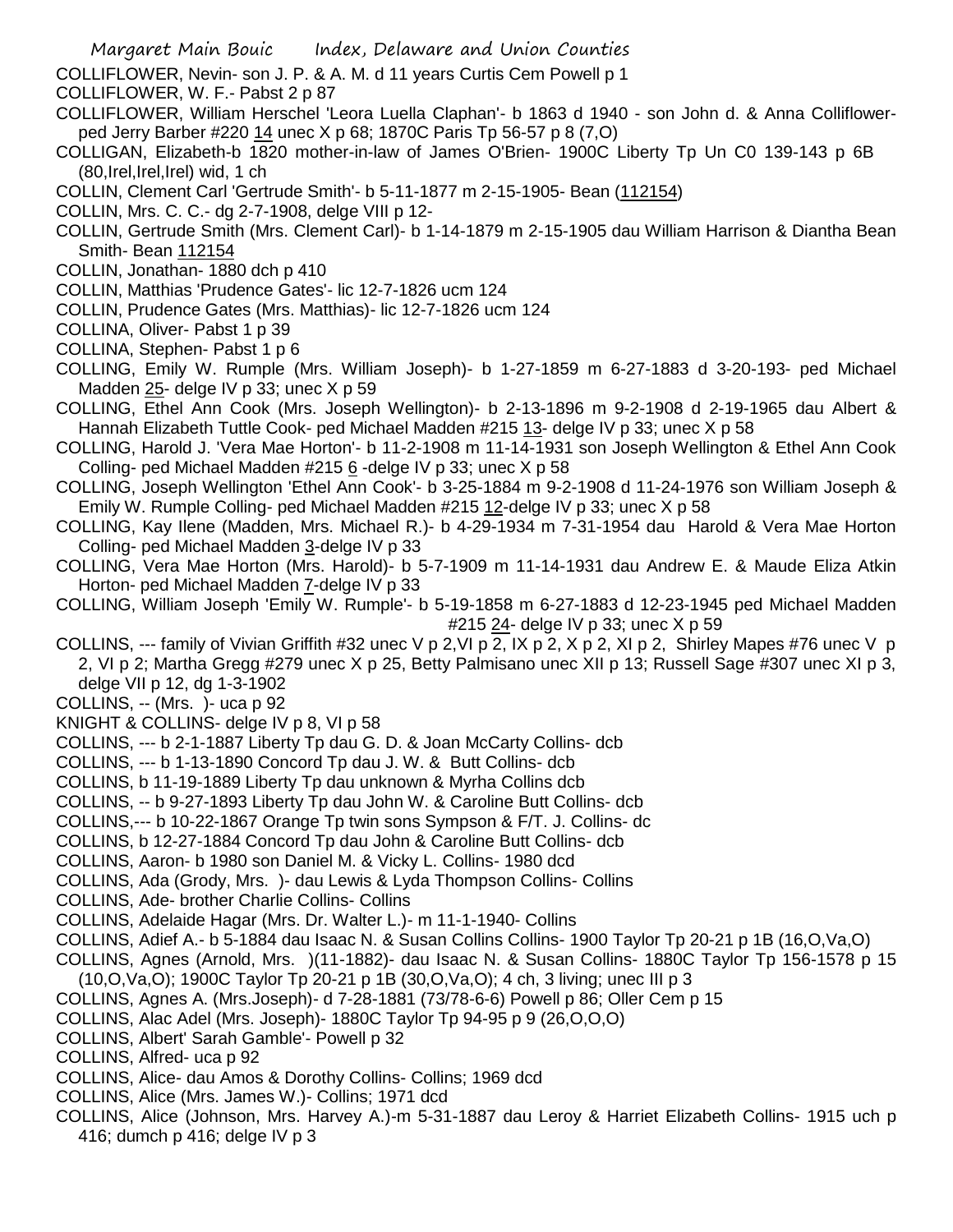- COLLINS, Alice M. (Mrs. Marion)- d 5-13-1976 (88)- bur Cheshire Cem- Collins
- COLLINS, Almeda Lucinda Maine (Mrs. H. B)- b 5-6-1833 m 12-25-1854 dau Prentice C. & Hannah H. Burdick Maine- Asp1121
- COLLINS, Amanda (30-1882)- unec III p 2
- COLLINS, Amanda- dau Brice & Hannah Collins- 1860C Taylor Tp 920 (10,O); 1880C Taylor Tp 95-96 p 9 (29,O,O,O)
- COLLINS, Amanda- dau Isaac N. & Susan Collins- 1880C Taylor Tp 156-157 p 18 (8,O,Va,O)
- COLLINS, Amanda- b 1983 dau John L. & Lauretta Collins- 1991 ucd
- COLLINS, Amanda (McKitrick, Mrs. John)- b 2-8-1883 m 4-18-1905 McKitrick p 302
- COLLINS, Amarilla (Mrs. David- 1883 uch V p 685
- COLLINS, Amil E. 'Mary M.'- 1971, 1973, 1975, 1979, 1981, 1983, 1991 ucd- son Harry H. & Viola Dickison Collins- Collins
- COLLINS, Amos 'Dorothy'- d 5-15-1969 (59) bur Ky- 1969 dcd; Collins
- COLLINS, Angelina S. (Mrs. Belmer William)- Collins; 1980 dcd
- COLLINS, Ann (Mrs. David)- Powers p 60, 244
- COLLINS, Anna (Dart, Mrs. William T.)- m 4-30-1860 dcm
- COLLINS, Anna Eva Weiser (Womerlsdorf, Mrs. Daniel)(Mrs. )- b 7-5-1755 dau Frederick & Amelia Zeller Weiser- Weiser p 445
- COLLINS, Anna (Sharp, Mrs. dau James W. Collins- Collins
- COLLINS, Annabelle Baughman (Mrs. Frederick)(Leinn, Mrs. Merrill)- b 9-8-1911 m(1) 6-27-1936 dau James Wilson & Lyda Maude Ward Baughman- Graham 127432
- COLLINS, Antiona (Mrs. James O.)- 1969 dcd
- COLLINS, April S.- dau Walter N. Collins- Collins engaged to Patrick M. McGarry- Collins
- COLLINS, Armina- b 7-30-1880C Concord Tp dau John & Caroline Butt Collins- dcb
- COLLINS, Arthur- son William & ELizabeth Collins 1880C Richwood 159-171 p 217C (20,Eng,Eng,Eng); uca p 92
- COLLINS, Autumn- b 1978 ch Daniel M. & Vicky L. Collins- 1980 dcd
- COLLINS, Barbara (Mrs. Dave)- 1980 dcd
- COLLINS, Barbara Bliss (Mrs. Donald E.)- b 3-1-1941 d 12-5-1996 (55) Unionville Cem- dau Dale & Hazel Thompson Bliss- Collins; unvmec p 24; 1979, 1981 ucd
- COLLINS, Barbra (Mrs. Gary F.)- 1991 ucd
- COLLINS, Barbara Irene- dau Robert L. & Ila J. Collins- Collins; 1961 dcd (9)
- COLLINS, Belmer William 'Angelina S.'-b 6-14-1926 d 3-11-1991 (64) Trenton Cem- son Bernard William & Rosa Marie Garvin Collins-Collins; 1980 dcd
- COLLINS, Benjamin- 'Elizabeth Foster''Thankful'- b 9-16-1751 d 4-3-1840 bur Steiner Cem; Rev. Sold.-Powell p 331; 1820C Harmony Tp; dumch p 467; Pabst 8 p 81; 1835 men 39 #40 p 69 Lincoln Tp; delge VI p 24, 38
- COLLINS, Berdie (Mrs. Dallas)- 1961, 1969, 1971 dcd
- COLLINS, Bernard William 'Rosa Marie Garvin'- Collins
- COLLINS, Bertha (Gundrum, Mrs. )- dau Willis G. & Cora Clinker Collins- Collins
- COLLINS, Bessie E. Wise (Mrs. Johnny)- d 6-24-1984 bur Fairview Mem.- Collins
- COLLINS, Bessie (Mrs. Walter)- 1949 ucd
- COLLINS, Bessie Williams (Mrs. John Walter)- Collins
- COLLINS, Betty A.(Skinner, Mrs. dau John B. & Mildred Klein Collins- Collins; 1949, 1959 ucd
- COLLINS, Betty- dau Hassel & Edna Collins- 1961 dcd (15)
- COLLINS, Betty (Rodabuagh, Mrs. L. V.)- dau John E. & Cecile M. Baughman Collins- Collins
- COLLINS, Beverly Darlene Reed (Mrs. John Pastrick)- b 4-12-1937 m 8-29-1959 dau Bert Burton & Golda Marie Wilcox Reed- Weiser p 86
- COLLINS, Bonita- dau Thelma E. Collins- 1961 dcd (12)
- COLLINS, Bonnie (Evans, Mrs. )- dau Rush & Velvet Collins- Collins
- COLLINS, Brad- son LeRoy Collins- Collins; 1983 ucd
- COLLINS, Bradley- son Catherine Collins Montomery- Collins; engaged to Janet Seto
- COLLINS, Brenda- dau Jean L. & Nola Collins- 1961 dcd (11)
- COLLINS, Brice 'Ettie J.'- b 10-1874 1900C Taylor Tp 112-115 p 5B (25,O,O,O) m 2y
- COLLINS, Brice 'Hannah Predmore'- b 1816 d 1876 son John & Rachel Cunningham Collins-1883 uch V p 684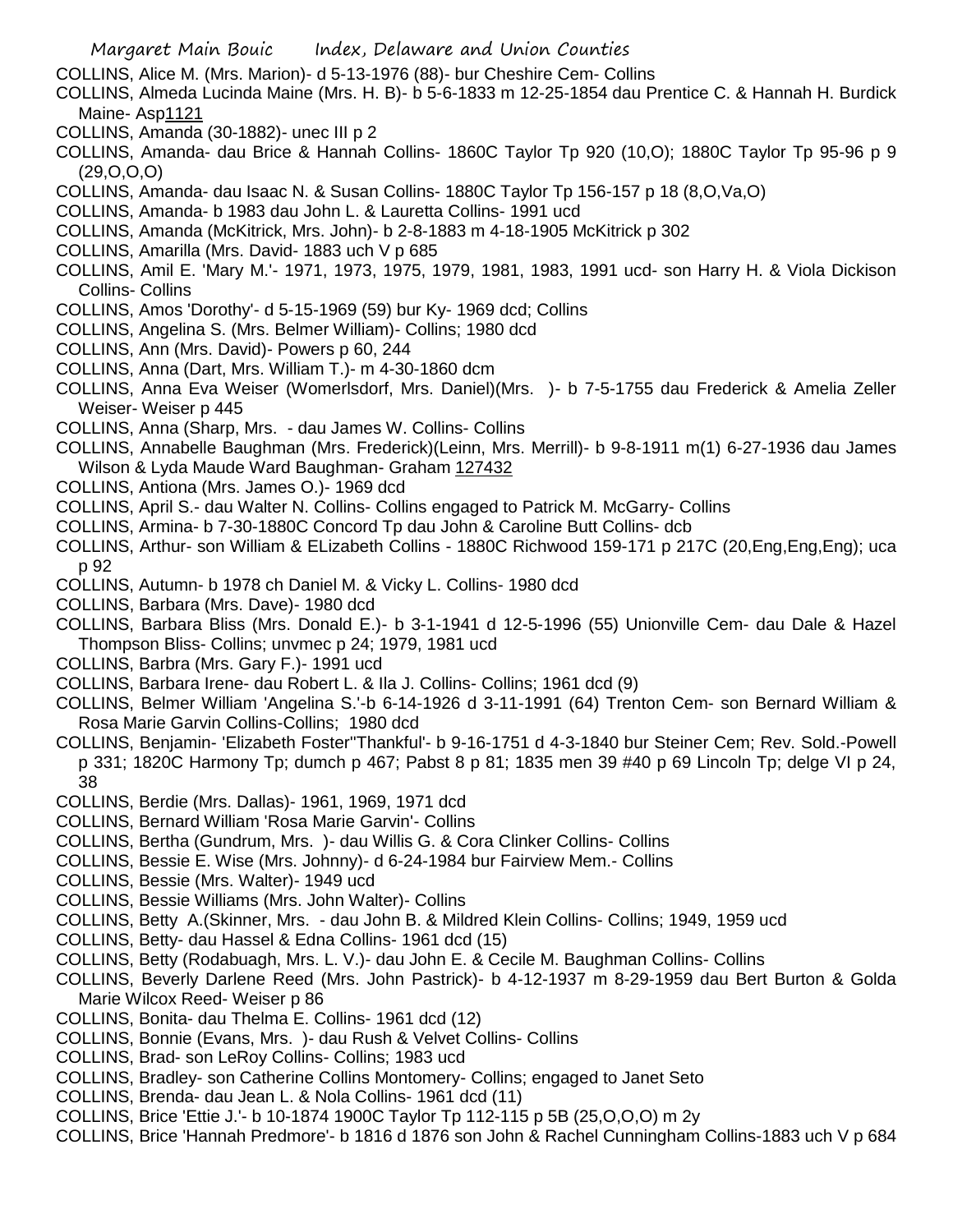ped Alice Yarrington Golden #56 10 unec V p 17, ped Vivian Griffith #32 10 unec IV p 4, III p 4, XI p 57; 1850C Liberty Tp Un Co 978-995 p 146 (24,O); 1860C Taylor Tp 920 (44,O); 1870C Taylor Tp 111-105 p 13 (53,O); uca p 79

- COLLINS, Burnie- b 1972 lived with Richard L. & Linda S. Keller- 1975, 1977, 1979, 1981 ucd
- COLLINS, C.- uca p 92
- COLLINS, Calhoun- historian- McKitrick p 45
- COLLINS, Cami (Mrs. Gene,Jr.)- Collins
- COLLINS, Carl- 1915 uch p 762
- COLLINS, Carol (McKinley, Mrs. )- dau John E. & Cecile M. Baughman Collins- Collins
- COLLINS, Carolyn (Mrs. )- Collins
- COLLINS, Carrie Malone (Mrs. Lewis H.)- b 7-1880 d 1946 Broadway Cem II R5- lptw p 74; Collins; 1900C Liberty Tp Un Co 74-75 p A (19,O,O,O)
- COLLINS, Carrie/Catherine A. (White, Mrs. William Fisher)- m 1-1-1850 dcm; White II (117)
- COLLINS, Carrolyn Christine- b 7-24-1940 dau Wayne Colline- Colline
- COLLINS, Catharine (Livingston, Mrs. Cornelius H.)- lic 12-22-1873 ucm 5409
- COLLIN, Catherine- b 5-24-1900 dau Ed E. T. & Margrette Van Horn Collins- Delaware Town dcb
- COLLINS, Catherine- stepdau Richard B. Amrine- Collins
- COLLINS, Catherine (York, Mrs. Yoemans)- m 4-13-1814- Asp (157b)
- COLLINS, Cathy- b 1959 dau Edward E. & Margaret Joann Collins- Collins; 1961,1969, 1971 dcd
- COLLINS, Cecile D. Adams (Mrs. Clayton L.)- Collins; 1979 ucd
- COLLINS, Cecile Mouser (Wible, Mrs. Glenn)(Mrs. Clayton)- b 1-10-1909 d 5-2-1991 (82) Milford Cem- dau Frederick Leon & Lydia Ellen Scott Mouser- 1985 uch p 100
- COLLINS, Cecile M. Baughman (Mrs. John E.)- b 7-23-1909 m 7-21-1928 d 10-24-1977 bur Ada- dau Amos & Clara W. Wynegar Baughman- Collins
- COLLINS, Cerol (Brown, Mrs. )- b 1971 ch Belmer William & Angelina S. Collins- Collins; 1980 dcd
- COLLINS, Charity (Davidson, Mrs. Levi)- m 8-22-1840 ucm 654 unec V p 37
- COLLINS, Charles C.- b 8-4-1898 Liberty Tp son John & Caroline Butt Collins- dcb
- COLLINS, Charles E. 'Mary R. Ely'- Collins
- COLLINS, Charles- heir of James D'Wolf- dcw Bk 2 p 124
- COLLINS, Charles- 1880C Liberty Tp Peoria 115-118 p 12 (25, Eng,Eng,Eng) p 039A
- COLLINS, Charles A. 'Mary Susan Johnson'- b 1-13-1893 m 1-2-1915 d 4-17-1964 Broadway Cem lptw p 80 son William & Mary Pheasant Collins- Collins; 1949, 1959 ucd- Collins; Johnson Bible unec V p 4; 1900C Taylor Tp 130-134 p 6B (7,O,O,O)
- COLLINS, Charles H. 'Emma J. Biddle'- m 9-9-1877 ucm 6115 Claibourne Cem p 31; 1880C Claibourne Tp 160-172 p 15 (27,Eng,Eng,Eng)
- COLLINS, Charles- son Hassel & Edna Collins- 1961 dcd (9)
- COLLINS, Charles M. 'Louriana Salyer'- b 1-12-1885 m 1911 d 5-20-1969 bur Claibourne Cem p 72; 1949 ucd; **Collins**
- COLLINS, Charles M.- son James & Nancy Seagraves Collins- Collins
- COLLINS, Charles O. 'Helen Roberts'- b 10-6-1917 m 10-26-1941 d 10-10-1981 Prospect Cem- son Willis G. & Cora Clinker Collins- Collins
- COLLINS, Charles- son W. W. Collins- Collins
- COLLINS, Charlie 'Martha'- d 6-5-1963 Collins
- COLLINS, Charlotte Sherwood (Mrs. Paul F.)- b 2-2-197 m 7-6-1931 dau Delmore & Ethelyn Hager Sherwood-Genther p 223
- COLLINS, Chester A. 'Jenny M.'- 1961, 1971, 1980 dcd- son Martha E. Collins- Collins
- COLLINS, Chester- son Charlie Collins- Collins
- COLLINS, Christine- 1880C Radnor Tp p 474A
- COLLINS, Christine Annette- dau Doug Collins- Collins- engged to Mark Steven Beghtler
- COLLINS, Christine F. (Griffith, Mrs. John R.)- b 9-3-1853 d 1-4-191 Radnor Cem Powell p 219
- COLLINS, Christopher- prob. son Marvin Collins- 1980 dcd
- COLLINS, Clara (Reeder, Mrs. )- dau Bernard William & Rosa Marie Garvin Collins- Collins
- COLLINS, Clara Victoria Willey (Mrs. Harry S.)- b 11-14-1869 d 1923 Marlborough Cem p 186- dau David & Maria Zeigler Willey- Weiser p 28;
- COLLINS, Clayton L. 'Esther I. Grubbs''Cecile D. Mouser Adams'- b 11-13-1904 d 12-13-1986 Oakdale Cem II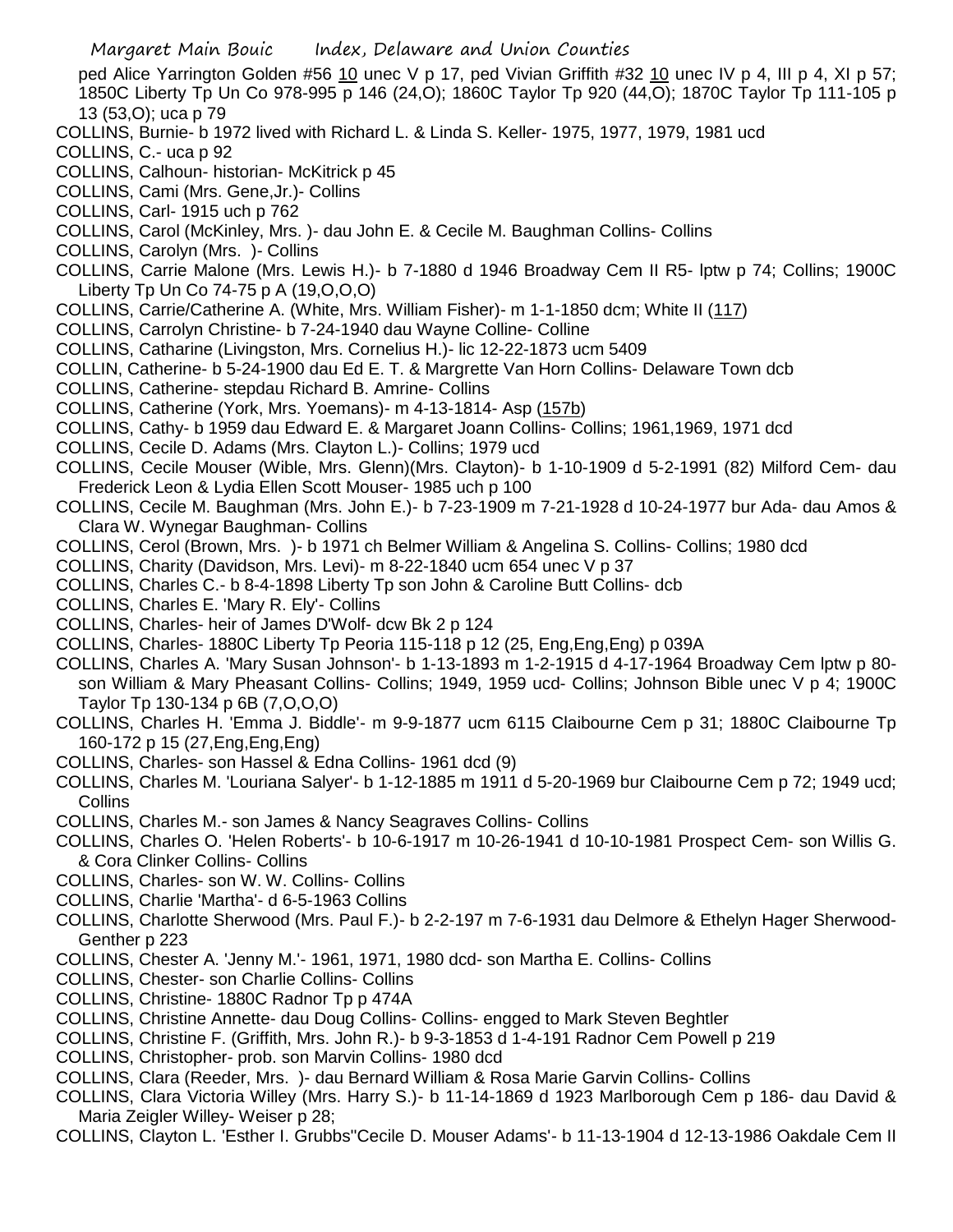p 112 (K-R2-10) - son Lewis H. & Carrie Maline Collins- Collins; unec III p 20; 1985 uch p 100

- COLLINS, Clifford- son Roma M. Walter Collins- Collins
- COLLINS, Clyde W. 'Ida May Kheum'- Collins
- COLLINS, Colleen Lavonne (Groves, Mrs. Terry David)- m 6-13-19- dau LeRoy & Catherine L. Collins- Collins
- COLLINS, Colleen K.- dau Raymond D. Collins- engaged to Phillip P. Flahive- Collins
- COLLINS, Constant S.- d 12-26-1821?(19y8m) bur Sunbury- Powell p 32
- COLLINS, Cora Clinker (Mrs. Willis G.)- Collins
- COLLINS, Cynthia S. (Mrs. David A.)- 1980 dcd
- COLLINS, Daisy Marie- 12-20-1884----- dcb
- COLLINS, Dale 'Elizabeth Ann Gross'- son James Collins- Collins
- COLLINS, Dallas 'Berdie'- 1961, 1969, 1971 dcd
- COLLINS, Daniel- Pabst 6 p 36, 38; Pabst O; delge VII p 44
- COLLINS, Daniel H.- 1826 Harmony Tp
- COLLINS, Daniel M. 'Vicky'- 1980 dcd
- COLLINS, Dannie- son Jean L. & Nola Collins- 1961 dcd (9)
- COLLINS, Danny- 1983 ucd
- COLLINS, David 'Amarilla'- 1880 dch p 685; 1840C Radnor Tp p 102 (50-60); delge IV p 4
- COLLINS, David 'Ann'- Powers p 60, 244
- COLLINS, David 'Margaret'- d 4-28-1868 (61?y) Fargo Cem Morrow Co Powell p 312; 1840C Genoa Tp., delge IV p 31
- COLLINS, David- b 1959 son Robert L. & Mary V. Collins- 1971, 1980 dcd
- COLLINS, Dave 'Barbara'- 1980 dcd
- COLLINS, David A. 'Cynthia S.'- 1980 dcd
- COLLINS, David- brother William J. Collins- Collins
- COLLINS, Debbie- b 1966 dau James O. & Antiona Collins- 1969 dcd
- COLLINS, Deferris/Deforest T. 'Sarah Ann Butler''Rebecca Dildine'- m (1) 1-29-1845 dcm (2) 1-31-1856 dcm; 1840C Radnor Tp p 12 (20-30); 1850C Radnor Tp 134 p 179 (34, NY)
- COLLINS, Deidre- dau G. W. Collins- engaged to Robert E. Smith- Collins
- COLLINS, Deidre- b 2-14-1937 dau Paul F. & Charlotte Sherwood Collins- Genther p 223
- COLLINS, Della/Alac/Adel Goff (Mrs. Joseph)- b 1853 d 1931 Broadway Cem II R3 lptw p 73; Collins; 1880C Taylor Tp 94-95 p 9 (26,O,O,O); 1900C Liberty Tp 74-75 p 4A (46,O,O,Vt) 4 ch, 3 living, m 23y
- COLLINS, Dennis- 1883 uch V p 28
- COLLINS, Dennis 'Pamela Anderson'- son Carolyn Collins- Collins
- COLLINS, Denvil Leon 'Starling Monson'- b 7-3-1916 m 5-20-1939 Price Cem K12 djlm p 50- son Harry/Henry Harrison & Viola Dickison Collins- Collins; Cowgill p 55; 1985 uch p 98, 161; 1949, 1959, 1967, 1971, 1973, 1975, 1979, 1981, 1983, 1991 ucd
- COLLINS, Diana (Mrs. Larry)- Collins
- COLLINS, Dollie (Arms, Mrs. )- sister Charlie Collins- Collins
- COLLINS, Donald E. Jr.- son Donald E. & Phyllis Collins- Collins
- COLLINS, Donald E. 'Barbara'- b 1-7-1937 d 11-3-1986 (49) bur Unionville Cem son Walter H. & Florence Collins- Collins; 1979, 1981, 1983 ucd
- COLLINS, Donald E. 'Phyllis'- d 7-3-1985 (58) bur Glen Rest- son Ted & Goldie Collins- Collins
- COLLINS, Donald L.- son John B. & Mildred Klein Collins- Collins; 1949 ucd
- COLLINS, Donald-b 1952 son Rush & Velvet Collins- Collins; 1969, 1971 dcd
- COLLINS, Donna- b 1960 dau Amos & Dorothy Collins- Collins; 1969 dcd
- COLLINS, Doris Ann (Rice, Mrs. dau Lawson & Josephine Grassle Collins- Collins
- COLLINS, Dorothy (Mrs. Amos)- Collins; 1969 dcd
- COLLINS, Dorothy (Hale, Mrs. )- dau Martha E. Collins- Collins
- COLLINS, Dorothy (Holdcraft, Mrs. Leonard)- Weiser p 513
- COLLINS, Dorothy (Sorg, mrs. )- sister Margaret Collins- Collins
- COLLINS, Doug- brother William J. Collins- Collins
- COLLINS, Dudley- 1880C Liberty Tp Del Co p 304A
- COLLINS, Earl- son John E. & Cecile M. Baughman Collins- Collins
- COLLINS, Ebenezer- dcc Christina Courter Ealy 266
- COLLINS, Edith (Bishop, Mrs. )- dau Lewis & Lyda Thompson Collins- Collins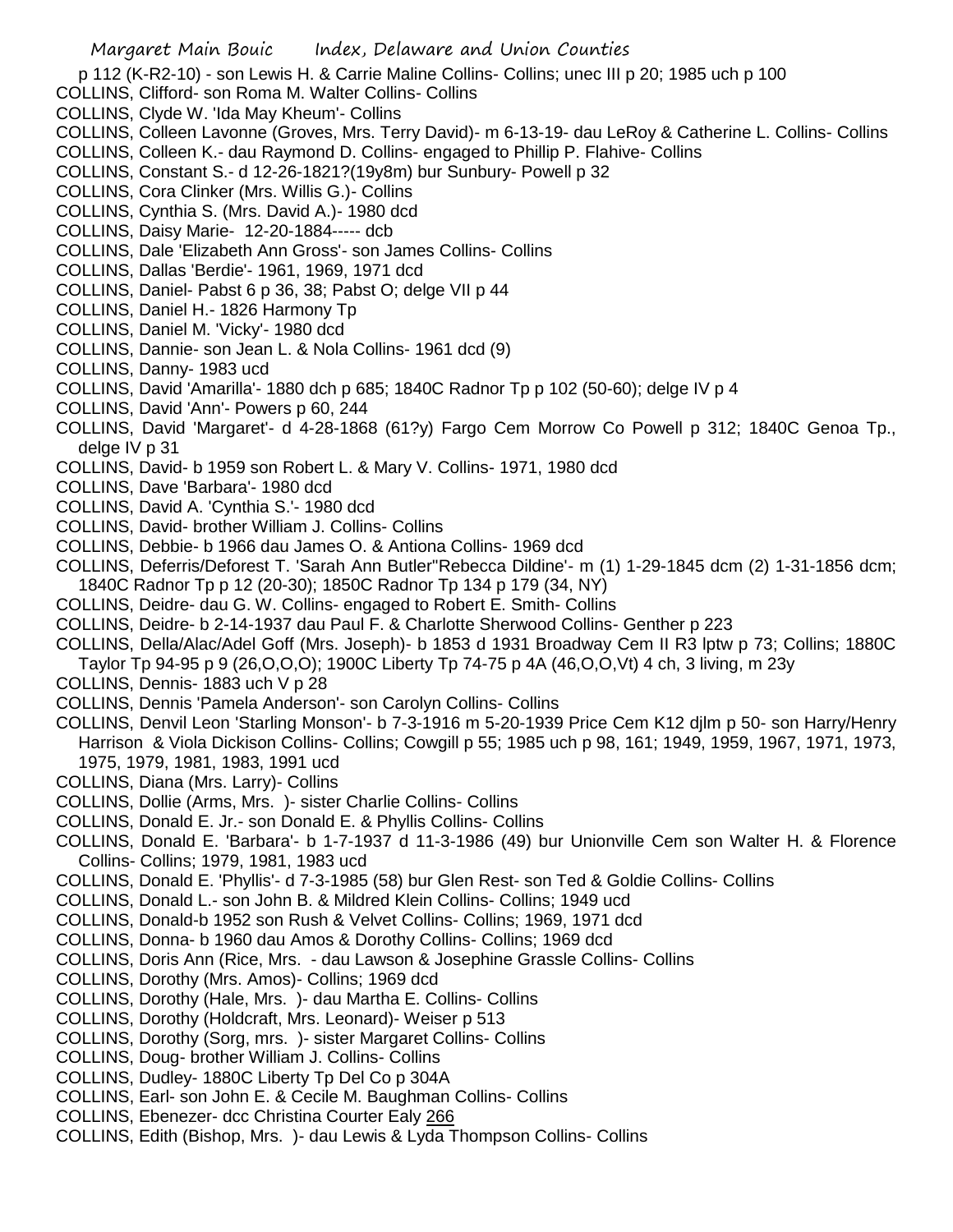- Margaret Main Bouic Index, Delaware and Union Counties COLLINS, Edith- b 4-1886 dau Elias & Emmaline Collins- 1900C Claibourne Tp 139-150 p 6A (14,O,Del,O) COLLINS, Edna (Mrs. Hassel)- 1961 dcd COLLINS, Edna L. (Mrs. R. Marvin)- 1980 dcd COLLINS, Edward- 1880C Concord Tp p 262A; Collins COLLINS, Edward- Powers Pat p 46 COLLINS, Edward- son John E. & Cecile M. Baughman Collins- Collins COLLINS, Edward 'Effie'- 1880C Scioto Tp 75 p 281C COLLINS, Edward E.'Margaret Joann'- d 3-4-1982 (60) Ariz.; 1961, 1969, 1971 dcd COLLINS, Effame/Effany Harper (Mrs. Thomas)- dcq Helen Collins Owen 9, Daisy Collins Boylan 9 COLLINS, Effie (Mrs. Edward)- 1880C Scioto Tp 75 COLLINS, Effy Jane- d 6-7-1857 (9y9m) Radnor Cem Powell p 222- dau Deforis & Rebecca Dildine Collins-1850C Radnor Tp 134 p 179 (2,O) COLLINS, Eli Thornburg 'Mary Ann Fletcher'- m 8-5-1844 Madison Co unec X p 8 COLLINS, Elias 'Emmaline'-b 1-1843 1900C Claibourne Tp 139-150 p 6A (57, Del,Del,Del) m 29y COLLINS, Elijah- 1883 uch V p 28 COLLINS, Elisha- unec XII p 68, Marysville, 1843 COLLINS, Eliza (Worline, Mrs. Isaac)- m 6-26-1842 dcm COLLINS, Elizabeth- b 1895 Claibourne Cem p 64 COLLINS, Elizabeth- b 1837 Belmont Co d 5-15-1897 Oakdale Cem I p 1 (D-R9-16) COLLINS, Elizabeth- 1850C Berkshire Tp 66 p 7 (15,O) COLLINS, Elizabeth A.- b 7-22-1838 d 8-26-19-1 (63 y) Broadway Cem lptw p 83 COLLINS, Elizabeth Ann Gross (Mrs. Roy Dale)- m 6-7-1980 -dau Paul A. & Florence E. Gross- Collins COLLINS, Elizabeth Foster (Mrs. Benjamin)- dumch p 467 COLLINS, Elizabeth (Hubbell, Mrs. Ephraim)- grandau Benjamin Collins/ dau Benjamin & Thankful Collins- dumch p 467 COLLINS, Elizabeth (Mrs. John W.)- 1959 ucd
	- COLLINS, Elizabeth (Mrs. John)- 1900C Liberty Tp Un C0 75-76 p 4A (61,O,Vt,O) m 28y, 5 ch, 2 living
	- COLLINS, Elizabeth Wheeler (Main, Mrs. )(Mrs. T. T.)- delge X p 57
	- COLLINS, Elizabeth- dau William & Mary J. Pheasant Collins- 1880C Taylor Tp 53-54 p 5 (2,O,O,O)
	- COLLINS, Elizabeth (Mrs. William)- 1880C Claibourne Tp 159-171 p 217C (54, Eng,Eng,Eng); 1900C Richwood 54-58 p 3A (73,Eng,Eng,Eng); 7 ch 4 liv m 49y
	- COLLINS, Ella (9-1882)- unec III p 4
	- COLLINS, Ellen Culley (Mrs. Walter)- b 9-9-1851 dcc Joseph Potter 7
	- COLLINS, Ellen (Price, Mrs. Thomas)- dau John E. & Cecile M. Baughman Collins- Collins
	- COLLINS, Emily- dau Matthias & Prudence Gates Collins- 1850c Leesburg Tp 315-320 p 49 (8,O)
	- COLLINS, Emitt- Poe p 24
	- COLLINS, Emma J. Biddle (Mrs. Charles H.)- m 9-9-1877 ucm 6115 d 10-17-1880 (19-6-28) Claibourne Cem p 31
	- COLLINS, Emma (Messmore, Mrs. )- dau Cyrus & Myrtle Tatmore Collins- Collins
	- COLLINS, Emmaline (Mrs. Elias)- b 8-1843 1900C Claibourne Tp 139-150 p 6A (56,O,Md,O) m 29y 10 ch 6 living
	- COLLINS, Erastus M. G. 'Sarah Zinn'- m 4-7-1839 Madison Co- unec IX p 17
	- COLLINS, Eric- b 1973 lived with Richard & Linda S. Keller- 1975, 1977, 1979, 1981 ucd
	- COLLINS, Erle F.- b 9-1887 son William & Mary J. Pheasant Collins- 1900C Taylor Tp 130-134 p 6B (12,O,O,O)
	- COLLINS, Esta Marie (Nece, Mrs.James H.) -b 3-16-1903 m 1923 d 3-10-1985 (81) bur Marion Cem- dau Lewis/Louis H. & Carrie Malone Collins- Collins; unec III p 20
	- COLLINS, Esther Irene Grubbs (Mrs. Clayton L.) b 6-3-1904 d 9-20-1969 Oakdale Cem II p 112 K-R2-10)- dau Benjamin & Mary Patrick Grubbs- Collins
	- COLLINS, Esther (Price, Mrs. )- dau Roma M. Walter Collins- Collins
	- COLLINS, Etta Finley (Price, Mrs. James Leroy)- b 5-23-1901 m 1-12-1921 dau Hugh Elmer & Margaret Louise Chambers Collins- Maugans Anc p 133; dcb Liberty Tp
	- COLLINS, Ettie J. (Mrs. Brice)- b 2-1877 1900C Taylor Tp 112-115 p 5B (23,O,O,O) 2 ch l living
	- COLLINS, Fannie (Tarpenning, Mrs. Charles T.)- Genther p 119
	- COLLINS, F. Edwards- b 1-1-5-1881 Liberty Tp son Dudley & Joann McCarthy Collins- dcb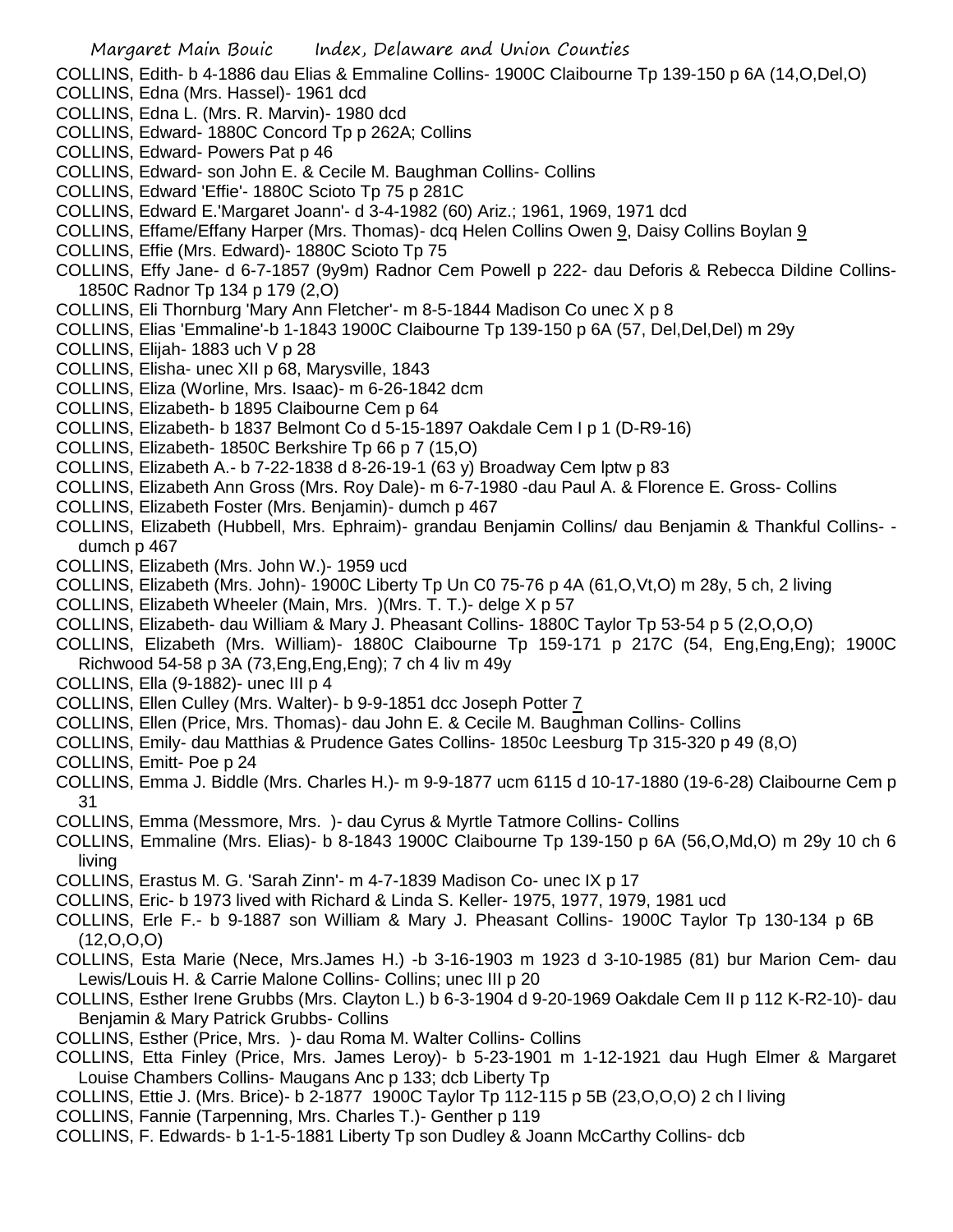- COLLINS, Fitch- 1850C Brown Tp 2870 p 159 (42, NY)
- COLLINS, Floe- 1915 uch p 762
- COLLINS, Florence A. (Mrs. Robert T.)- 1971 dcd
- COLLINS, Florence (Mrs. Walter H.)- Collins
- COLLINS, Frances (Snouffer, Mrs. sister Margaret Collins- Collins
- COLLINS, Frank D. 'Merle Jackson'- dcw Merle Jackson Collins Rutherford 1
- COLLINS, Franklin B. 'Sarah Martin'- m 9-30-1874 ucm 5548 mt 3 p 2,3
- COLLINS, Fred- brother William J. Collins- Collins
- COLLINS, Frederick- b 7-13-1890 Liberty Tp son Joseph & Mary Butt Collins- dcb
- COLLINS, Fredrick 'Annabelle Baughman'- m 6-27-1936- Graham 127432
- COLLINS, Frederick A.- b 1-1883 son William & Mary J. Pheasant Collins- 1900C Taylor Tp 130-134 p 6B (17,O,O,O)
- COLLINS, Fritz- 1880C Brown Tp p 382A
- COLLINS, Gai (Mrs. Rick)- Collins
- COLLINS, Gail E.- b 10-1-1970 d 8-13-1973 Oakdale Cem II p 111 (K-R2-8)- son Herman L. & Nancy B. Dickson Collins- Collins; 1967, 1971, 1973 ucd
- COLLINS, Gary Fox 'Barbara J.' son Donald E. & Barbara Bliss Collins- Collins; 1991 ucd
- COLLINS, Gary Leroy 'Nancy Elizabeth Fields Oberdier'- b 2-24-1942 m 4-26-1974 son Denvil Leon & Starline Maxine Monson Collins- 1985 uch p 98; 1949, 1959, 1971, 1973, 1975, 1979, 1981, 1983, 1991 ucd
- COLLINS, Gary William 'Xantha Kay Phillips'- m 3-18-1972- son Thelma E. Collins- Collins; 1961 dcd (17)
- COLLINS, G. B.- 1908 dch p 434; delge VII p 23, dg 1-3-1902
- COLLINS, Gene,Jr. 'Cami'- Collins
- COLLINS, George- delge VII p 23, dg 1-3-1902
- COLLINS, George- b 12-24-1878 Liberty Tp son G. D. & Joan McCarty Collins- dcb
- COLLINS, George- son Gibson & Nancy Hardin Collins- Pabst O; 1850C Liberty Tp 1475 p 101 (2/12,O); 1880C Liberty Tp Del Co p 304A
- COLLINS, George 'Olive Harding'- Maugans Anc p 133
- COLLINS, George W.- d 9-3-1829 (19-2-20) Sunbury Cem Powell p 32- son Jedediah & Sarah Collins
- COLLINS, George W.- b 4-17-1884 Liberty Tp son Joseph & Mary E. Butt Collins- dcb
- COLLINS, Gibson Dudley 'Joanna McCarty'- b 9-22-1851 m 2-9-1876 d 12-13-1912 Oak Grove Cem son Gibson & Nancy Hardin Collins- dcq Daisy Collins Boylan 2; Helen Collins Owen 2
- COLLINS, Gibson 'Nancy Hardin'- b 3-12-1810 m 2-1-1849 dcm d 2-21-1852 bur Liberty Cem- son Thomas & Effany Harper Collins- dcq Daisy Collins Boylan 4; Helen Collins Owen 4
- COLLINS, Glada Maxine- b 1925 d 1928 Claibourne Cem p 72 dau Charks M. & Louraina Collins
- COLLINS, Gloria (Mrs. Michael- 1980 dcd
- COLLINS, Goldie (Mrs. Ted)(Bozman, Mrs.)- Collins
- COLLINS, Goldie (Sinners, Mrs. )- sister Charlie Collins- Collins
- COLLINS, Guy 'Marie'- b 1877 son John & Elizabeth Collins- 1900C Liberty Tp Un Co 75-76 p 4A (22,O,O,O)
- COLLINS, G. W.- Collins
- COLLINS, Hannah (Mrs. Brice)- 1850c Liberty Tp 978-995 p 146 (27,O); 186c Taylor Tp 920 (37,O
- COLLINS, Hannah (Broderick, Mrs. Patrick)- m 11-22-1863 dcm
- COLLINS, Hannah (Brown, Mrs. Thomas)- Asp 14a
- COLLINS, Hannah Predmore (Mrs. Brice)- b c 1823 d 1899 dau John & Susannah Duerr Predmore- ped Alice Yarrington Golden #56 11; unec V p 17; ped Vivian Griffith #32 11; unec IV p 4; 1860C Taylor Tp 935-920 p 123 (37,O); 1870C Taylor Tp 111-65 p 13 (46,O); 1880C Taylor Tp 94-95 p 9 (57,O,NJ,O) p 0129
- COLLINS, Harold- 1915 uch p 762
- COLLINS, Harold- son Amos & Dorothy Collins- Collins
- COLLINS, Harriet Elizabeth (Mrs. Leroy)- dumch p 416
- COLLINS, Harriet (Noble, Mrs. James M.)- m 9-15-1841 dcm
- COLLINS, Harry- d 8-30-1918 York Tp Cem p 51
- COLLINS, Harry H. 'Viola Dickison'- b 1877 m 9-17-1913 d 1954 Claibourne Cem p 71- Collins
- COLLINS, Harry Lee- b 1-6-1877 Liberty Tp son Gibson D. & Johanna McCortley Collins- dcb
- COLLINS, Harry W. 'Lamira W. Wood'- dumch p 388
- COLLINS, Hassel 'Edna'- 1961 dcd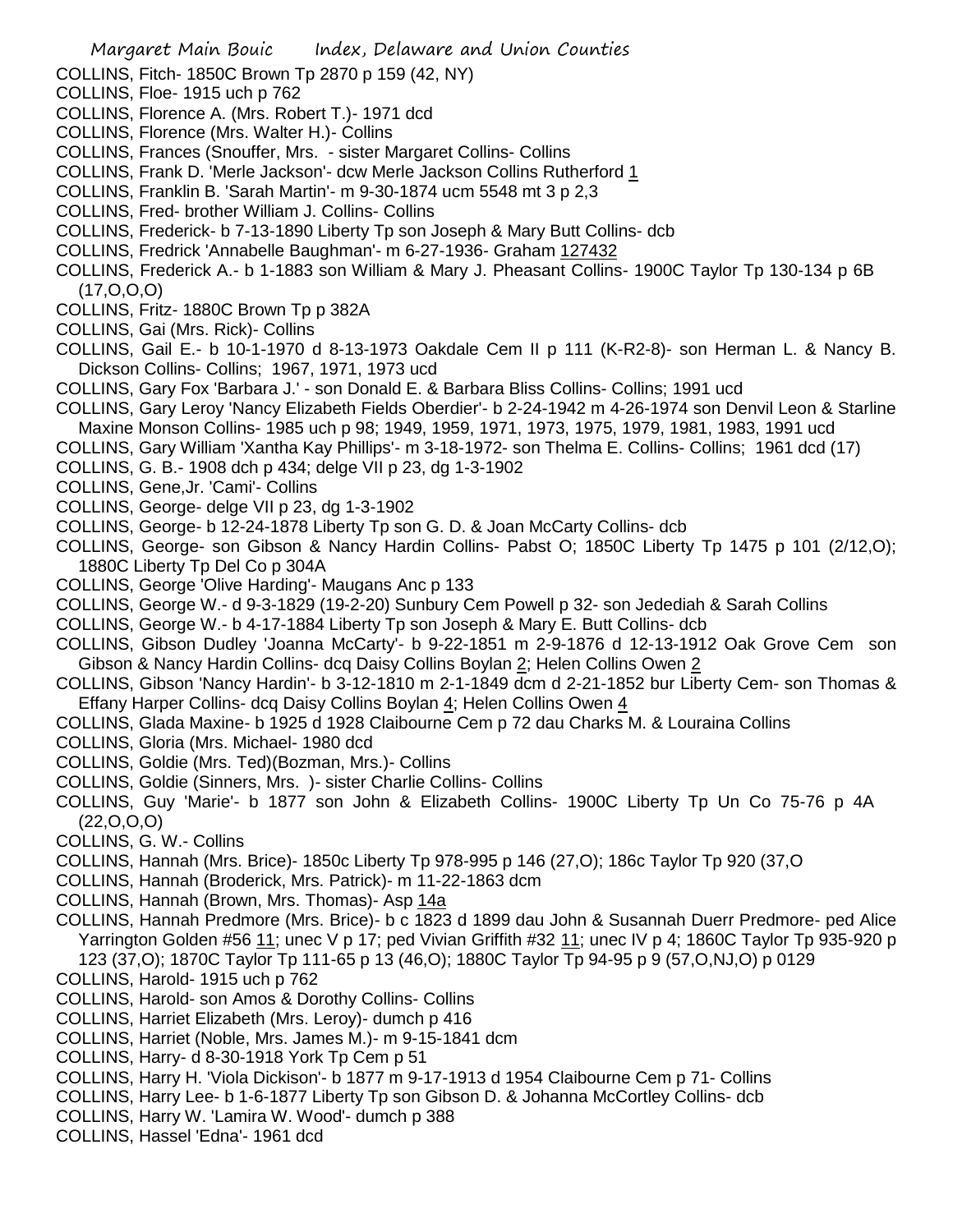- COLLINS, H. B.'Almeda Lucinda Maine'- d 4-20-1889- Asp (1121)
- COLLINS, Helen- dau Chester A. & Jennie M. Collins- 1961 dcd (14)
- COLLINS, Helen (Hale, Mrs. )- dau Charlie Collins- Collins
- COLLINS, Helen Roberts (Mrs. Charles O.)- m 10-26-1941- Collins
- COLLINS, Henry- son Chester A. & Jennie M. Collins- 1961 dcd (17)
- COLLINS, Henry J.- 1969 dcd
- COLLINS, Herbert- son Charlie Collins- Collins
- COLLINS, Herbert- son Martha E. Collins- Collins
- COLLINS, Herbert- brother William J. Collins- Collins
- COLLINS, Herman 'Mary Dickison'- b 2-13-1884 d 8-20-1956 Oakdale Cem II p 111 (K-R2-8); Collins
- COLLINS, Hugh Elmer 'Margaret Louise Chambers'- b 8-7-1879 Liberty Tp dcb, m 1901 div- son George & Olive Harding Collins- Maugans Anc p 133
- COLLINS, Icy M. b d 1877 ch Joseph & Della Goff Collins- Broadway Cem II R3 lptw p 73
- COLLINS, Ida (11-1882)- unec III p 3
- COLLINS, Ida (Arms, Mrs. sister Charlie Collins- Collins
- COLLINS, Ida May- dau Joseph H. Collins- 1880C Taylor Tp 250-253 p 24 (11,O,Va,O)
- COLLINS, Ida May Kheum (Mrs. Clyde W.)- Collins
- COLLINS, Ila J. (Mrs. Robert L.)- Collins
- COLLINS, I. N.- uca p 79
- COLLINS, Inez Pauline Freshwater (Mrs. Raleigh J.)- b 4-3-1916 m 11-28-1935 div 11-28-1944 (Sickel, Mrs. Wwayne W.)- m 8-21-1845 dau Harry carl & Estella Hanecline Freshwater- Freshwater p 86
- COLLINS, Irene Merle (Cobb, Mrs. )- dau Frank D. & Merle Jackson Collins- dcq Merle Jackson Collins Rutherford 1
- COLLINS, Irma (Landon, Mrs. Harold)- m 11-10-1938- dau Charles & Lauriana Salyer Collins- Collins
- COLLINS, Isaac- Pabst 3 p 21
- COLLINS, Isaac C.- 1883 uch V p 74, 238, 486
- COLLINS, Isaac N.- 1880C Taylor Tp 156-157 p 15 (33,Va,Va,Va,) p 0132
- COLLINS, J.- unclaimed letter unec VI p 26
- COLLINS, Jack A. son John B. & Mildred Klein Collins- Collins; 1949 ucd
- COLLINS, Jack- son Charlie & Martha E. Collins- Collins
- COLLINS, Jacob- 1915 uch p 469, 471, 506; 1883 uch V p 491, 495; 1840C Liberty Tp Un Co 344 (40-50)
- COLLINS, Jacqueline Roberta- b 5-5-1938 dau Raleigh J. & Inez Pauline Freshwater Collins- Freshwater p 86
- COLLINS, James- 1880C Delaware Town p 548A; Collins
- COLLINS, James- b 1970 lived with Richard L. & Linda S. Keller- 1977, 1979, 1981 ucd
- COLLINS, James Fredrick- b 4-26-1939- son Fredrick & Annabelle Baughman Collins- Graham 1274321
- COLLINS, James- b 1976 son James G. Jr. & Rosemary Collins- 1981, 1983 ucd
- COLLINS, James Guy,Jr'Rosemary Acord'- m 1-18-19-- son James Guy Sr.- Collins; 1981, 1983, 1991 ucd
- COLLINS, James M. 'Alice'- d 9-7-1959 (73) bur Dublin- Collins
- COLLINS, James Michael- b 6-3-1976 son James Guy Jr. & Acord Collins- Collins
- COLLINS, James O. 'Antiona'- 1969 dcd
- COLLINS, Janet E. Schoenleb (Mrs. Ronald E.)- m 10-11-1973 dau Eldon Schoenleb- Collins
- COLLINS, Janet Eileen (Cooper, Mrs. frank Jr.)- 1985 uch p 33
- COLLINS, Janie A. McCarty (Mrs. Randy J.- m 9-27-1975 dau Carl McCarty- Collins
- COLLINS, Jason- b 1986 son John L. & Lauretta M. Collins- 1991 ucd
- COLLINS, J. C.- 1883 uch V p 287, 415, 558; delge VII p 10
- COLLINS, Jean L. 'Nola'- 1961 dcd
- COLLINS, Jedediah 'Sarah'- d 9-9-1828 (60-6-9) Sunbury Cem Powell p 32; 1820C Sunbury Tp; Pabst 5 p 3; dcga p 44 9-11-1828 Del Pat & Fr Chron; delge VI p 24
- COLLINS, Jenna Elizabeth- b 10-26-1990 dau Dale & Gross Collins- Collins
- COLLINS, Jennie- b 11-21-1878 Concord Tp dcb, d 1898 Oller Cem p 18- dau --- & Caroline Butt Collins dcb
- COLLINS, Jennie (McKittrick, Mrs. Andrew)- McKitrick p 434
- COLLINS, Jennie (Yates, Mrs. John Calvin)- b 1851 m 1-12-1878 d 1879 Maugans Anc p 152
- COLLINS, Jennifer- dau Johnny & Bessie E. Wise Collins- Collins
- COLLINS, Jenny M. (Mrs. Chester A.)- 1961, 1971, 198 dcd
- COLLINS, Jeremy Phillip- b 11-16-1983 son Dale & Gross Collins- Collins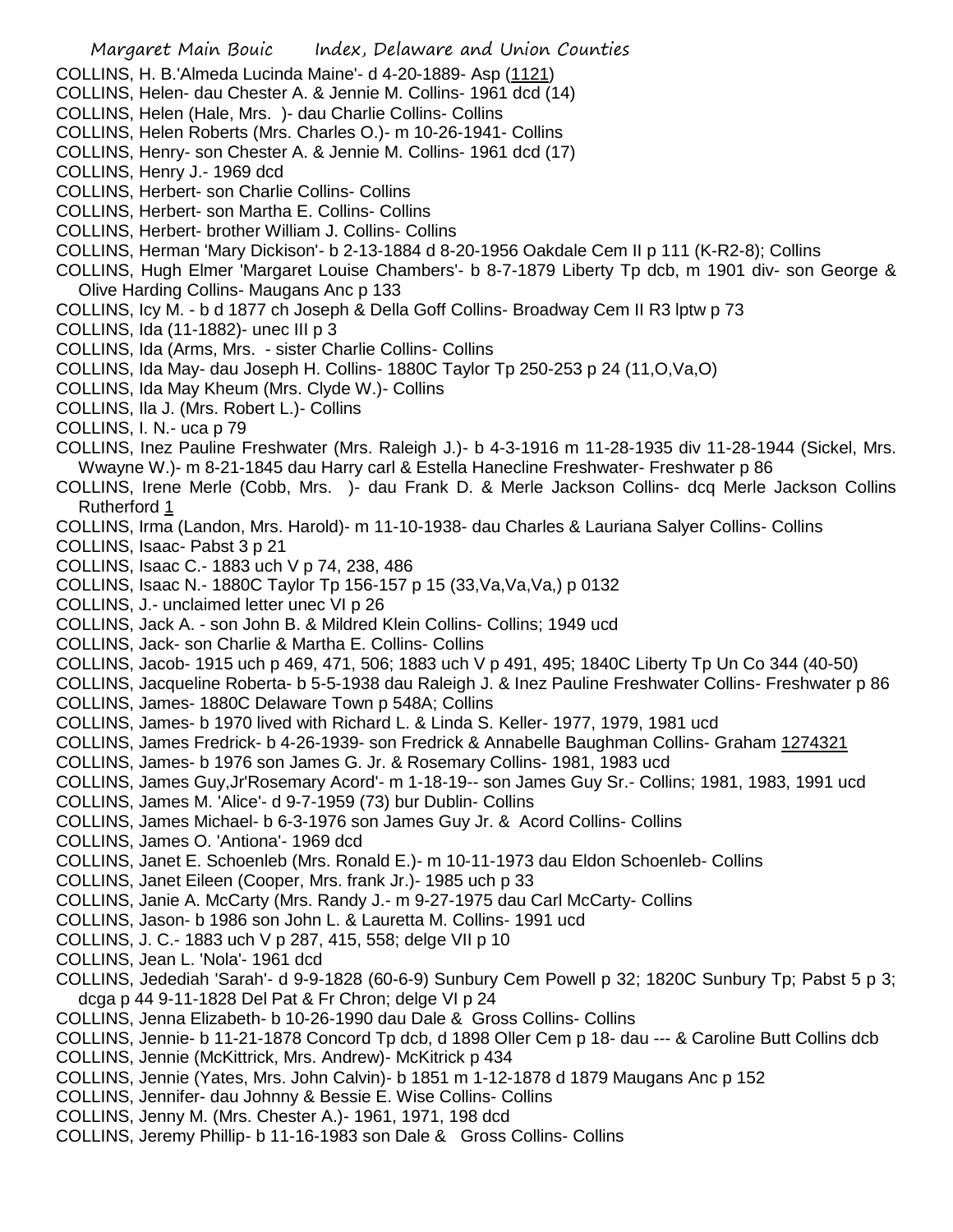- COLLINS, Jesse O.- b 11-2-1887 Orange Tp son William & Anne Collins- dcb
- COLLINS, J. M.?- 184C Liberty Tp 365 (30-40)
- COLLINS, Joan Eilene (Schwaderer, Mrs. )- dau Charles O. & Helen Roberts Collins- Collins
- COLLINS, M. Joann (Mrs. Edward E.)- Collins; 1969 dcd
- COLLINS, Joanna McCarty (Mrs. Gibson Dudley)- b 2-25-1857 m 2-9-1876 d 10-12-1926 Oak Grove Cem dau Patrick & Johanna Roach McCarty- dcc Helen Carpenter Clark 3; Daisy Collins Boylan 3
- COLLINS, Job- son Matthias & Prudence Gates Collins- 1850C Leesburg Tp 315-320 p 49 (13,O)
- COLLINS, Joe- b 1971 Ch Joe & Sharon Kay Coffee Collins- 1971 dcd
- COLLINS, Joe 'Sharon Kay Coffee'- m 3-1-1969-son Anna Collins- 1971 dcd
- COLLINS, John- unvmec p 38
- COLLINS, John- to US 9-1867 from Ireland, Natur. 10-12-1875, delge VIII p 59
- COLLINS, John- 1880C Concord Tp p 260A
- COLLINS, John- 1880C Delaware Town p 524A; 1976 dch p 233
- COLLINS, John- 1880C Delaware Town p 542A
- COLLINS, John- 1850C Oxford Tp 2752 p 155 (15, Ire); Pabst 0
- COLLINS, John A.- 1835 men 9 #231 p 10 Berkshire Tp; delge VI p 24, 38
- COLLINS, John A.- delge IX p 34, Harlem Tp, 1835
- COLLINS, John (scout leader)- 1985 uch p 54
- COLLINS, John B. 'Mildred Klein'-b 1-24-1900 m 9-8-1928- d 7-29-1983 (83) Forest Grove Cem- son John A. & Delia Finneran Collins- Collins; 1949, 1959, 1967, 1971, 1973, 1975, 1979, 1981, 1983 ucd
- COLLINS, John 'Elizabeth'- son Brice & Hannah Collins- 1850C Liberty Tp Un Co 978-995 p 146 (6,O); 1860C Taylor Tp 920 (17,O); 1870C Taylor Tp 111-108 p 13 (26,O); 1900C Liberty Tp 75-76 p 40 (56,O,O,O) m 28y
- COLLINS, John E. 'Cecile M. Baughman'- m 7-21-1928 d 10-24-1977- Collins
- COLLINS, John E. Jr.- son John E. & Cecile M. Baughman Collins- Collins
- COLLINS, John Frederick/Rickey- son John W. Jr. & Patricia Headlee Collins- Smart 7
- COLLINS, John G.- wsc Graham p 13, 24
- COLLINS, John- son Gibson Collins- 1850C Liberty Tp 1475 (15,O)
- COLLINS, John- son Hassel & Edna Collins- 1961 dcd (8)
- COLLINS, John Jr.- 1969 dcd
- COLLINS, ---- Hutchins (Mrs. John)- d 1-1954 dau Joseph Hutchins- Collins
- COLLINS, ---(Eichorn, Mrs. Robert- dau John & Hutchins Collins- Collins
- COLLINS, John L. 'Laretta M.'- 1991 ucd
- COLLINS, John- brother Margaret Collins- Collins
- COLLINS, John Patrick 'Beverly Darlene Reed'- b 1-19-1937 m 8-29-1959- Weiser p 86
- COLLINS, John 'Rachel Cunningham'- b 1781 d 1849 ped Alice Yarrington Golden #56 20; unec V p 17; ped Vivian Griffith #32 20; unec IV p 4
- COLLINS, John- son Walter Collins- Collins
- COLLINS, John W.- Pabst 2 p 81
- COLLINS, John W. 'Elizabeth'- 1959 ucd
- COLLINS, John Walter 'Bessie Williams'- Collins
- COLLINS, Col. John W. Jr. 'Patricia Headlee'- b 12-28-1923 m 7-29-1944 d 7-22-1997 (73) son John W. & Bessie Williams Collins- Collins; Smart 6,7
- COLLINS, Johnny 'Bessie E. Wise' son Rush & Velvet Wise Collins- Collins
- COLLINS, Jonathan- son Johnny & Bessie E. Wise Collins- Collins
- COLLINS, Capt. Joseph- 1883 uch IV p 467
- COLLINS, Joseph- 1880C Liberty Tp Del Co p 307C; Pabst 0
- COLLINS, Joseph 'Alac/Alel/Della Goff- b 1852 d 1924 Broadway Cem, lptw p 73 son Brice & Hannah Collins-Collins; 1860C Taylor Tp 920 (7,O); 1870C Taylor Tp 111-105 p 13 (17,O); 1880C Taylor Tp 94-95 p 9 (27,O,O,O) p 0129; 1900C Liberty Tp 74-75 p 4A (46,O,O,O) m 23y
- COLLINS, Joseph- son Cyrus & Myrtle Tatman Collins- Collins
- COLLINS, Joseph E.- b 11-2-1882 Concord Tp son John & Caroline Butt collins- dcb
- COLLINS, Joseph H.- 1880C Taylor Tp 250-253 p 24 (36, Va,Va,Va) p 136A
- COLLINS, Joseph O.- son Isaac N. & Susan Collins- 1880C Taylor Tp 156-157 p 18 (4,O,Va,O)
- COLLINS, Josephine Grassle (Mrs. Lawson)- b 5-4-1899 d 7-12-1976 bur W. Jefferson- Collins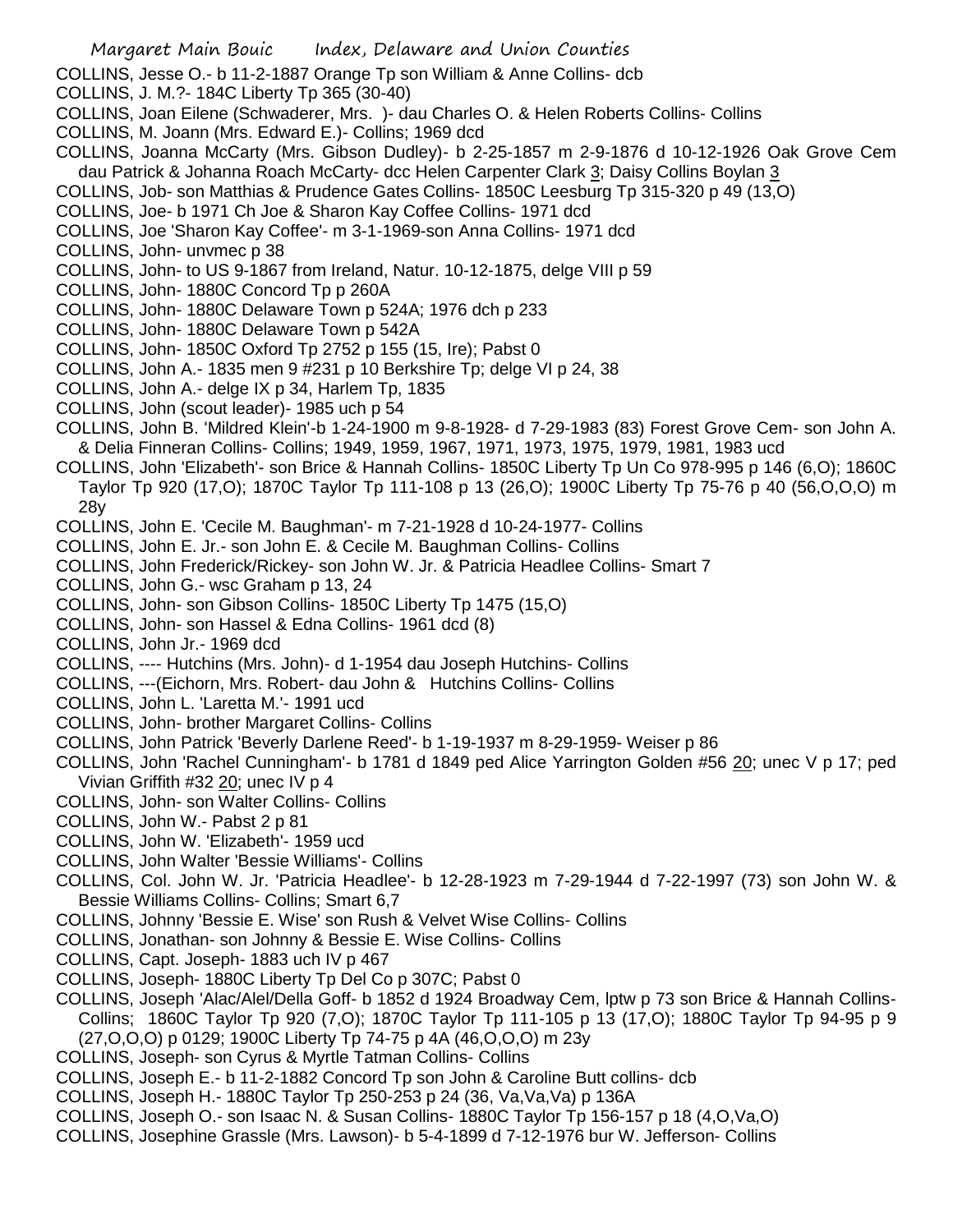COLLINS, Joyce- dau Jean L. & Nola Collins- 1961 dcd (7)

- COLLINS, Joyce (Larue, Mrs. William)- dau John E. & Cecile M. Baughman Collins- Collins
- COLLINS, Judith Lynn- dau Dr. Walter Collins- Collins
- COLLINS, Judy (Bonnell, Mrs. )- dau Dr. Walter L. & Adelaide Hagar Collins- Collins
- COLLINS, Judy (Morrow, mrs. )- dau Amos & Dorothy Collins- Collins
- COLLINS, Julie- b 1960 dau James O. & Antiona Collins- 1969 dcd
- COLLINS, Justin Andrew (8-1990) son Dale & Gross Collins- Collins
- COLLINS, Kara- dau Roger t. & Florence a. Collins- Collins
- COLLINS, Karen Sue (Shaffer, Mrs. Richard Keith)- b 10-3-1948 m 7-20-1968 dau Denvil L. & Starling Collins-Cowgill p 56; 1949, 1959 ucd(10)
- COLLINS, Katherine (Jobe, Mrs. )- dau Lawson & Josephine Collins- bur W. Jefferson- Collins
- COLLINS, Kathryn- graduated Broadway 1918 unec III p 19
- COLLINS, Kahryn I. (Jobe, Mrs. Milton Sheridan)- b 8-20-1920 m 1-30-1940 d 1-8-1990 (69) dau Lawson & Josephine Grassle Collins- Collins
- COLLINS, Kelly A.- dauy Larry & Diana Collins Collins- engaged to Joab S. Scott
- COLLINS, Kelly Danielle- d 3-9-1974 (6wks)- dau Roger T. & Florence A.Collins- bur Chandler cem, Marseilles- Collins
- COLLINS, Kenneth- b 1958 son Rush & Velvet Collins- Collins; 1969, 1971 dcd
- COLLINS, Kevin T.-b 1962 son Roger T. & Florence A. Collins- 1971 dcd; Collins- engaged to Angela Kathleen Kinley- Collins
- COLLINS, Kim (Mrs. )- dau Sonny Woodworth- Collins
- COLLINS, Kristy Lynn- b 1961 dau Roger T. & Florence A. Collins- Collins;1971 dcd- engaged to Michael Williams Tschanen- Collins
- COLLINS, Lamira W. Wood (Mrs. Harry W.)- dau Jonathan & Mary Ashton wood- dumch p 388
- COLLINS, Laneva (Longley, Mrs. dau Willis G. & Cora Clinker Collins- Collins
- COLLINS, Larry- b 1952 son Amos & Dorothy Collins- Collins; 1969 dcdCOLLINS, Larry 'Dianna'- Collins
- COLLINS, Larry- son Thelma E. Collins- 1961 dcd (13)
- COLLINS, Laura- b 1879 d 1915 Oller Cem p 18; 1880C Delaware Town p 497C
- COLLINS, Laura Medford (Mrs. Tress B.)- b 3-9-1883 m 4-10-1901 d 9-16-1961 Raymond cem lptw p 29- dau John & Susan Shuman Medford- Collins; 1949, 1959 ucd
- COLLINS, Lauren Elizabeth- b 6-24-1992 dau Dennis & Pamela Anderson Collins- Collins
- COLLINS, Lauretta M. (Mrs. John L.)- 1991 ucd
- COLLINS, Lawson 'Josephine Grassle'- d 12-4-1965/7 bur W. Jefferson- Collins
- COLLINS, Lebry- 1850C Delaware Town 1189 p 89 (29, NY)
- COLLINS, Lee- b 12-1899 son Guy & Marie Collins- 1900C Liberty Tp Un Co 75-76 p 4A (5/12,O,O,O)
- COLLINS, Lee- son LeRoy Collins- Collins
- COLLINS, Leonard M.- d 8-12-1877 (9m1d) Broadway Cem II R4 lptw p 74 son William & Mary J. Pheasant **Collins**
- COLLINS, LeRoy C.-b 2-23-1924 Un Co d 3-19-1978 Oakdale Cem II p 110 (K-R1-7)- son Clayton L. & Esther Grubbs Collins- Collins
- COLLINS, Leroy 'Harriet Elizabeth'- dumch p 416
- COLLINS, Letha (Lash, Mrs. John)- dau Herman & Macy Dickison Collins- Collins
- COLLINS, Lewis H. 'Carrie Malone'- b 5-4-1881 d 3-22-1962 bur Broadway II R5 lptw p 74- son Joseph & Della Goff Collins- Collins; 1900C Liberty Tp 74-75 p 4A (16,O,O,O)
- COLLINS, Lewis 'Lyda Thompson'- Collins
- COLLINS, Lewis- son Norman & Loretta Freese Collins- 1908 dch p 772
- COLLINS, L. H.- 1915 uch p 513
- COLLINS, Lilian Irene- b 3-30-1903 Delaware Tp dau Joseph & Laura Miller Collins- dcb
- COLLINS, Lillian (Wells, Mrs. )- sister William J. Collins- Collins
- COLLINS, L. H.- unec III p 19
- COLLINS, Linda Lou Powell (Harter, Mrs. )(Mrs. Marty)- b 1-12-1943 d 8-27-1991 (49) dau Alfred & Nellie Powell Collins- Collins
- COLLINS, Linda Mae (Martin, Mrs. Cecil Lowell)- b 9-30-1945 m 7-8-1968- dau Denvil Leon & Starling Maxine Monson Collins- 1949, 1959 ucd; Cowgill p 56
- COLLINS, Linda Sue (Kirk, Mrs. )- sister William D. Collins- Collins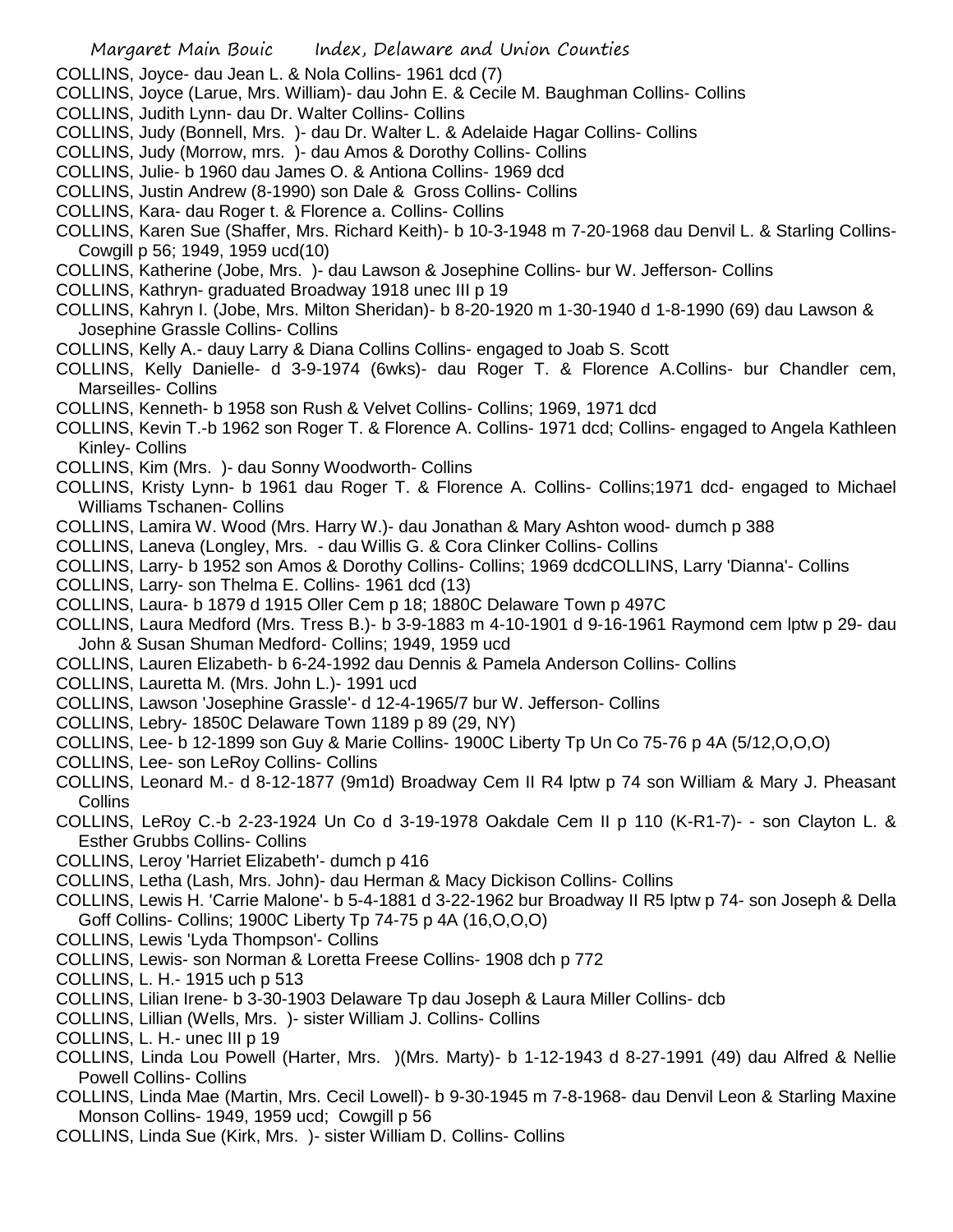- COLLINS, Lisa- dau LeRoy Collins- Collins
- COLLINS, Lisa Sue (Guenther, Mrs. Kurtis Dewayne)- m 4-2-1988 dau Mr. & Mrs. Francis Erwin- Collins
- COLLINS, Logan Dain- b 9-22-1997 son Gene,Jr. & Cami Collins- Collins
- COLLINS, Lonna- 1915 uch p 762
- COLLINS, Loretta Freese (Mrs. Norman)- dau Isaac & Hester Gates Freese- 1908 dch p 772
- COLLINS, Louise (Eichorn, Mrs. Robert)- b 12-20-1897 m 9-9-1922 d 2-2-1965- dcc Robert Eichorn 1; 1976 dch p 374
- COLLINS, Louise E. (Mrs. William J.)- 1967 ucd
- COLLINS, Louriana Salyer (Mrs. Charles M.)- b 1896 m 1911 d 2-24-1967 Claibourne Cem p 72- dau James & Laura Salyer- Collins; 1949 ucd
- COLLINS, Lucretia Johnson (Mrs. ) dau Harvey A. & Margaret Cronkleton Johnson- dumch p 416
- COLLINS, Lucy (Turner, Mrs. James)- m 3-22-1832 Madison Co unec V p 48
- COLLINS, Lyda Thompson (Mrs. Lewis)- Collins
- COLLINS, Lydia O. Goff (Mrs. William O.)- m consent 1893 unec IV p 27; dau William H. & Sylvira J. Watson Goff- 1915 uch p 762, 763
- COLLINS, M.- 1880C Claibourne Tp p 219A
- COLLINS, Macy Dickison (Mrs. Herman)- b 1882 d 12-19-1972 (90) Oakdale Cem II p 111 (K-R2-8)- dau Thomas & Martha Seran Dickison - Collins
- COLLINS, Madlyn (Sawyer, Mrs. Edward)- dau Harry H. & Viola Dickison Collins- Collins
- COLLINS, Maggie- 1880C Delaware Tp p 491A
- COLLINS, Malinda- dau Joseph H. Collins- 1880C Taylor Tp 250-253 p 24 (5,O,Va,O)
- COLLINS, Margaret (Clements, Mrs. Andrew)- 1908 dch p 751
- COLLINS, Margaret (Mrs. David)- d 7-11-1867 (68yrs) Fargo Cem Morrow Co- Powell p 312
- COLLINS, Margaret- d 11-27-1855 (21y 17d) Fargo Cem dau David & Margaret Collins- Powell p 312
- COLLINS, Margaret E.- d 5-11-1960(53) Oak Grove Cem- Collins
- COLLINS, Margaret Joan (Mrs. Edward E.)- 1961, 1971 dcd
- COLLINS, Margaret- b 1-24-1875 Delaware Town dau John & Ann Gentleman Collins- dcb
- COLLINS, Margaret Louise Chambers (Mrs. Hugh Elmer) div (Mrs. )- dau Cyrus & Nancy Jane Finley Chambers- Maugans Anc p 129, 132
- COLLINS, Margaret (Morse, Mrs. Jason A.)- m 10-23-1839 ucm 587
- COLLINS, Mariah E. (Zimmerman, Mrs. Israel Little)- b 5-11-1849 Va m 3-31-1874 Dwl Co d 1-11-1916 Del Co Zimmerman (125) p 170
- COLLINS, Marie (Mrs. Guy)- b 12-1883; 1900C Liberty Tp Un Co 75-76 p 4A (16,O,O,O) 1 ch
- COLLINS, Marion 'Alice M.'- Collins
- COLLINS, Martha E. (Mrs. )- d 5-30-1974 (76) bur Ky- Collins
- COLLINS, Martha Ellen (Schmelzer, Mrs. Lewis)- b 1863 d 1919 ped Vivian Griffith #32 5- dau Brice & Hannah Predmore Collins- unec IV p 4; 1870C Taylor Tp 111-105 p 13 (7,O); 1880C Taylor Tp 95-96 p 9 (16,O,O,O)
- COLLINS, Martha (Mrs. Charlie)- Collins
- COLLINS, Martha G.- b 8-1-1886 Liberty Tp dau Joseph & Mary F. Butt Collins- dcb
- COLLINS, Martha (Harris, Mrs. William)- Asp p 87
- COLLINS, Martin- Pabst 0; from Ireland 6-25-1883, Nat. 4-1-1889, delge VIII p 59
- COLLINS, Marty 'Linda Lou Collins'- Collins
- COLLINS, R. Marvin 'Edna L.'- 1980 dcd
- COLLINS, Mary- 1915 uch p 762
- COLLINS, Mary- 1880C Brown Tp p 381C
- COLLINS, Mary- 1880C Delaware Town p 490C
- COLLINS, Mary- 1880C Delaware Co (78)- delge III p 13
- COLLINS, Mary Ann Fletcher (Mrs. Eli)- m 8-5-1844 Madison Co unec X p 8
- COLLINS, Mary B.- hadc p 107 1900 Liberty T0
- COLLINS, Mary- dau Chester A. & Jennie M. Collins- 1961 dcd (12)
- COLLINS, Mary (Dennis, Mrs. )- dau Willis G. & Cora Clinker Collins- Collins
- COLLINS, Mary Eva Smith (Mrs.Wm)(Palardy, Mrs. William F.) div- Oak Grove Cem Collins; delge V p 38
- COLLINS, Mary Jane (Sinners, Mrs. )- sister Charlie Collins- Collins
- COLLINS, Mary- b 1969 dau Joe & Sharon Kay Coffee Collins- 1971 dcd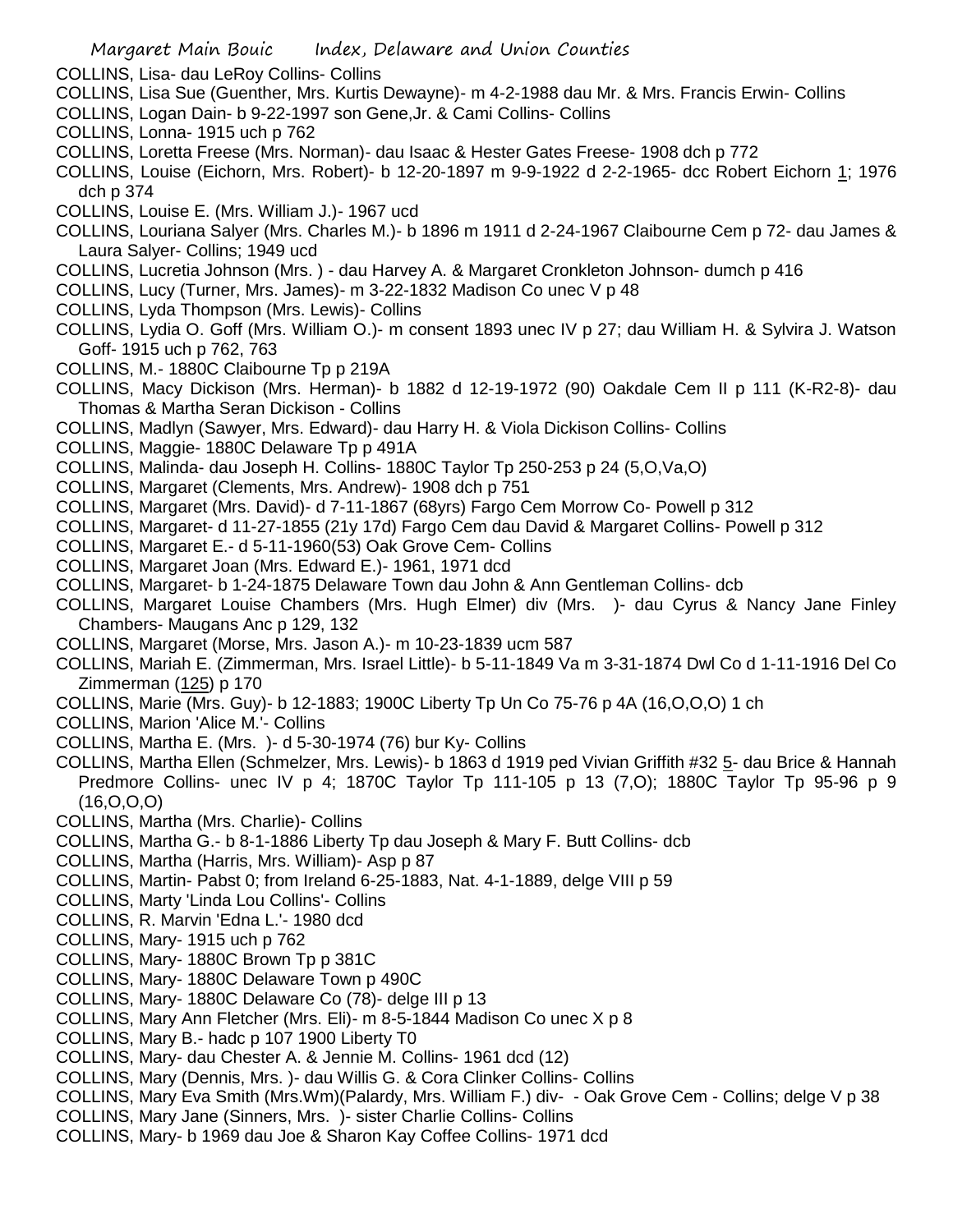COLLINS, Mary- b 4-9-1877 Delaware Town dau John & Ann Gentleman Collins- dcb

COLLINS, Mary b 4-19-1877 Delaware Town dau John & Ann Ida Detman Collins- dcb (duplicate?)

COLLINS, Mary S.Johnson (Mrs. Charles A.)-b 6-4-1896 m 1-2-1915 d 9-15-1980 Broadway Cem lptw p 80 dau Edward A. & Elma A. Freeman Johnson- Johnson Bible- unec III p 19, V p 43; 1949, 1959, 1967, 1971, 1973, 1975 ucd

COLLINS, Mary J. Pheasant (Mrs. William)- b 1852 m 1-9-1870 ucm 4674 d 1930 Broadway Cem II R4 lptw p 74; 1870C Taylor Tp 101-95 p 12 (18,O); 1900C Taylor Tp 130-134 p 6B (48,O,Pa,Va)

- COLLINS, Mary L.- b 2-19-1925 d 2-19-1926 Claibourne Cem p 71
- COLLINS, Mary Louise (Ertel, Mrs. )- sister Dr. Walter L. Collins- Collins
- COLLINS, Mary M. (Mrs. Amil E.)- 1971, 1973, 1975, 1979, 1981, 1983, 1991 ucd
- COLLINS, Mary R. Ely (Mrs.Chales E.)- Collins
- COLLINS, Mary S/A.- dau Brice & Hannah Predmore Collins- 1850C Liberty Tp Un Co 978-995 p 146 (1,O); 1860C Taylor Tp 935-920 p 123 (3,O); 1870C Taylor Tp 111- 105 (12,O); 1880C Taylor Tp 95-96 p 9  $(22, 0, 0, 0)$
- COLLINS, Mary Susan Johnson (Mrs. Charles A.)- b 6-4-1896 m 1-2-1915 d 9-15- 1980 Broadway Cem dau Edward A. & Elma A. Freeman Johnson- Collins
- COLLINS, Mary (Teed, Mrs. John)- b 12-5-1750 m 2-11-1785 dau Ebenezer Collins- dcc Christina Courter Ealy 133
- COLLINS, Mary V. (Mrs. Robert L.- 1971 dcd
- COLLINS, Mary (alias Zeydy)(Laydin, Mrs. Timothy)- m 11-19-1863 dcm
- COLLINS, Mathias- 1830C Marysville 425 p 196 (30-40)
- COLLINS, Mathias- son Matthias & Prudence Gates Collins- 1850C Leesburg Tp 315-320 p 49 (10,O)
- COLLINS, Matthias 'Prudence Gates'- 1883 uch III p 283, 284, 287, 369, 371 V p 5, 8, 14, 26, 28, 73, 415,
- 423; m license 1826; 1985 uch p 18; 1850C 315-320 p 49 (45, Va); uccp p 7; unec XII p 67, 68
- COLLINS, Matthew- dcga p 39 Del Pat & Fr Chron 9-27-1827
- COLLINS, Matthias 'Prudence Gates'- 1915 uch p 133, 185, 449, 518, 520, 521, 522, 525, 527; 1883 uch V p 415; Marysville p 57; uca p 17; uccp p 5,6,11, 19, 25 (tavern); unec II p 13, 14, IV p 24
- COLLINS, Melinda- b 1-9-1875 Liberty Tp dau Joseph & Mary Edman Collins- dcb
- COLLINS, Melissa P. (Evans, Mrs. John)- m 12-8-1842 dcm
- COLLINS, Michael- Nat 4-6-1874 from Ireland- delge VIII p 59
- COLLINS, Michael- 1880C Delaware Town p 547A
- COLLINS, Michael 'Gloria'- 1980 dcd
- COLLINS, Michael- b 8-23-1873 Delaware Town son John & Annie Gentleman Collins- dcb
- COLLINS, Michael- b 1974, lived withJohn A. & Sandy Huffman- 1991 ucd
- COLLINS, Mickey (Angle Mrs. )- dau Dr. Walter L. & Adelaide Hagar Collins- Collins
- COLLINS, Milan- 1880C Brown Tp p 378C
- COLLINS, Mildred Klein (Mrs. John B.)- Collins; 1949, 1959, 1967, 1971, 1973, 1975, 1979, 1981, 1983, 1991 ucd
- COLLINS, Mildred (Metrick, Mrs. )- dau Willis G. & Cora Clinker Collins- Collins
- COLLINS, Mildred (Price, Mrs. Danny)- dau John E. & Cecile M. Baughman Collins- Collins
- COLLINS, Minnie (Potter, Mrs. Howard)- b 5-6-1884 m 10-24-1905 d 5-24-1955- dcc Joseph Potter 3
- COLLINS, Miriam M. (Thornburg, Mrs. Richard H.)- b 10-4-1925 m 12-12-1943 d 10-13-1993 (68) Maskill Cem- dau Clyde W. & Ida May Kheum Collins- Collins; Thornburg
- COLLINS, Missouri (Pierce, Mrs. ) dau Charlie & Martha E. Collins- Collins
- COLLINS, Misty- dau Kim Collins- Collins
- COLLINS, M. (Mrs. W.)- lptw p 27
- COLLINS, Myrsha- dau Joseph H. Collins- 1880C Taylor Tp 250-253 p 24 (10,O,Va,O)
- COLLINS, Myrtie L.- b 10-1-1886 Liberty Tp dau George B. & Olive Hardin Collins- dcb
- COLLINS, Myrtle Tatman (Mrs. Cyrus)- Collins; delge VII p 23, dg 1-3-1902
- COLLINS, N.- Liberty Tp delge III p 4i
- COLLINS, Nancy- 1850C Kingston Tp 3197 p 17 (15,O)
- COLLINS, Nancy- 1880C Liberty Tp p 304A
- COLLINS, Nancy- b 1851 d 1930 Claibourne Cem p 73
- COLLINS, Nancy (Bronson, Mrs. Selah)- b 5-20-1795 m 3-5-1812 d 1-19-1834 Bronson Bible; unec X p 20
- COLLINS, Nancy- dau Edward E. & Margaret Joan Collins- 1961 dcd (10)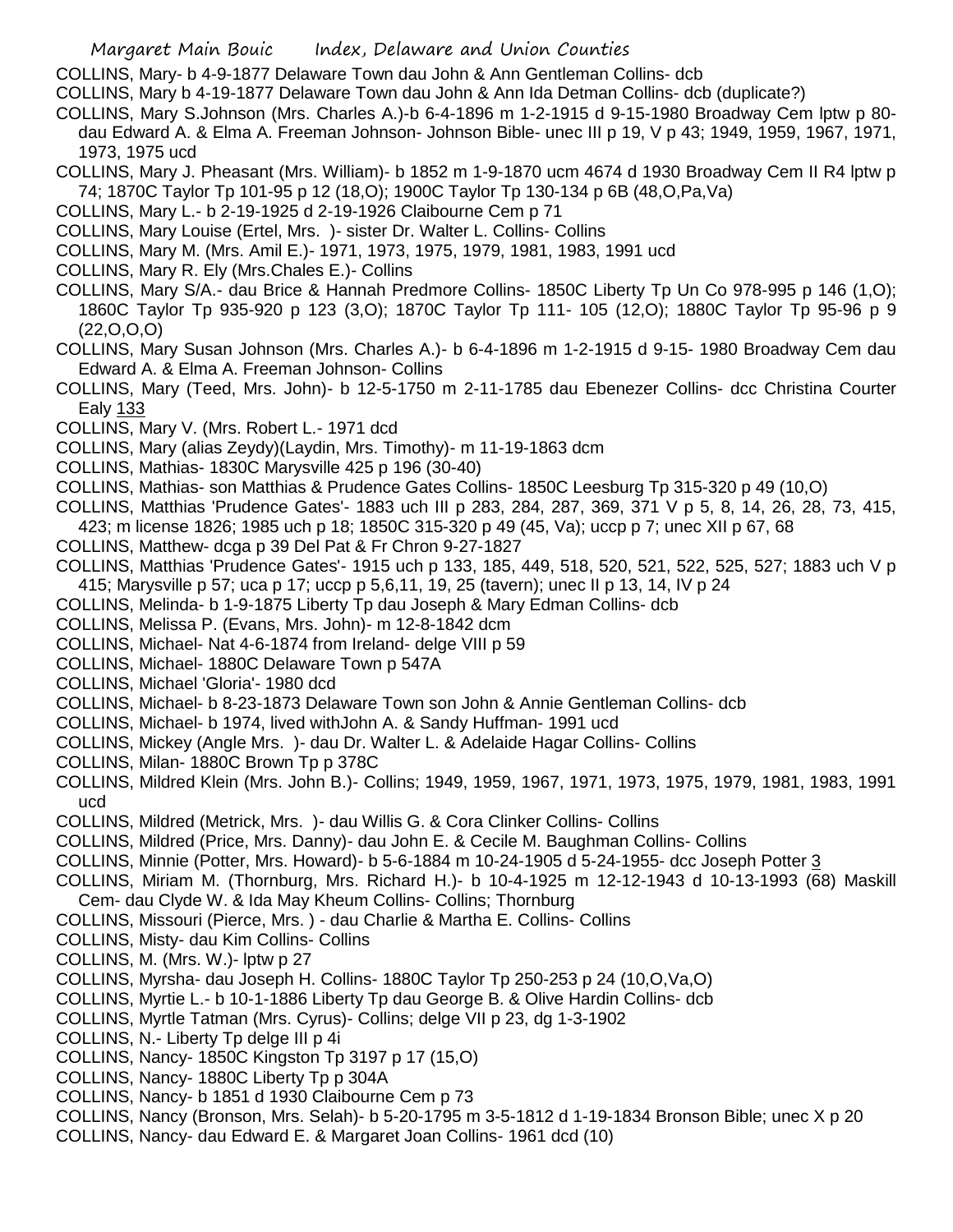- COLLINS, Nancy Elizabeth Fields (Oberdier, Mrs. )(Mrs. Gary LeRoy)- b 9-30-1942 dau Gerald Edwin & Mable Elizabeth Dilsaver Fields- Cowgill p 55; 1991 ucd
- COLLINS, Nancy (Mrs. Gary L.)- 1975, 1979, 1981, 1983 ucd
- COLLINS, Nancy Hardin (Mrs. Gibson)(Cronkleton, Mrs. Samuel- m 2-1-1849 dcm- Cronkleton Cem- dau Isaac & Mary Hardin- dcq Helen Carpenter Clark 5, Daisy Collins Boylan 5; Mary Jane Forider 13; 1850C Liberty Tp 1475 p 101 (39,O)
- COLLINS, Nancy (Page, Mrs. Stephen)- m 10-1-1810 onwq I
- COLLINS, Nancy (Woodley, Mrs. Dr.)(Nash, Mrs. John- Nash p 37
- COLLINS, Naomi (Bentley, Mrs. )- dau Charles A. & Mary Susan Johnson Collins- Collins; unec III p 20
- COLLINS, Nellie M. (Black, Mrs. )- b 9-1885 dau William & Mary Pheasant Collins- Collins; 1900C Taylor Tp 130-134 p 6B (14,O,O,O)
- COLLINS, Nellie (Tackett, Mrs. )- dau Amos & Dorothy Collins- Collins
- COLLINS, Nettie (Reed, Mrs. sister Charlie Collins- Collins
- COLLINS, Neva- 1915 uch p 762
- COLLINS, Nola (Mrs. Jean L.)- 1961 dcd
- COLLINS, Norman 'Loretta Freese'- 1908 dch p 772
- COLLINS, Olaver- b 5-1876 son Isaac N. & Susan Collins Collins- 1900C Taylor Tp 20-21 p 1B (24,O,Va,O)
- COLLINS, Olive Harding (Mrs. George)- Maugans Anc p 133
- COLLINS, Pam (Munroe, Mrs. )- dau Belmer William & Angelina S. Collins- Collins
- COLLINS, Pamela Anderson (Mrs. Dennis)- dau Leroy & Theres Anderson- Collins
- COLLINS, Patricia Headlee (Mrs. John W.)- m 7-29-1944 dau Delbert & Elizabeth Smart Headlee- Smart 6,7; **Collins**
- COLLINS, Patricia (Mrs. Henry G.)- 1971, 1980 dcd
- COLLINS, Patricia- b 1966 dau Henry G. & Patricia Collins- 1971 dcd
- COLLINS, Patrick- b 1856 d 1899 Oak Grove Cem Powell p 43; Pabst 0; from Irel 6-10-1882, Naturalized 3-26- 1888, delge VIII p 59
- COLLINS, Patty- dau John E. & Cecile M. Baughman Collins- Collins
- COLLINS, Paul- 1915 uch p 762
- COLLINS, Paul F. 'Charlotte Sherwood'- m 7-6-1931- Genther p 223
- COLLINS, Paul- son Harry H. & Viola Dickison Collins- Collins
- COLLINS, Paul- son Hassel & Edna Collins- 1961 dcd (11)
- COLLINS, Paul- brother William J. Collins- Collins
- COLLINS, Philip D.- son Belmer William & Angelina S. Collins- Collins
- COLLINS, Phyllis (Mrs. Donald E.)- Collins; delge VII p 112, X p 39
- COLLINS, Phyllis (Dunn, Mrs. sister William J. Collins- Collins
- COLLINS, Piper Jo (White, Mrs. dau Donald E. & Barbara Collins- Collins
- COLLINS, Price- son W. & M. d 2-25-1871 (2m25d) Raymond Cem lptw p 27
- COLLINS, Priscilla- dau Hassel & Edna Collins- 1961 dcd (12)
- COLLINS, Prudence Gates (Mrs. Mathias)- m license 1826 dau Simon Gates, Sr.- unec IV p 24; 1985 uch p 18; 1883 uch III p 287; 1850C Leesburg Tp 315-320 p 49 (45, NY)
- COLLINS, Rachel- 1850C Harlem Tp 620 p 56 (19,O)
- COLLINS, Rachel Cunningham (Mrs. John)- b 1787 ped Alice Yarrington Golden #56 21; unec V p 17; ped Vivian Griffith #32 21; unec IV p 4
- COLLINS, Raleigh J. 'Inez Pauline freshwater'- m 11-28-1935 d 11-28-1944- Freshwater p 86
- COLLINS, Ralph E.- b 7-1898 son Brice & Ettie J. Collins- 1900C Taylor Tp 112-115 p 5B (8,O,O,O)
- COLLINS, Ralph- son Deforis & Rebecca Dildine Collins- 1850C Radnor Tp 134 p 179 (10/12,O)
- COLLINS, Randy Jo- 'Janie A. McCarty'- m 9-27-1975 son John W. & Patricia Headlee Collins- Collins; Smart 7
- COLLINS, Rebecca Dildine (Mrs. Deferris T.)- m 1-29-1845 dcm d 6-15-1855 (37y) Radnor Cem Powell p 222 dau Ralph & Effie Dildine- 1850C Randor Tp 134 p 179 (32,O)
- COLLINS, Rebecca J. (Gray, Mrs. Robert)- m 5-11-1849 ucm 1419/20 unec VII p 45, XIII p 19
- COLLINS, Renee- 1980 dcd
- COLLINS, Reva Louise (Munro, Mrs. James Whamond)- b 11-30-1943 m 8-6-1966 dau Denvil & Starling Maxine Monson Collins- Collins; Cowgill p 56' 1949, 1959 ucd
- COLLINS, Richard- Nash p 137- 169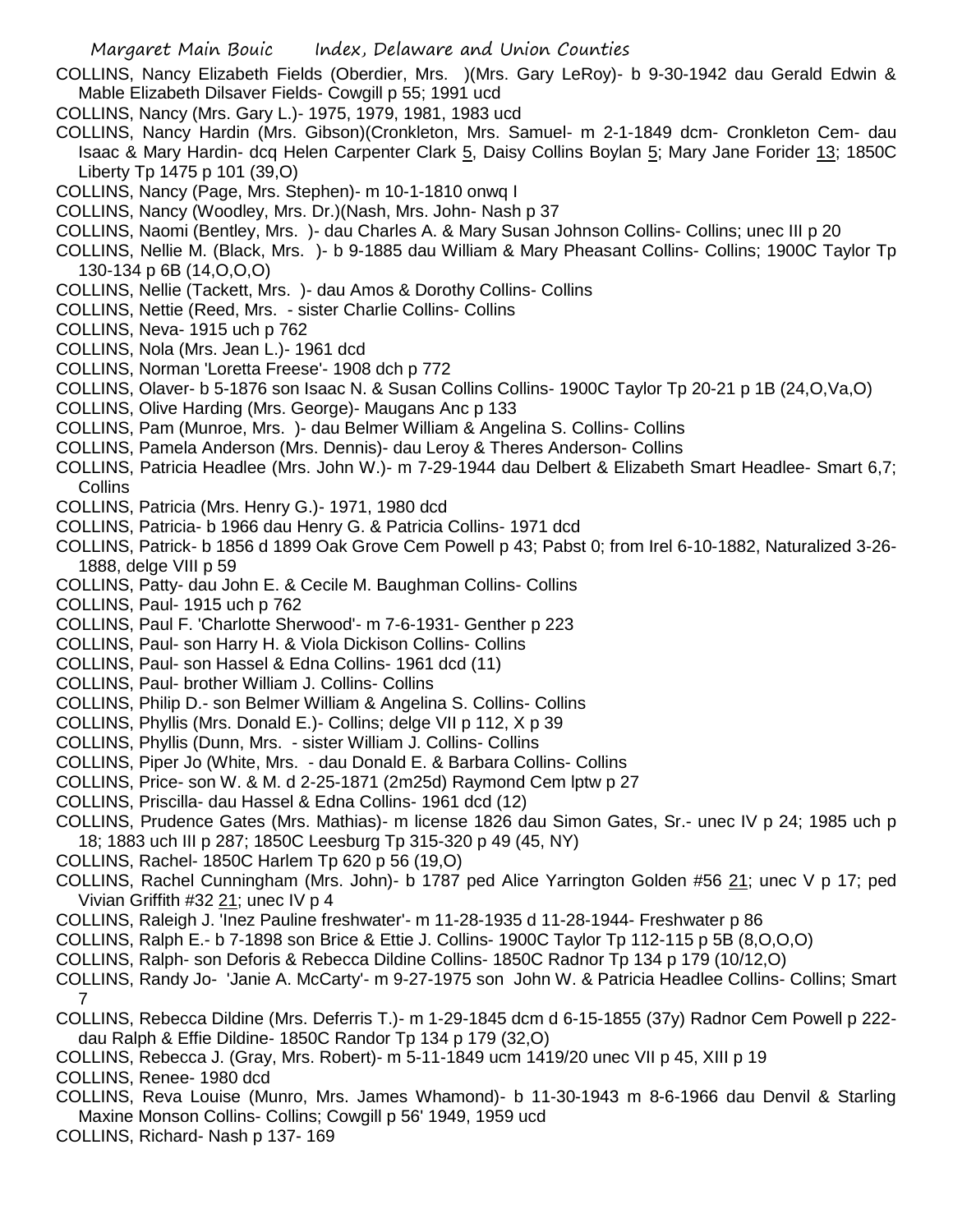COLLINS, Richard- son Charles H. & Emma Bidde Collins- 1880C Claibourne Tp 160-172 p 217C (2,O,Eng,O)

- COLLINS, Richard A.- son John B. & Mildred Klein Collins- Collins; 1949 ucd
- COLLINS, Rick 'Gai'- son John W. & Paticia Headlee Collins- Collins
- COLLINS, Rick 'Sue'- 1991 ucd
- COLLINS, Robert- son Bernard William & Rosa Marie Garvin Collins- Collins
- COLLINS, Robert L. 'Ila J.'- 1961 dcd
- COLLINS, Robert L. 'Mary V.'- 1971 dcd
- COLLINS, Robert L.- Collins
- COLLINS, Robert- brother Margaret Collins- Collins
- COLLINS, Robert- b 1962 son Robert L. & Mary v. Collins- 1971 dcd
- COLLINS, Robert- son Rush & Velvet Collins- Collins
- COLLINS, Robert- brother William J. Collins- Collins
- COLLINS, Robin Lynn (McAdams, Mrs. Robert W.,Jr.)- m 12-29-1980 dau W. L. Collins- Collins
- COLLINS, Robin (Walper, Mrs. dau William D. Collins- Collins
- COLLINS, Roger- son Carew Collins- Collins
- COLLINS, Roger T. 'Florence A.'- 1969, 1971 dcd
- COLLINS, Roland Louis- b 10-5-1942 d 11-30-1947 son Raleigh J. & Inez Pauline Freshwater Collins-Freshwater p 86
- COLLINS, Roma M. Walter (Mrs. )- b 8-14-1908 Mo. d 2-2-1989 bur Oak Grove- Collins
- COLLINS, Ronald E. 'Janet E. Schoenleb'- b 1954 m 10-11-1973 son Edward E. & Margaret Joan Collins-Collins; 1961, 1969, 1971 dcd
- COLLINS, Rosa- b 1955 dau Amos & Dorothy M. Collins- 1969 dcd
- COLLINS, Rose Louise (Brown, Mrs. Earl)- b 9-14-1924 d 8--27-1995 (70) bur Jellico, Tn- dau Charles E. & Mary R. Ely Collins- Collins
- COLLINS, Rose Marie Garvin (Mrs. Bernard Williams)- Collins
- COLLINS, Rosemary Acord (Mrs. James Jr.)- dau Wayne Acord, Jr.- Collins; 1981, 1983, 1991 ucd
- COLLINS, Rosina- dau Joseph H. Collins- 1880C Taylor Tp 250-253 p 24 (7,O,Va,O)
- COLLINS, Rosinda- b 6-28-1872 Concord Tp dau Joseph H. & Mary Edmonds Collins- dcb
- COLLINS, Roy Dale 'Elizabeth Ann Gross'- m 6-7-1980 son James Collins- Collins
- COLLINS, Ruby Faye (Armentrout, Mrs. Eugene L.)- d 6-18-1991 (74) bur Forest Grove- dau Lewis & Lyda Thompson Collins- Armentrout; Collins
- COLLINS, Ruby (Johnson, Mrs. Charles)- Herriott 4
- COLLINS, Rush 'Velvet'- Collins; 1969, 1971 dcd
- COLLINS, Russell- b 1963 son Gary L. & Nancy Collins- 1975, 1981, 1983 ucd
- COLLINS, Ruth (Amlin,Mrs. )- dau Lewis & Lyda Thompson collins- Collins
- COLLINS, Ruth (Canzoneri, Mrs. George)- dau Harry H. & Viola Dickison Collins- Collins
- COLLINS, Ruth (Maine, Mrs. David)- b 7-20-1765 m 9-21-1788- Asp (88)
- COLLINS, Ruth (Sears, Mrs. )- dau Benard William & Rosa Marie Garvin Collins- Collins
- COLLINS, Ruthella M. (Jolson, Mrs. Charles B.)- b 2-5-1906 dau Hugh Elmer & Margaret Louise Chambers Collins- Maugans Anc p 133
- COLLINS, S.- unclaimed letter unec VI p 26
- COLLINS, Sallie E. (Hubbard, Mrs. John J.)- dau David & Amarilla Collins- 1880 dch p 685
- COLLINS, Sandra Sue (Gardner, Mrs. Thomas R.)- m 9-14-1968 dau Thelma Collins- Collins; 1961 dcd (11)
- COLLINS, Sarah Ann Butler( Mrs. DeFerris T.)- m 1-31-1856 dcm
- COLLINS, Sarah Ann (Haines, Mrs. Jonathan)- m 10-19-1857 ucm 2615 mt 10-28-1857
- COLLINS, Sarah (Aspinwall, Mrs. Aaron)- m 10-20-1732- Asp p 119
- COLLINS, Sarah E. /A.- d 7-29-1858 (12y6m) Radnor Cem Powell p 222 dau DeForest & Rebecca Dildine Collins- 1850C Radnor Tp 134 p 179 (4,O)
- COLLINS, Sarah E.- dau Brice & Hannah Predmore Collins- 1860C Taylor Tp 935-920 p 123 (1,O); 1870C Taylor Tp 111-105 p 13 (11,O)
- COLLINS, Sarah Gamble (Mrs. Albert)- d 9-26-1838 (30) dau William & Nancy Gamble- bur Sunbury Cem Powell p 32
- COLLINS, Sarah (Mrs. Jedediah)- d 8-29-1828 (58-11-18) Sunbury Cem Powell p 32
- COLLINS, Sarah Martin (Mrs. Franklin B.)- m 9-30-1874 ucm 5548; mt 3 p 33
- COLLINS, Sarah (Potts, Mrs. David W.)- m 10-23-1880 ucm 6821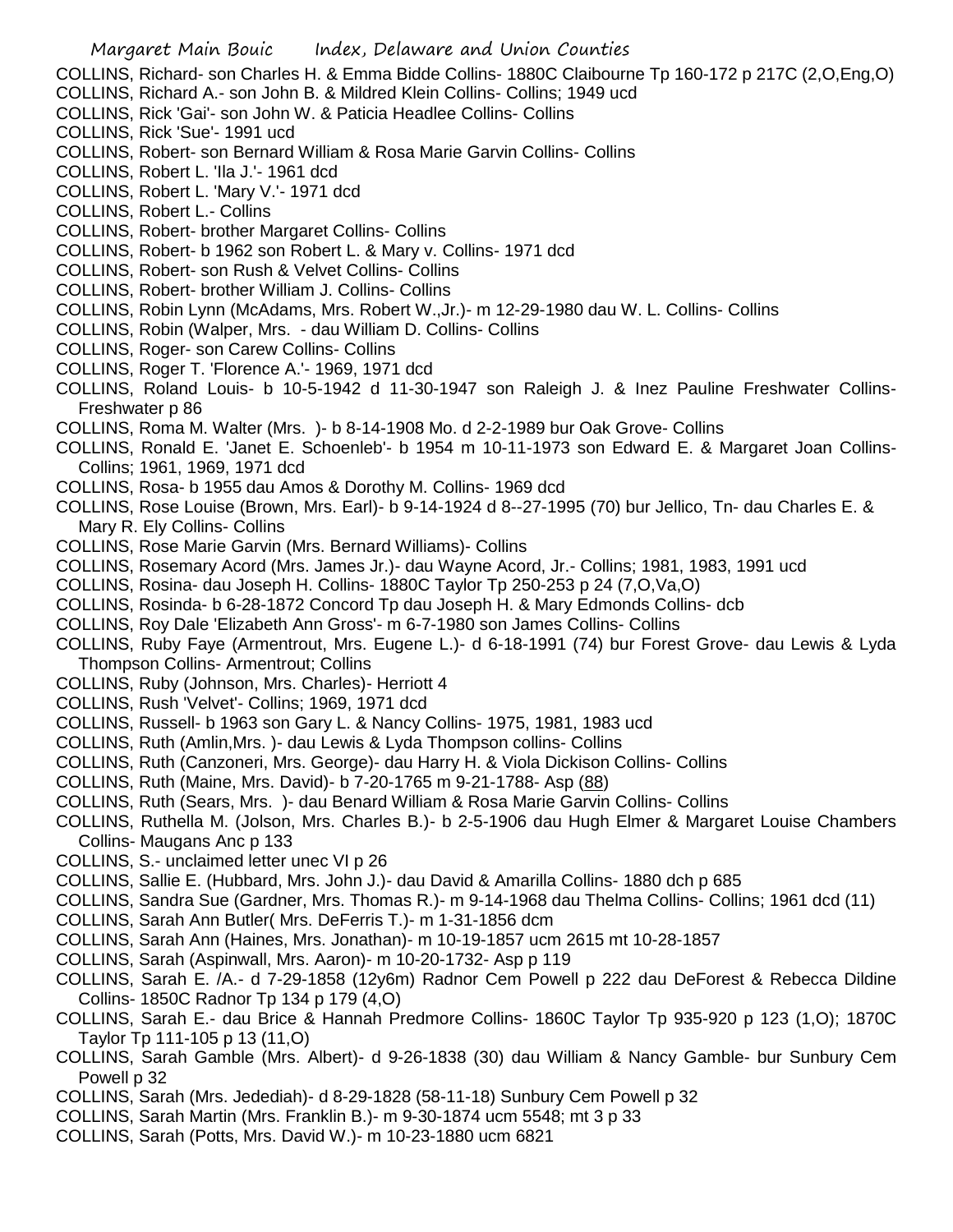- COLLINS, Sharon Kay Coffee (Mrs. Jo\_- m 3-1-1969 dau James Coffee; Coffe;; 1971 dcd
- COLLINS, Stanley- son W. W. Collins- Collins
- COLLINS, Starling Maxine Monson (Mrs. Denvil Leon)- b 5-13-1918 m 5-20-1939 dau Theodore Miller & Florence Leona Temple Price Cem R12 djlm p 50- dau Theodore W. & Hester Cowgill Monson- 1985 uch p 98; Cowgill p 55; 1949, 1959, 1967, 1971, 1973, 1975, 1979, 1981, 1983, 1991 ucd
- COLLINS, Stephen- Powers Pat p 151
- COLLINS, Steve/Stephen C.-b 1957 son Edward E. & Margaret Joan Collins- Collins; 1961, 1969, 1971 dcdengaged to Christi E. Cline
- COLLINS, Steven- b 1966 son Gary L. & Nancy Collins- 1975, 1981, 1983 ucd
- COLLINS, Sue- 1969 dcd
- COLLINS, Sue (Mrs. Rick)- 1991 ucd
- COLLINS, Susan (31-1882)- unec III p 2
- COLLINS, Susan (Mrs. Isaac N.)- dau Edward E. Collins- Collins; 1880C Taylor Tp 156-157 p 15 (29, O,O,Penn); 1900C Tayl Tp 20-21 p 1B (49,O,O,Pa) m 31y, 6 ch
- COLLINS, Susan (Yarrington, Mrs. William Hamilton)- b 1855 d 1891/2 ped Alice Yarrington Golden #56 5; unec V p 17- dau Brice & Hannah Predmore Collins; 1870C Taylor Tp 111-105 p 13 (14,O)
- COLLINS, Susannah (Yarrington, Mrs. William)- m 3-1-1876 ucm 5848 mt 3 p 24
- COLLINS, Tamara L. C. dau Wendell L. Collins- Collins; engaged to James A. McKenna Jr.
- COLLINS, T. b.- brother Lewis H. Collins-Collins
- COLLINS, Ted 'Goldie'- Collins
- COLLINS, Thankful (Mrs. Benjamin)- Rev. Soldiers, Delaware Co
- COLLINS, Theda?- dau Matthias & Prudence gates Collins- 1850C Leesburg Tp 315-320 p 49 (15,O)
- COLLINS, Thelma E.(Mrs. )- Collins; 1961 dcd; grad Broadway 1926- unec III p 19
- COLLINS, Thelma- dau Herman & Mary Dickison Collins- Collins
- COLLINS, Thelma Myers (Mrs. )- dau Raymond David & Susan Viola Myers Briggs- 1985 uch p 123
- COLLINS, Thelma U. b 1-7-1909 d 6-5-1991 Oakdale Cem II p 111 (K-R2-8) dau Herman & Macy Dickison Collins- Collins
- COLLINS, Thelma (Shy, Mrs. )- sister William J. Collins- Collins
- COLLINS, Theodosia (Blake, Mrs. S. Comfort)- ped Nola Crandell Freeman #167 19- unec IX p 69
- COLLINS, Theresa (Harrison, Mrs. )- dau Belmer William & Angelina S. Collins- Collins
- COLLINS, Thomas- Nash p 232
- COLLINS, Thomas- from Irel 4-27-1890 Natur. 11-8-1897, delge VIII p 59
- COLLINS, Thomas- 1915 uch p 521, 525; 1883 uch V p 5, 14, 28
- COLLINS, Tietz?- 1880C Brown Tp (79, NY)- delge III p 15; delge X p 72
- COLLINS, Timothy- St. Mary's OVI, delge VIII p 26
- COLLINS, Timothy D.- 1908 dch p 434
- COLLINS, Timothy Wayne 'Elizabeth Fields Oberdier'- b 6-18-1975 Marion son Lary Leroy & Nancy Collins-1985 uch p 98; Cowgill p 56
- COLLINS, Todd Alan- son Donald E. & Barbara Bliss Collins- Collins
- COLLINS, Tommie- b 1891 d 1919 Claibourne Cem p 64
- COLLINS, Tony- b 1965 son Robert L. & Mary v. Collins- 1971 dcd
- COLLINS, Tress B.'Laura Medford'- b 12-23-1878 m 4-10-1901 d 3-13-1966 bur Raymond lptw p 29- son Joseph & Della Goff Treslyn Collins- Collins; 1949, 1959 ucd; 1880C Taylor Tp 94-95 p 9 (1,O,O,O); 1900C Liberty Tp 74-75 p 4A (21,O,O,O)
- COLLINS, T. T.'Elisabeth Wheeler Main'- delge X p 57
- COLLINS, Velvet (Mrs. Rush)- d 1-30-1977 (51) bur W. Va- Collins; 1969, 1971 dcd
- COLLINS, Vera (Clapsaddle, Mrs. )- dau Charles & Lourania Salyer Collins- Collins
- COLLINS, Vicky L. (Mrs. Daniel M.)- 198 dcd
- COLLINS, Viola Dickison (Mrs. Harry H.)- b 6-14-1894 m 9-17-1913 d 7-13-1986 Claibourne Cem p 71- dau John & Frances Shepherd Dickison- Collins; 1971 ucd
- COLLINS, Viola (Smith, Mrs. )- dau Willis G. & Cora Clinker Collins- Collins
- COLLINS, Vinson- 1880C Oxford Tp p 387A
- COLLINS, Virgie Estella- b 1-10-1884 Liberty Tp dau George & Olive Harden Collins- dcb
- COLLINS, Virgie (Montgomery, Mrs. )- sister W. W. Collins- Collins
- COLLINS, Virgil- son Cyrus & Myrtle Tatman Collins- Collins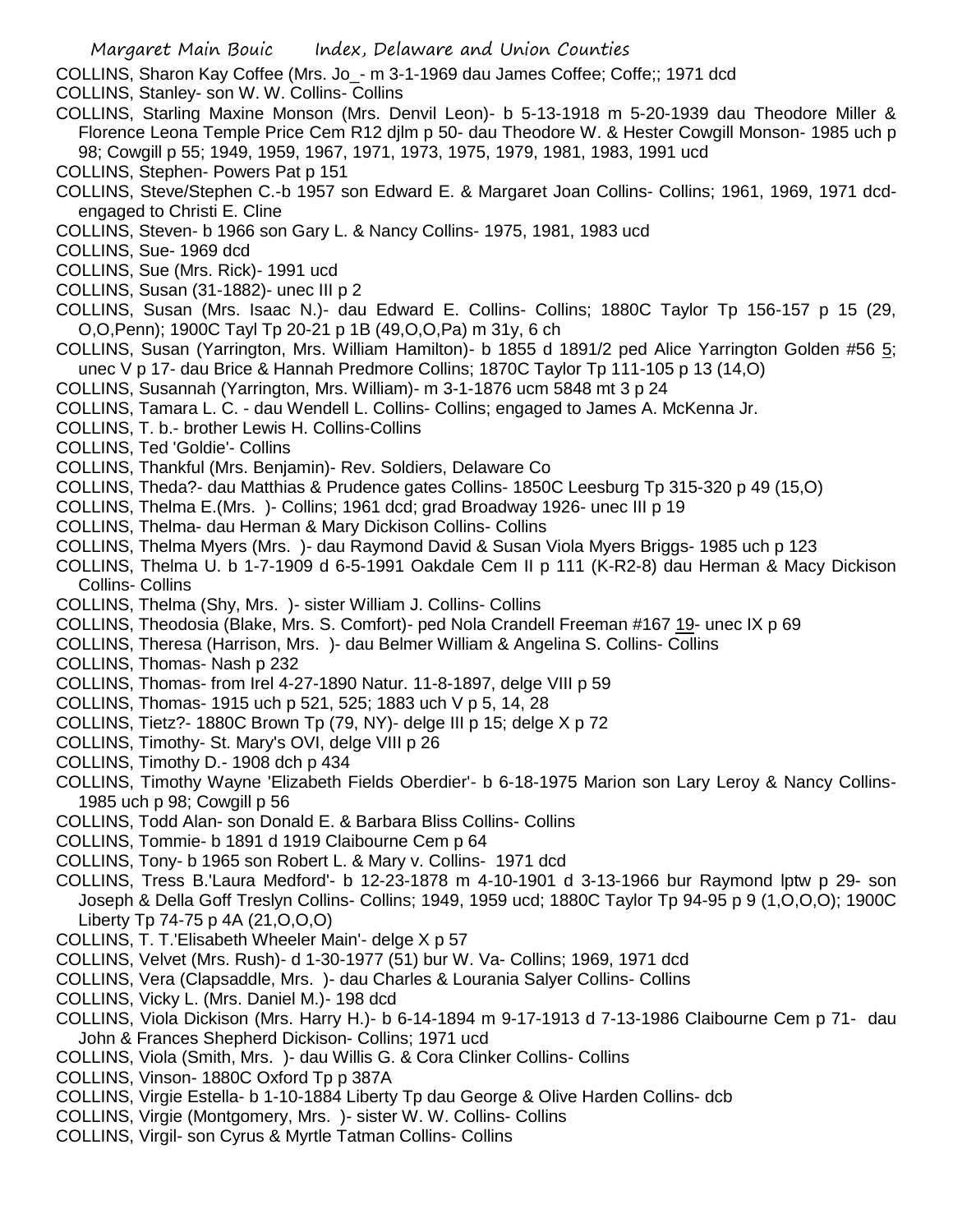- Margaret Main Bouic Index, Delaware and Union Counties COLLINS, Virgil- son Rush & Velvet Collins- Collins COLLINS, Virginia (Schlosser, Mrs. Don)- dau Ted & Goldie Collins- Collins COLLINS, Virginia- dau Dr. Walter L. & Adelaide Hagar Collins- Collins COLLINS, Walter 'Bessie'- 1949 ucd COLLINS, Walter- son Charles M. & Lourania Salyer Collins- Collins COLLINS, Walter 'Ellen Culley'- b 1-4-1850 d 1930 dcc Joseph Potter 6 COLLINS, Walter- b 8-9-1901 d 8-29-1975 (74) bur Forest Grove son Cyrus & Myrtle Tatman Collins- Collins COLLINS, Walter H. 'Florence'- Collins COLLINS, Dr. Walter L. 'Adelaide Hagar'- b 6-30-1918 m 11-1-1940 d 4-24-1990 bur Wilmington- Collins COLLINS, Walter N.- Collins COLLINS, Wanda Mae (Schwartzkopf, Mrs. Lewis John)- b 5-22-1928 m 1950- Rausch (13(12042) III p 278 COLLINS, Wanda- b 1957 dau Rush & Velvet Collins- Collins; 1969, 1971 dcd COLLINS, Watkins (could it be Mathias?)- 1840C Leesburg Tp 192 (40-50) COLLINS, Wayne- Collins (216 Oak St) COLLINS, R. Wayne- b 1971 son Belmer W. & Angelina S. Collins- Collins; 1980 dcd COLLINS, Wayne Guy b 1972- son James Guy Jr. & Rosemary Acord Collins- Collins; 1981, 1983 ucd COLLINS, Wendell L.- Collins COLLINS, Wesley W.- b 3-14-1875 Liberty Tp son George B. & Olive Harden Collins- dcb COLLINS, William 'Elizabeth'- 1870C Richwood 92-87 (47, Eng);1880c Claiborune Tp 159-171 (55,Eng,Eng,Eng) p 217C; 1900C Richwood 54-48p 3A (74, Eng,.Eng,Eng) m 49y; came here 1872 COLLINS, William- grandson Seth & Philena Gates- 1880C Taylor Tp 246-249 p 24 (12,O,Va,O) p 127A COLLINS, William - 1880C Taylor Tp p 136A COLLINS, William D. - d 12-28-1986(44) bur Sunset Cem- Collins COLLINS, William F. 'Lydia O. Goff'- 1915 uch p 762, 763 COLLINS, William- b 1962 son Gary L. & Nancy Collins- 1975, 1979 ucd COLLINS, William J. 'Louise E.'- d 2-10-1983 (64) bur Fla. son Angie Collins- Collins; 1967 ucd COLLINS, William Lee- b 1-2-1941 son Fredrick & Annabelle Baughman Collins- Graham 1274322 COLLINS, Mary Eva Smith'- delge V p 38 COLLINS, William 'Mary J. Pheasant'- b 1846 m 1-9-1870 ucm 4674 d 1917 Broadway Cem II R4 lptw p 74 son Brice & Hannah Collins- 1850C Liberty Tp 978-995 p 146 (4,O); 1860C Taylor Tp 920 (13,O); 1870C Taylor Tp 101-95 p 12 (23,O); 1900C Taylor Tp 130-134 p 6B (53,O,O,O) m 30y; Collins; uca p 92 COLLINS, William N.- son Isaac N. & Susan Collins- 1880C Taylor Tp 156-157 p 15 (6,O,Va,O) COLLINS, William O. 'Lydia O. Goff'- m consent 1893 unec IV p 27 COLLINS, William Paul- son Lawson & Josephine Grassle Collins- Collins COLLINS, William- b 1955 son Rush & Velvet Collins- Collins; 1969, 1971 dcd COLLINS, William W.- d 12-16-1964 (89)- Collins COLLINS, William- son William & Mary J. Pheasant Collins- 1880C Taylor Tp 53-54 p 6 (8,O,O,O) COLLINS, Willie (9-1882)- unec III p 4 COLLINS, Willie (8-1882)- unec III p 4 COLLINS, Willis G.'Cora Clinker'- Collins COLLINS, Winfield- brother William J. Collins- Collins COLLINS, W. J.- b 8-31-1826 d 1-21-1904 (78-4-21) Claibourne Cem p 40 COLLINS, W. L.- Collins COLLINS, W. 'M'- lptw p 27 COLLINS, W. W.- 1908 dch p 434 COLLINS, ---(Riebel, Mrs. George- dau W. W. Collins- Collins COLLINS, Xantha Kay Phillips (Mrs.Gary William)- m 3-18-1972 dau b. W. Phillips- Collins COLLINS, Zelda- b 6-24-1891 lierty Tp dau John & Caroline Butt collins- dcb COLLINS, Zella (Rinehart, Mrs. - dau W. W. Collins- Collins COLLINS, Zora (8-1882)- unec III p 4 COLLINS, Zura (Willis, Mrs. Louis E.)- m 1891 consent Williams Collins- unec IV p 17; dau William & Mary J. Pheasant Collins- 1880C Taylor Tp 53-54 p 5 (6,O,O,O) COLLINSON, Alfred O.'Lena Bruerd'- b 1878 m consent 1898 by Joseph Collingson d 1947 Raymond Cem
	- lptw p 24; unec VII p 27; unev IV p 10

COLLINSON, Anna Josephine Farmer (Mrs. John Leonard)- b 8-28-1920 m 8-3-1941 dau John Oscar &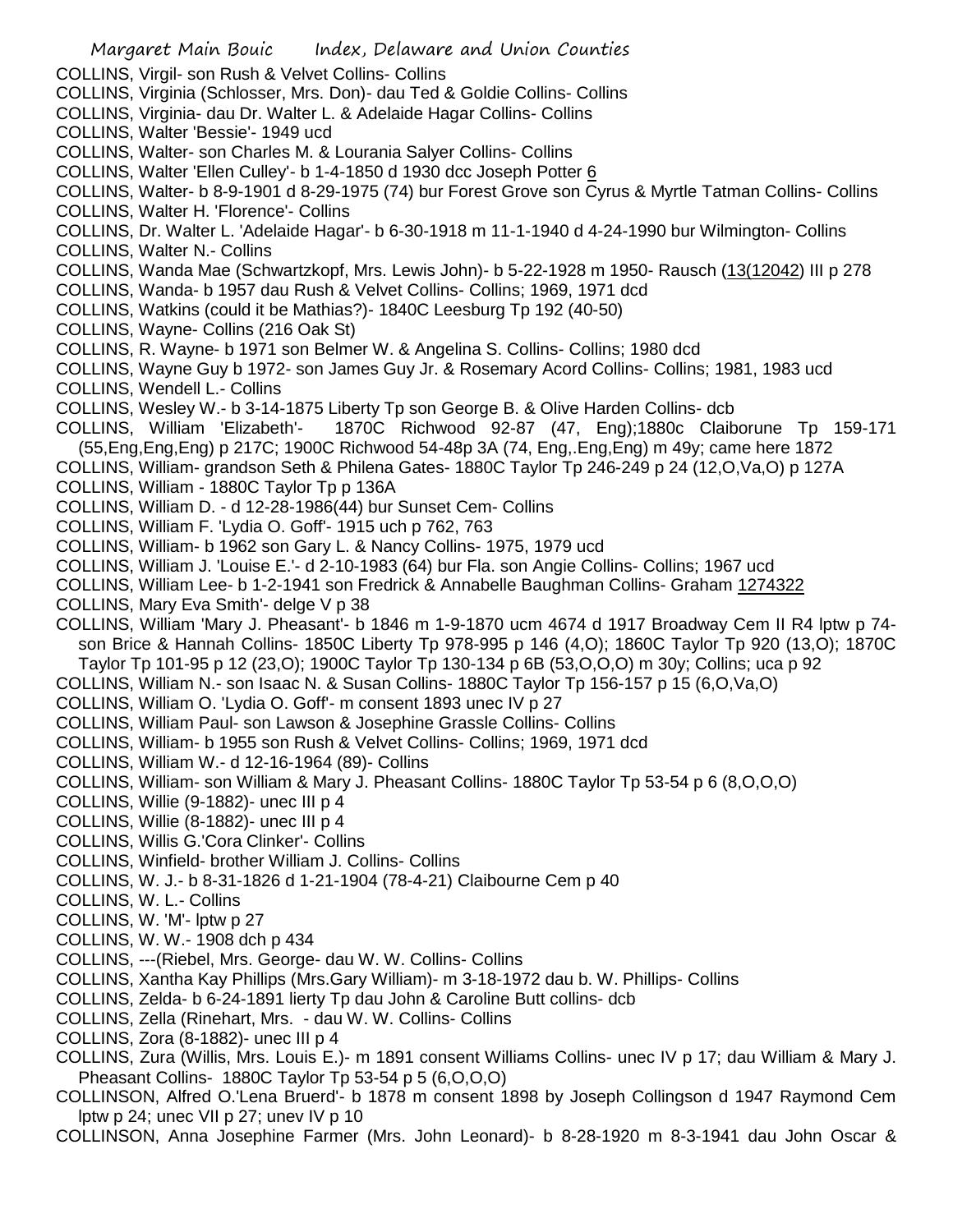Winifred Margaret Willey Farmer- Weiser p 24

COLLINSON, Carroll L.'Pearle'- WWII 1917 Raymond Cem lptw p 38- son Thomas B. & Hattie A. Tallman Collinson- Collinson

COLLINSON, Diane McQuown (Mrs. Larry)- m 5-24-1962 dau Donald McQuown & Mrs. Robert Schaub-**Collinson** 

COLLINSON, Doris L. (Orahood, Mrs. Charles L.)- b 3-12-1910 m 6-26-1931 d 12-25- bur Andover dau Joseph L. & Margaret M. Shirk Collinson- Collinson; Orahood

COLLINSON, Edna (Price, Mrs. Tronnie)- b 8-29-1900 d 6-24-1977 (76) bur Raymond- dau Joseph & Margaret Shirk Collinson- Collinson

COLLINSON, Eulalia A.- b 1907 Raymond Cem lptw p 38

COLLINSON, Florence (Willey, Mrs. Clarence H.)- b 3-19-1899 m 8-18-1938 -Weiser p 27

COLLINSON, Hattie A. Tallman (Mrs. Thomas B.)- b 2-26-1888 m 5-30-1910 Raymond Cem lptw p 38; dau Charles & Emma Ruhlen Tallman- Collinson; 1959, 1967, 1971, 1973, 1975, 1979, 1981, 1983 ucd

COLLINSON, Jo Ann b 1946 d 8-16-1980 Raymond Cem lptw p 38- dau Carroll L. Collinson- Collinson

COLLINSON, Joanna- b 5-17-1943 dau John Leonard & Anna Josephine Farmer Collinson- Weiser p 24

COLLINSON, John Leonard 'Anna Josephine Farmer'- b 6-21-1920 m 8-3-1941 d 3-5-1956- Weiser p 24

COLLINSON, Joseph L. 'Margaret "Maggie" M. Shirk'- b 11-1848 1900C Liberty Tp Un Co 305-313 p 13B (51,Eng,Eng,Eng) m 2y; Collinson

COLLINSON, Joseph L. 'Sophia Buckley'- b 1848 d 1928 Raymond Cem lptw p 36

COLLINSON, Julia Margaret- b 12-2-1944 dau John Leonard & Anna Josephine Farmer Collinson- Weiser p 24

COLLINSON, Larry 'Diane McQuown'- m 5-24-1962 son Carroll L. Collinson- Collinson

COLLINSON, Lena Bruerd (Mrs. Alfred)-- b 1878 m consent 1898 by Joseph Collinson d 1929 Raymond Cem lptw  $p 24$ ; unec IV  $p 1$ -

COLLINSON, Margaret b 1873 d 1947 Raymond Cem lptw p 38

COLLINSON, Margaret "Maggie" M. Shirk (Mrs. Joseph L.)- b 10-1873 Collinson; 1900C Liberty Tp Un Co 305-313 p 13B (26,O,O,O) m 2y, 2 ch

COLLINSON, Pearle E.- b 1921 Raymond Cem lptw p 38

COLLINSON, Russell S.- b 1-1898/9 d 1943 Raymond Cem lptw p 38- son Joseph L. 7 Margaret M. Clark Collinson- 1900C Liberty Tp Un Co 305-313 p 13B (1,O,Eng,O)

COLLINSON, Sophia Buckley (Mrs. Joseph)- b 7-18-1851 d 12-4-1897 Raymond Cem lptw p 36

COLLINSON, Thomas- b 3-1886 lived with Henry & Sarah Cashell- 1900C Liberty Tp Un Co 70-71 p 3B (14,O,Eng,Eng)

COLLINSON, Thomas B. 'Hattie A. Tallman'- b 4-16-1885 m 1910 d 8-17-1972 Raymond Cem lptw p 38- son Joseph & Sophia Buckley Collingons- Collinson; 1959, 1971 ucd

COLLINSON, Virginia (Caldwell, Mrs. )- dau Carroll L. Collinson- Collinson

COLLINSWORTH, Adam- b 1972 son Patricia Collinsworth- 1981, 1991 ucd

COLLINSWORTH, Belvey (Snyder, Mrs. )- sister Homer L. Collinsworth- Collinsworth

- COLLINSWORTH, Beulah (Dawson, Mrs. )- sister Homer L. Collinsworth- Collinsworth
- COLLINSWORTH, Blumey (Swaney, Mrs. )- sister Homer L. Collinsworth- Collinsworth

COLLINSWORTH, Charles W.- son Homer L. Collinsworth- Collinsworth

COLLINSWORTH, Gladys (Mrs. Homer L.)- Collinsworth

COLLINSWORTH, Homer L.'Gladys'- d 6-16-1982 (740 bur Green Lawn Cem- Collinsworth

COLLINSWORTH, James R.- son Homer L. Collinsworth- Collinsworth

COLLINSWORTH, Julie- b 1963 dau Patricia Collinsworth- 1981 ucd

COLLINSWORTH, Karen M. (Barber, Mrs. Kenneth Wayne)- m 6-21-1980- Collinsworth

COLLINSWORTH, Linda (Love, Mrs. )- dau Homer L. Collinsworth- Collinsworth

COLLINSWORTH, Myrtle (Prewitt, Mrs. )- dau Homer L. Collinsworth- Collinsworth

COILLINSWORTH, Patricia A.- 1981, 1983 ucd

COLLINSWORTH, Ray E.- son Homer L. Collinsworth- Collinsworth

COLLINSWORTH, Thelma (McCoy, Mrs. )- dau Homer L. Collinsworth- Collinsworth

COLLINSWORTH, Valerie L.- b 1967 dau Patricia Collinsworth- 1981, 1991 ucd

COLLINWORTH, Chester- 1079 ucd

COLLIVER, Mary (Taylor, Mrs. Charles T.)- Genther p 119

COLLMAN/COLLMAR, Anson- 1840C Genoa Tp delge IVp 67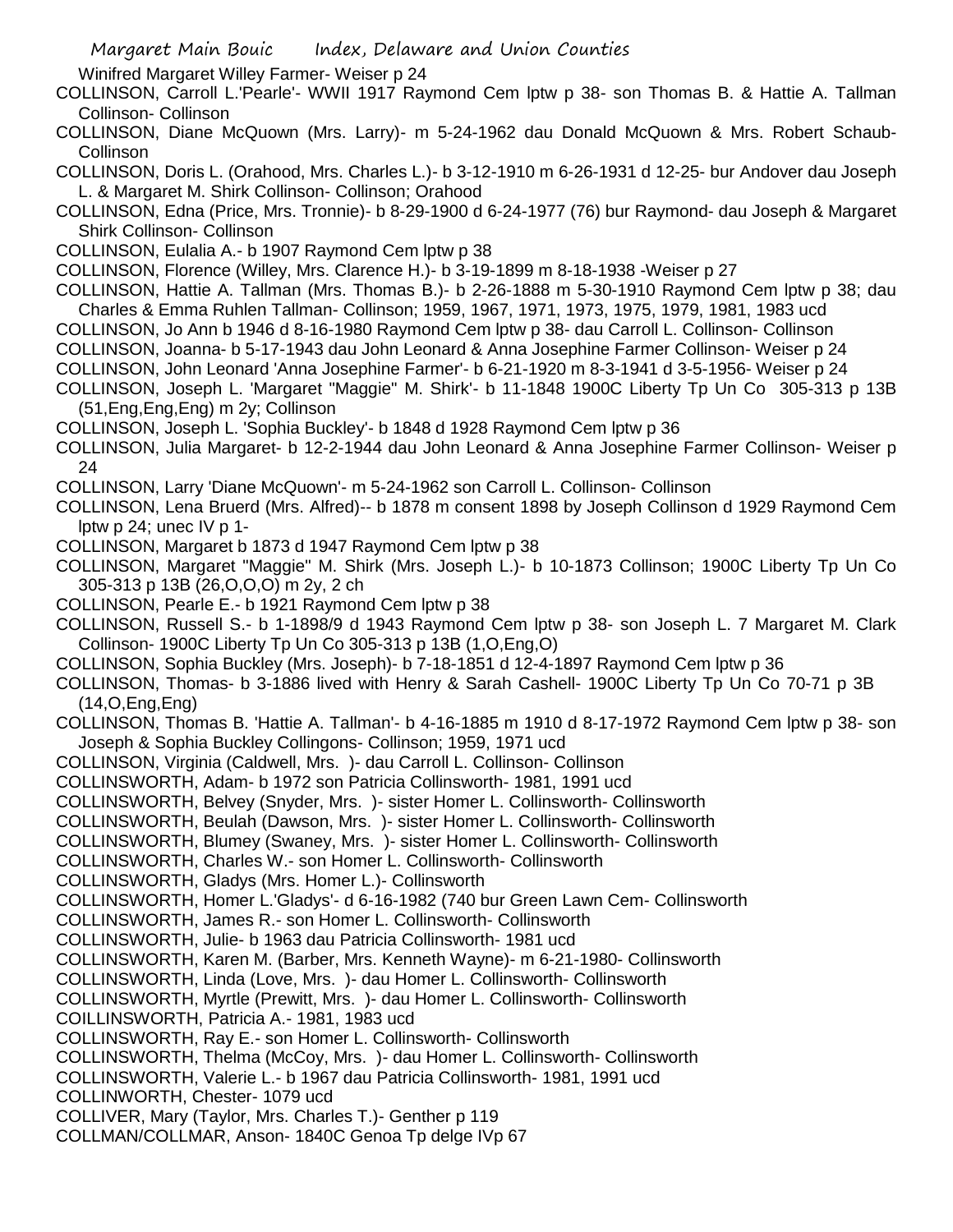COLLMAN- see Kuhlman

- COLLMAN & PETTIBONE- delge VI p 58
- COLLMAN, Alpheus- delge VI p 58
- COOMAN, Martha- b 8-12-1896 Orange Tp dau Crist & Dorotha Gohl Collman- dcb
- COLLMAN, Minnie- b 2-14-1894 Liberty Tp dau Chris & Dora Day Corl Collman- dcb
- COLLMER, Calop- from Ger 7-1873 Natur. 8-13-1879, delge VIII p 59
- COLLMER, Carolyn (Middlemiss, Mrs. James B.)- b 3-25-1915 d 6-23-1990 dau Charles & Carrie Schilling Collmer- Collmer
- COLLMER, Carrie Schilling (Mrs. Charles)- Collmer
- COLLMER, Charles 'Carrie Schilling'- Collmer
- COLLMER, Christ- from Ger 3-1-1884 Natural. 1020-1891, delge VIII p 59
- COLLMER, Dorothy (Fields, Mrs. )- dau Charles & Carrie Schilling Collmer-Collmer
- COLLMER, Jean Nelson (Mrs. Paul R.)- Collmer
- COLLMER, Jolly Frederick from Ger. Natur. 8-2-1871, delge VIII p 59
- COLLMER, Mrs. L.- delge X p 37, cookbook
- COLLMER, Louies- 1880C Delaware Town p 504A
- COLLMER, Ludwig- from Ger Nat. 10-14-1862 delge VIII p 59
- COLLMER, Paul R. 'Jean Nelson'- d 10-16-1975 (62) bur Prospect Cem
- COLLON, Lynette Hefley (Mrs. Patrick)- b 10-21-1968 dau Thomas & Kathleen Renner Hefley- St. Paul p 138
- COLLON, Michael Patrick- son Patrick & Lynette Hefley Collon- St. paul p 138
- COLLON, Patrick 'Lynette Hefley'- St. Paul p 138
- COLLORAN, Dorothy Louise- b 3-15-1953 dau Dudley A. & Evelyn Marie Mathias Colloran- Weiser p 658
- COLLORAN, Dudley A. 'Evelyn Marie Mathias'- b 6-30-1914 m 9-20-1944- Weiser p 658
- COLLORAN Evelyn Marie Mathias (Mrs. Dudley A.)- b 5-1-1920 m 9-20-1944 dau Roy Silas & Sadie Marie Semler Mathias- Weiser p 658
- COLLORAN, Richard Roy- b 3-21-1947 Son Dudley A. & Evelyn Marie Mathias Colloran- Weiser p 658
- COLLORAN, Virginia Marie- b 10-21-1949 dau Dudley A. & Evelyn Marie Mathias Coloran- Weiser p 658
- COLLORD, Barbara Ann (Jordan, Mrs. )- dau James H. & Helen Powell Collord- Collord
- COLLORD, Clare C.(Barnes, Mrs. )- dau James H. & Helen Powell Collord- Collord
- COLLORD, Daisy Mae (Mrs. James H.)- Collord
- COLLORD, Helen Powell (Mrs. James H.)- d 4-3-1969 (77)- Collord
- COLLORD, James- unvmec p 38
- COLLORD, James H.'Helen Powell''Daisy Mae'- d 4-5-1876 (88) cremated
- COLLORD, Jean C. (Peckham, Mrs. )- dau James H. & Helen Powell Collord- Collord
- COLLORD, Sally Lou (West, Mrs. )- dau James H. & Helen Powell Collord- Collord
- COLLUM, Anna Lois (Titus, Mrs. Albert C.,Sr.)- Titus; Collum
- COLLUM, Anna- dau Nelson Collum- 1870C Jackson Tp 28 p 5 (15,O)
- COLLUM, Anna- dau R. & Melvina Collum- 1880C Jackson Tp 5 p 20 (10/12,O,O,O)
- COLLUM, Axey- dau Nelson Collum- 1870C Jackson Tp 28 p 5 (19,O)
- COLLUM, Bess G. Shafer (Mrs. William V.)- Collum
- COLLUM, Casheses M.- brother R. Collum- 1880C Jackson Tp 5 p 20 (18,O,O,O)
- COLLUM, Catharine (Whte, Mrs. Fisher)- dau Peter & Sarah Kilpatrick Collum- White (10); 1880 dch p 827
- COLLUM, Charles L.- b 12-1881 son Melvina L. Collum- 1900C Allen Tp 98-102 p 5A (18,O,O,O)
- COLLUM, Charles- son Nelson Collum- 1870C Jackson Tp 28 p 5 (13,O)
- COLLUM, David A. 'Elizabeth Spriggs'- delge IX p 80
- COLLUM, David A. 'Sarah'- 1835 men 7 #110 p 5 Berkshire Tp; 1840C Brown Tp p 209 (30-40); 1850C Brown Tp 2925 p 161 (47, NJ); hadc p 20; CCC Powell p 8
- COLLUM, David 'Margaret'- 1850C Genoa Tp 375 p 39 (42, Pa)
- COLLUM, Eliza M.- dau David & Sarah Collum- 1850C Brown Tp 1925 p 161 (10,O)
- COLLUM, Eliza- dau Nelson & Jane Still Collum- 1850C Berlin Tp 1901 p 118 (11,O) COLLUM, Elizabeth- Pabst 0
- COLLUM, Elizabeth Spriggs, (Mrs. David A.)- Powell p 8; delge IX p 80
- COLLUM, Ellen- dau Jacob & Susanna Collum- 1850C Berlin Tp 1900 p 118 (23,O)
- COLLUM, Everett A.- son David & Sarah Collum- 1850C Brown Tp 2925 p 161 (5,O)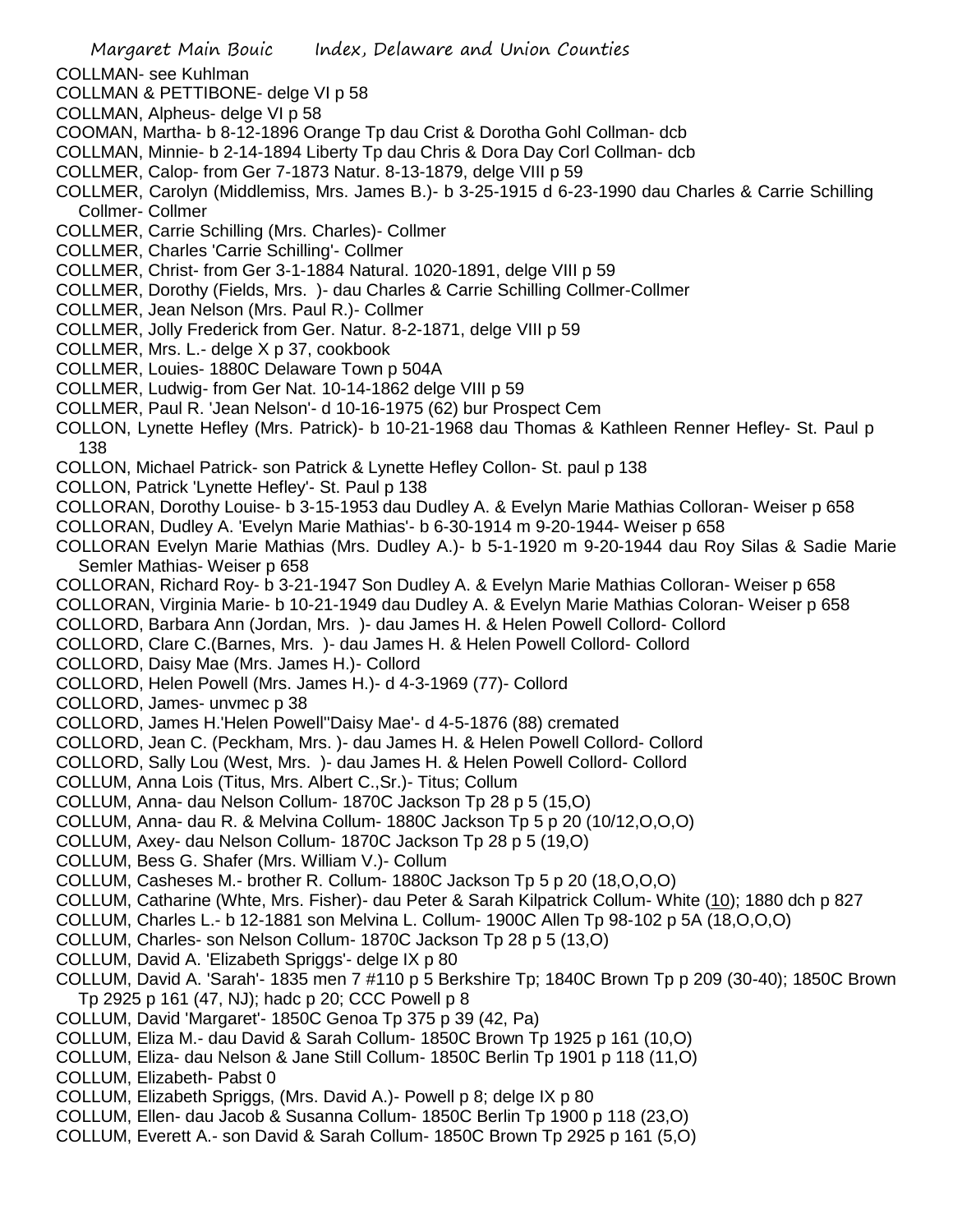- COLLUM, Frances O. (Seaman, Mrs. David D.)- m 7-4-1861 dcm dau David & Sarah Collum- 1850C Brown Tp 2925 p 161 (8,O)
- COLLUM, Francis- son Jacob & Susannah Collum- 1850C Berlin Tp 1900 p 118 (9,O)
- COLLUM, George J.- b 5-1897 son Thomas N. Collum- 1900C Allen Tp 98-102 p 5A (3,O,O,O)
- COLLUM, Grover M.- b 9-1892 son Melvina L. Collum- 1900C Allen Tp 98-102 p 5A (7,O,O,O)
- COLLUM, Harriet L. (Mecay, Mrs. Marvin)- m 10-21-1857 dcm dau David & Sarah Collum- 1850C Brown Tp 2925 p 161 (13,O)
- COLLUM, J.- uca p 103
- COLLUM, Jacob 'Susanna'- 1835 men 5 #13 p 1 Berkshire Tp; 1840C Berkshire Tp p 180 (50-60); 1850C Berlin Tp 1900 p 118 (62, NJ)
- COLLUM, James C.- b 11-1887 son Melvina L. Collum- 1900C Allen Tp 98-102 p 5A (12,O,O,O)
- COLLUM, Jane (Southard, Mrs. Benjamin)- m 4-25-1843 dcm
- COLLUM, Jane Still (Mrs. Nelson) m 1-6-1841 dcm; 1850C Berlin Tp 1901 p 118 (32,O)
- COLLUM, John A.- delge IX p 34, Berkshire Tp 1835
- COLLUM, John R. 'Malvina L. Andrews'- m 3-31-1866 ucm 3936
- COLLUM, Joseph- 1915 uch p 446
- COLLUM, Joseph P.- B 8-1884 son Melvina L. Collum- 1900C Allen Tp 98-102 p 5A (15,O,O,O)
- COLLUM, J. R.- 1880C Jackson Tp p 231A
- COLLUM, Katherine (White, Mrs. )- dau Peter & Rhoda Wigton Collum- dcw Bk 4 p 108(13)
- COLLUM, Letta E.- b 11-1894 dau Thomas N. Collum- 1900C Allen Tp 98-102 p 5A (5,O,O,O)
- COLLUM, Louisa (Oliver, Mrs. Anderson)- m 8-20-1862 dcm
- COLLUM, Lucy Ann (Howard, Mrs. George W.)- m 8-7-1862 dcm
- COLLUM, Lucy- dau Jacob & Susanna Collum- 1850C Berlin Tp 1900 p 118 (12,O)
- COLLUM, Malvina L. Andrews (Mrs. John R.)- b 4-1847 m 3-31-1866 ucm 3936; 1880C Jackson Tp 5 p 20 (31,O,O,O); 1900C Allen Tp 98-102 p 5A (53,O,Vt,Va)
- COLLUM, Margarett (Mrs. David)- 1850C Genoa Tp 375 p 39 (50, Pa)
- COLLUM, Margaret (Mrs. William)- Pabst 0; Powell p 196; 1850C Kingston Tp 3305 p 174 (44, Va)
- COLLUM, Margarett J.- dau David & Margarett Collum- 1850C Genoa Tp 375 p 39 (15, Pa)
- COLLUM, Martha A.- dau David & Margarett Collum- 1850C Genoa Tp 375 p 39 (15, Pa)
- COLLUM, Mary A. Overturf (Mrs. William S.)- m 9-11-1851 dcm
- COLLUM, Mary (Gregg, Mrs. William H.)- m 8-31-1862 dcm- dau Peter & Rhoda Wigton Collum- dcw Bk 4 p 108 (13); 1850C Kingston Tp 3277 p 173 (9,O)
- COLLUM, Melinda- dau Peter & Rhoda Wigton Collum- 1850C Kingston Tp 3277 p 173 (1,O)
- COLLUM, Melvina L. (Mrs. R.)- b 4-1847- 1880C Jackson Tp 5 p 20 (31,O,O,O); 1900C Allen Tp 98-102 p 5A (53,O,Vt.Va)
- COLLUM, Milan- Pabst 0
- COLLUM, Milan A.- Pabst 0 son Peter & Rhoda Wigton Collum- dcw Bk 4 p 108(13)
- COLLUM--- b 11-14-1880 Brown Tp son Milan A. & Alice Howard Collum- dcb
- COLLUM, Minerva- dau Nelson Collum- 1870C Jackson Tp 28 p 5 (17,O)
- COLLUM, Nelson- b 3-1819 1870C Jackson Tp 28 p 5 (53, NJ); 1880C Jackson Tp p 235A; 1900C Allen Tp 98-102 p 5A (81,NJ,NJ,NJ); uca p 45
- COLLUM, Nelson 'Jane Still'- m 1-6-1841 dcm; 1850C Berlin Tp 1901 p 118 (32, NJ)
- COLLUM, Nelson 'Sarah Smith'- m 1-26-1871 4859 ucm 1880C Jackson Tp 5-6 p 28 (62, NJ,NJ,NJ)
- COLLUM, Orra M.- dau R. & Melvina Collum- 1880C Jackson Tp 5 p 20 (5,O,O,O)
- COLLUM, Peter 'Rhoda Wigton'- m 8-5-1838 dcm; 1835 men 7 #112 p 5 Berkshire Tp; 1850C Kingston Tp 3277 p 173 (56, NJ); hadc p 32; dcw Bk 4 p 108(13)
- COLLUM, Peter 'Sarah Kilpatrick'- 1880 dch p 827; Pabst 0
- COLLUM, Pettyman- son David & Margaret Collum- 1850C Genoa Tp 375 p 39 (17, Pa)
- COLLUM, Preston A.- d 9-17-1836 (7m18d) Berkshire Cem Powell p 8- son David & Elizabeth Collum
- COLLUM, R. 'Melnce?'- 1880C Jackson Tp 5 p 20 (38,O,O,O); 1883 uch IV p 476
- COLLUM, Rhoda Wigton (Mrs. Peter)- m 8-5-1838 dcm- dau Rev. Thomas Wigton- 1880 dch p 827; 1850C Kingston Tp 3277 p 173 (40, Pa); dcw Bk 4 p 108(13)
- COLLUM, Richard- Nash p 11
- COLLUM, Richard- d 2-23-1855 (8m16d) Berkshire Cem Powell p 8- son David A. & Elizabeth Collum
- COLLUM, Richard- son Jacob & Susanna Collum- 1850C Berlin Tp 1900 p 118 (16,O)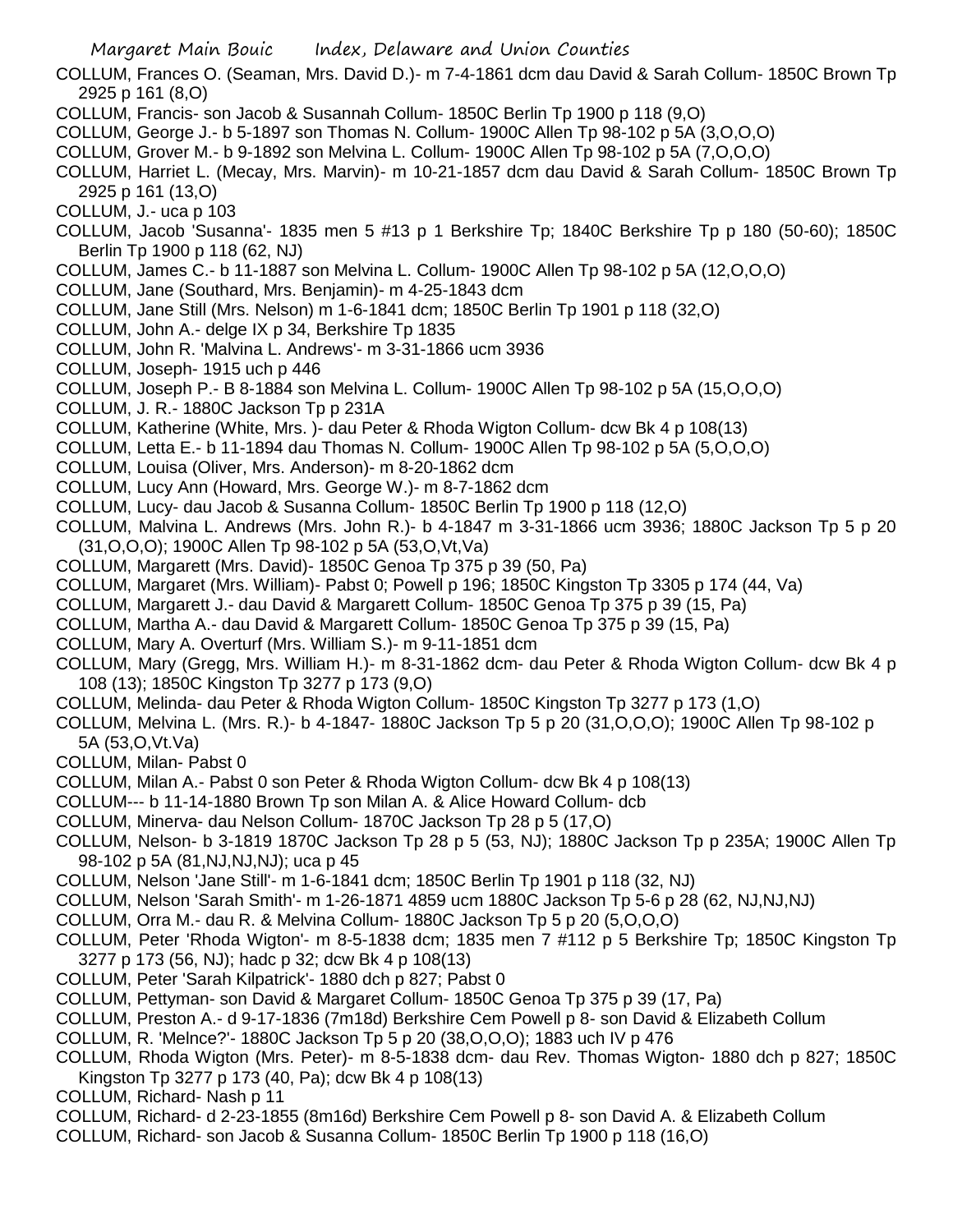COLLUM, Richard- son Nelson & Jane Still Collum- 1850C Berlin Tp 1901 p 118 (9,O)

- COLLUM, Ronda (Mrs. William)- Collum
- COLLUM, Russell- Co F 43rd Ohio Inf Price Cem R2 djlm p 40
- COLLUM, Sanford- son Nelson & Jane Still Collum- 1850C Berlin Tp 1901 p 118 (2,O)
- COLLUM, Sarah (Mrs. David)- 1850CBrown Tp 2925 p 161 (44, Pa)
- COLLUM, Sarah E.- dau Peter & Rhoda Wigton Collum- dcw Bk 4 p 108 (13); 1850C Kingston Tp 3277 p 173 (6,O)
- COLLUM, Sarah Jane (Dunham, Mrs. Orange)- m 12-13-1849 dcm
- COLLUM, Sarah Smith (Mrs. Nelson)- m 1-26-1871 ucm 4859; 1880C jackson Tp 5-6 (53,O,NJ,NJ)
- COLLUM, Susanna (Mrs. Jacob)- 1850C Berlin Tp 1900 p 118 (52, NJ)
- COLLUM, Thomas A.- son Peter & Rhoda Wigton Collum- Pabst 2 p 19, 33; dcw Bk 4 p 108(13); 1850C Kingston Tp 3277 p 173 (10,O); Pabst 0
- COLLUM, Thomas A- b 8-1874 son Melvina L. Collum- 1900C Allen Tp 98-102 p 5A (25,O,O,O) widowed
- COLLUM, Thomas M.- b 8-1872 son Melvina L. Collum; 1880C Jackson Tp 5 p 20 (7,o,O,O); 1900C Allen Tp 98-102 p 5A (27,O,O,O)
- COLLUM, William- Pabst 0, 6 p 6; 1835 men 35#86 p 62 Kingston Tp
- COLLUM, William V 'Bess G. Shafer'- b 7-31-1919 m 5-2-1944 d 1-8-1996 9760 Huntsville Cem- son Grover M. & Ella Mae Collum- Collum
- COLLUM, William 'Margaret'- d 12-13-1877 (81-9-6) East Liberty Cem Powell p 196- 1850C Kingston Tp 3305 p 174 (54, NJ)
- COLLUM, William'Ronda'- son William V. & Bess G. Shafer Collum- Collum
- COLLUM, William S. 'Mary A. Overturf'- m 9-11-1851 dcm; son David & Sarah Collum- 1850C Brown Tp 2925 p 161
- COLLUMBER- see Columber For information on families of Richard, Matthew and John Collumber- see notebooks by Keith Cullumber (#235, unec X p 2) in Marysville Library.
- COLLUMBER, Ann (Middleton, Mrs. Thomas)- m 4-1-1841 ucm 711- unec V p 38
- COLLUMBER, Ann- dau Robert & Sarah Collumber- 1860C Scioto Tp 924-925 (6,o)
- COLLUMBER, Eliza- 1880C Paris Tp p 0109
- COLLUMBER, Elizabeth- 1870C Dover Tp 143-145 p 18 (30, Va)
- COLLUMBER, Isaac- son Robert & Sarah Collumber- 1860C Scioto Tp 924-925 (4.O)
- COLLUMBER, Isabel- 1880C Dover Tp p 0171
- COLLUMBER, Jane- dau Robert & Sarah Collumber- 1860C Scioto Tp 924-925 (1,O)
- COLLUMBER, John- mt 7-8-1857
- COLLUMBER, Jesse- hjt p 195; 1883 uch IV p 485 Mt. Herman Cem djlm p 121; 1880C Dover Tp p 170A; see **Columber**
- COLLUMBER, John- b 2-20-1787 d 6-2-1850 Mt. Herman Cem djlm p 10
- COLLUMBER, Joseph- d 1864 Mt. Herman Cem djlm p 10; hjt p 191, 203; 1883 uch IV p 457
- COLLUMBER, Lucy Ann Laraway (Mrs. William)- m 4-25-1844 ucm 965
- COLLUMBER, Lucy Ann (Mrs. William)- d 1-11-1817 (23y 26d) Mt. Herman Cem djlm p 10
- COLLUMBER, Malaeney- ch Robert & Sarah Collumber- 1860C Scioto Tp 924-925 (10,O)
- COLLUMBER, Martha C. Bower (Mrs. William)- d 4-4-1859 (20-10-6) Buxton Cem djlm p 8; m consent 1856 unec IV p 10
- COLLUMBER, Matthew- d 10-29-1853 (66yr) Mt. Herman Cem djlm p 10
- COLLUMBER, Nancy- dau Robert & Sarah Collumber- 1860C Scioto Tp 924-925 (17,O)
- COLLUMBER, Richard- 1880C Dover Tp p 0172
- COLLUMBER, Richard- son Robert & Sarah Collumber- 1860C Scioto Tp 924-925 (8,O)
- COLLUMBER, Robert 'Sarah'- 1860C Scioto Tp 924-925 (38,O)
- COLLUMBER, Sarah (Mrs. Robert)- 1860C Scioto Tp 924-925 (39,O)
- COLLUMBER, Sarah- dau Robert & Sarah Collumber- 1860C Scioto Tp 924-925 (23,O)
- COLLUMBER, William 'Lucy Ann'- djlm p 8, 10
- COLLUMBER, William 'Lucy Ann Laraway'- m 4-25-1844 ucm 965
- COLLUMBER, William Jr. 'Martha C. Bower'- m consent 1856; unec IV p 17
- COLLYER, Jane- Pabst 0
- COLLYER, Henry- Pabst 0
- COLMAN- see Coleman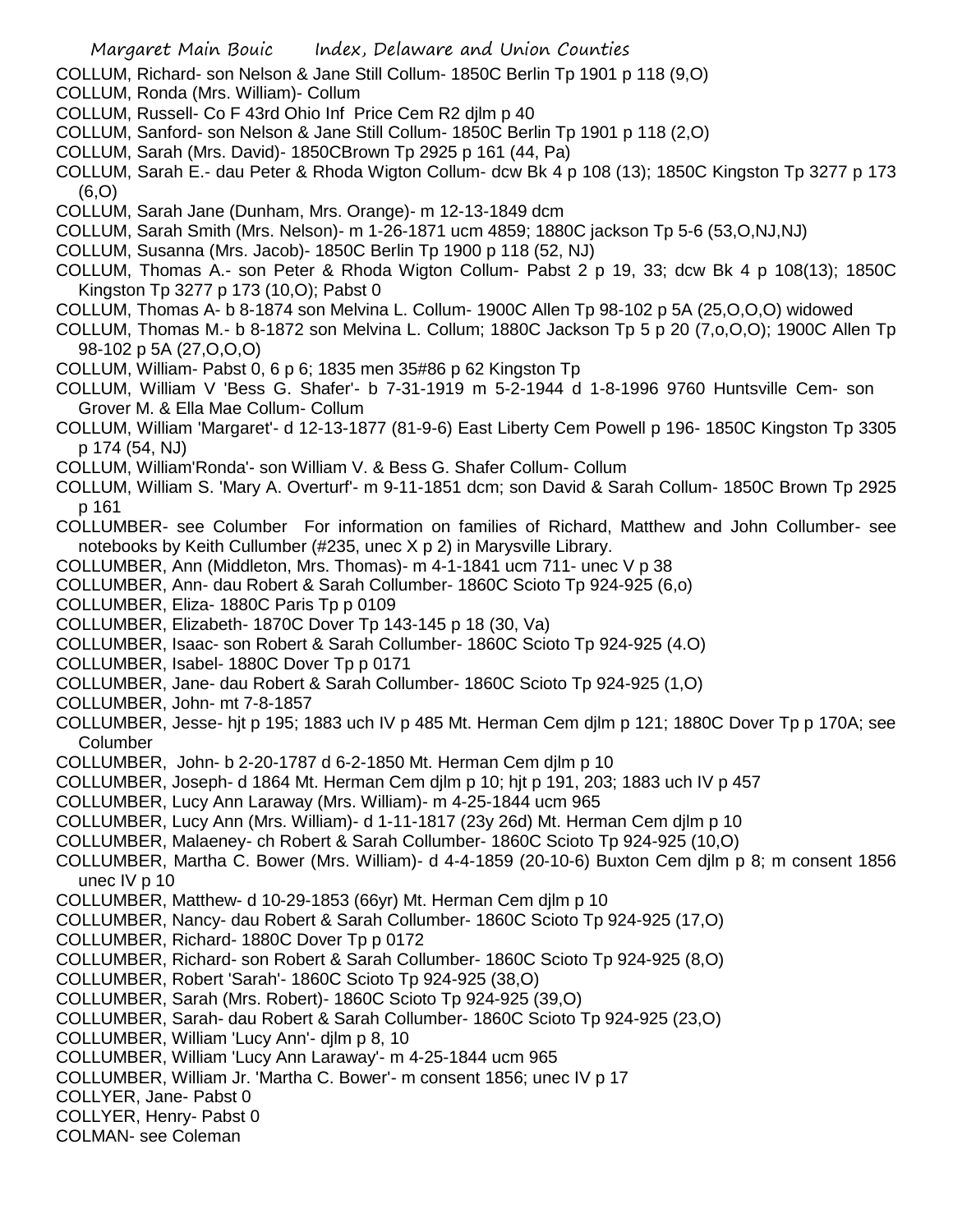Margaret Main Bouic Index, Delaware and Union Counties COLMAN, Constance- query Kent, Hyde- unec XII p 50 COLMER, Ana May b 3-11-1887 Delaware Town dau Joseph Godleip & Margret Turner Colmer- dcb COLMER, Barbara Shrot(?)(Mrs. Lewis)- m 9-19-1854 dcm COLMER, Christ- Pabst 0 COLMER, Cristena (Renner, Mrs. Christian F.)- m 7-31-1848 dcm COLMER, Gotlieb- 1880C Delaware Town p 526A COLMER, Lewis 'Barbara Shrot(?)- m 9-19-1854 dcm COLMER, Minnie- b 9-25-1887 Delaware Town dau Gotleib & Amelia Sanites Colmer- dcb COLMER, Walter- 1969 dcd COLMERY, John- hmp p 126 COLMERY, R. M. (Moody, Mrs. J. M.)- dumch p 273 COLMERY, Rev. D. R.- hmp p 226 COLMERY, N. (Recorder)- Powers p 47 COLMERY, Rev. R. C.- brother D. R. Colmery- hmp p 226; 1883 uch V p 582 COLMERY, Samuel- hmp p 126, 174 COLMERY, Rev. William W.- brother D. R. Colmery- hmp p 226 COLMEY/Colmery, Rev. Robert- 1985 uch p 282; hmp p 126, 158 COLMY, Andrew- Pabst 0 COLMY, Rose A.- Pabst 0 COLOMY, Catherine- 1880C Delaware Town p 547A COLON, Amos 'Iv. E Kry'- m 1-17-1847 Madison Co unec X p 28 COLON, Iv. K. Kry (Mrs. Amos)- m 1-17-1947 Madison Co unec X p 28 COLON, Ziglia A. (Ertter, Mrs. George Bowers)- b 5-26-1931 m 7-20-1956- Weiser p 99 COLPAERT, Raymond- Colparet COLPAERT, Yvette Yvonne- dau Raymond V. Colpaert- engaged to Victor L. Centers- Colpaert COLPITTS, Ben- Colpitts COLPITTS, Lauren Elizabeth- b 12-5-1979 dau Ben Colpitts- Colpitts COLSON, Art C. 'Kay M.'- 1980 dcd COLSON, Joseph- Powers Pat p 112 COLSON, Kay M. (Mrs. Art C.)- 1980 dcd COLSON, Kelly L.- 1980 dcd COLSTON, William- Freshwater p 16 COLTER, Allan- son Karl & Fern Watson Colter- McKitrick p 444 COLTER, Barbara Ann- dau Karl & Fern Watson Colter- McKitrick p 444 COLTER, Barbara Ann McKitrick (Mrs. Herbert)- b 1883 dau John & Eliza Bradley McKitrick p - McKitrick p 444 COLTER, Barry 'Lorraine Ransom'- son Orville & Margaret Delgarno Collins- McKitrick p 444 COLTER, Brian- son Karl & Fern Watson Colter- McKitrick p 444 COLTER, Dale 'Edith Smith'- son Orville & Margaret Delgarno Colter- McKitrick p 444 COLTER, Delmar- son William & Maud Lever Colter- McKitrick p 440 COLTER, Edith Smith (Mrs. Dale)- McKitrick p 444 COLTER, Elsie (Powell, Mrs. Robert)- dau William & Maud Lever Colter- McKitrick p 440 COLTER, Enid (Windsor, Mrs. J.)- dau William & Maud Lever Colter- McKitrick p 440 COLTER, Erma (Condie, Mrs. Bert)(Howse, Mrs. Roland)- dau Herbert & Barbara Ann McKitrick Colter-McKitrick p 444 COLTER, Fern Wtson (Mrs. Karl)- McKitrick p 444 COLTER, Herbert 'Barbara Ann McKitrick'- McKitrick p 444 COLTER, James- unclaimed letter unec V p 32 COLTER, James Cecil- son Herbert & Barbara Ann McKitrick Colter- McKitrick p 444 COLTER, John W. 'Martha Ritter'- m 9-22-1876 ucm 5936 COLTER, Karl 'Fern Watson'- son Herbert & Barbara Ann McKitrick Colter- McKitrick p 444 COLTER, Lorne- ch William & Maud Lever Colter- McKitrick p 440 COLTER, Lorraine Ransom (Mrs. barry)- McKitrick p 444 COLTER, Margaret Delgarno (Mrs. Orville'- McKitrick p 444 COLTER, Marguerite (Beckstead, Mrs. Ted)- dau Herbert & Barbara Ann McKitrick Colter- McKitrick p 444 COLTER, Martha Ritter (Mrs. John W.)- m 9-22-1876 ucm 5936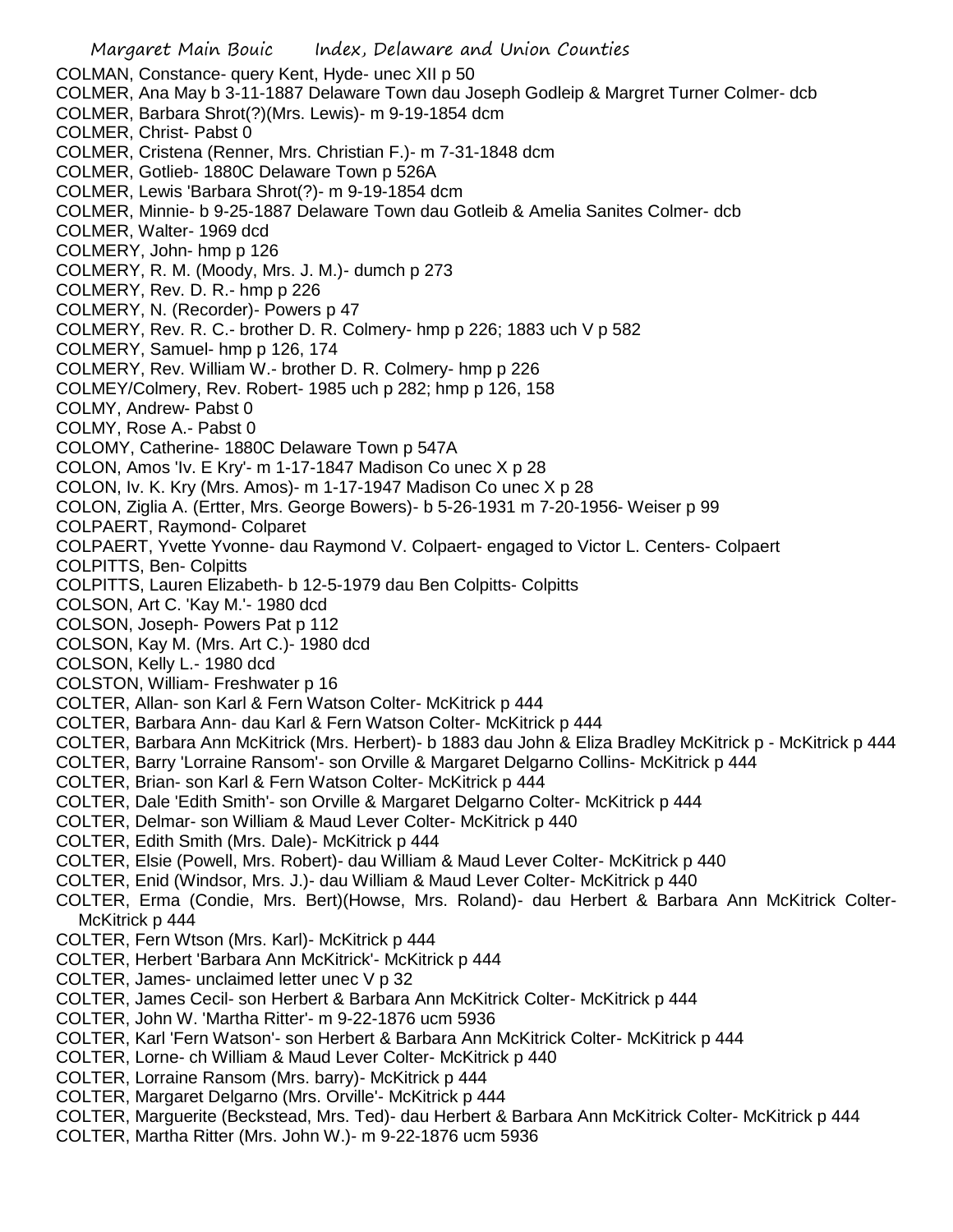Margaret Main Bouic Index, Delaware and Union Counties COLTER, Maud Lever (Mrs. William)- dau Henry & Mary McKitrick Lever- McKitrick p 440 COLTER, Norma (Johnston, Mrs. Al)- dau William & Maud Lever Colter- McKitrick p 440 COLTER, Olive (Couch, Mrs. Lawrence)- dau Herbert & Barbara Ann McKitrick Colter- McKitrick p 444 COLTER, Orville 'Margaret Delgarno'- son Herbert & Barbara Ann McKitrick Colter- McKitrick p 444 COLTER, Samuel- 1883 uch V p 275 COLTER, Sarah Agnes (McKitrick, Mrs. Thomas)- b 4-21-1874 m 3-7-1900 d 1961- McKitrick p 446 COLTER, Wesley Argus- son William & Maud Lever Colter- McKitrick p 440 COLTER, William 'Maud Lever'-McKitrick p 440 COLTER, William Renifred- son William & Maud Lever Colter- McKitrick p 440 COLTISE, Leboard- 1883 uch V p 342 COLTON, Aphia W. (Mrs. E. H.)- d 9-25-1855 (26-7-12) Peak Cem Powell p 356 COLTON, Charles A. 'Martha Maine Crandall'- m 7-1780- Asp (1102) COLTON, E. H. 'Aphia'- Powell p 356 COLTON, Eliza Thurston (Mrs. Richard)- b 7-14-1799 dau Joshua & Betsey Green Thurston- Asp 184-2 COLTON, Evan R.- 1908 dch p 390 COLTON, Martha Maine Crandall (Mrs. Charles A.)- b 6-9-1845 m 7-1870 d 12-6-1871 dau Joseph P. & Susan P. Maine Crandall- Asp 1102 COLTON, Richard 'Eliza Thurston'- Asp (185-3) COLTON, Sarah P. (Snyder, Mrs. David)- b 1812 d 1897 ped Catherine L. Fox #189 13 - unec X p 12 COLUM, Minerva- b 12-1852 1900C Jackson Tp 20 p B1 (47,O,O,O) COLUM, Susanna- Pabst 1 p 66 COLUMBA,--1830C Millcreek Tp 358 (50-60) COLUMBA, Rebecca (Benson, Mrs. James)- m 10-10-1841 ucm 744 unec V p 38 COLUMBER, --uccp p 9 see notebooks by Keith Cullumber, Marysville Library --family of Barbara Hush Bowen- unec XII p 49, Keith Cullumber #235, unec X p 2, XI p 2, XII p 2 COLUMBER, Ann (McKinney, Mrs. Enoch)- m 5-14-1873 ucm 5276 COLUMBER, Ann (Middleton, Mrs. Thomas)- m 4-1-1841 ucm 711 COLUMBER, Anne/Anna (Middleton, Mrs. John)- m 12-29-1836 ucm 388; unec III p 29 COLUMBER, Anna I.- b 9-1890 dau William L. & Rosa S. Columber- 1900C Dover Tp 173-175 p 8A (9,O,O,O) COLUMBER, Becky- dau Howard Fay & Dorothy Stitson Columber- Columber COLUMBER, Bernice (Mrs. )- d 6-25-1967 (66)- Columber COLUMBER, Bobbi- b 1968 ch Vernon & Marianne Columber- 1971, 1973, 1975, 1981 ucd COLUMBER, Candy- dau Howard Fay & Dorothy Stitson Columber- Columber COLUMBER, Carl A.- b 2-1889 son William L. & Rosa S. Columber- 1900C Dover Tp 173-175 p 8A  $(11, 0, 0, 0)$ COLUMBER, Caroline (Coales, Mrs. James)- m 2-7-1852 ucm 1768- 1850C Millcreek Tp 1984-2005 (22, Md); unec XIV p 66 COLUMBER, Catharine (Long, Mrs. Samuel)- m 7-16-1863 ucm 3455- dau John Columber- 1850C Dover Tp 804-820 p 122 (25, Va); 1860C Dover Tp 328 (31, Va) COLUMBER, Charles- son William & Martha Bowen Columber- 1860C Dover Tp 180 (3,O) COLUMBER, Della- b 6-1887 dau John W. Columber- 1900C Claibourne Tp 244-260 p 11A (12,O,O,O) COLUMBER, Dorothy Stitson (Mrs. Howard Fay)- m 1950- Columber COLUMBER, Eliza- b 12-1869 dau Jesse William & Mary Myers Columber- 1870C Paris Tp 208-209 p 28 (5/12,O) COLUMBER, Elizabeth I. (Mrs. Howard F.)- 1959, 1967 ucd COLUMBER, Elizabeth Retter Collins (Mrs. Howard)- b 1895 m 3-16-1920 d 12-31-1983 Price Cem djlm p 60; 1949, 1971, 1973, 1975, 1981, 1983 ucd- Columber COLUMBER, Elizabeth- dau Mathew & Nancy Columber- 1850C Dover Tp 805-821 p 122 (27, Va); 1880C Dover Tp 66-71 p 26 (54,O,WVa,WVa) COLUMBER, Elizabeth (Wilcox, Mrs. Almvian/Almiron)- m 7-7-1837 ucm 431- 1985 uch p 147 COLUMBER, Ella- b 8-1892 dau John William & Elma Blue Columber- 1900C Claibourne Tp 244-260 p 11A (7,O,O,O) COLUMBER, Elma Blue (Mrs. John)- b 10-1872 1900C Claibourne Tp 244-260 p 11A (27,O,O,O); m 9 y, 3 ch; Columber COLUMBER, Elsey- ch Mathew & Nancy Columber- 1850C Dover Tp 805-821 p 122 (12,O); 1860C Dover Tp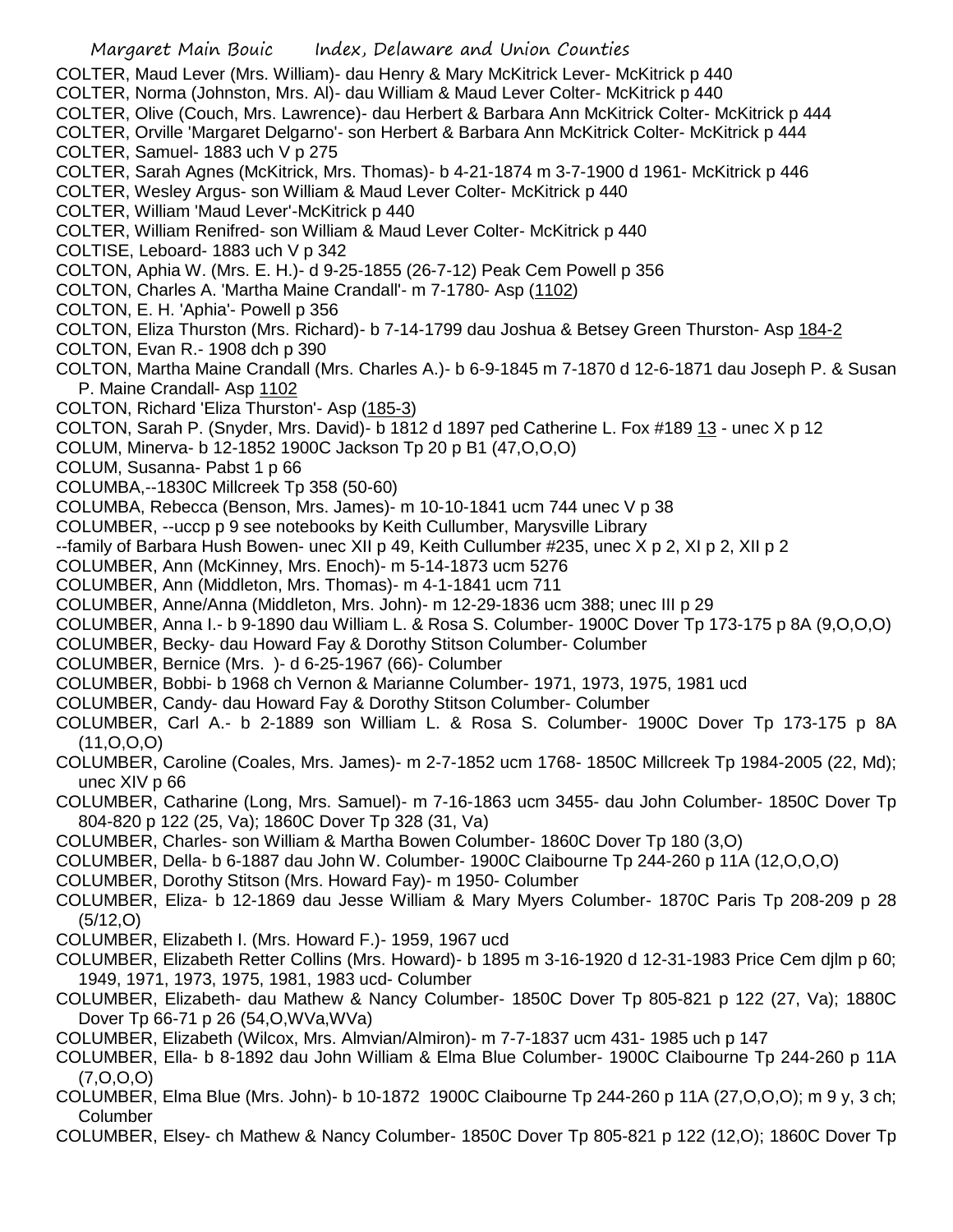340 (21,O)

- COLUMBER, Elszie- 1880C Paris Tp 63-77 p 47 (11,O,O,O)
- COLUMBER, Ernest- d 1-1965 son Carl & Mollie Thompson Columber- Columber
- COLUMBER, Francianna (Miller, mrs. Rufus)- m 10-3-1847 ucm 1257; unec VII p 26
- COLUMBER, Helen I. Temple (Mrs. Walter V.)- d 4-11-1983 (62) bur LaRue- Columber
- COLUMBER, Henry 'Lehanna/Leah Ann Shuler'- b 10-30-1833 Un Co m 2-27-1856 ucm 2390 d 8-14-1904 (70y9m) Oakdale Cem 1900 (226E) I p 39 (E-R37-3); son Mathew & Nancy Columber- 1850C Dover Tp 805-821 [ 122 (17,O); 1860C Dover Tp 340 (29,O); 1870C Dover Tp 38-39 p 5 (36,O); 1880C Dover Tp 66- 70 p 26 (47,O,WVa,WVa); 1900C Dover Tp 186-188 p 8B (47,O,Va,Va); uca p 22
- COLUMBER, Henry W.- son Jesse & Mary Myers Columber- 1860C Dover Tp 310 (2/12,O)
- COLUMBER, Howard F.'Elizabeth Retterer Collins'- b 7-18-1893 m 3-16-1920 d 2-17-1990 (96) Price Cem djlm p 60; son John & Elma Blue Columber- 1900C Claibourne Tp 244-260 p 11A (6,O,O,O); 1949, 1981, 1983 ucd- Columber
- COLUMBER, Howard Fay 'Dorothy Stitson''Elizabeth I/'- b 8-8-1922 m 1950 d 4-1-1965 Price Cem djlm p 60 son Howard & Elizabeth Retterer Columber- Columber; 1959, 1967, 1973, 1975 ucd
- COLUMBER, Ida May (DeBolt, Mrs. Harley Ernest)- b 12-25-1889 m 1908 d 7-29-1967 dau John & Martha Estep Columber- 1985 uch p 40, 88
- COLUMBER, Irene- b 4-1898 dau John William & ELma Blue Columber- 1900C Claibourne Tp 244-260 p 11A (2,O,O,O)
- COLUMBER, Jeanine- dau Howard Fay & Dorothy Stitson Columber- Columber
- COLUMBER/McCumber, Jeremiah 'Nancy'- m 9-7-1866 ucm 4431,
- COLUMBER, Jesse- 1850C Radnor Tp 213 p 182 (29,O)
- COLUMBER, Jesse William 'Mary Myers'- lic 5-11-1855 ucm 2285- 1883 uch V p 362; 1985 uch p 40, 88; 1860C Dover Tp 310 (30,O); 1870C Paris Tp 208-209 p 28 (43,O); 1880C Dover Tp 130-138 p 32 (60,O,WVa,WVa); (69-1884); uninf p 2, 3
- COLUMBER, Jill- b 1971 ch Vernon L. & Marianne Columber- 1975, 1981 ucd
- COLUMBER, John- 1883 uch V p 367; 1850C Dover Tp 804-820 p 122 (63, Md)
- COLUMBER, John- 1840C Dover Tp 1413 (40-50)
- COLUMBER, John- b 1860 d 1912 Mt. Herman Cem djlm p 12
- COLUMBER, John W.'Elma Blue' b 11-1859 1900C Clabiorune Tp 244-260 p 11A -(40,O,O,-) m 9y; Columber
- COLUMBER, John William 'Martha Estep'- lic 1-22-1881 ucm 6900 son Jesse & Mary Myers Columber- 1985 uch p 40; 1860C Dover Tp 310 (3,O); 1870C Paris Tp 208-209 p 28 (13,O) ; 1880C Dover Tp 130-138 p 32  $(23,0,0,0)$
- COLUMBER, John W. 'Sarah E. Mummey'- m 3-12-1879 ucm 6451
- COLUMBER, Joseph- son Mathew & Nancy Columber- 1883 uch IV p 541; 1850C Dover Tp 805-821 p 122 (14,O); 1860 Dover Tp 347 (25,O)
- COLUMBER, Leah Ann/Leanna Shuler (Mrs. Henry)- b 7-19-1835 Morrow Co m 2-27-1856 ucm 2390 d 4-21-1903 (67y10m); Oakdale Cem 1616 (226E) I p 39 (E-R37-3); 1883 uch V p 364; 1860C Dover Tp 340 (25,O); 1870C Dover Tp 38-39 p 5 (34,O); 1880C Dover Tp 66-71 p 26 (44,O,Penn,O); 1900C Dover Tp 186-188 p 8B (47,O,Penn,O)
- COLUMBER, Lewis- b 11-1884 son John W. Columber- 1900C Claibourne Tp 244-260 p 11A (15,O,O,O)
- COLUMBER, Lucy A. Laraway (Mrs. William)- m 4-25-1844 ucm 965
- COLUMBER, Malafy (Chandler, Mrs. William S.)- b 1830 Un Co m 7-23-1865 ucm 3751 dau Richard & Anna Orpton Collumber- see Keith Cullumber, Marysville Lib.
- COLUMBER, Malancy (Mitchell, Mrs. William)- m 1-27-1869 ucm 4500
- COLUMBER, Maloney- son Richard & Sarah Columber- 1850C Millcreek Tp 1962-1983 p 286 (6,O)
- COLUMBER, Margaret (Gray, Mrs. Thomas)- m 3-26-1863 ucm 3424
- COLUMBER, Marianne (Mrs. Vernon L.)- 1971, 1973, 1975, 1979, 1981 ucd
- COLUMBER, Martha C. Bowen (Mrs. William)- m 6-28-1856 ucm 2434- unec VIII p 65
- COLUMBER, Mary A.- dau Richard & Sarah Columber- 1850C Millcreek Tp 1962-1983 p 286 (9,O)
- COLUMBER, Mary (Bowie, Mrs. Reason)- m 9-11-1857 ucm 2594; dau Mathew & Nancy Columber; mt 9-23-1857 1850C Dover Tp p 122 (20, Va)
- COLUMBER, Mary M. Estep (Mrs. John W.)- lic 12-2-1881 ucm 6900 dau Benjamin & Catherine Estep- 1985 uch p 40, 88
- COLUMBER, Mary Myers (Mrs. Jesse William)- lic 5-11-1855 ucm 2285- dau John Myers- 1883 uch V p 362;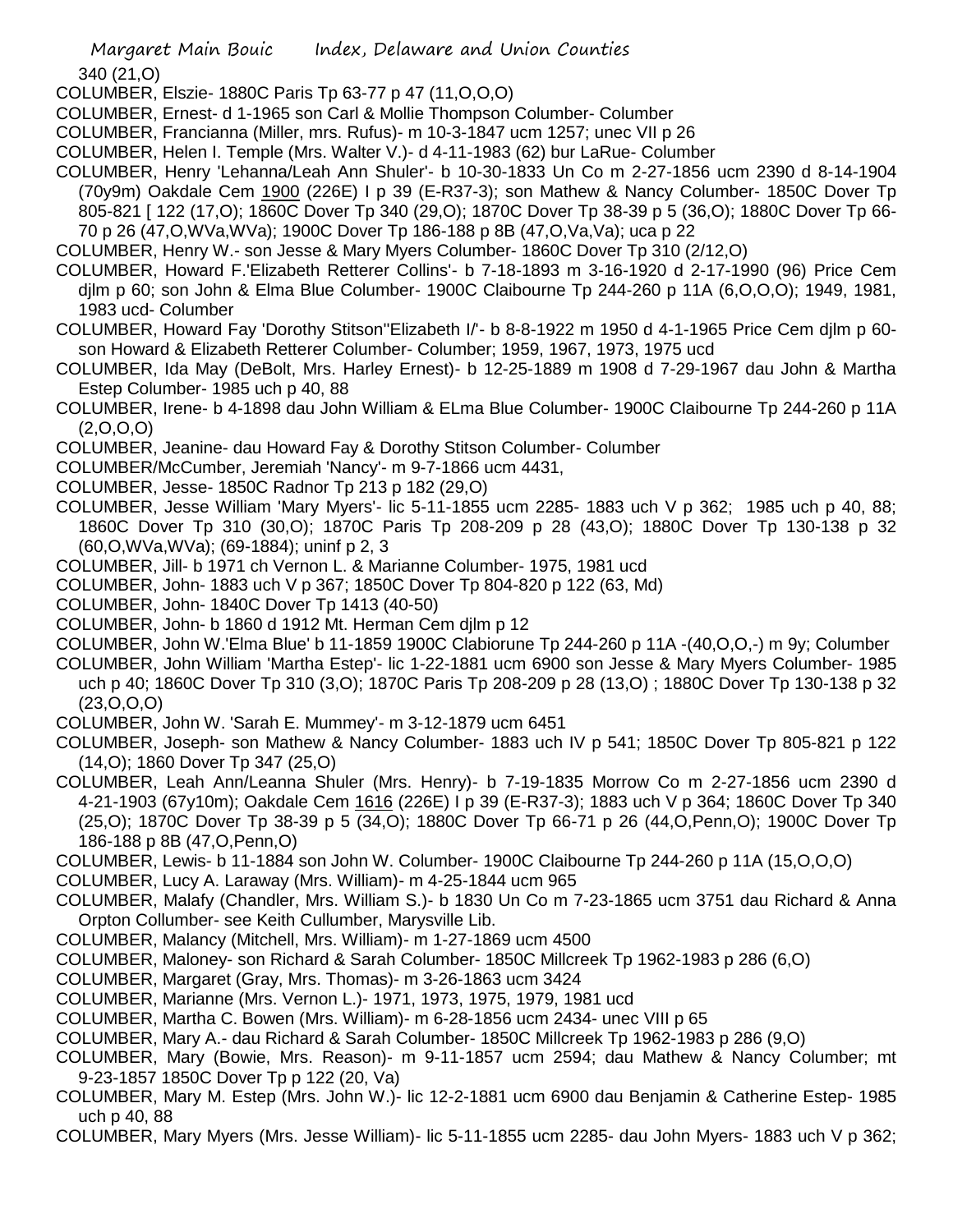1985 uch p 40, 88; 1860C Dover Tp 310 (27,O); 1870C Paris Tp 208-209 p 28 (40,O); 1880C Dover Tp 130-138 p 32 (44,O,O,O)

COLUMBER, Mary (Forford, Mrs. John)- m 6-5-1842 Madison Co- unec IX p 56

COLUMBER, Mary- dau Jesse & Mary Myers Columber- 1880C Dover Tp 130-138 p 32 (2,O,O,O)

COLUMBER, Matthew 'Nancy Blue'- 1915 uch p 272, 437; 1883 uch IV p 433, 434, V p 367; mt 2-22-1859 see Keith Cullumber book, Marysville Lib

COLUMBER, May (Dolan, Mrs. John D.)- 1893 m consent unec IV p 17

COLUMBER, Millie/Mollie Thompson (Mrs. Carl)- d 6-17-1965 (76) bur W. Liberty- dau Seigel & Sarah Pennypacker Thompson- Columber

COLUMBER, Myrtle M. (Park, Mrs. Carlos)- m 1899 m consent unec IV p 17; dau John W. Columber- 1900C Claibourne Tp 244-260 p 11A (17,O,O,O)

COLUMBER/McCumber, Nancy (Mrs. Jeremiah)- m 9-7-1866 ucm 4431

- COLUMBER, Nancy J. (Beck, Mrs. James)- dau Rose Columber- Bean (215b)
- COLUMBER, Nancy Lou (Higginbotham, Mrs. )- dau Walter V. & Helen I. Temple Columber- Columber
- COLUMBER, Nancy (Mrs. Mathew)- 1850C Dover Tp 805-821 p 122 (50, Va)
- COLUMBER, Nancy (Ormerod, Mrs. Thomas J.)- m 6-20-1874 ucm 5502
- COLUMBER, Nancy- dau Richard & Sarah Columber- 1850C Millcreek Tp 1962-1983 p 286 (6,O)
- COLUMBER, Nathan- 1840C Dover Tp 1412 (50-60)
- COLUMBER, Olive- 1830C Liberty Tp Un Co 460 p 297 (50-60)
- COLUMBER, Polly- 1850C Dover Tp 801-817 p 121 (44, Md); 1860C Dover Tp 180 (50, Vt)
- COLUMBER, R.- 1883 uch IV p 471, 473; uca p 100
- COLUMBER, Rachel (Beck, Mrs. Abraham)- m 6-10-1865 ucm 3736
- COLUMBER, Rebecca (Benson, Mrs. James)- m 10-16-1841 ucm 744 d 12-2-1855 (32-10-11) Old Millcreek Cem
- COLUMBER, Rebecca (Clark, Mrs. John)- m 3-24-1854 ucm 2105; 1850C Dover ?Tp 804-820 (22) dau John Columber; 1860C Dover Tp 332 (32,O)
- COLUMBER, Richard 'Sarah'- 1850C Millcreek Tp 1962-1983 p 286 (27, Ky); 1883 uch V p 361
- COLUMBER, Robert E.- son Walter V. & Helen I. Temple Columber- Columber
- COLUMBER, Rosa (Gamble, Mrs. Samuel)- lic 2-9-1882 ucm 7127
- COLUMBER, Rosa- b 1860 Un Co d 4/5-25-1924 (62y) Oakdale Cem 3645 (F184) I p 140 (F-R12-8) dau Henry & Leah Ann Shuler Columber- 1870C Dover Tp 38-39 p 5 (8,O) ; 1880C Dover Tp 66-71 p 26 (18,O,O,O)
- COLUMBER, Rose S. (Mrs. William L.)- 1900C Dover Tp 173-175 p 8A (37,O,Md,O); m 14y 2 ch
- COLUMBER, Samuel- son Jesse William & Mary Myers Columber- 1870C Paris Tp 208-209 p 28 (4,O); 1880C Dover Tp 130-134 p 32 (13,O,O,O)
- COLUMBER, Sarah E.- dau Jesse William & Mary Myers Columber- 1870C Paris Tp 208-209 p 28 (7,O); Sarah- 1880C Paris Tp 206-210 (16,O,O,O) p 123A
- COLUMBER, Sarah E. Mummey (Mrs. John W.)- m 3-12-1879 ucm 6451
- COLUMBER, Sarah Johnson (Mrs. William)- m 5-22-1861 ucm 3186
- COLUMBER, Sarah N.- dau Henry & Leah Ann Shuler Columber- 1860C Dover Tp 340 (4,O); 1870C Dover Tp 38-39 p 5 (13,O)
- COLUMBER, Sarah (Mrs. Richard)- 1850C Millcreek Tp 1962-1983 p 286 (30, Ky)
- COLUMBER, Sarah- dau Richard & Sarah Columber- 1850C Millcreek Tp 1962-1983 p 286 (12,O)
- COLUMBER, Susannah (Guy, Mrs. Nelson)- m 3-18-1842 ucm 782
- COLUMBER, Vernon L.'Marianne'- 1971, 1973, 1975, 1979, 1981 ucd- son Walter V. & Helen I. Temple Columber- Columber
- COLUMBER, Walter V. 'Helen I. Temple'- Columber
- COLUMBER, William- son Carl & Mollie Thompson Columber- Columber
- COLUMBER, William E.- son Walter V. & Helen I. Temple Columber- Columber
- COLUMBER, William L.'Rose S.'- d 11-6-1914 (55y6m) Oakdale Cem 2697 I p 140 (F-R12-8) son Henry & Lean Ann Shuler Columber- 1860C Dover Tp 340 (1,O); 1870C Dover Tp 38-39 p 5 (10,O); 1900C Dover Tp 173-175 p 8A (41,O,O,O) m 14y
- COLUMBER, William 'Lucy A. Laraway'- m 4-25-1844 ucm 765
- COLUMBER, William 'Martha C. Bowen'- m 6-28-1856 ucm 2434- probably son of Polly Columber- 1883 uch V p 371, 372; 1860C Dover Tp 180 (25,O); unec VIII p 65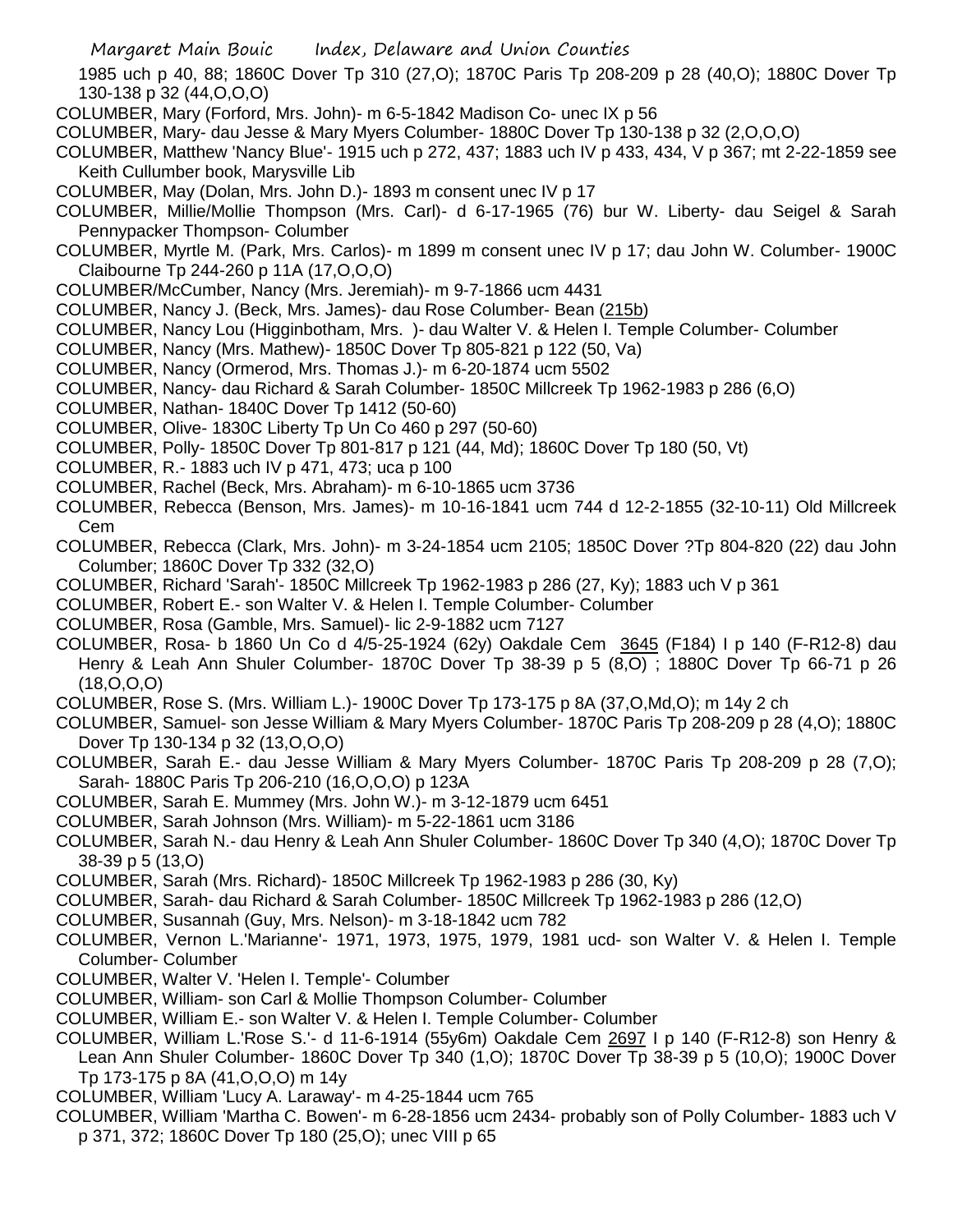Margaret Main Bouic Index, Delaware and Union Counties COLUMBER, William 'Sarah Johnson'- m 5-22-1861 ucm 3186 COLUMBER, Wilson 'Isabel Stines'- m 1-22-1873 ucm 5213 COLUMBIA, Robert- 1830C Millcreek Tp COLUMBIA, Susanna Jones (Mrs. William)- b 12-11-1774 dau Phillip & Elizabeth Dowden Jones- McKitrick p 236 COLUMBIA, William 'Susanna Jones'- McKitrick p 236 COLUMBO, Lewis- 1850C Paris Tp 696-711 p 106 (11,O) COLUMBO, William- 1850C Dover Tp 790-806 p 120 (27, Va) COLUMBUS, Elizabeth I. (Mrs. Howard F.)- 1979 ucd COLUMBUS, Howard F. 'Elizabeth I.' -1979 ucd COLUMN, Charles- d 11-11-1943 (74-1930) Claibourne Tp- uninf p 20 COLUNTINE, Anne (Mrs. James)- 1880C Unionvill 203 p 22 (73,Va,Va,Va) COLUNTINE, James 'Anne'- 1880C Unionville 203 p 22 (73,Va,Va,Va) COLUNTINE, William- son James & Anne Coluntine- 1880C Unionville 203 p 22 (30,O,Va,Va) COLVAN, --b 12-25-1869 Radnor Tp dau I.Z. Colvan- dcb see Colvin COLVER, see Culver; unec XII p 19 COLVER, family of Loraine Heider #106 unec V p 2, VI p 13, IX p 2, X p 2, XI p 2 COLVER, Abi J.- b 4-11-1840 d 1-21-1903 Baughan Cem lptw p 9- son Standish & Lois Smith Colver- 1883 uch V p 168 COLVER, Abi- d 8-20-1927 York Tp Cem p 32- ch Standish & Betsey Lockwood Colver- 1883 uch V p 168; 1870C Liberty Tp 249 p 29 (30,O) COLVER, Albi- 1915 uch p 481 COLVER, Amos- son Charles & Olive Callander Colver- 1883 uch V p 383unec VI p 23 COLVER, Andrew- b 12-5-1829 d 10-14-1913 Baughan Cem lptw p 9 son Standish & Betsey Lockwood Colver- 1883 uch V p 168; uninf p 6 (66-1891) COLVER, Angeline (Lockwood, Mrs. Israel)- m 1822 (17-1822)- dau Oron D. & Clarissa Millington Colver-1883 uch V p 384, 387; 1985 uch p 92 COLVER, Arthur- son Horace & Jennie Ford Colver- 1915 uch p 1078 COLVER, Asa 'Mary Tignor'- son Charles & Olive Callander Colver- 1883 uch V p 383 COLVER, Betsey Lockwood (Mrs. Standish)(McCloud, Mrs. David)- m 1820 -1883 uch V p 168, 173, 383 COLVER, Burrell 'Mary Lane Colver'- son Oron D. & Clarissa Millington Colver- 1883 uch V p 384 COLVER, Calista (Stokes, Mrs. William)- dau Charles & Olive Callander Colver- 1883 uch V p 383 COLVER, Caroline (Garwood, Mrs. Isaiah)- dau Charles & Olive Callander Colver- 1883 uch V p 383 COLVER, Caroline V. (Ballou, Mrs. George W.)- m 3-4-1857 ucm 2533- m consent unec IV p 17 COLVER, Catharine (Smith, Mrs. Hiram)- dau Charles & Olive Callander Colver- 1883 uch V p 383 COLVER, Dr. Charles 'Hadassa'- 1850C Jerome Tp 1726-1746 p 254 (26,O) COLVER, Charles - son Horace & Jennie Ford Colver- 1915 uch p 1078 COLVER, Charles 'Olive Callander'- d 9-8-1823 (49y10m) Baughan C3m lptw p 5, 9- 1820C Union Tp; 1915 uch p 391, 400, 441; 1883 uch V p 168, 383, 398, 403 COLVER, Mrs. Charles- 1883 uch V p 398 COLVER, Clarissa Millington (Mrs. Oron D.)- m 1799 d 4-29-1857- 1883 uch V p 384 COLVER, Cyrus- d young ch Standish & Betsey Lckwood Colver- 1883 uch V p 168 COLVER, Cynthia (Winget, Mrs. William)- dau Standish & Betsey Lockwood Colver- 1883 uch V p 168; unec VIII p 11 COLVER, Deborah (Jackson, Mrs. William)- m 10-16-1856 ucm 2467; unec VIII p 65 COLVER, Ebenezer- 1850C Liberty Tp delinquent taxes, unec XIV p 8 COLVER, Edna- dau Horace & Jennie Ford Colver- 1915 uch p 1078 COLVER, Emma (perhaps Mrs. Abi)- d 4-10-1923- York Tp Cem p 32 COLVER, Emma (Goldsmith, Mrs. William C.)- m 11-18-1869 ucm 4647 dau Standish & Lois M. Smith Colver-1883 uch V p 168 COLVER, Ethel (2-1900) Children's Home Taylor Tp- uninf p 11 COLVER, Ethel (Jenkins, Mrs. Dyer S.)- m 10-8- 1901 dau Horace & Jennie Ford Colver- 1915 uch p 1078 COLVER, Goldie (5-1900) Children's Home Taylor Tp- uninf p 11 COLVER, Guy- son Horace & Jennie Ford Colver- 1915 uch p 1078 COLVER, Hadassa (Mrs. Dr. Charles)- 1850C Jerome Tp 1726-1746 p 254 (25,O)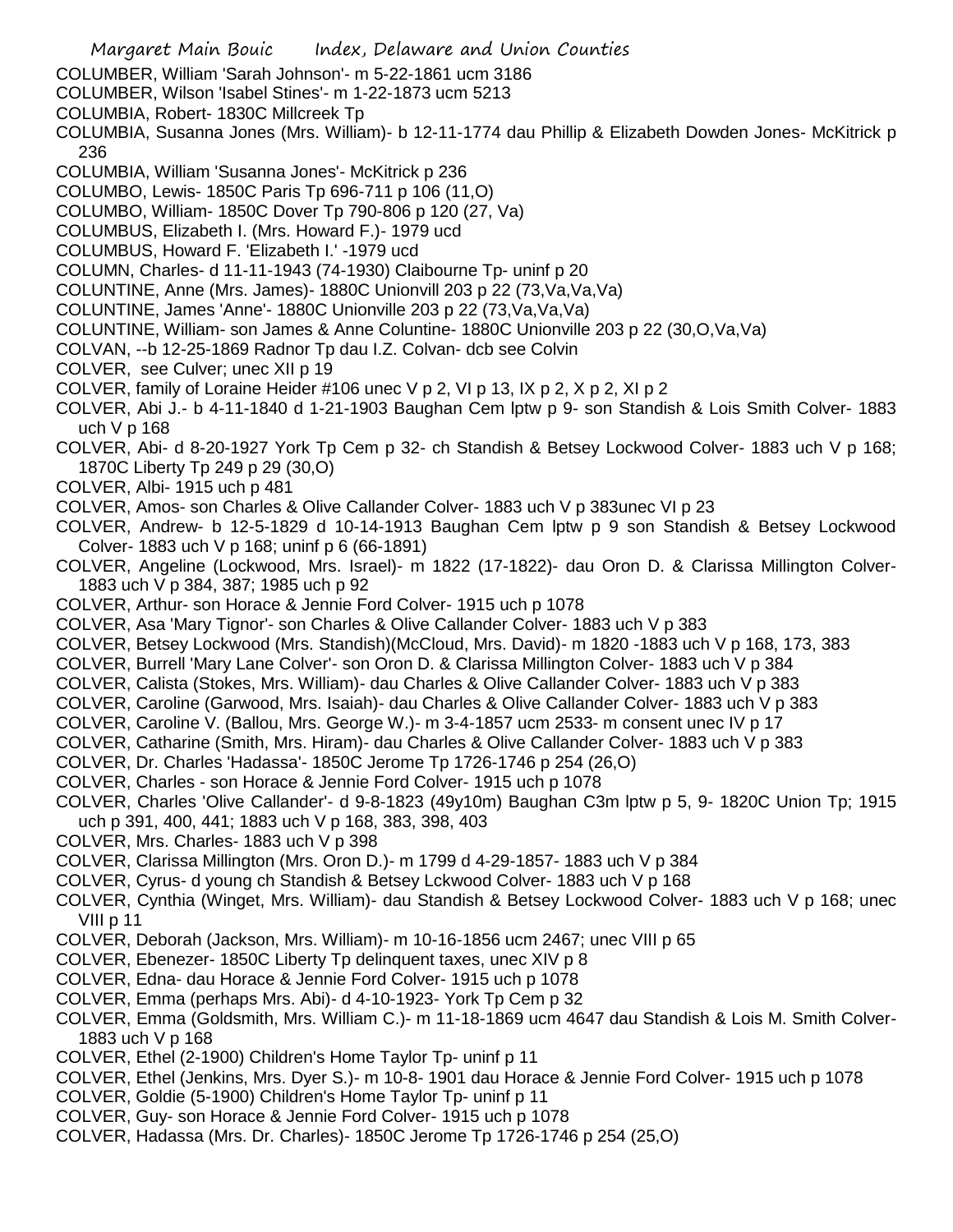COLVER, Harriet (Kyle, Mrs. )- dau Standish & Betsey Lockwood Colver- 1883 uch V p 168

- COLVER, Hiram 'Mariah Ward'- m 4-10-1841 Madison Co unec IX p 32
- COLVER, Horace S. 'Jennie Ford'- m 11-1-1870 ucm 4813; son Standish & Lois M. Smith Colver- 1883 uch IV p 469, 470, V p 168; 1915 uch p 1078; uca p 25; lptw p 84
- COLVER, Hulda (Curl, Mrs. Joseph)- dau Charles & Olive Callander Colver- 1883 uch V p 383
- COLVER, Jemima (White, Mrs. Ira)- 1883 uch V p 387
- COLVER, Jennie Ford (Mrs. Horace)- m 11-1-1870 ucm 4813; 1915 uch p 1078; lptw p 84
- COLVER, Jerome- d young son Standish & Betsey Lockwood Colver- 1883 uch V p 168
- COLVER, Josephine (Snodgrass, Mrs. William G.)- m 11-18-1869 ucm 4646- dau Standish & Lois M. Smith Colver- dumch p 401
- COLVER, L.- uca p 25
- COLVER, Laura Hawley (Mrs. Porter)- 1883 uch V p 384
- COLVER, Leander (60-1900) uninf p 11
- COLVER, Lois M. Smith (Mrs. Standish)- m 1840- 1883 uch V p 168
- COLVER, Lucy Marie Smith (Mrs. Standish)- b 1-10-1816 d 9-1-1903 York Tp Cem p 32; 1883 uch V p 383
- COLVER, Mariah Ward (Mrs. Hiram)- m 4-10-1841 Madison Co unec IX p 32
- COLVER, Mary E. Beers (Mrs. William T.)- m 7-12-1873 ucm 5297
- COLVER, Mary Lane (Mrs. Burrell)- 1883 uch V p 384
- COLVER, Mary F.(Mrs. )(Mrs. Russell)- b 1-12-1809 d 6-12-1890 Baughan Cem lptw p 9; 1883 uch V p 383; 1870C Liberty Tp Un Co 249 p 29 (60,Ga)
- COLVER, Mary S.- unclaimed letter 1843, E. Liberty- unec XII p 55
- COLVER, Mary (Tignor, Mrs. )(Mrs. Asa)- 1883 uch V p 383
- COLVER, Milton- 1915 uch p 262; 1883 uch V p 394, 402
- COLVER, Nellie- d 2-6-1873 (1m9d)- dau H. S. & J. Ford Cem lptw p 84
- COLVER, Olive (Echelberger, Mrs. Theodore)- m 4-8/18/1849 ucm 1409; unec VII p 45, XIII p 19
- COLVER, Olive Callander (Mrs. Charles)- d 12-12-1852 (78y9m) Baughan Cem lptw p 9; 1883 uch V p 383; unec VIII p 23
- COLVER, Olive (Warner, Mrs. William M.)- m 10-21-1830 Madison Co unec V p 47
- COLVER, Orandatus- 1820C Union Tp 187 (26-45)
- COLVER, Oron D. 'Clarissa Millington- m 1799 d 8-21-1827- brother Charles Colver- 1883 uch V p 384
- COLVER, Oron D.- d y- son Oron D. & Clarissa Millington Colver- 1883 uch V p 384
- COLVER, Ozias- b 1-1808 father-in-law of Frederick & Deborah Jackson- 1900c Liberty Tp Un Cp 62-63 p 3B (92, Maine, Ct.,Mass)
- COLVER, Permelia- dau Chalres & Olive Callander Colver- 1883 uch V p 383
- COLVER, Polly (Smith, Mrs. Sulbanus/Sylvanus)- m 3-22-1848 ucm 1302- unec VII p 39
- COLVER, Porter 'Laura Hawley'- son Oron D. & Clarissa Millington Colver- 1883 uch V p 384
- COLVER, Renua E. (Mrs. Thomas)- d 10-12-1813 (21-11-13) Bigelow Cem unec V po 57
- COLVER, Rhoda (Hawley, Mrs. James)- 1883 uch V p 384; unec VIII p 23
- COLVER, Rosalia H. L.- dau Dr. Charles & Hadassa Colver- 1850C Jerome Tp 1726-1746 p 254 (1,O)
- COLVER, Russell 'Mary F. Colver'- b 6-23-1809 d 4-14-1900 Baughan Cem lptw p 9 son Charles & Olive Callander Colver- 1883 uch V p 383; uccp p 16; 1870C Liberty Tp Un Co 249 p 29 (60, NY); unec VI p 23. X p 66
- COLVER, Ruth (Miller, Mrs. Joseph)- b 1769 d 1823- 1883 uch V p 211; ped Loraine Miller Heider #106 unec VII p 29
- COLVER, Sallie (White, Mrs. Elisha)- d 1823- dau Oron D. & Clarissa Millington Colver- 1883 uch V p 384, 387 COLVER, Salome- dau Standish & Betsey Lockwood Colver- 1883 uch V p 168
- COLVER, Samuel- 1820C Union Tp 129 (26-45); 1830C Union Tp 194 (50-60); 1883 uch V p 167, 176, 184, 211; unec II p 12, XIV p 35
- COLVER, Silas- son Charles & Olive Callander Colver- 1883 uch V p 383
- COLVER, Sophia (White, Mrs. Ira)- dau Oron D. & Clarissa Millington Colver- 1883 uch V p 384
- COLVER, Standish 'Betsey Lockwood/McCloud''Lois Maria Smith'- b 1797 d 11-15-1882 York Tp Cem p 32 son Charles & Olive Callander Colver- dumch p 401; 1915 uch p 391, 399; 1883 uch V p 168, 173, 192,
- 193, 196, 383; uccp p 22
- COLVER, William T. 'Mary E. Beers'- m 7-12-1873 ucm 5297
- COLVERD, Lucinda (Barkus, Mrs. John)- m 10-20-1859 dcm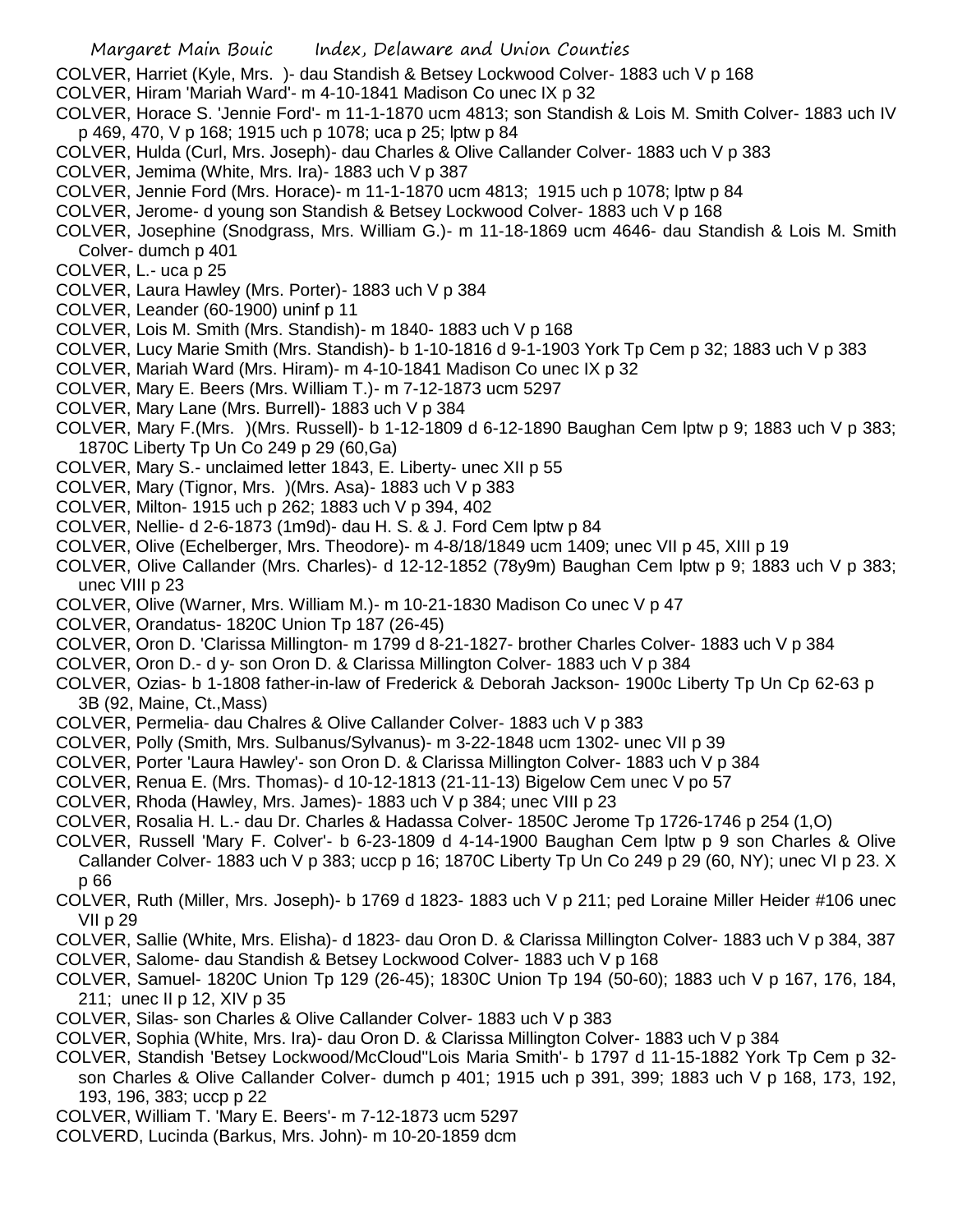COLVERT, Jane (Beck, Mrs. Isiah E.)- m 4-18-1844

COLVILL, Elizabeth Taylor (Mrs. Thomas)- dau Sarah Taylor- Powers Pat p 97

- COLVILL, Thomas 'Elizabeth Taylor'- Powers Pat p 97
- COLVIN, Amanda- dau David & Mary Soule Colvin- delge VII p 33
- COLVIN, Anna Belle- b 5-4-1886 dau Stephen & Lydia Maxwell Colvine- Howison 655
- COLVIN, Annie E. (Peters, Mrs. James M.)- b 4-11-1835 dau Richard & Fannie Howison Colvin- Howison 196
- COLVIN, Beatrice Morsey (Mrs. Richard Elon)- m 1-6-1921 d 3-17-1926- Howison 1294
- COLVIN, Bertha (Andrews, Mrs. Albert Ray)- 1908 dch p 428; 1976 dch p 371
- COLVIN, Bertha L. b 10-6-1888 Liberty Tp dau Frank & Ida Richards Colvin- dcb
- COLVIN, Beth Ann Silbaugh (Mrs. Timothy Allen)- m 8-1990 dau Roger F. Silbaugh- Colvin
- COLVIN, Bettie Virginia- b 7-1-1921 dau William Dewey & Lucy Halm Colvin- Howison 1832
- COLVIN, Bruce- son Walter P. & Dorothy Fairchild Colvin- Colvin1973 ucd
- COLVIN, Carrie Belle (Russell, Mrs. Renaldo Decatur)(Decker, Mrs. )- b 8-26-1866 m 10-25-1884 d 4-13-1932 Bokescreek Cem p 59; dau Izaiah Z. & Virginia Ellen Howison Colvin- Howison 565; Maugans Anc p 16; dcc Virginia Harsh Mitchell 7 COLVIN, Catherine (Bartlet, Mrs. William C.)- m 12-26-1820 Madison Co unec IV p 52
- COLVIN, Charles M. 'Lulu Gibson'- m June 1906- Colvin
- COLVIN, Charles Stephen- b 6-2-1891 son Stephen & Lydia Maxwell Colvin- Howison 656
- COLVIN, Charles T. 'Rita'- 1980 dcd
- COLVIN, Clinton- son Richard & Fannie Howison Colvin- Howison 193
- COLVIN, Cynthia A. Freeman (Mrs. James R.)- m 10-21-1972 dau Joseph & Cleora Freeman- Colvin
- COLVIN, Capt. David 'Lydia''Mary Soul'- dcga p 23 Del Patron & Fr. Chron 1-8-1824, 4-1-1824; delge VII p 33
- COLVIN, Donald- b 1965 son Donald K. & Margaret J. Colvin- 1971 dcd
- COLVIN, Donald K. 'Margaret J.'- son Walter P. & Dorothy Fairchild Colvin- Colvin; 1969, 1971, 1980 dcd
- COLVIN, Dorothy Jean Fairchild (Mrs. Walter P. Sr.)- b 3-1-1923 m 1940 Oakdale Cem II p 127 (M-RQ-4); 1973, 1975 ucd
- COLVIN, Eliza Hubbard (Mrs. William P.)- m 11-22-1831 ucm 242 unec II p 34
- COLVIN, Eliza Wilson (Mrs. Enoch)- dau Simon & Rebecca Wilson- Wilson 8
- COLVIN, Enoch 'Eliza Wilson'- Wilson (8)
- COLVIN, Enoch 'Margaret Hayden'- son Mose & Jennie May Farquer Colvin- Wilson 96
- COLVIN, Fannie Howison (Mrs. Richard)- b 7-1811 m 1830 d 7-1901- dau Stephen III & Catherine Muncaster Howison- Howison 50
- COLVIN, Frances ch Mose & Jennie May Farquer Colvin- Wilson 97
- COLVIN, Francis- son Walter P. & Dorothy Fairchild Colvin- Colvin
- COLVIN, Garnett (Colgan, Mrs. )- dau Mose & Jennie May Farquer Colvin- Wilson 94
- COLVIN, Gene Ann- b 5-15-1922 ch Richard Elon & Beatrice Morsey Colvin- Howison 1818
- COLVIN, George Lee- b 12-13-1924 son William Dewey & Lucy Halm Colvin- Howison 1834
- COLVIN, George W.- son Richard & Fannie Howison Colvin- Howison 194
- COLVIN, Glenna- 1971 dcd
- COLVIN, Glenna (Machicks, Mrs. )- dau Walter P. & Dorothy Fairchild Colvin- Colvin
- COLVIN, Helen (Mrs. LeRoy F.)- 1971, 1973, 1975 ucd
- COLVIN, Horace S.- delge V p 55
- COLVIN, Ida- 1908 dch p 428
- COLVIN, India (Laws, Mrs. Joseph)- m 1863 dau Richard & Fannie Howison Colvin-Howison 195
- COLVIN, Isaiah Zebulon 'Virginia Ellen Howison'- b 1-23-1831 m 4-8-1858 dcm d 12-26-1899/8 (68-11-3) Bokescreek Cem p 57; Howison (172); 1880 dch p 489; Powell p 234; dcc Virginia Harsh Mitchell 14; letter delge VII p 10, VIII p 68
- COLVAN, ---b 12-25-1869 Radnor Tp dau I. Z. Colvan- dcb
- COLVIN--- b 1-1-1869 Radnor Tp ch J. Z. Colvin- dcb
- COLVIN, Iva L.- b 6-21-1899 Liberty Tp dau F. C. & Ida G. Richards colvin- dcb
- COLVIN, James R. 'Cynthia A. Freeman'- m 10-21-1972 son Walter P.Colvin- Colvin
- COLVIN, Jennie May Farquer (Mrs. Mose)- Wilson (47)
- COLVIN, Julia (Johnson, Mrs. John)- m 12-30-1841 ucm 765; unec V p 59, XI p 41
- COLVIN, Lee Ethrington 'Sadie Long'- b 4-13-1863 m 9-29-1883 son Isaiah Zebulon & Virginia Howison Colvin- Howison 564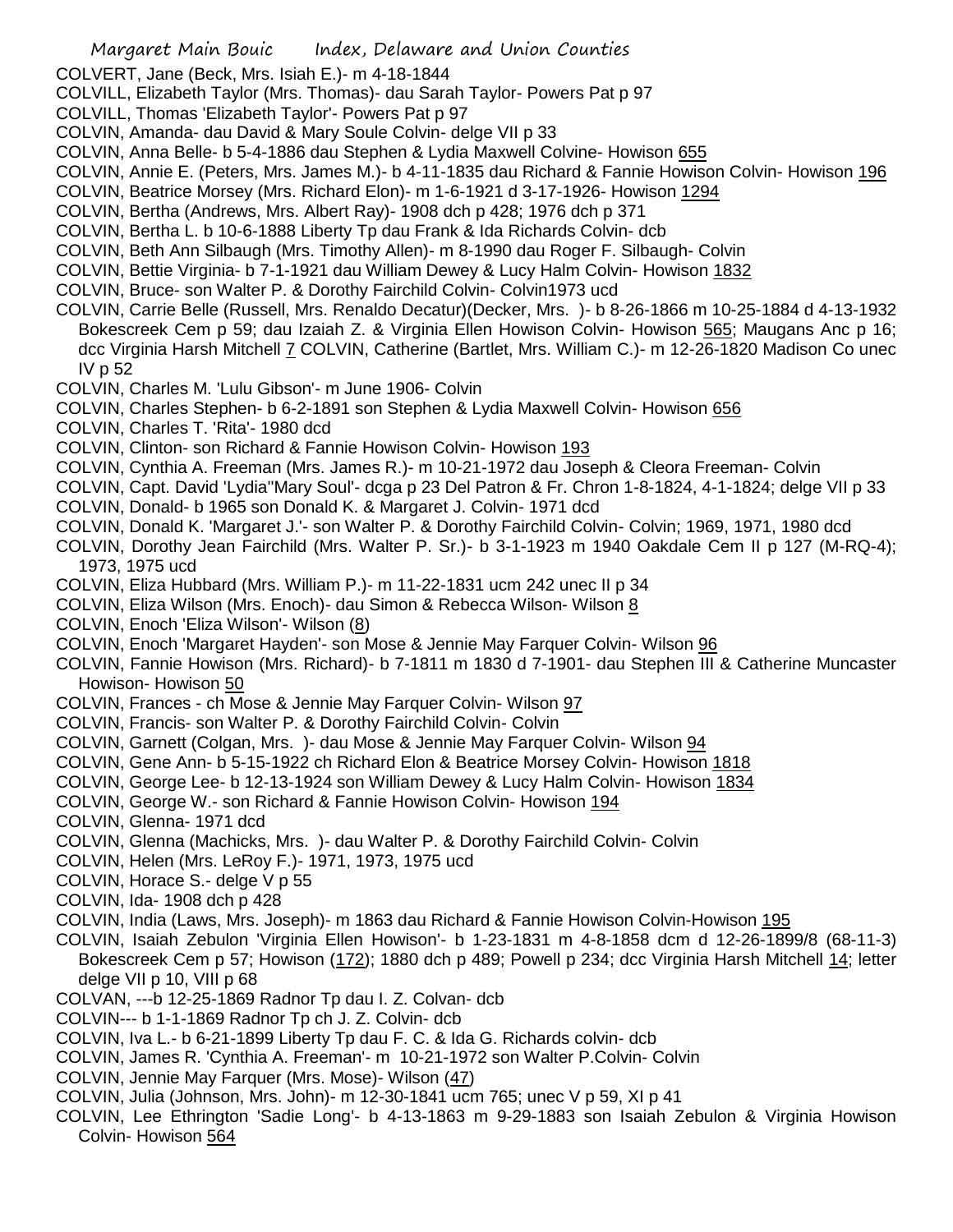COLVIN, LeRoy F/?E. 'Helen'- brother Walter P. Colvin; 1971, 1973, 1975, 1979, 1981 ucd

- COLVIN, Lewis Reed Jr. 'Patricia Ann Barton'- m 6-18-19 Barton
- COLVIN, Lewis R.- son Lewis R. & Mary Elizabeth Berhalter Colvin- Colvin
- COLVIN, Lewis R. 'Mary Elizabeth Berhalter'- d 7-13-1959- Colvin
- COLVIN, Little Laura- b 5-24-1882 dau Stephen & Lydia Maxwell Colvin- Howison 653
- COLVIN, Lucy Halm (Mrs. William Dewey)- m 4-4-1920- Howison (1295)
- COLVIN, Lulu Gibson (Mrs. Charles M.)- m June 1906- mt 6-25-1956 dau Court Gibson- Colvin
- COLVIN, Lulu Retta- b 11-16-1884 dau Stephen & Lydia Maxwell Colvin- Howison 654
- COLVIN, Lydia (Mrs. David)- d 1-1824 Clinton Tp (38y) dcga p 23 Del Pat & Fr Chron 1-8-1824; delge VII p 33
- COLVIN, Lydia Maxwell (Mrs. Stephen)- m 1876- Howison (197)
- COLVIN, Mabel (Carson, Mrs. Ray)- dau Mose & Jennie May Farquer Colvin- Wilson 95
- COLVIN, Margaret- dau Enoch & Margaret Hayden Colvin- Wilson 4
- COLVIN, Margaret Hayden (Mrs. Enoch)- Wilson (97)
- COLVIN, Margaret J. (Mrs. Donald K.)- 1969, 1971 dcd
- COLVIN, Marshall Wilbourn- b 3-26-1859 d 6-8-1859 Newhouse Cem p 3; son Isaiah Zebulon & Virginia Howison Colvin- Howison 563
- COLVIN, Martha Jane- b 10-28-1922 dau William Dewey & Lucy Halm Colvin- Howison 1883
- COLVIN, Mary Elizabeth Berhalter (Mrs. Lewis R.)- b 6-11-1903 d 11-27-1965 dau Charles & Mary Payne Berhalter- Colvin
- COLVIN, Mary Fannie (Eustis, Mrs. William)- dau Richard & Fannie Howison Colvin- Howison 198
- COLVIN, Mary Lou (Peer, Mrs. Mitchell)- b 7-27-1871 m 12-19-1889 dau Isaiah Zebulon & Virginia Howison Colvin- Howison 567
- COLVIN, Mary (Pile, Mrs. Sam)- dau Enoch & Eliza Wilson Colvin- Wilson 49
- COLVIN, Mary Soul(e)(Mrs. Capt. David)- m Clinton Tp dcga p 23 Del Pat & Fr Ch m 4-1-1824, delge VII p 33
- COLVIN, Mose 'Jennie May Farquer'- son Enoch & Eliza Wilson Colvin- Wilson 47
- COLVIN, Myrtle S. (Mrs. )- d 5-5-1969 (80) bur Belpre- Colvin
- COLVIN, Nellie May (McIlvain, Mrs. Moses)- b 4-4-1869 m 2-9-1888- dau Isaiah Zebulon & Virginia Howison Colvin- Howison 566
- COLVIN, Nugent Maxwell- b 12-17-1892 ch Stephen & Lydia Maxwell Colvin- Howison 657
- COLVIN, Reuben R.- b 9-20-1880 son Stephen & Lydia Maxwell Colvin- Howison 652
- COLVIN, Richard Elon 'Beatrice Morsey'- b 9-8-1891 m 1-6-1931 son Lee Ethrington & Sadie Long Colvin-Howison 1294
- COLVIN, Richard'Fannie Howison'- m 1830 d 4-1869- Howison (50); Pabst 0
- COLVIN, Richard Lawrence- b 2-28-1924 son Richard Elon & Beatrice Morsey Colvin- Howison 1819
- COLVIN, Rita (Mrs. Charles T.)- 1980 dcd
- COLVIN, Rosa (Nelson, Mrs. James)- dau Enoch & Eliza Wilson Colvin- Wilson 48
- COLVIN, Sadie Long (Mrs. Lee Ethrington)- m 9-29-1883 d 4-6-1926- Howison (564)
- COLVIN, Stephen 'Lydia Maxwell'- b 9-1-1853 m 1876 son Richard & Fannie Howison Colvin- Howison 197
- COLVIN, Susan- d 8-25-1875 (59y) Old Liberty Chyd- Powell p 155; Pabst 0
- COLVIN, Tammy (Sedam, Mrs. Kenneth William)- m 10-1989 dau Leroy E. Colvin- 1979 ucd
- COLVIN, Timothy- 1880C Liberty Tp Del Co p 318A
- COLVIN, Timothy Allen 'Beth Ann Silbaugh'- m 8-1990- son Lewis R. Colvin- Colvin
- COLVIN, Timothy- son David & Mary Soule Colvin- delge VII p 33
- COLVIN, Timothy- b 1968 son Leroy & Helen Colvin- 1971, 1973, 1975 dcd
- COLVIN, Velma E.- b 9-25-1898 dau Stephen & Lydia Maxwell Colvin- Howison 197
- COLVIN, Virginia Ellen Howison (Mrs. Isaiah Zebulon)- b 12-19-1843/1-13-1843 m 4-8-1858 dcm d 6-1-1891 Bokescreek Cem p 57- dau Sanford & Melissa Fleming Howison- Howison 172; dcc Virginia Harsh Mitchell
- 15; delge VIII p 68 COLVIN, Walter P. Sr. 'Dorothy Jean Fairchild'- b 3-18-1920 m 1940 d 11-13-1975 Oakdale Cem II p 127 (M-RQ-40; 1973, 1975 ucd
- COLVIN, William D.- b 5-12-1926 son William Dewey & Lucy Halm Colvin- Howison 1835
- COLVIN, William Dewey 'Lucy Halm'- b 5-21/24-1898 m 4-4-1920 son Lee Ethrington & Sadie Long Colvin-Howison 1295; Delaware Town, dcb
- COLVIN, William P. 'Eliza Hubbard/Hibbard'- m 11-22-1831 ucm 242; unec II p 34
- COLWELL, Allen 'Eda Cain'- Colwell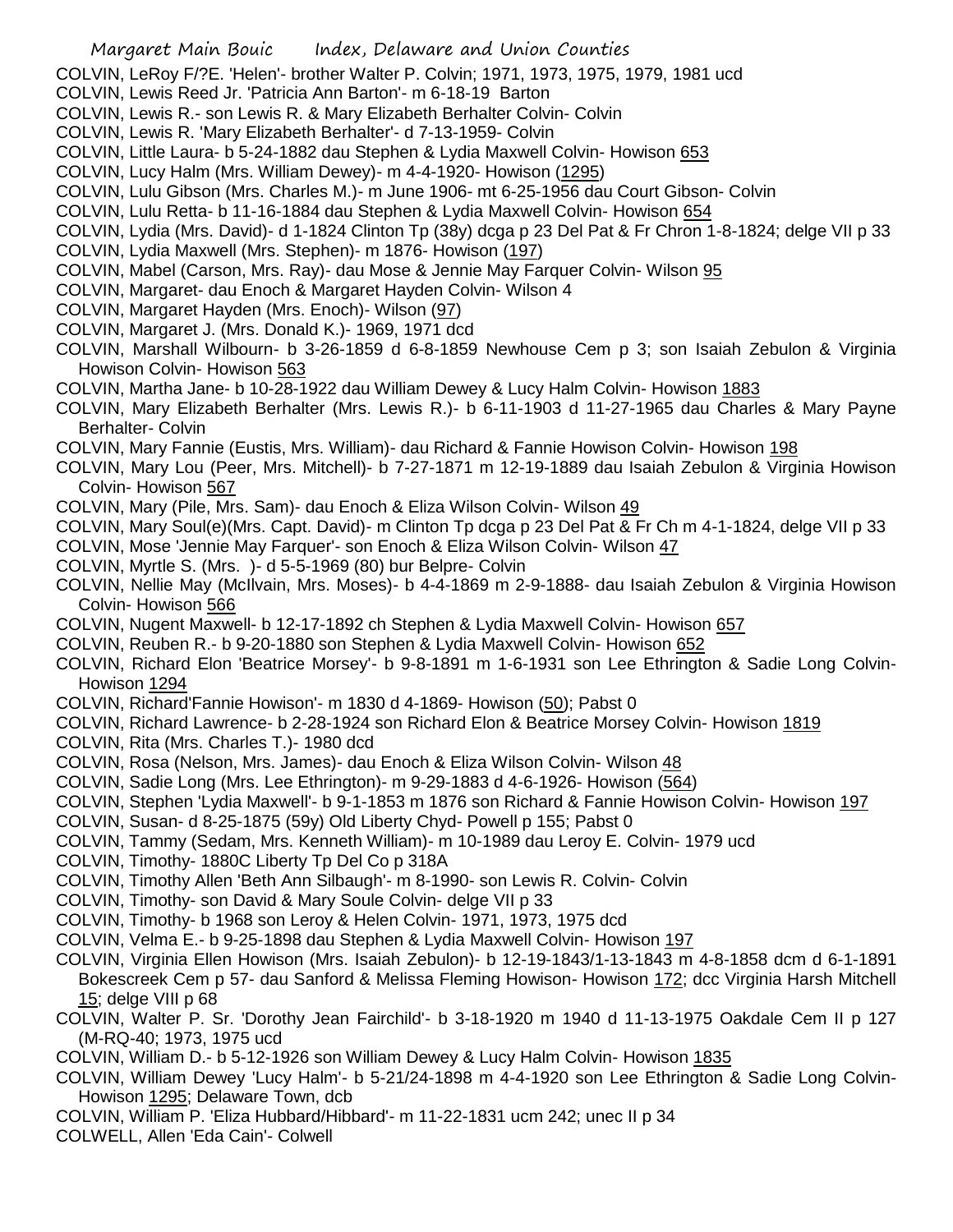COLWELL, Amy Lyn (Wyatt, Mrs. Roy E.)- m 4-29-1990 dau Patrick & Lois Colwell- Colwell

- COLWELL, Barbara J. (Mrs. Clarence A.)- 1969, 1971 dcd
- COLWELL, Barbara- dau Jackson & Sally Colwell- 1860C Leesburg Tp 606-577 (2,O)
- COLWELL, Benny- son Jackson & Sally Colwell- 1860C Leesburg Tp 606-577 (6,O)
- COLWELL, Bernice Norris (Mrs. Thomas)- d 2-6-1976 (63) bru Fairview Mem.- sister Clifford Norris- Colwell
- COLWELL, Betty Jane Borham (Mrs. Clarence)- d 4-28-1974 (44) bur Fairview Mem.- Colwell; 1969, 1971 dcd COLWELL, Billie 'Tonda'- son James & Darleen Forman Colwell- Colwell
- COLWELL, Bonnie (Kovaks, Mrs. Lesley)- b 1977 dau Carl Michael & Kimberly Kay Rausch Colwell- 1979 ucd
- COLWELL, Bonnie Lou (Woodland, Mrs. Don)- b 1953 dau Clarence & Betty Jane Borham Colwell- Colwell; 1969, 1971 dcd

COLWELL, Carl Michael 'Kimberly Kay Rausch'- m 9-9-1973 son Jack Colwell- Rausch (1(1003411); 1979 ucd

- COLWELL, Carl M. 'Teresa A.'- div 1972- Colwell
- COLWELL, Charles C.- 1880C Delaware Town p 512C
- COLWELL, Clarence Arthur 'Barbara J.'- son Clarence & Betty Colwell- Colwell; 1969, 1971 dcd
- COLWELL, Clarence 'Betty Jane Borham- son Maggneta R. Beam Colwell- Colwell; 1969, 1971 dcd
- COLWELL, Clarence- n 1-27-1922 d 1-4-1995 (72) Fairview Mem. Pk.- son Allen & Edith/Eda Cain A. Colwell-Colwell
- COLWELL, Clarrissa G. Griffin (Mrs. John)- m 12-14-1845 Madison Co unec X p 18
- COLWELL, Dallas 'Stacy'- b 1964 son Clarence A. & Barbara J. Colwell- Colwell; 1969, 1971 dcd
- COLWELL, Darla Kay Coffee (Mrs. Randy R.)- m 8-6-1983 dau Paul E. Coffee- Colwell
- COLWELL, Darleen Forman (Mrs. James)(Davenport, Mrs. )- m 5-5-1967- Colwell
- COLWELL, Edith/Eda A. Cain(Mrs.Allen)- d 7-4-1961 bur W. Va- Colwell; 1961 ucd
- COLWELL, Everett 'Mary'- 1980 dcd
- COLWELL, Flossie (Skeels, Mrs. )- dau Allen & Eda Cain Colwell- Colwell
- COLWELL, Francis- Pabst 0; from France, Nat 10-5-1878, delge VIII p 59
- COLWELL, George A. "Shorty"- b 5-20-1910 d 11-15-1994 (84) Fairview Mem. Pk.- son Allen & Eda/Edith A. Caine Colwell- Colwell
- COLWELL, George- son Jane Colwell- 1850C union Tp 1267-1285 p 140 97,O)
- COLWELL, Gladys (Mrs. Henry)- 1969, 1971 dcd
- COLWELL, Gladys Opal (Mrs. John H.)- d 1-2-1977 (58) bur Fairview Mem- Colwell; 1973, 1975, 1979, 1981 ucd
- COLWELL, Harriet- dau Jane Colwell- 1850C Union Tp 1267-1285 p 140 (10,O)
- COLWELL, Harriet (Temple, Mrs. Jacob)- delge III p 37, IV p 37
- COLWELL, Harry- d 5-30-1966 bur Fairview Mem. son Allen & Edith/Eda A. Cain Colwell- Colwell; 1961 dcd
- COLWELL, Henry 'Gladys'- 1969, 1971 dcd
- COLWELL, Hettie A. Childs (Mrs. William T.)- m 9-9-1869 ucm 4594
- COLWELL, Hunter Dallas- b 5-7-1995 son Dallas & Stacy Colwell- Colwell
- COLWELL, Idella (Fickle, Mrs. John)- dau Allen & Edith/Eda A. Cain Colwell- Colwell
- COLWELL, ---(Skeels, Mrs. Joseph)- dau Edith A. Colwell- Colwell
- COLWELL, ---(Wetherholt, mrs. Clarence0- dau Edith A. Colwell- Colwell
- COLWELL, Jackson 'Sally'- 1860C Leesburg Tp 606-577 (33,O)
- COLWELL, James B.- 1870C Richwood 102-97 (37,O)
- COLWELL, James Earl 'Darleen A.'- son Clarence & Betty Colwell- Colwell; 1969 dcd
- COLWELL, James,Jr- son James Earl & Darleen Colwell- Colwell
- COLWELL, James- son Maggneta R. Beam Colwell- Colwell
- COLWELL, Jane- 1850C Union Tp 1267-1285 p 140 (26,O)
- COLWELL, Jeremy- b 1978 ch Carl Michael & Kimberly Kay Rausch Colwell- 1979 ucd
- COLWELL, Jerry- unec VIII p 29
- COLWELL, John- from France, Nat 10-5-1878, delge VIII p 59
- COLWELL, John 'Clarissa G. Griffin'- m 12-14-1845 Madison Co unec X p 18
- COLWELL, John- son Allen & Edith/Eda A. Cain Colwell- Colwell
- COLWELL, John- b 1966 son Everett & Mary Colwell- 1980 dcd
- COLWELL, John H. 'Gladys Opal'- Colwell; 1973, 1975, 1979, 1981 ucd
- COLWELL, John' Sarah Jane Thompson'- uccp p 52
- COLWELL, Joy- b 1979 ch Tom & Susie Colwell- 1980 dcd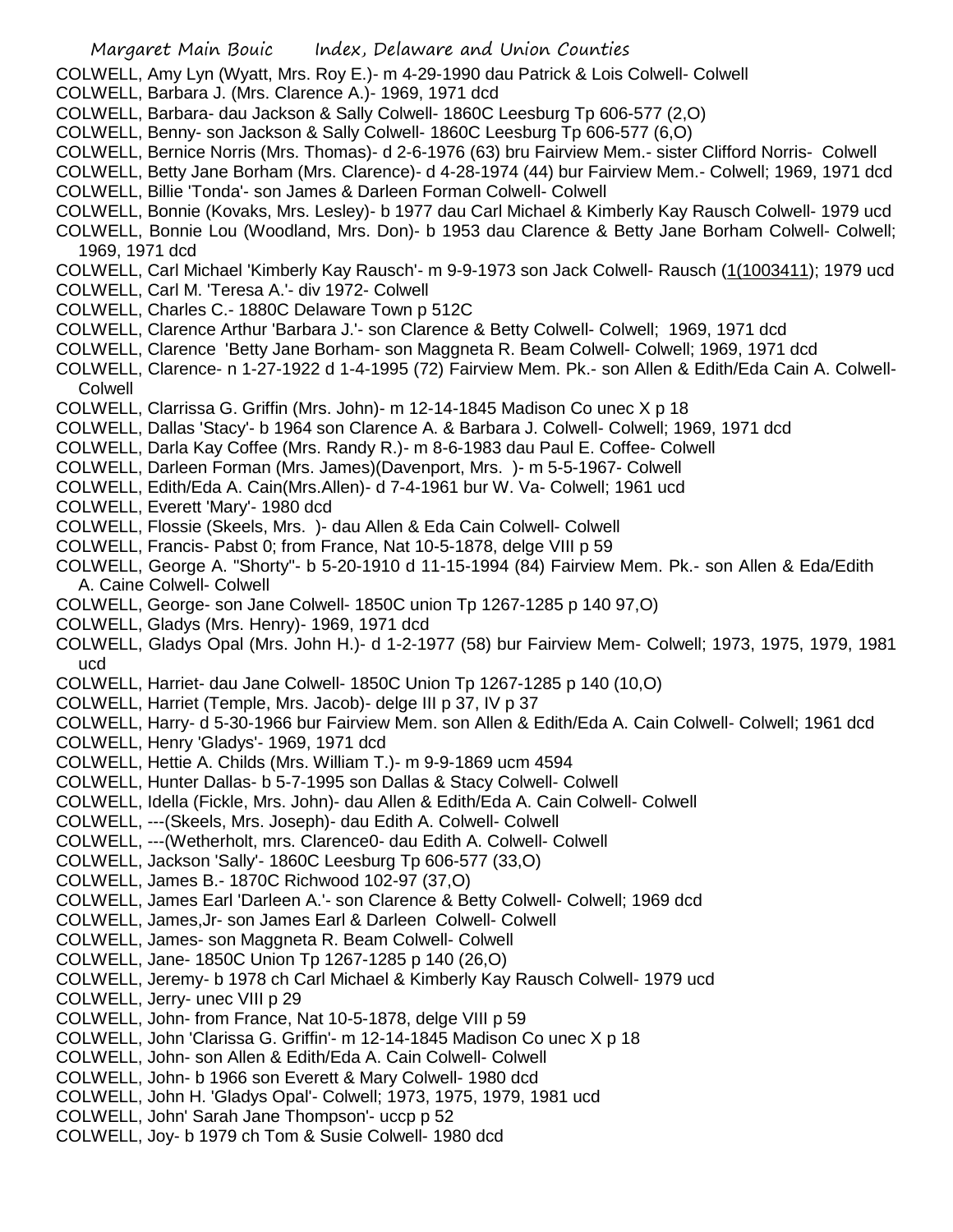- COLWELL, Junior- son James & Darleen Forman Colwell- Colwell
- COLWELL, Karen (Mrs. Richard)- Colwell
- COLWELL, Kathy- dau James & Darleen Forman Colwell- Colwell
- COLWELL, Kevin Andrew- son Richard & Karen Colwell- Colwell- engaged to Suzanne Michell LeCrane
- COLWELL, Kimberly- b 1970-g ch Clarence A. & Barbara J. Colwell- Colwell; 1969, 1971 dcd
- COLWELL, Kimberly Kay Rausch (Mrs. Carl Michael)- b 1957 m 9-9-1973 dau Thomas E. & Dorothy F. Shumway Rausch- Rausch 1(10)3411; 1979 ucd
- COLWELL, Larry-b 1966 son James & Darleen Forman Colwell- Colwell; 1969 dcd
- COLWELL, Leland- son Allen & Edith/Eda A. Cain Colwell- Colwell
- COLWELL, Lois Ann- dau Russell Colwell- Colwell engaged to Robert Keith Gatchell
- COLWELL, Lois (Mrs. Patrick Dean)- Colwell
- COLWELL, Maggneta R. Beam (Mrs. )- d 6-18-1982 (62) bur Fairview Cem- Colwell
- COLWELL, Martin Heirs- unec XIV p 7
- COLWELL, Mary (Mrs. Everett)- 1980 dcd
- COLWELL, Melissa (Hannan, Mrs. )- dau James & Darleen Forman Colwell- Colwell
- COLWELL, Michael Anthony- b 11-4-1997 d 3-26-1998 (4m) Fairview Cem- son Jim Roach & Kathy Colwell- Colwell
- COLWELL, Michael- b 1974 son Carl Michael & Kimberly Kay Rausch Colwell- 1979 ucd
- COLWELL, Michael- b 1967 son Clarence A. & Barbara J. Colwell- Colwell; 1969, 1971 dcd
- COLWELL, Moses- son Jane Colwell- 1850C Union Tp 1267-1285 p 140 (4,O)
- COLWELL, Patrick Dean 'Lois'- b 1955/6 son Clarence & Betty Jane Borham Colwell- Colwell; 1969, 1971 dcd
- COLWELL, Paul Eugene- b 9-26-1965 d 4-8-1989 (23) Fairview Cem- son Clarence A. & Barbara J. Colwell-Colwell; 1969, 1971 dcd
- COLWELL, Randy R. 'Darla Kay Coffey'- m 8-6-1983 son Wilbur R. Colwell- Colwell
- COLWELL, Rena (Wetherholt, Mrs. )- dau Allen & Edith/Eda A. Carin Colwell- Colwell
- COLWELL, Richard- son Jackson & Sally Colwell- 1860C Leesburg Tp 606-577 (4/12,O)
- COLWELL, Richard 'Karen'- Colwell
- COLWELL, Roberta (Daniels, Mrs. )- dau Maggneta R. Beam Colwell- Colwell
- COLWELL, Roberta T. (Daniels, Mrs. David)- dau Clarence & Betty Colwell- Colwell
- COLWELL, Russell- son Allen & Edith/Eda A. Cain Colwell- Colwell
- COLWELL, Sally (Mrs. Jackson)- 1860C Leesburg Tp 606-577 (27,O)
- COLWELL, Sarah Jane Thompson (Mrs. John)- heir of Benjamin Thompson- uccp p 52
- COLWELL, Sarah L. (McCann, Mrs. Sims)- 1915 uch p 588
- COLWELL, Sherry- 1980 dcd
- COLWELL, Stephen- adm of Benjamin Biggs- uccp p 5- 1825
- COLWELL, Susie (Mrs. Tom)- 1980 dcd
- COLWELL, Teresa A. (Mrs. Carl M.)- div 1972- Colwell; 1973 ucd
- COLWELL, Thomas- son Allen & Edith/Eda A. Cain Colwell- Colwell
- COLWELL, Thomas B.- son Jane Colwell- 1850C Union Tp 1267-1285 p 140 (6/12,O)
- COLWELL, Thomas D.'Bernice Norris'- Colwell; 1969 dcd
- COLWELL, Thomas Jr.- son Thomas & Bernice Norris Colwell- Colwell
- COLWELL, Tom- b 1963 son Everett & Mary Colwell- 1980 dcd
- COLWELL, Tom 'Susie'- 1980 dcd
- COLWELL, Tonda (Mrs. Billy)- Colwell
- COLWELL, Tony- b 1965 son Everett & Mary Colwell- 1980 dcd
- COLWELL, Tonya Sue (Lindeman, Mrs. )-b 1968 dau Clarence & Betty Jane Borham Colwell- Colwell; 1969, 1971 dcd
- COLWELL, Wilbur R.- Colwell
- COLWELL, William- son Jackson & Sally Colwell- 1860C Leesburg Tp 606-577 (3,O)
- COLWELL, William P.- 1880C Delaware Town p 509A
- COLWELL, William T. 'Hettie A. Childs'- m 9-9-1869 ucm 4594
- COLYER, Elder- 1883 uch V p 397
- COLYER, Mike- 1991 ucd
- COLYER, Phillip- unclaimed letter, 1863- delge VII p 10
- COMAI, Bailba- b 3-7-1857 d 4-27-1862 Trinity Lutheran Cem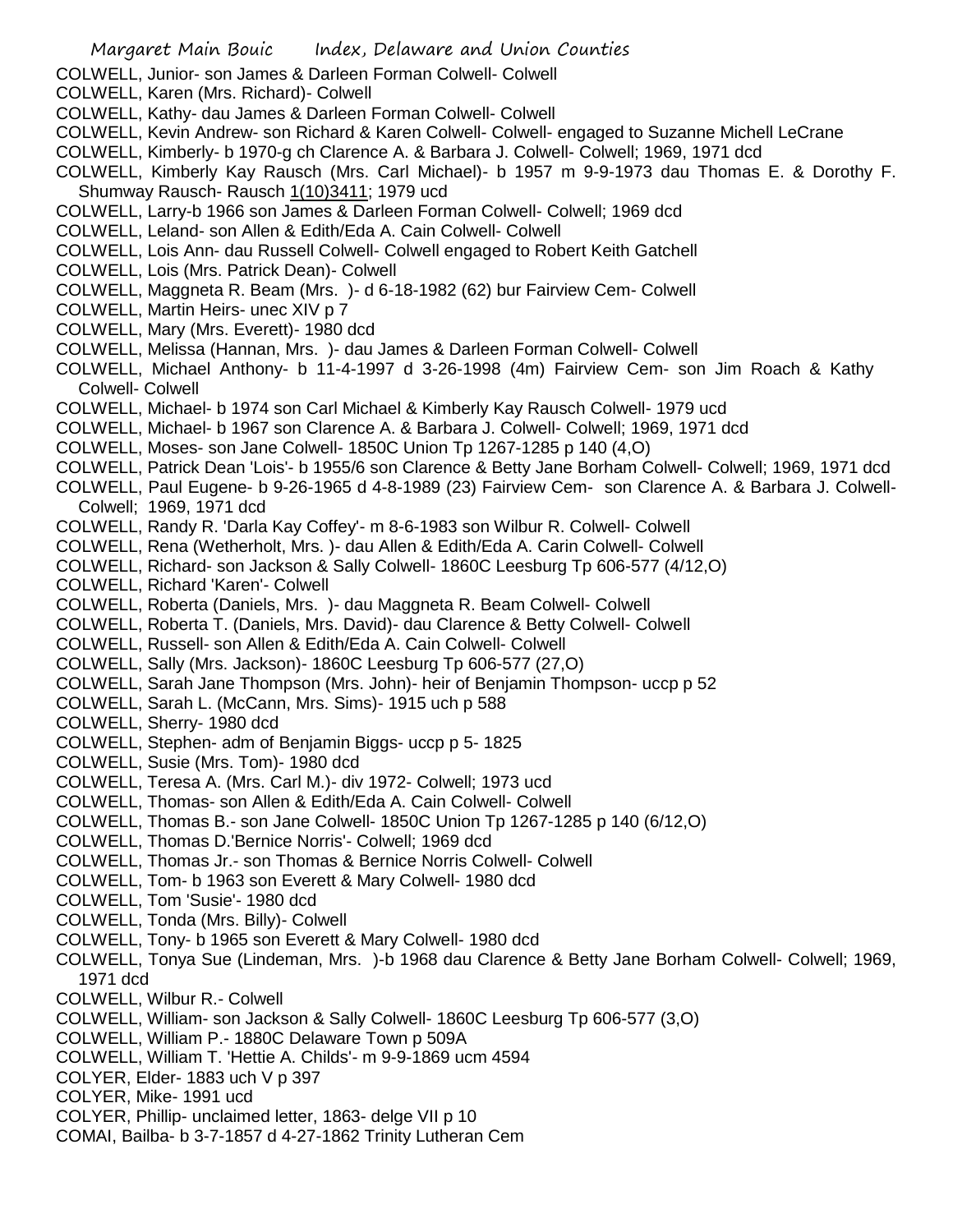- COMAN, John W.- 1840C Thompson Tp p 110 (30-40)
- COMBER, Alva M.- Pabst Pion II p 59
- COMBRINK, Bertha George (Iron, mrs. John)(Mrs. Rev. Charles)- b 8-20-1875 d 9-4-1944 dau James & Emalina G. Herford George- oppc 710
- COMBRINK, Rev. Charles 'Hester Ward Fullerton''Bertha George'- son William H. & Catherine Von Brock Combrink- opc minister
- COMBRINK, Harry McKee- son Charles & Hester Ward Fullerton Combrink- see opc minister
- COMBRINK, Martha Fullerton (Dowd, mrs. David)- dau Charles & Hester Ward Fullerton Combrink- see opc minister Combrink; Dowd
- COMBS, A. E.- ped Lorilee Thomas #196 26- unec X p 22
- COMBS, Alan 'Malinda'- Combs
- COMBS, Albert 'Dorothy'- m 11-1910- Combs
- COMBS, Alfred 'Lorna Mae Johnson''Josephine Slone'- b 10-18-1927 d 12-12-1975 son James & Alta Wells Combs- Combs; 1959, 1973, 1975 ucd
- COMBS, Albert 'Ethel'- 1967, 1971 ucd
- COMBS, Albert M.'Dorothy M. Jones'- b 1-28-1917/8 m 9-14-1940 d 12-31-1991 (74) Milford Cem Un Al p 75 son Samuel P. & America McCallister Combs- Combs
- COMBS, America McAllister (Mrs. Samuel P.)- Combs
- COMBS, Andrea (Fishbaugh, Mrs. Gail)- b 1961 dau Lois Geraldine/Jeri Baker Combs- Armentrout; Combs; 1971, 1973, 1979 ucd
- COMBS, Altie Wells (Mrs. James)- b 9-24-1912 m 1925 d (84) Hopewell Cem- dau Sampson & Ada Wells Combs- Combs; 1959, 1967, 1971, 1973, 1975, 1979, 1981 ucd
- COMBS, Anna (McCall, Mrs. Don)- dau Albert M. & Dorothy M. Jones Combs- Combs
- COMBS, Arnold 'Judith F.'- 1967, 1971, 1973, 1975, 1979, 1981, 1983. 1991 ucd
- COMBS, Audney 'Frances A.'- son Joe Preston & Jewel Finch Combs- Combs; Finch; 1959, 1971, 1973 ucd
- COMBS, Barbara Jeanne Sweeney (Mrs. Rodney Lee)- m 11-17-1974- dau Thomas Sweeney, Jr.- Combs; 1979, 1981, 1983, 1991 ucd
- COMBS, Berry 'Diane'- 1991 ucd
- COMBS, Bernice (Dorsey, Mrs. )- dau Samuel P. & America McCallister Combs- Combs
- COMBS, Beverly Collins (Mrs. Roy)- Combs
- COMBS, Bill 'Helen'- son Elmer W. Combs- Combs
- COMBS, Billie Jo- ch Nella Mae Combs- Combs
- COMBS, Bob- 66 Griswold St.- Combs
- COMBS, Bobbi Jean (Mrs. James)- 1971, 1973, 1975, 1979, 1981, 1983, 1991 ucd
- COMBS, Bonnetta (Runyan, Mrs. )- dau Elmer W. Combs- Combs
- COMBS, Brenda J. (Welch, Mrs. )- b 1955 dau Lois Jeri/Geraldine Baker Combs- Combs; 1971, 1973, 1981, 1983 ucd
- COMBS, Brenda- b 1971 dau Robert D. & Dorothy A. Combs- 1979, 1981, 1983 ucd
- COMBS, Burton/Bert 'Ramona J.'- b 1951- son James & Altie Wells Combs- 1949, 1959, 1967, 1971, 1973, 1975, 1979 ucd
- COMBS, Burton 'Tracy Jean Wood'- m 7-22-1983 son James Combs- Combs
- COMBS, Carl- son Gallie & Carrie Browning Combs- Combs
- COMBS, Carlene Frances (Jaynes, Mrs. Donn E. Jr.)- m 6-23-1973 dau Robert L. & Mary E. Snyder Combs-Combs; 1971 dcd
- COMBS, Carol Lynn (Brewer, Mrs. Bernard William)- b 10-6-1945 m 4-12-1963- Graham (1744443)
- COMBS, Carolyn Sue (Rife, Mrs. Gary)- m 10-28-1967- dau James C. Combs- Combs
- COMBS, Carrie Browning (Mrs. Gallie)- Combs
- COMBS, Cassidy Renee- b 9-8-1997 dau Alan & Malinda Combs- Combs
- COMBS, Charles- b 1960 son Irvin & Mary L. Huffine Irvin Combs- Combs; 1967, 1973, 1975 ucd
- COMBS, Charles 'Linda'- son Albert & Dorothy M. Jones Combs- Combs
- COMBS, Joe Charles 'Penny Lynn Goodykoontz- m 6-11-1960 son Joe Preston & America McAllister Combs-Combs
- COMBS, Charles 'Sharon H. DeWitt'- 1959, 1973, 1975, 1979 ucd
- COMBS, Chris 'Sandra Elaine Low'' Fox'- m 10-13-1979 son Mrs. Dana Wells- Combs; Carr (114319234); Low; 1979 ucd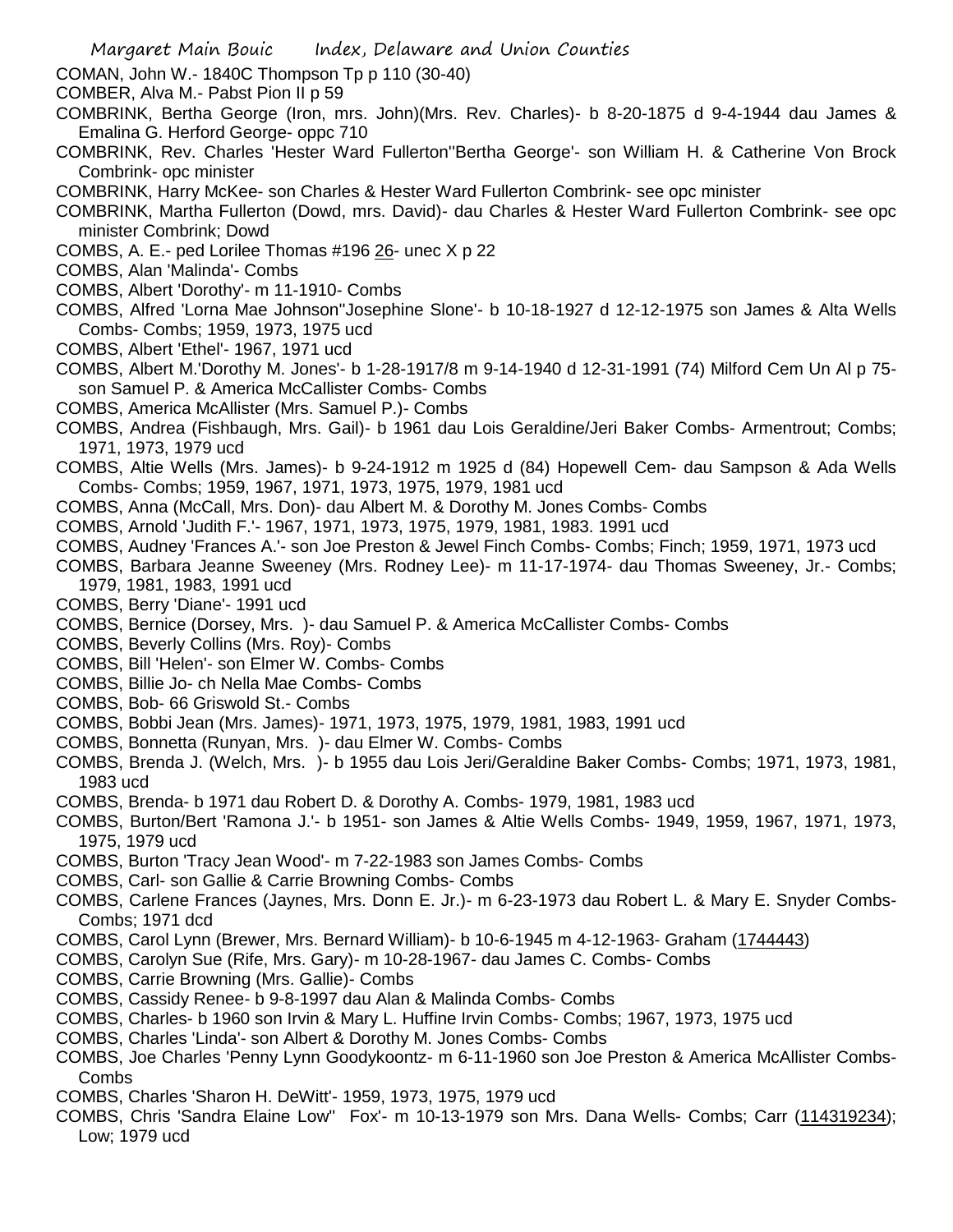Margaret Main Bouic Index, Delaware and Union Counties COMBS, Chris 'Teresa S.'- 1991 ucd COMBS, Christ- son Crit & Elsie Williams Combs- Combs COMBS, Christine/Christel (Mrs.Elmer G.)- 1971, 1973, 1975, 1981, 1991 ucd COMBS, Christopher James- son Dennis & Marla Mary Combs- Combs- engaged to Jaqueline Nicole Holly COMBS, Clarissa (Mrs. Jeff)- Combs COMBS, Corbett- b 1960 son Floyd & Dorothy Combs- 1971 ucd COMBS, Courtney- b 1989 ch Chris & Teresa S. Combs- 1991 ucd COMBS, Craig- b 1972 son Wesley R. & Janet M. Combs- 1981, 1983 ucd COMBS, Crit 'Elsie Williams'- b 4-2-1915 m 1938 d 9-22-1960 bur Milford Center-son Sam & America McAllister Combs Combs; 1949 ucd COMBS, Crystal- b 1968 dau Thomas C. & Saundra Lee Young Combs- 1971 dcd COMBS, Cynthia (Anderson, Mrs. Ray)- ped Jason Huffman #294 unec XI p 31 COMBS, Dale 'Mary Irene Straw'- b 4-3-1917 m 8-12-1949- Cowgill p 11 COMBS, J. Daniel- b 1959 son Jeri/Geraldine Buker Combs-Combs; 1971, 1973 ucd COMBS, Danny- son Nevin E. & Joanne Combs- Combs COMBS, Danny 'Ethel'- b 1955 son Sherman Combs- 1967, 1973 ucd COMBS, Darlene- dau Crit & Elsie Williams Combs- Combs; 1949 ucd COMBS, Darlene (Gibbs, Mrs. Charles) - b 1958/7 dau Sherman & Ethel Blair Combs- Combs; 1967, 1973 ucd COMBS, J. David- son Gerladine Baker Combs- Armentrout 1981, 1983 ucd COMBS, Debora Lynn- dau Raymond & Pauline Ritchie Combs- Combs COMBS, Dennis M.- b 3-29-1969 d (22) son Dennis S. & Marla Combs- Combs COMBS, Dennis S. 'Marla'- son Gerald & Mildred Combs- Combs COMBS, Devin Trey- b 9-5-1993 son Jeff & Clarissa Combs- Combs COMBS, Diane (Mrs. Barry)- 1991 ucd COMBS, Diane M. Fuson (Mrs. Steven W.)- m 3-1-1975 dau Peggy Fuson- Combs COMBS, Don R. 'Mary'- 1979, 1991 ucd COMBS, Donald R. 'Jodi/Jody Huffman'- m 7-7-1972 son Joe Preston & Jewel Finch Combs- Combs; 1971, 1973, 1975, 1981, 1983 ucd COMBS, Dorothy- b 1920 Milford Cem Un Al p 75 COMBS, Dorothy M. Jones (Mrs. Albert)- m 9-14-1940 Combs COMBS, Dorothy A. (Mrs. Robert D.)- 1979, 1981, 1983 ucd COMBS, Dorothy (Mrs. Floyd)- 1971 ucd COMBS, Edna Mae (Slone, Mrs. James E.)- dau James & Altie Wells Combs- Combs COMBS, Ellen- b 1967 dau Floyd & Dorothy Combs- 1971 ucd COMBS, Elmer G. 'Christine/Christel' son Elmer W. Combs- Combs; 1971, 1973, 1975, 1981, 1983, 1991 ucd COMBS, Elmer- son Sam & America McCallister Combs- Combs COMBS, Elmer W. - m 8-21-1937- Combs COMBS, Elsie Williams (Mrs. Crit)- Combs; 1949, 1973, 1975 ucd COMBS, Eric- b 1977 son Wesley R. & Janet M. Combs- 1981, 1983 ucd COMBS, Erlene(Gibson, Mrs. )- b 1953 dau Sherman & Ethel Combs- Combs; 1967 ucd COMBS, Ervin- son James & Altie Wells Combs- 1959 ucd (5) COMBS, Ethel (Mrs. Albert)- 1967, 1971 ucd COMBS, Ethel- b 1974 dau Burton & Ramona J. Combs- 1979 ucd COMBS, Ethel Blair (Mrs. Sherman)- b 1925 m 5-23-1947 York Tp Cem p 87- Combs; 1967, 1971, 1973, 1975 ucd COMBS, Fanny (Rambo, Mrs. William Franklin)- b 1858 d 1896 dau A. E. Combs- ped Lorilee Thomas #196 13- unec X p 21 COMBS, Floyd 'Dorothy'- 1971 ucd COMBS, Frances A./O. (Mrs. Audney A.)- Combs; 1971, 1973 ucd COMBS, Frances- b 1959 dau Russell & Wanda L. Combs- 1967, 1971 ucd COMBS, Frances S.- 1961 dcd COMBS, Freda Melton (Mrs. Lannie)- dau William & Ethel Marie Ward Melton- Maugans Anc p 39, 95 COMBS, Fronia Marie- dau Russell & Wanda L. Combs- 1971 ucd COMBS, Gallie 'Carrie Bronwing'- Combs COMBS, Gary- b 1961 son Floyd & Dorothy Combs- 1971 ucd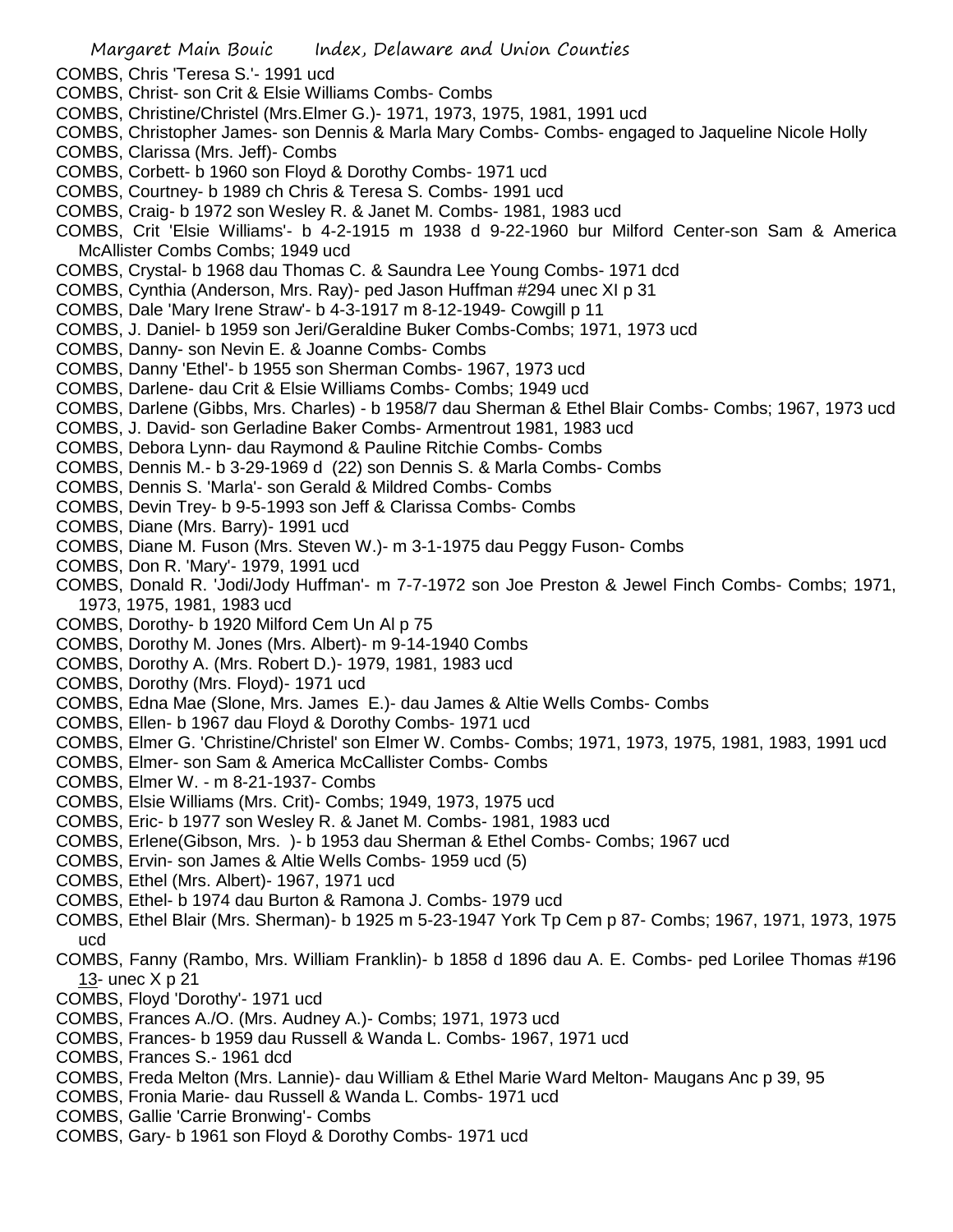- COMBS, Gerald 'Mildred'- Combs
- COMBS, Lois Geraldine/Jeri Baker/Buker (Mrs. )- Armentrout- Combs; 1971, 1973 ucd
- COMBS, Glenda (Hall, Mrs. )- dau Crit & Elsie Williams Combs- Combs
- COMBS, Gloria (Mrs. Porter J. B.)- Combs
- COMBS, Hannan 'Lila Jones'- Combs
- COMBS, Harold- son Sam & America McCallister Combs- Combs
- COMBS, Helen (Mrs. Bill)- Combs
- COMBS, Howard- brother Crit Combs- Combs
- COMBS, Irvin A. 'Mary L. Huffine'- son James & Altie Wells Combs- Combs; 1967, 1973, 1975, 1979, 1981, 1991 ucd
- COMBS, Isaac John- b 7-9-1963 d 4-8-1986 bur Hopewell Cem son Irvin & Mary L. Huffine Combs- Combs; 1967 ucd
- COMBS, Jackie/Jacquelynne E. (Richards, Mrs. Johnny Dwain)(Armentrout, Mrs. Geary L.)- b 2-26-1954 d 6-29-1984 (30) bur Oakdale Cem - dau Lois Geraldine/Jeri Baker Combs; granddau Preston Combs-Combs; 1971 ucd
- COMBS, James 'Altie Wells'- b 2-2-1903 m 1925 d 11-16-1970 bur Red Fox Ky.- son Hannah & Lela Jones Combs- Combs; 1959, 1967 ucd
- COMBS, James 'Bobbi Jean- 1971, 1973, 1975, 1979, 1981, 1983, 1991 ucd
- COMBS, James Daniel- b 12-15-1959 d 5-12-1991 (31) son Lois Geraldine Baker Combs; Combs
- COMBS, James Lee 'Linda Regina Morrison'- m 1-20-1968- Combs
- COMBS, James- son Roberta A. Combs- Combs
- COMBS, James Rodney- son Linda Regina Morrison Combs- Combs
- COMBS, James- son Russell & Wanda L. Combs- 1971 ucd
- COMBS, James S. 'Lucy M.'- 1967, 1971 ucd
- COMBS, James- b 1966 son James S. & Lucy Combs- Combs; 1967, 1971 ucd
- COMBS, James Thomas Jefferson- b 11-22-1984 son Rodney Lee & Barbara Jeanne Sweeney Combs-Combs
- COMS, James- son Sam & America McCallister Combs- Combs
- COMBS, Janet- dau Arnold & Judy Combs- 1983 ucd
- COMBS, Janet Lee- dau Nella Mae Combs- Combs
- COMBS, Janet M. (Mrs. Wesley R.)- 1981, 1983 ucd
- COMBS, Jeff 'Clarissa'- son Bill & Helen Combs- Combs
- COMBS, Jeromey Brian- b 5-17-1976 son Porter J. & Bowers Combs- Combs
- COMBS, Jerri- 1979 ucd
- COMBS, Jerry Bruce- son Crit & Elsie Williams Combs- Combs; 1949 ucd
- COMBS, Jesse- b 1984 ch Rodney & Barbara J. Sweeney Combs- 1991 ucd
- COMBS, Jewel Finch (Mrs. Joe Preston)- b 1-9-1917 m 6-8-1936 d 4-26-1986 bur Milford- dau Joshua B. & Rebecca Wood Finch- Combs; 1959, 1971, 1973, 1975, 1979, 1981, 1983 ucd
- COMBS, Joanne (Mrs. Nevin E.)- Combs
- COMBS, Jodi/Jody (Mrs. Donald R.)- m 7-7-1972 1975, 1981 ucd
- COMBS, John- b 1964 son Irvin A. & Mary L. Combs- 1973, 1975, 1979, 1981, 1983 ucd
- COMBS, John- son Sherman & Ethel Blair Combs- Combs
- COMBS, Joseph 'Stacie'- Combs
- COMBS, Josephine Slone (Mrs. Alfred)- Combs; 1973, 1975, 1979, 1981, 1983 1991 ucd; 1980 dcd
- COMBS, Joshua 'Katrina Kay Kronk'- son Donald R. & Jody Huffman Combs- Combs; 1975, 1981, 1991 ucd
- COMBS, Joshua- b 1973 son Don R. & Mary Combs- 1973, 1979, 1991 ucd
- COMBS, Joyce May- dau Crit & Elsie Combs- Combs; 1949 ucd
- COMBS, Judy/Judith F. (Mrs. Arnold)- 1959, 1967, 1971, 1973, 1975, 1979, 1981, 1983, 1991 ucd
- COMBS, Judy- b 1962 dau Sherman & Ethel Combs- Combs; 1967, 1973, 1975 ucd
- COMBS, Kaitlin Hope- b 7-6-1997 dau Joseph & Stacie Combs= Combs
- COMBS, Kathleen (Overfield, mrs. )- dau James & Altie Wells Combs- Combs
- COMBS, Kathy- b 1963 dau Arnold & Judy Combs- 1973, 1975, 1979, 1981, 1983 ucd
- COMBS, Kathy- b 1963 dau Robert D. & Dorothy A. Combs- 1979 ucd
- COMBS, Katrina Kay Kronk (Mrs Joshua)- Combs
- COMBS, Kim- dau Nevin E. & Joanne Combs- Combs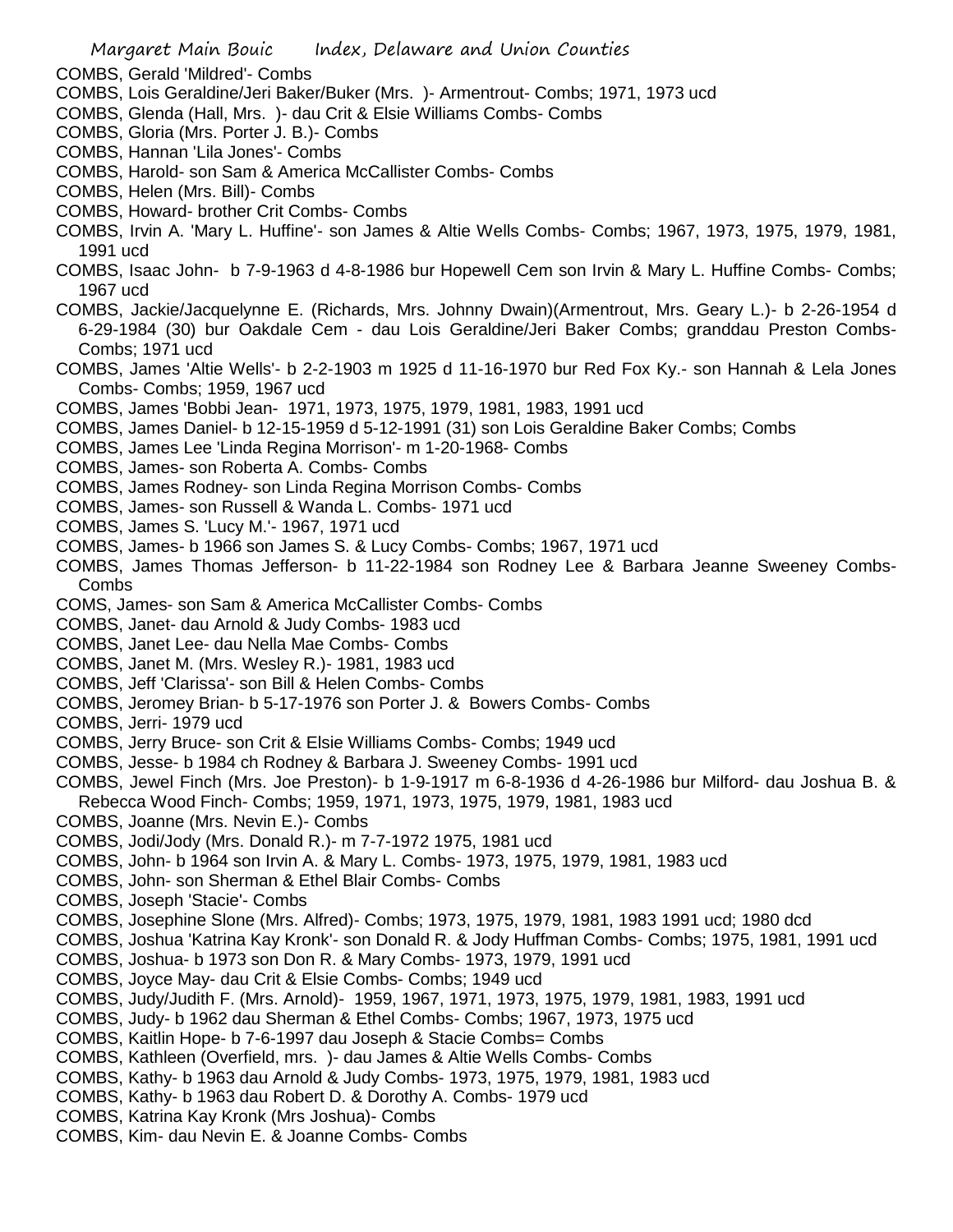- COMBS, L.- 1991 ucd
- COMBS, Lacey- ch Robert A. Combs- Combs
- COMBS, Lannie 'Freda Melton'- Maugans Anc p 39, 95
- COMBS, Larry- b 1961 son Russell & Wanda L. Combs- 1967, 1971 ucd
- COMBS, Laura- b 1967 dau Russell & Wanda L. Combs- 1967, 1971 ucd
- COMBS, Lavana (Sumner, Mrs. )- dau Sherman & Ethel Combs- Combs
- COMBS, Leroy- son Alfred & Lorna Mae Johnson Combs- Combs; 1959 ucd(6mo), 1971 ucd
- COMBS, Leslie H.'Thelma M.'- 1969, 1971 dcd
- COMBS, Lex V. 'Virginia May Montgomery'- m 6-15-1938- Genther p 209
- COMBS, Lila Jones (Mrs. Hannan)- Combs
- COMBS, Lilly Mae- dau James & Altie Wells Combs- Combs
- COMBS, Linda (Archer, Mrs. )- dau Robert L. & Mary E. Combs- Combs
- COMBS, Linda- dau Crit & Elsie Combs- 1949 ucd
- COMBS, Linda Regina Morrison (Mrs. James Lee)- m 1-20-1968 d 3-16-1984 (35) bur Green Mound- dau Okey & Jessie Morrison- Combs
- COMBS, Lita Jones (Mrs. Hanna)- Combs
- COMBS, Lorna/Lona Mae Johnson (Mrs. Alfred)- b 5-4-1937 d 2-2-1961 bur Cody, Ky-dau Sidney & Usley Adams Johnson- Combs; 1959 ucd
- COMBS, Louisa (Mrs. Robert)- Combs
- COMBS, Lucy M. (Mrs. James S.)- 1967, 1971 ucd
- COMBS, Lucy (Mrs. Sterling)- 1971 ucd
- COMBS, Luther- b 1952 son Sherman & Ethel Blair Combs- Combs; 1967, 1971, 1973 ucd
- COMBS, Madeline (Holcomb, Mrs. )- dau Gallie & Carrie Browning Combs- Combs
- COMBS, Malinda (Mrs. Alan)- Combs
- COMBS, Marcia- b 1961 dau Wesley J. & Marjorie A. Combs- 1967 ucd
- COMBS, Margaret Jane (Hunt, Mrs. Lee Allen)- m 11-24-1973 dau Robert L. Combs- Combs
- COMBS, Margaret- b 1955 dau Robert L. & Mary Combs- 1971 dcd
- COMBS, Maribeth- b 8-12-1985 dau Chris & Fox Combs- Combs
- COMBS, Marjorie A. (Mrs. Wesley J.)- 1967 ucd
- COMBS, Marla (Mrs. Dennis S.)(Frary, Mrs. Robert)- Combs
- COMBS, Marsha (Mayberry, Mrs. )- b 1956 dau Lois Jeri/Geraldine Buker Combs- 1971, 1973, 1979 ucd; Armentrout
- COMBS, Martha (Smith, Mrs. )- dau James & Altie Wells Combs- Combs; 1959 ucd(14)
- COMBS, Mary Ann (Jolliff, Mrs. Paul W.)- b 1956 dau Joe Preston & Jewell Finch Combs- Combs; 1959 (13), 1973 ucd
- COMBS, Mary Ann dau Alfred & Lorna Johnson Combs- 1959 ucd (3)
- COMBS, Mary (Mrs. Don R.)- 1979, 1983, 1991 ucd
- COMBS, Mary E. Snyder (Mrs. Robert L.)- b 7-23-1924 Mich d 7-6-1987 bur Fairview Mem.- Combs; 1971 dcd
- COMBS, Mary Irene Straw (Baker, Mrs. Clifford)(Mrs. Dale)- b 7-24-1914 m(1) 8-12-1949 (2) 8-12-1949 dau Harry Franklin & Mary Pearl Markley Straw- Cowgill p 11
- COMBS, Mary- b 1962/3 dau Irvin & Mary L. Combs- 1967, 1973, 1975, 1979, 1981 ucd
- COMBS, Mary L. Huffine (Mrs. Irvin A.)- dau Clyde Huffines- Combs; 1967, 1973, 1975, 1979, 1981, 1983 ucd
- COMBS, Mary (Pheasant, Mrs. George)- dau Irvin & Mary Huffine Combs- Combs
- COMBS, Marybeth- b 1985 dau Chris & Teresa S. Combs- 1991 ucd
- COMBS, Matt- son Irvin & Mary L. Huffine Combs- Combs
- COMBS, Michael- b 1966 son Thomas C. & Saundra Lee Young Combs- 1971 dcd
- COMBS, Michelle (Kowalik, Mrs. Jerome Michael)- b 1967 m 5-28-1994 dau Elmer Gene & Christel Combs-1971, 1973, 1975, 1991 ucd
- COMBS, Mildred (Mrs. Gerald)- Combs
- COMBS, Minnie- b 1963 dau Floyd & Dorothy Combs- 1971 ucd
- COMBS, Mollie/Mallie (Taylor, Mrs. )- dau Sherman & Ethel Blair Combs- Combs
- COMBS, Monell (Dooley, Mrs. )- dau Elmer W. Combs- Combs
- COMBS, Nella Mae- b 10-18-1936 Ky d 3-22-1981 bur York Cem- dau Sherman & Ershel Smith Combs
- COMBS, Nevin E. 'Joanne'- d 5-28-1962 (28) bur Wooster- son William Combs- Combs
- COMBS, Orvil M.- d 12-22-1905 (33y) Oakdale Cem 2013 (238E) I p 140 (E-R38-2)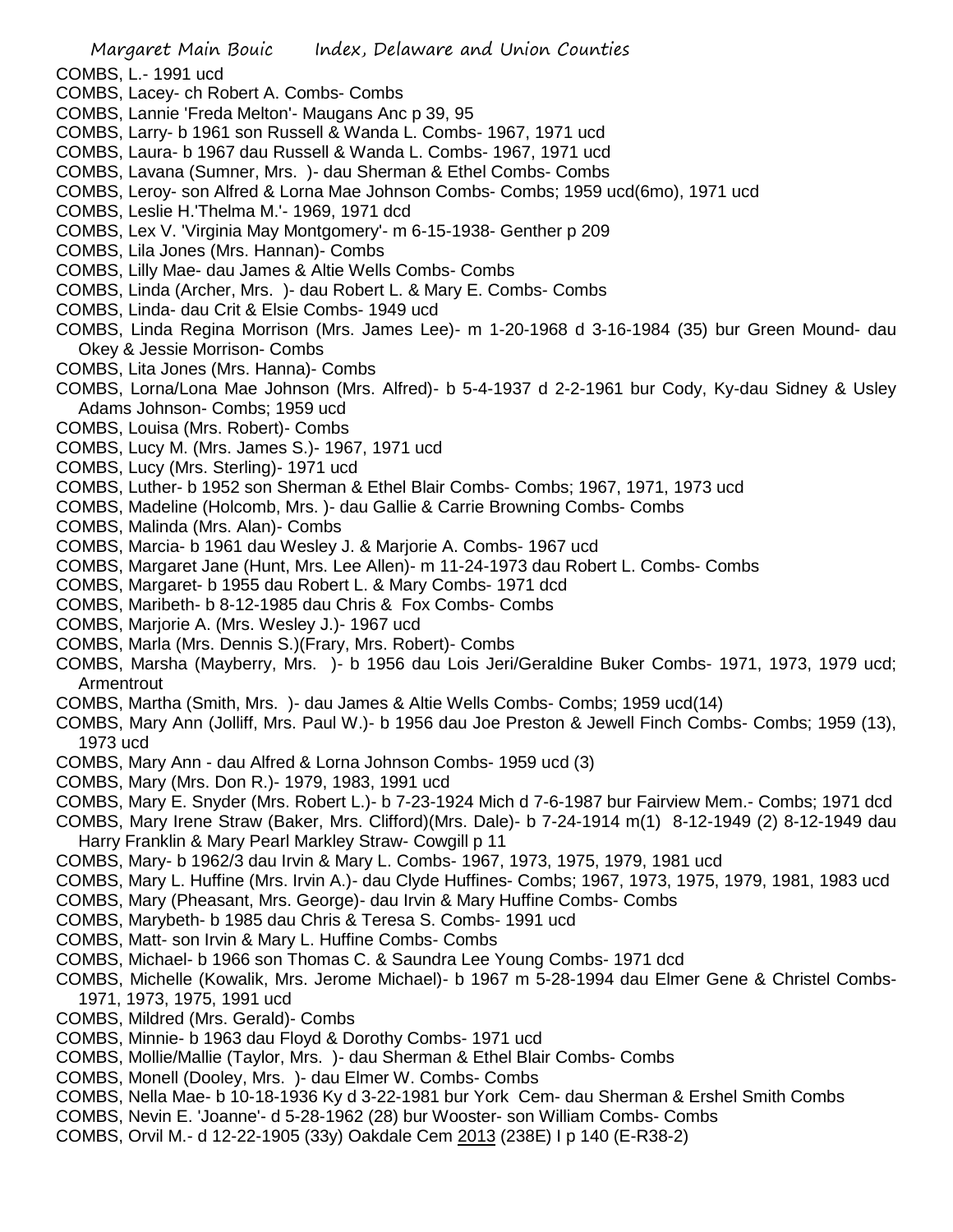COMBS, Pamela- b 1964 dau Robert D. & Dorothy A. Combs- 1979, 1981 ucd

COMBS, Pauline Ritchie (Mrs. Raymond)- Combs

- COMBS, Peggy- b 1969 dau Floyd & Dorothy Combs- 1971 ucd
- COMBS, Peggy (Hunt, mrs. )- dau Robert & Mary E. Snyder Combs- Combs
- COMBS, Penny Lynn Goodykoontz (Mrs. Joe Charles)- m 6-11-1960 dau Evelyn Goodykoontz- Combs
- COMBS, Phyllis (Daum, Mrs. )- dau Elmer W. Combs- Combs
- COMBS, Phyllis (Mrs. Porter)- 1959 ucd
- COMBS, Porter J. B. 'Gloria'- son Joe Preston & Jewel Finch Combs- Combs
- COMBS, Porter 'Phyllis'- 1959 ucd
- COMBS, Joe Preston 'Jewell Finch'-b 3-28-1911 Ky m 6-8-1936 d 7-18-1995 (84) Milford Cem- son Samuel P. & America McAllister Combs; Combs; Armentrout; 1959, 1971, 1973, 1975, 1979, 1981, 1983, 1991 ucd
- COMBS, Ramona (Mrs. Burton)- 1979 ucd
- COMBS, Ray Dwayne- son Raymond & Pauline Ritchie Combs- Combs
- COMBS, Ray- son Sherman & Ethel Blair Combs-Combs
- COMBS, Raymond 'Pauline Ritchie'- d 12-18-1977 (33) bur Ky- son Gallie & Carrie Browning Combs- Combs
- COMBS, Rhonda- dau Charles E. Combs- Combs
- COMBS, Richard- b 1954 son Wesley J. & Marjorie A. Combs- 1967 ucd
- COMBS, Robert D. 'Dorothy A.'- 1979, 1981, 1983, 1991 ucd
- COMBS, Robert Lee 'Mary E.'- Combs; 1971 dcd
- COMBS, Robert 'Louisa'- son William & Suzanne Combs- Combs
- COMBS, Roberta A. (Moore, Mrs. Mark S.)- m 1-11-1992- Combs; Moore
- COMBS, Roberta- b 1962 dau Robert D. & Dorothy A. Combs- 1979, 1983, 1991 ucd
- COMBS, Roberta Lee- b 1966 dau Robert L. & Mary E. Snyder Combs- Combs; 1971 dcd; engaged to Stephen Ray Dever-
- COMBS, Rodney Lee 'Barbara Jeanne Sweeney'- b 1956 m 11-17-1874 son James & Bobby Jean Combs-Combs; 1971, 1973, 1979, 1981, 1983, 1991 ucd
- COMBS, Roger- b 1965 son Elmer G. & Christel Combs- 1971, 1973, 1975, 1991 ucd
- COMBS, Ronnie- b 1956 son Russell & Wanda L. Combs- 1967, 1971 ucd
- COMBS, Roxi- dau Charles E. Combs- Combs
- COMBS, Roy 'Beverly Collins'- Combs
- COMBS, Roy Dennis- stillborn twin 12-27-1974 of Roy & Beverly Collins Combs- Combs
- COMBS, Ruby (Khamsao, Mrs. Osa)- b 1966 dau Irvin & Mary L. Huffine Combs- Combs; 1967,1973, 1975, 1979, 1981, 1983 ucd
- COMBS, Ruby (Sloan/Slone, Mrs. )- dau James & Altie Wells Combs- Combs
- COMBS, Russell- b 1954 son Russell & Wanda L. Combs- 1967, 1971 ucd
- COMBS, Russell 'Wanda L.'- 1967, 1971 ucd
- COMBS, Ruth L. (Mrs. Wesley R.)- 1979 ucd
- COMBS, Sally (Cornett, Mrs. )- dau Gallie & Carrie Browning Combs- Combs
- COMBS, Samuel P. 'America McAllister'- Combs
- COMBS, Sandra Elaine Low (Mrs. Chris)- m 10-13-1979 dau Dwight Low- Combs; Low; Carr 114319234
- COMBS, Sandy/Saundra (McMary, Mrs. Robert)- b 1959 dau Charles & Sharon Combs- Combs; 1975 ucd
- COMBS, Saundra Lee Young (Mrs. Thomas C.)- m 11-7-1964- Combs; 1971 dcd
- COMBS, Scoby- son J. Preston & Jewel Finch Combs- Combs
- COMBS, Sharon DeWitt (Mrs. Charles E.)- b 9-9-1939 d 7-2-1989 (49) Oakdale Cem dau George & Mary DeWitt- Combs; 1973, 1975 ucd
- COMBS, Shawn- b 1972 ch Brenda Combs- 1981 ucd
- COMBS, Sherman 'Ethel Blair'- b 1913/ 6-6-1914 m 5-23-1947 d 10-27-1975 York Tp Cem p 87- son Hannan & Lila Jones Combs- Combs; 1971, 1973, 1975 ucd
- COMBS, Sheryl- b 1962 dau Wesley J. & Marjorie A. Combs- 1967 ucd
- COMBS, Sissie- dau Arnold & Judy Combs- 1967, 1971 ucd
- COMBS, Stacie (Mrs. Joseph)- Combs
- COMBS, Stacy Jo (Emans, Mrs. Shane Michael)- b 1-8-1976 dau Don R., & Jody Huffman Combs- Combs; 1979, 1981, 1991 ucd
- COMBS, Stella Mae (Sumner, Mrs. )- dau Gallie & Carrie Browning Combs- Combs
- COMBS, Sterling 'Lucy'- son James & Altie Wells Combs- Combs; 1959 ucd (11), 1971 dcd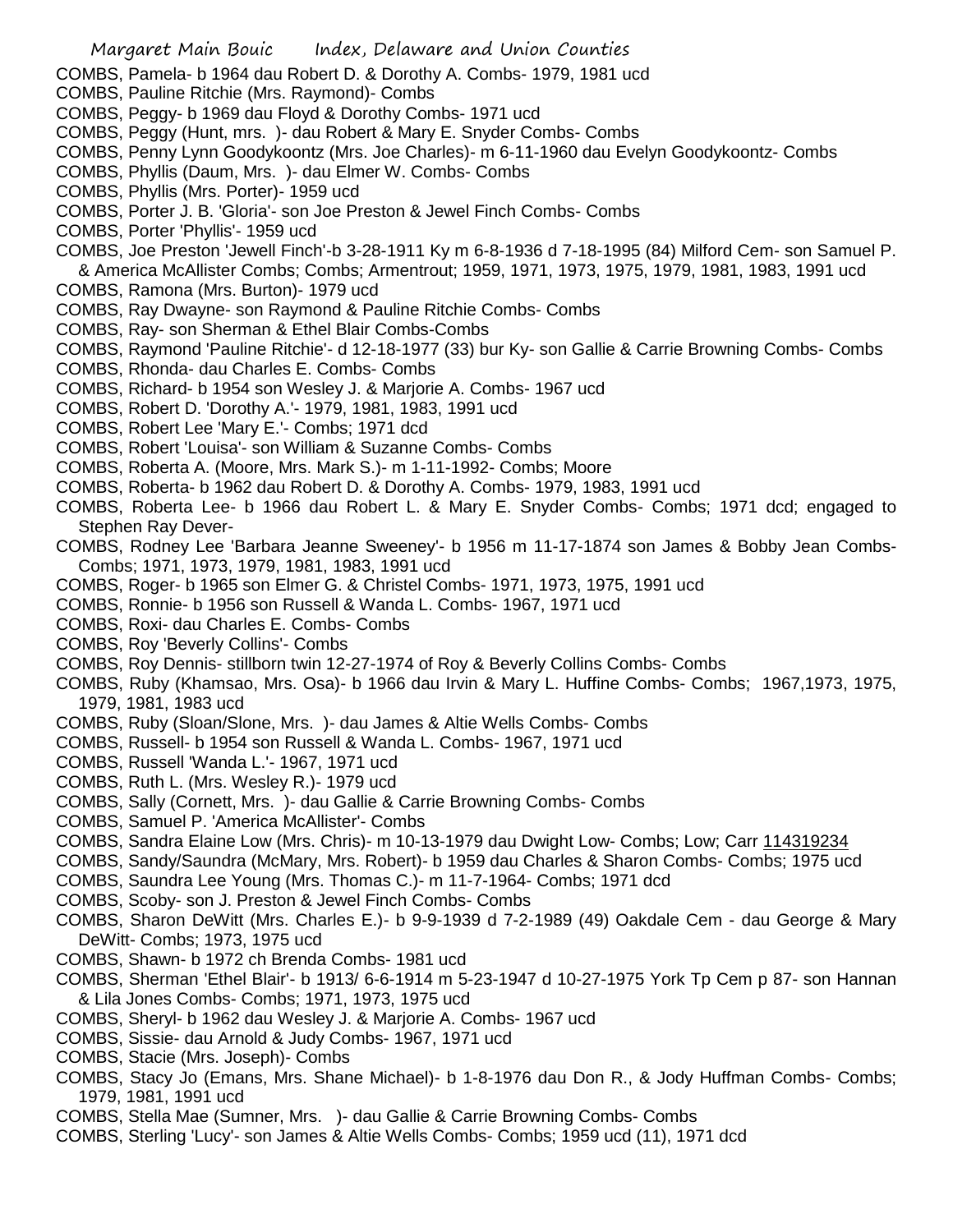- COMBS, Steven Wayne'Diane M. Fuson'- b 12-31-1956 m 3-1-1975 d 12-11- 1976 Milford Cem Un al p 77-son Wesley J. & Marjorie A. Combs- Combs; 1967 ucd
- COMBS, Suzi (Bergandine, Mrs. Richard)- dau Charles E. & Sharon A. DeWitt Combs- Combs
- COMBS, Tanita Marie (Caudill, Mrs. Michael James)- b 1964 m 5-7-1988 dau Audney A. & Frances A. Combs-Caudill; Combs; 1971, 1973 ucd
- COMBS, Teresa S. (Mrs. Chris)- 1991 ucd
- COMBS, Teresa S. (Mrs. Chris)- 1991 ucd
- COMBS, Thelma M. (Mrs. Leslie H.)- 1969, 1971 dcd
- COMBS, Thomas C. 'Saundra Lee Young'- m 11-7-1964 son Roy Combs- Combs; 1971 dcd
- COMBS, Tina- dau Nevin E. & Joanne Combs- Combs
- COMBS, Tina- b 1973 lived with Terry R. & Shirley J. Jones- 1977 ucd
- COMBS, Todd Aaron- b 8-3-1975 son Audney & Frances Combs- Combs
- COMBS, Tonya- b 1975 dau Burton & Ramona J. Combs- 1979, 1991 ucd
- COMBS, Tracy- b 1966 ch Audney A. & Frances A. Combs- 1971, 1973 ucd
- COMBS, Tracy Jean Wood (Mrs. Burton)- m 7-22-1983 dau Howard E. & Lois O. Wood- Combs
- COMBS, Trenchetta- b 1971 dau Burton & Ramona J. Combs- 1979 ucd
- COMBS, Trisha Lea- b 11-12-1975 dau Audney & Frances Picklesimer Combs- Combs
- COMBS, Troy Jay- stillborn twin 12-27-1974 of Roy & Beverly Collins Combs- Combs
- COMBS, Victoria- b 1965 dau Thomas C. & Saundra Lee Young Combs- 1971 dcd
- COMBS, Virginia May Montgomery (Mrs. Lex V.)- b 8-4-1913 m 6-15-1938 dau Frank & Lulu May Hager Montgomery- Genther p 209
- COMBS, Wanda L. (Mrs. Russell)- 1967, 1971 ucd
- COMBS, Wesley J. 'Marjorie A.'- 1967 ucd
- COMBS, Wesley R. 'Ruth L.''Janet M.'- 1979, 1981, 1983 ucd
- COMBS, William Edward- b 6-11-1996 son Robert & Louisa Combs- Combs
- COMBS, William 'Suzanne'- Combs
- COMBS, Wolfgang- b 1959 son Elmer G. & Christel Combs- 1971, 1973, 1975, 1981, 1983 ucd
- COME, Cornelius- 1840C Scioto Tp (30-40)
- COMEAU, Louise (Egan, Mrs. Joseph Edward)- Cowgill p 6
- COMEGES, Benjamin- unec II p 9
- COMEGYS, Ellen Tiffin- descendant of John Stevens- Nash p 400
- COMEGYS, Harriet Clayton- descendant of John Stevens- Nash p 400
- COMELY, Lucinda (Starwatt, Mrs. Mervin)- m 5-3-1835 ucm 344 unec III p 7
- COMER, Amanda Tobey (Mrs. Samuel)- m 5-7-1839/4-5-1839 ucm 550 unec III p 38- dau Samuel & Matha Tobey- 1883 uch V p 523; uccp p 23
- COMER, Anna Belle (Cline, mrs. Ira Richard)- b 1-6-1913 m 1932 d 6-25-1968 Broadway Cem- dau Daniel & Cora Short Comer; Cline
- COMER, Charles 'Elizabeth A. Greathouse'- m 8-25-1906- Comer; 1949 ucd
- COMER, Charles M.- Pabst 2 p 49
- COMER, Cora A.- b 2-1849 dau Joseph B. Comer- 1900C Richwood 410-441 p 16A (51,O,O,O)
- COMER, Cora Short (Mrs. Daniel J.)- Comer
- COMER, Daniel J. 'Cora Short'- Comer
- COMER, David- d 6-8-1825(36yrs) Hathaway Cem Un Al p 83; unec III p 12, 21; 1915 uch p 101, 117, 133, 183, 184, 389, 520, 521, 522; 1883 uch III p 313, 341, 367, 368, 371, V p 4,5,8, 28, 161, 164, 182, 192, 196, 197, 198; Marysville p 9. 10, 22; uccp p 1,2,3 will, 14, 17; will book p 72;1820C Union Tp p 5 (26-45)
- COMER, David 'Mary Ann'- Cowgill p 57
- COMER, inf dau of Davie R. & Margaret- Hathaway Cem Un Al p 83
- COMER, Earl- son Daniel & Cora Short Comer- Comer
- COMER, Edgar P.- b 7-1862 son Joseph B. Comer- 1900C Richwood 440-441 p 16A (37,O,O,O)
- COMER, Eliza- (16y8m Sept. 10, 1829) uccp p 3
- COMER, Elizabeth- 1820C Union Tp 155 (45+)
- COMER, Elizabeth (16y8m-1829) minor heir of David Comer- uccp p 3 (cp p 72)
- COMER, Elizabeth (Mrs. Charles)- 1949 ucd
- COMER, Elizabeth (McColloch, Mrs. Ora)- Combs
- COMER, Elizabeth (Taylor, Mrs. Asa)- m 1-2-1831 ucm 225 unec II p 27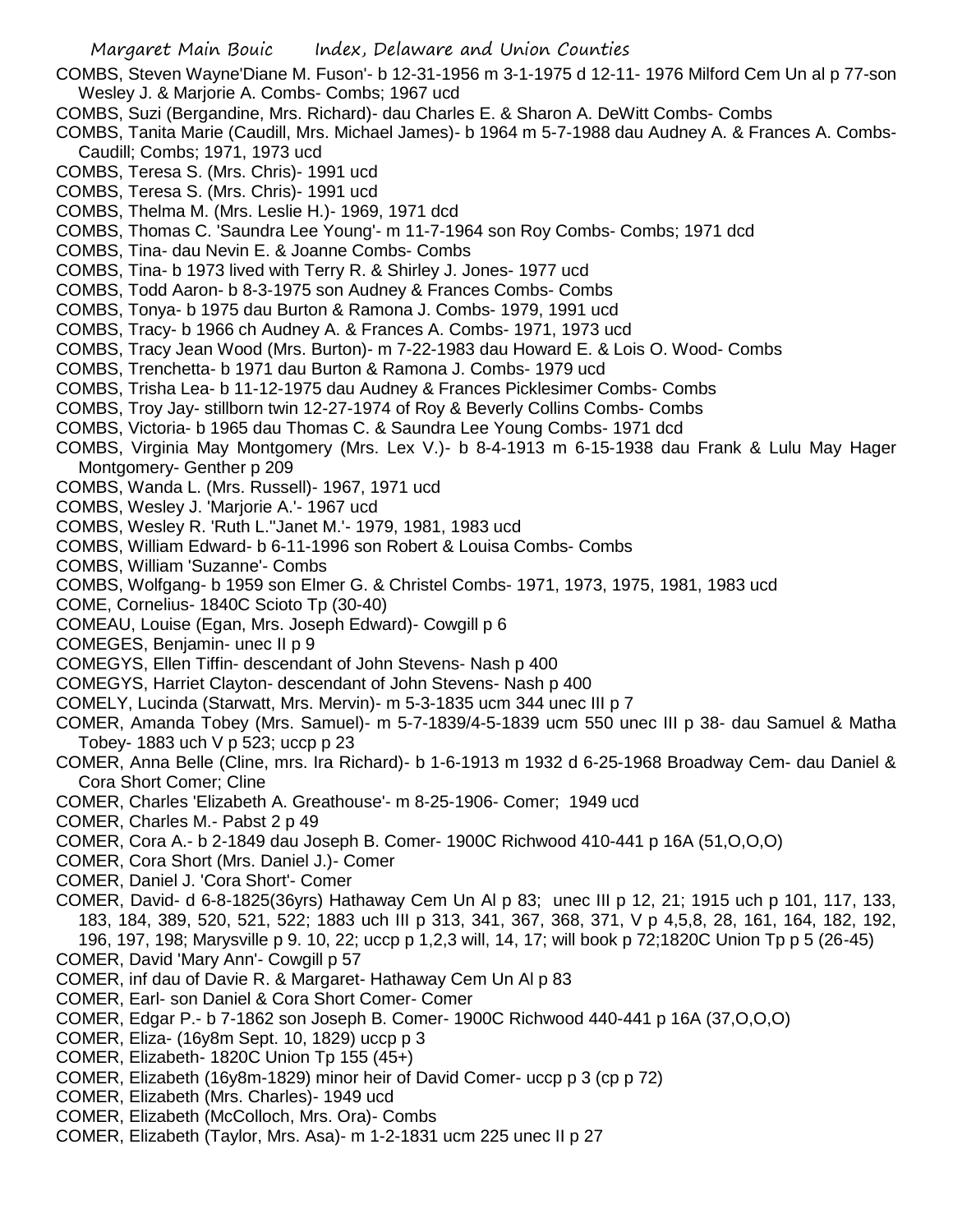- COMER, Ethel Marie Estep (Mrs. James R.)- b 11-21-1908 m 1933 d 4-7-1995 Oakdale Cem -dau Louis & Juliet Louck Estep- 1959 ucd; Comer
- COMER, Florilla Evans (Mrs. Robert)(Robinson, Mrs. Charles E.)- dau George Coleman & Louise Agnes Taylor Evans- Liggett 4; Thomas 4
- COMER, George 'Martha Drumville'- dcw Bk 4 p 395(41)
- COMER, Dr. H. N.- 1883 uch V p 238
- COMER, Ida (King, Mrs. Dr. Elmore)- d 5-12-1843 Claibourne Cem p 31
- COMER, Ida May (Monson, Mrs. Alexander Anderson)- b 6-9-1863 m 11-11-1884 d 4-3-1935 bur Mt. Cory O. dau David & Mary Ann Comer- Cowgill p 57
- COMER, Imogen (Clapsaddle, Mrs. Arthur)- m 4-28-1944- Comer
- COMER, Irene M. Kuba (Mrs. Joseph H.)- m 12-14-1846 Comer; 1949, 1959, 1967, 1971, 1973, 1975, 1979, 1981, 1991 ucd
- COMER, Jacob (or Cosner)- 1840C Marlborough Tp p 252 (20-30)
- COMER, James- 1883 uch V p 403
- COMER, James Russell 'Ethel M. Estep'- b 8-6-1910 m 1933 d 3-30-1974 Oakdale Cem II p 127 (M-RA-9) son Daniel Comer- Comer
- COMER, Joseph B.- b 4-1818 1900C Richwood 410-441 p 16A (82,O,O,O)
- COMER, Joseph H.- 'Irene M. Kuba'- b 10-26-1917 m 12-14-1946 d 9-26-1995 E. Liberty Cem- son Daniel & Cora Short Comer- Comer; 1949, 1959, 1967, 1971, 1973, 1975, 1979, 1981, 1983, 1991 ucd
- COMER, Lillie (Oder, Mrs. William)- Oder
- COMER, Lisa- b 1976 dau Terry & Virginia Comer- 1979, 1981 ucd
- COMER, Lorna Colleen (Delaney, Mrs. Michael Walter)- m 3-8-1980 dau Vancil Comer- Delaney; Comer
- COMER, Louise (Stults, Mrs. Don)- m 1-25-1947 dau James R. & Ethel M. Estep Comer- Comer
- COMER, Margaret A. (Coates, Mrs. Robert P.)- Comer; Coates
- COMER, Martha Drumville (Mrs. George)- dcw Bk 4 p 395(410
- COMER, Martha (Endsley, Mrs. Ralph B.)- b 11-12-1923 m 4-20-1946 d 8-2-1984 Broadway Cem- dau Daniel & Cora Short Comer- Comer
- COMER, Mary Ann (Mrs. David)- Cowgill p 57
- COMER, Mary (Dood/Dodd, Mrs. Thomas)- m 11-22-1830/10-14-1820 ucm 212- unec II p 27
- COMER, Mary Roberta (Kuba, Mrs. Ferdinand)- b 6-4-1915 d 10-29-1997 (82)- dau Daniel & Cora Short Comer- Comer
- COMER, Polly- (10-1829) heir of David Comer- uccp p 3
- COMER, Rachael (14y6m Sept 10, 1829) uccp p 3 (cp p 72)
- COMER, Rachel (Cheny/Cherry?, Mrs. Ralph)- license 4-4-1827 ucm 132 unec II p 15; 1883 uch III p 287
- COMER, Rachel (Hovey, Mrs. Samuel T. L.)- m 1-10-1825 ucm 84 unec II p 14
- COMER, Rachel (McDonald, Mrs. Samuel)- m 10-23-1834 ucm 330; unec III p 7; 1883 uch V p 167
- COMER, Robert 'Florilla Evans'- Liggett 4; Thomas 4
- COMER, Roberta J.(Schilling, Mrs. Roger)- dau Joseph H. & Irene M. Kuba Comer- Comer; 1949, 1959(11), 1967 ucd
- COMER, Robin Lee Kemper (Mrs. Charles M.)- Comer p 49
- COMER, Ruth- dau Charles & ELizabeth Comer- 1949 ucd
- COMER, Samuel A.- uccp p 23
- COMER, Samuel Bear 'Amanda Toby'-(13-1831) m 4-5-1839/5-7-1839 ucm 550; son David Comer- unec III p 38 estate CP 140 1841 III p 46; uccp p 3, 15, 23; JB2 p 320
- COMER, child of S.- d 4-30-1922 York Tp Cem p 78
- COMER, Samuel D.- d 6-29-1841 (24-1-14) Hathaway Cem Un Al p 83; 1840C Union Tp 577 (20-30)
- COMER, Sarah (Flagg, Mrs. )- dau William Comer- dcw Bk 4 p 395(41)
- COMER, Terry 'Virginia'- b 1952 son Joseph H. & Irene M. Kuba Comer- Comer; 1959, 1967, 1971, 1973, 1975, 1979, 1981, 1983 ucd
- COMER, Vancil- Delaney
- COMER, Verna (Evans, Mrs. David Lionel)- Liggett 4; Thomas 4
- COMER, Virginia Ann Myers (Mrs. Terry)- m 12-8-1973 dau Paul E. Myers- Comer; 1979, 1981, 1983 ucd
- COMER, Widow- 1883 uch V p 184
- COMER, William- son George & Martha Drumville Comer- dcw Bk 4 p 395 (41)
- COMERS, Alba- dau Bushrod & Ella Comers- 1880C Darby Tp 183 p 21 (3,O,O,O)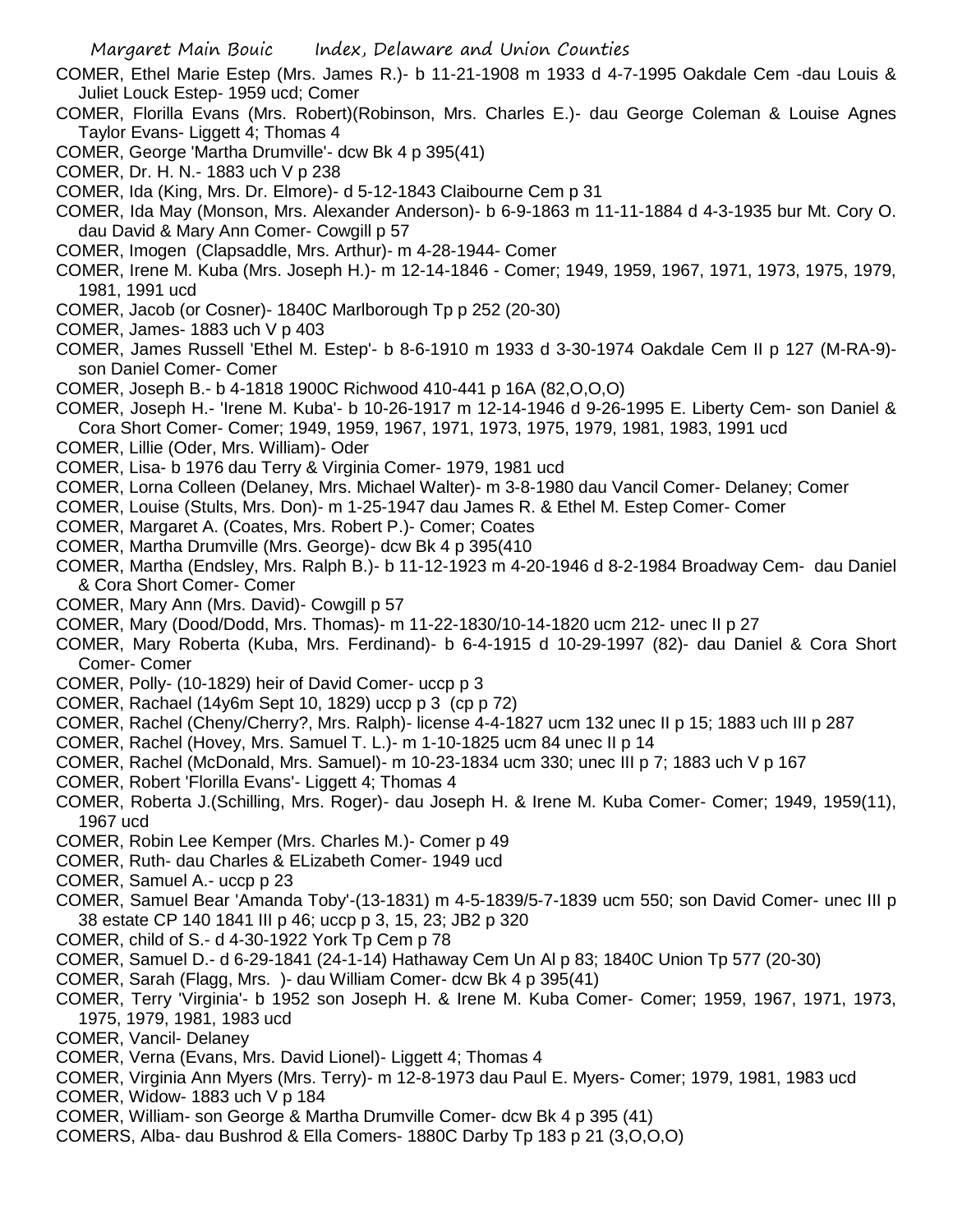COMERS, Albert- son Bushrod & Ella Comers- 1880C Darby Tp 183 p 21 (7,O,O,O)

- COMERS, Bushrod 'Ella'- 1880C Darby Tp 183 p 20 (29, O,Vt,O)
- COMERS, Calep H.- 1880C Darby Tp 183 p 246A (69, Vt,Vt,O)
- COMERS, Ella (Mrs. Bushrod)- 1880C Darby Tp 183 p 20 (32,O,Vt,O)
- COMERS, Jasper- 1880C Darby Tp p 0237
- COMERS, Laura (Mrs. Calep H,)- 1880C Darby Tp 183 p 20 (64, Vt,Vt,O)
- COMEY, Carrie- grad Delaware HS 1879 delge VI p 72
- COMEY, Michael- unclaimed letter unec IV p 35
- COMEYGES, Bartus- (Chancery)- uccp p 36 ; JB4 p 98
- COMEYGES, Cornelius (Chancery)- uccp p 36; JB4 p 98
- COMFAIR, Margaret (Hinton, Mrs. Uriah)- m 8-23-1849 dcm
- COMFORT, Frank 'Sharon'- 1980 dcd
- COMFORT, Real C.- son Ulah Comfort- Comfort
- COMFORT, Sharon (Mrs. Frank)- 1980 dcd
- COMFORT, Ulah- d 1965- Comfort
- COMINS, A. B. 'Dora Moneysmith'- b 11-8-1840 m 4-28-1848 son Lyman B. & Mary G. Harris Comins- dumch p 190
- COMINS, Dora Moneysmith (Mrs. A. B.)- m 4-28-1848 dau Henry & Elizabeth McCreary Moneysmith- dumch p 191
- COMINS, Harriet (Armentrout, Mrs. Wade)- dau Lyman B. & Mary G. Harris Comins- dumch p 191
- COMINS, Lyman B. 'Mary G. Harris'- d 1854- dumch p 190
- COMINS, Mary E.- dau A. B. & Dora Moneysmith Comins- dumch p 191
- COMINS, Mary G. Harris (Mrs. Lyman B.)- m 8-19-1817 dau Joseph Harris- dumch p 190
- COMINSKY, Gloria (Mrs. James F.)- 1969 dcd
- COMINSKY, James F. 'Gloria'- 1969 dcd
- COMINSKY, Steven b 1960 son James F. & Gloria Cominsky- 1969 dcd
- COMINSKY, Willard- b 1967 son James F. & Gloria Cominsky- 1969 dcd
- COMLOSSY, Arthur- 1971 dcd
- COMLY, Lucinda (Starwatt, Mrs. Marvin)- lic 5-3-1835 ucm 344
- COMMAN, Alexander McCutchen- son Margaret McCutchen Comman- dcw Bk 4 p 35
- COMMAN, Betsey Eleanor McCutchen (Mrs. John L.)- dau Alexander McCutchen- dcw Bk 4 p 339 (35)
- COMMAN, Eliza Jane- dau Margaret McCutchen Comman- dcw Bk 4 p 35
- COMMAN, John L. 'Betsey Eleanor McCutchen'- dcw Bk 4 p 339(35)
- COMMAN, John Silas- son John L. & Betsey Eleanor McCutchen Comman- dcw Bk 4 p 339(35)
- COMMAN, Robert Barnett- son John L. & Betsey Eleanor McCutchen Comman- dcw Bk 4 p 339(35) COMMANGER, David H.- 1908 dch p 390
- COMMEANS, Barbara (Spafford, Mrs. James)- dau David W. Commeans- Commeans
- COMMEANS, David W.- d 10-9-1989 Oak Grove Cem Commeans
- COMMER, Cynthia Ferguson'- m 12-15-1844 dau Matthew & Mary Smeltzer Ferguson- Powers p 312 COMMER, Richard 'Cynthia Ferguson'- Powers p 312
- COMMERER, Alma Leora (Nebinger, Mrs. Chapman)- b 10-23-1903- Weiser p 450
- COMMIN, John 'Phebe Troxel'- m 12-27-1839 Madison Co unec IX p 31
- COMMIN, Phebe Troxel (Mrs. John)- m 12-27-1839 Madison Co unec IX p 31
- COMMINGS, Denise Ann Nicol (Mrs. Don)- b 10-10-1963 m 3-21-1992 dau Leland Walter & Barbara Ann Schmidt Nicol- St. Paul p 35, 39, 99
- COMMINGS, Don 'Denise Ann Nicol'- b 3-29-1962 m 3-21-1992, St. Paul p 35, 49, 99
- COMMINS, ---b 10-30-1874 Berkshire Tp dau William & Mahala P. Hook Commins- dcb
- COMO, Irene (Waite, Mrs. LeRoy)- Weiser p 603
- COMOR, Thomas- 1880C Brown Tp p 381C
- COMP, Benjamin- 1835 men 39 #62 p 70 Lincoln Tp
- COMP, Inuman- 1835 men 39 #63 p 70 Lincoln Tp
- COMPALLO, Anthony- 1985 uch p 147 (purchased apt.)
- COMPFIELD, William- 1835 men 58 #64 p 108 Trenton Tp
- COMPON, Bernice (Loranger, Mrs. )- dau Howard H. & Frances Compon- Compon
- COMPON, Elgin- son Howard H. & Frances Compon- Compon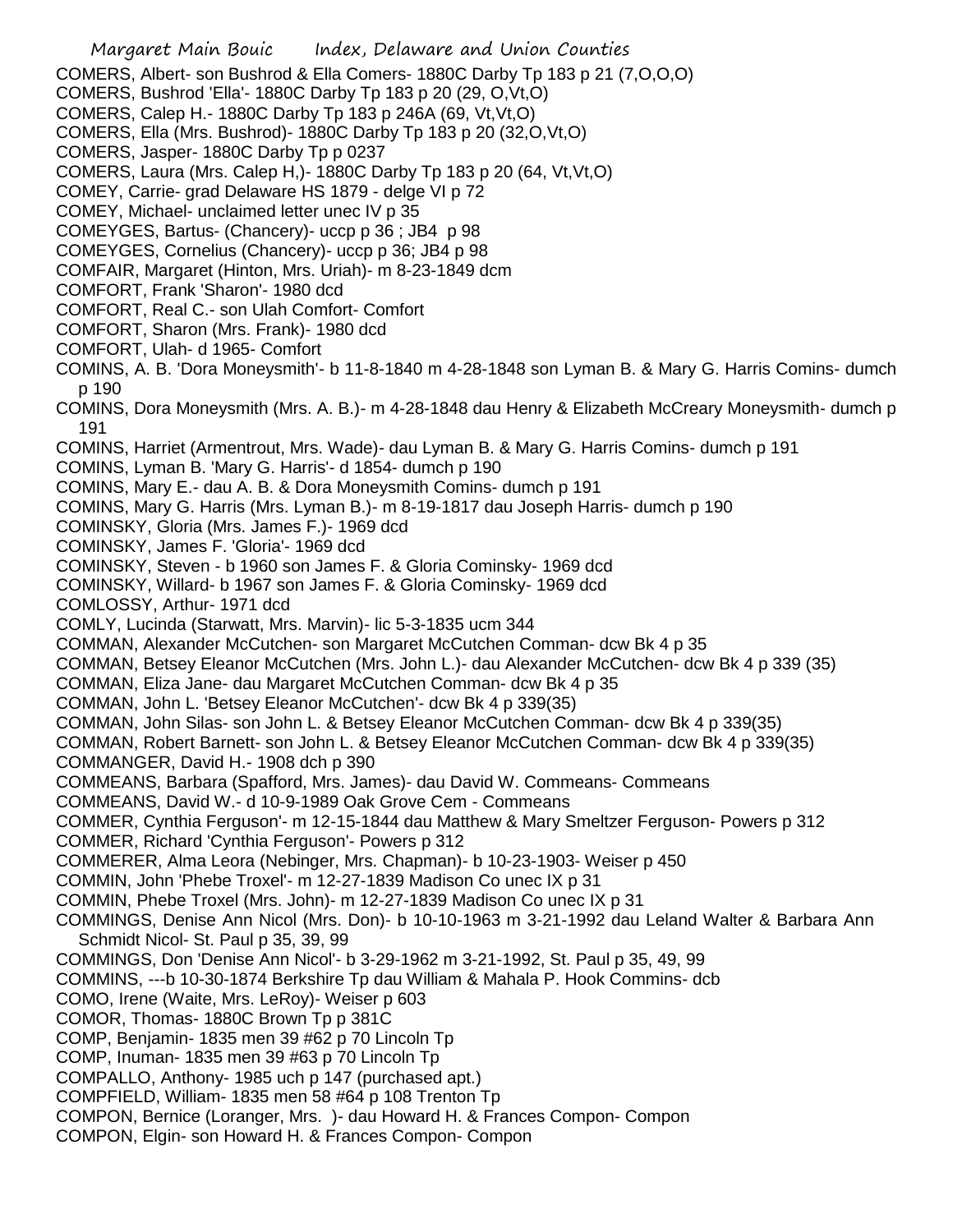COMPON, Edna Frances Stover (Long, Mrs. Russell)(Mrs. Howard H.)- b 2-9-1918 d 7-20-1993 (75) Fairview Mem. dau Jubal & Laura Ervin Stover- Compon; 1959 ucd

COMPON, Howard H. 'Frances'- d 9-5-1985(94) bur Fariview Memorial Cem- Compon 1959 ucd

COMPON, Imogene (Jackson, Mrs. )- sister Howard H. Compon- Compon

COMPON, Judy (Rice, Mrs. )- dau Howard H. & Frances Compon- 1959 ucd (1)

COMPON, Luella (Christy, Mrs. )- dau Howard H. & Frances Compon- Compon

COMPON, Marcella (Green, Mrs. )- dau Howard H. & Frances Compon- Compon

COMPON, Trudy (Cummins, Mrs. )- dau Howard H. & Frances Compon- Compon

COMPON, Violet (Gotz, Mrs. )- dau Howard H. & Frances Compon- Compon

COMPSON, Christopher- son George A. & Mary A. Compson- 1961 dcd (6)

COMPSON, Elizabeth- dau George A. & Mary A. Compson- 1961 dcd (3)

COMPSON, George A. 'Mary A.'- 1961 dcd

COMPSON, George W. 'Mary Margaret Rausch'- d 9-26-1963 bur Greenlawn Cem- Compson; Rausch (1147)

COMPSON, George Jr.'Sylvia Jane McCreary'- b 5-20-1925 m 2-21-1948 son George W. & Mary Margaret Rausch Compson- Rausch 11471

COMPSON, Jennifer Jo- b 10-12-1952 dau George Jr. & Sylvia Jane McCreary Compson- Rausch 114711

COMPSON, John Edward II- b 3-30-1954 son George Jr. & Sylvia Jane McCreary Compson- Rausch 114712

COMPSON, John b 11-15-1927 son George W. & Mary Margaret Rausch Compson- Rausch 11472 III p 262

COMPSON, Julia Jane- b 4-25-1958 dau George Jr. & Sulvia Jane McCreary Compson- Rausch 114714

COMPSON, Lester- b 11-17-1929- son George W. & Mary Margaret Rausch Compson- Rausch 11473 III p 262

COMPSON, Marie (Roley, Mrs. )- dau George W. & Mary Margaret Rausch Compson- Compson

- COMPSON, Mary A. (Mrs. George A.)- 1961 dcd
- COMPSON, Mary Margaret Rausch (Mrs. George)- b 11-17-1898 m 1-13-1924dau John & Margaret Loschky Rausch- Rausch 1147
- COMPSON, Richard- son George W. Compson- Compson
- COMPSON, Robert- son George W. Compson- Compson
- COMPSON, Thomas Jane- b 8-9-1959 dau George Jr. & Sylvia Jane McCreary Compson- Rausch 114715
- COMPSON, Timothy Jay- b 7-12-1955 son George Jr. & Sylvia jane McCreary Compson-Rausch 114713 III p 262

COMPSON, Virginia (Pira, Mrs. Joseph H.)- b 2-26-1932 m 12-9-1951 dau George W. & Margaret Rausch Compson- Rausch 11474

- COMPTON, ---Powers p 56
- COMPTON, Alta M. (Mrs. Wallace B.)- 1961 dcd
- COMPTON, Andy- b 1973 son Earl E. & Judith L. Compton- Compton; 1973, 1979, 1981, 1983 ucd

COMPSON, Ann (Browning, Mrs. )- dau Carl E. & Helen Compton- Compton

COMPSTON, Bennie Vinton 'Della Elizabeth Wells'- b 2-5-1914 Del. m 10-30-1935 W. Va- son Harry Benjamin & IVa Zimmerman Compston- Zimmerman 134112 p 230, 233

- COMPSTON, Billie Lou Phillips (Mrs. Robert Floyd)- b 12-22-1941 Jackson O. m 6-24-1962- Zimmerman (1351111) p 231
- COMPSTON, Della Elizabeth Wells (Mrs. Bennie Vinton)- b 11-24-1914 Smithfield O. m W. Va- Zimmerman 135112
- COMPSTON, Donald Leroy 'Ruth Velma Neely'- b 6-25-1916 Del m 4-16-1936 W. Va. d 2-4-1984 son Harry Benjamin & Iva Mae Zimmerman Compston- Zimmerman 1354113
- COMPSTON, Eileen Ruth (Pasco, Mrs. Fred Samuel)(Craven, Mrs. Arthur Leroy)- b 2-4-1918 Zanesville m(1) 10-30-1935 (2) 6-26-1948 dau Harry Benjamin & Iva Mae Zimmerman Compston- Zimmerman 135114

COMPSTON, Floyd Herbert 'Margaret L. Milliser'- b 4-5-1912 Del. d 8-3-1971 Marion- son Harry Benjamin & Iva Mae Zimmerman Compston- Zimmerman 135111 p 230 COMPSTON, Harry Benjamin 'Iva Mae Zimmerman' b 3-13-1889 Del m 4-15-1911 Ky d 8-30-1961 W. Va- Zimmerman (13511)

COMPSTON, Iva Mae Zimmerman (Mrs. Harry Benjamin)(Kester, Mrs. Arnold Ephraim)- b 6-16-1894 Del m 4-15-1911 Ky div 1956 m(2) 11-26-1957 W. Va d 5-15-1972 - dau Harry Vinton & Mary Ophelia Lumbard Zimmerman- Zimmerman 13511

- COMPSTON, Karen Sue Carlyle (Mrs. William Eugene)- b 8-19-1950 m 2-5-1972 div 1977- Zimmerman (135114) p 233
- COMPSTON, Linda Lou Persinger, Mrs. Billie Conn Dials)- dau Floyd Herbert & Margaret L. Milliser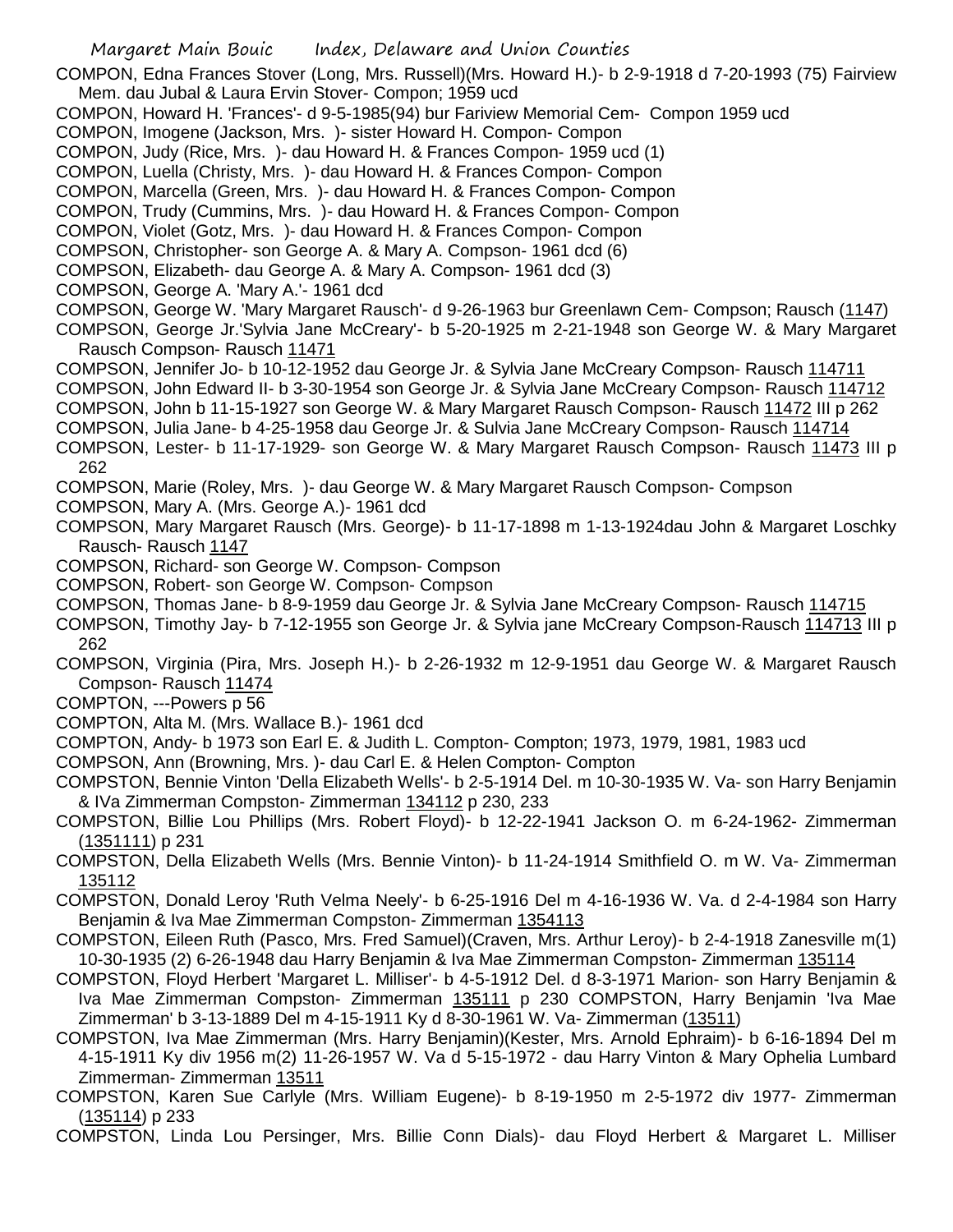Margaret Main Bouic Index, Delaware and Union Counties Compston- Zimmerman 1351113 p 231 COMPSTON, Margaret L. Milliser (Mrs. Floyd Herbert)- b 3-15-1820 m 2-7-1939 Marion- Zimmerman (135111) COMPSTON, Robert Floyd 'Billie Lou Phillips'- b 12-16-1939 Del m 6-24-1962 Marion- son Floyd Herbert & Margaret L. Milliser Compston- Zimmerman 1351112 COMPSTON, Ruth Ann (Jackson, Mrs. David Martin)- b 5-8-1942 Delaware m 6-14-1959 Marion- dau Floyd Herbert & Margaret L. Milliser Compston- Zimmerman 1351112 p 231, 232 COMPSTON, Ruth Velma Neely (Mrs. Donald Le Roy)- b 4-19-1918 Smithfield m 4-16-1936 W. Va-Zimmerman 135113 p 235 COMPSTON, Vivian Orpha (Mitchell, Mrs. William Albert)- b 3-30-1919 Zanesville m 4-29-1947 W. Va- dau Harry Benjamin & Iva Mae Zimmerman Compston- Zimmerman 135115 p 239 COMPSTON, William Eugene 'Karen Sue Carlyle'- b 9-26-1946 m 2-5-1972 div 1977 son Floyd Herbert & Margaret L. Milliser Compston- Zimmerman 1351114 p 232 COMPTON, Andy- 1991 ucd COMPTON, Annette Thornberry (Mrs. William Everett)- b 12-4-1858 m 1881 d 4-1889 dau John Francis & Martha luemma Trone Thornberry- Howison 425 COMPTON, Archie- brother Ralph Compton- Compton COMPTON, Archie B. 'Helen'- 1969. 1971, 1980 dcd COMPTON, Archie- b 9-1886 son William Everett & Annette Thornberry Compton- Howison 1072 COMPTON, Aubrey 'Dorothy'- Compton COMPTON, Barbara (Barcus, Mrs. )- b 1963 dau Carl E. & Helen Compton- Compton; 1969 dcd COMPTON, Beatrice M. Paul (Mrs. Stanford)- d 10-26-1979 (59) bur Sunbury Memorial- Compton; 1971 dcd COMPTON, Belle (Mrs. )- d 9-1918- Compton COMPTON, Beth- dau Ralph E. & Beverly J. Compton- 1969, 1971 dcd COMPTON, Betty L. (Mrs. Larry D.)- 1971 dcd COMPTON, Betty (Mayhew, Mrs. Park)- dau Joseph & LEcta Marie Smith Compton- Compton COMPTON, Billy- son Clyde R. & Mary M.Compton- 1961 dcd (6) COMPTON, Bobby- son Carl E. & Helen Compton- Compton COMPTON, Brenda- b 1960 dau Carl E. & Helen Compton- Compton; 1961, 1969 dc COMPTON, Brenda- dau Clyde R. & Mary M. Compton- 1961 dcd (3) COMPTON, Brenda (Mrs. Rick)- Compton COMPTON, Buddy- son Herman & Rosetta Thacker Compton- Compton COMPTON, Carl E. 'Helen'- d 1-15-1981 (56)- Oak Grove Cem son Nora McGlothlin Compton- Compton; 1961, 1969 dcd COMPTON, Carl- b 1979 son James F. & Carol J. Compton- 1980 dcd COMPTON, Carol (Covert, Mrs. )-b 1950- dau Edgar & Mae Derifield Compton- Compton; 1959, 1967 ucd COMPTON, Carol J. (Mrs. James F.)- 1980 dcd COMPTON, Carrie- d 8-9-1986 (92) bur Nashville- Compton COMPTON, Cathy- dau Ralph E. & Beverly J. Compton- 1969, 1971 dcd COMPTON, C. Glenn 'Wanda K.'- 1991 ucd COMPTON, Charles P. 'Mildred Louise Young'- b 12-10-1912 d 12-29-1987 (75) son Hiram B. & Cora Picklesimer Compton- Compton COMPTON, Cheryl (Call, Mrs. )- dau Carl E. & Helen Compton- Compton COMPTON, Christi- b 1975 ch James F. & Carol J. Compton- 1980 dcd COMPTON, Christopher Hussey 'Clara Elizabeth Johnson'- b 1863 d 1936 son James & Narcissa Husseyped Gordon McClung #352 12, unec XIII p 13 COMPTON, Clara Elizabeth Johnson (Mrs. Christopher Hussey)- b 1868 d 1942 dau Coll Benjamin & Louisa Jackson Johnson- ped Gordon McClung #352 13, unec XIII p 10 COMPTON, Cletus- son Homer Wilson & Minnie Belle Compton- Compton COMPTON, Clyde R. 'Mary'- 1961 dcd COMPTON, Cora Picklesimer (Mrs. Hiram B.)- Compton COMPTON, Curtis 'Ivilene'- son Nora McGlothlin Compton- Compton COMPTON, Dan- 1991 ucd (son C. Glen & Wanda?)

- COMPTON, Danny- son Carl E. & Helen Compton- Compton; 1961 dcd (10); 1980 dcd
- COMPTON, Danny- son Stanford & Beatrice M. Paul Compton- Compton
- COMPTON, David- b 1962 son Earl E.& Judith L. Compton- Compton; 1967, 1979, 1981, 1983, 1991 ucd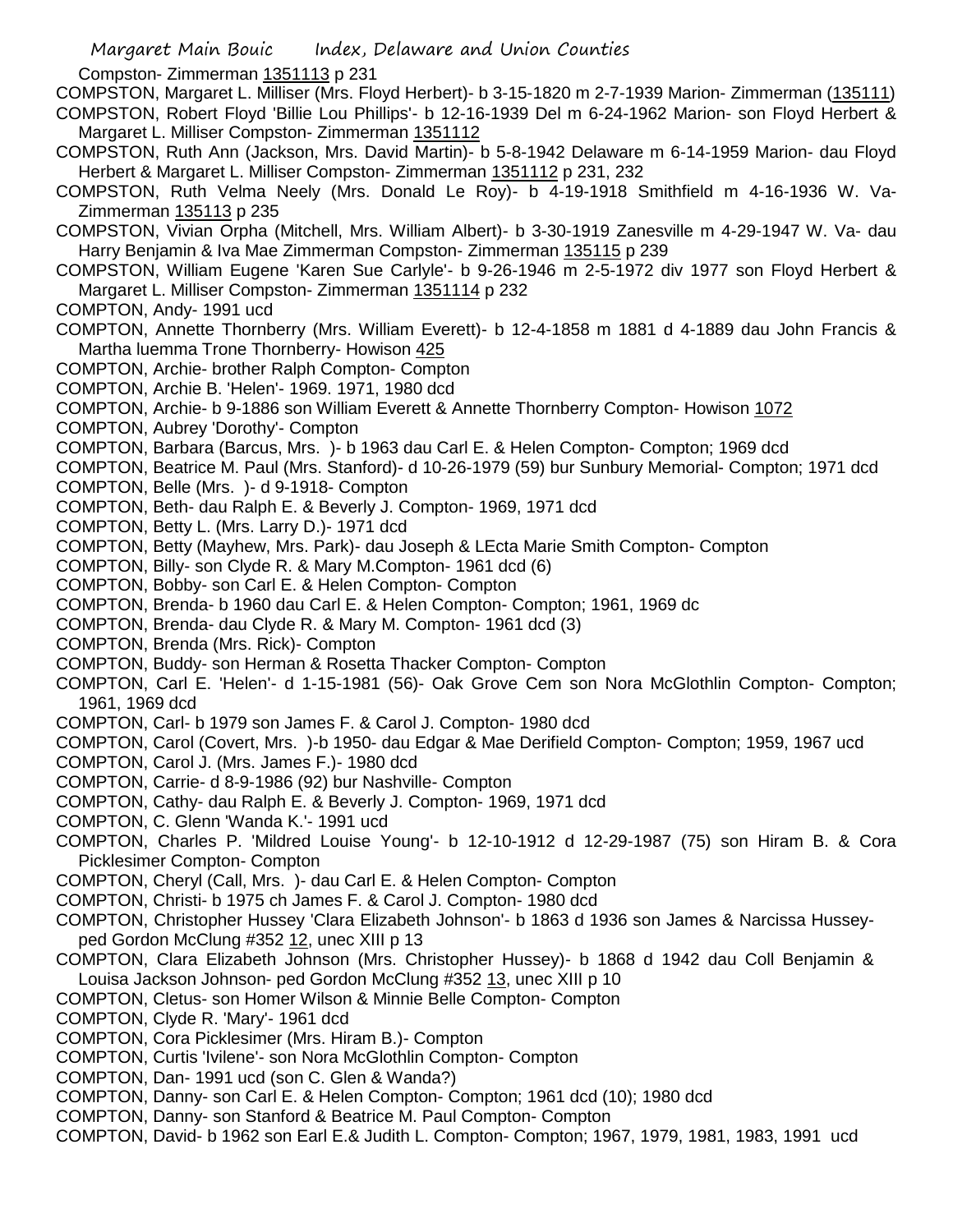Margaret Main Bouic Index, Delaware and Union Counties COMPTON, David- son Ralph E. & Beverly J. Compton- 1969, 1971 dcd COMPTON, D. B.- delge VII p 22 COMPTON, Debbie/Deborah- b 1952 dau Carl E. & Helen Compton- Compton; 1961, 1969 dcd COMPTON, Delbert L. 'Donna L.'- son Joseph & Lecta Marie Smith Compton- Compton; 1980 dcd COMPTON, Delphia Shope (Mrs. Ellis,Sr.)- Compton COMPTON, Mr. & Mrs. Donald- Sunbury p 144 COMPTON, Donald- son Nora McGlothlin Compton- Compton COMPTON, Donald- b 1974 lived with Connie K. Colegrove 1983, 1991 ucd COMPTON, Donna L. (Mrs. Del L.)- 1980 dcd COMPTON, Donna M.(Jones, Mrs. )- dau Herman & Rosetta Compton- 1961 dcd (5); 1980 dcd COMPTON, Dorothy- 1971, 1980 dcd COMPTON, Dorothy (Mrs. Aubrey)- Compton COMPTON, Dorothy (Mosely, Mrs. )- dau Nora McGlothlin Compton-Compton COMPTON, Earl E. 'Judith L.'- m 2-21-1960 son Charles P. & Mildred Louise Young Compton- Compton; 1967, 1971, 1973, 1975, 1979, 1981, 1983, 1991 ucd COMPTON, Edgar'Mae Derifield'- b 1909 Oakdale Cem II p 117 (K-R4-29)- 1949, 1959, 1967, 1971, 1973, 1975, 1979, 1981, 1983, 1991 ucd COMPTON, Edith J. (Mrs. Edsel H.)- 1980 dcd COMPTON, Edith (Mrs. Ellis B.)- Compton COMPTON, Edsel- b 1967 son Edsel H. & Edith J. Compton- 1980 dcd COMPTON, Edsel H. 'Edith J.'- 1980 dcd COMPTON, Edwin- son Ellis,Sr. & Delphia Shope Compton- Compton COMPTON, Eileen- dau Nora Compton- 1961 dcd (17) COMPTON, Elijah 'Sarah Jane Powell'- Weiser p 232 COMPTON, Elizabeth (Smith, Mrs. William)- m 3-8-1822 Madison Co unec IV p 63 COMPTON, Elizabeth (Wills, Mrs. John)- dau Ezekiel - dumch p 430 COMPTON, Ellis B. 'Edith'- d 6-28-1973 (59) bur Raleigh NC- Compton COMPTON, Ellis B. Jr.'Phyllis J.'- 1969, 1971 dcd- son Ellis B. Compton- Compton COMPTON, Ellis,Sr. 'Delphia Shope'- Compton COMPTON, Eugene- son Homer Wilson & Minnie Belle Compton- Compton COMPTON, Eugene 'Julia Trone'- Howison (140) COMPTON, Eva- dau Homer Wilson & Minnie Belle Compton- Compton COMPTON, Eva (Taylor, Mrs. )- dau Hiram B. & Cora Picklesimer Compton- Compton COMPTON, Everett- son Carl E. & Helen Compton- 1961 dcd (150 COMPTON, Frances (Giles, Mrs. Larry)- dau Edgar & Mae Derifield Compton- Compton; 1949 ucd COMPTON, Gail (Deel, Mrs. )- dau Curtis & Ivilene Compton- Compton COMPTON, Gary- son Curtis & Ivilene Compton- Compton COMPTON, Gaylene (Summers, Mrs. Ronald Eugene)- dau Curtis & Ivilene Compton- Compton COMPTON, Gene- son Carl E. & Helen Compton- Compton COMPTON, Geraldine- d 6-16-1988 (33) Oak Grove Cem- dau Curtis & Ivilene Compton- Compton COMPTON, Giles 'Judy Mead'- m 7-19-1958- son Nora McGlothlin Compton- Compton COMPTON, Golda (Preston, Mrs. )- dau Hiram B. & Cora Picklesimer Compton- Compton COMPTON, Harley D.' G. Sue'- son Ellis B. Compton- Compton; 1969, 1971 dcd COMPTON, Helen (Mrs. Archie B.)- 1969, 1971, 1980 dcd COMPTON, Helen (Mrs. Carl E.)- Compton; 1961, 1969 dcd COMPTON, Henrietta (Perry, Mrs. William Allen)- dau Howard T. & Sarah Elizabeth Shaeffer Compton- ped Keith Cullumber #235 7- unec X p 67 COMPTON, Henry R. 'Martha Ebert'- m consent 1895 unec IV p 18 COMPTON, Herma (Mrs. Otis K.)- 1969, 1971, 1980 dcd COMPTON, Herman 'Rosetta Thacker'- 1961 dcd- son Nora McGlothlin Compton- Compton COMPTON, Herman,Jr. 'Slinky'- b 11-9-1969 d 8-1-1992 (23) Fairview Mem. Pk- son Herman & Rosetta Thacker Compton- Compton COMPTON, Hiram B. 'Cora Picklesimer'- Compton COMPTON, Homer Wilson 'Minnie Belle'- Compton COMPTON, Howard T. 'Sarah Elizabeth Shaeffer'- b 1840 d 1896 son Stephen & Mary Duke Compton- ped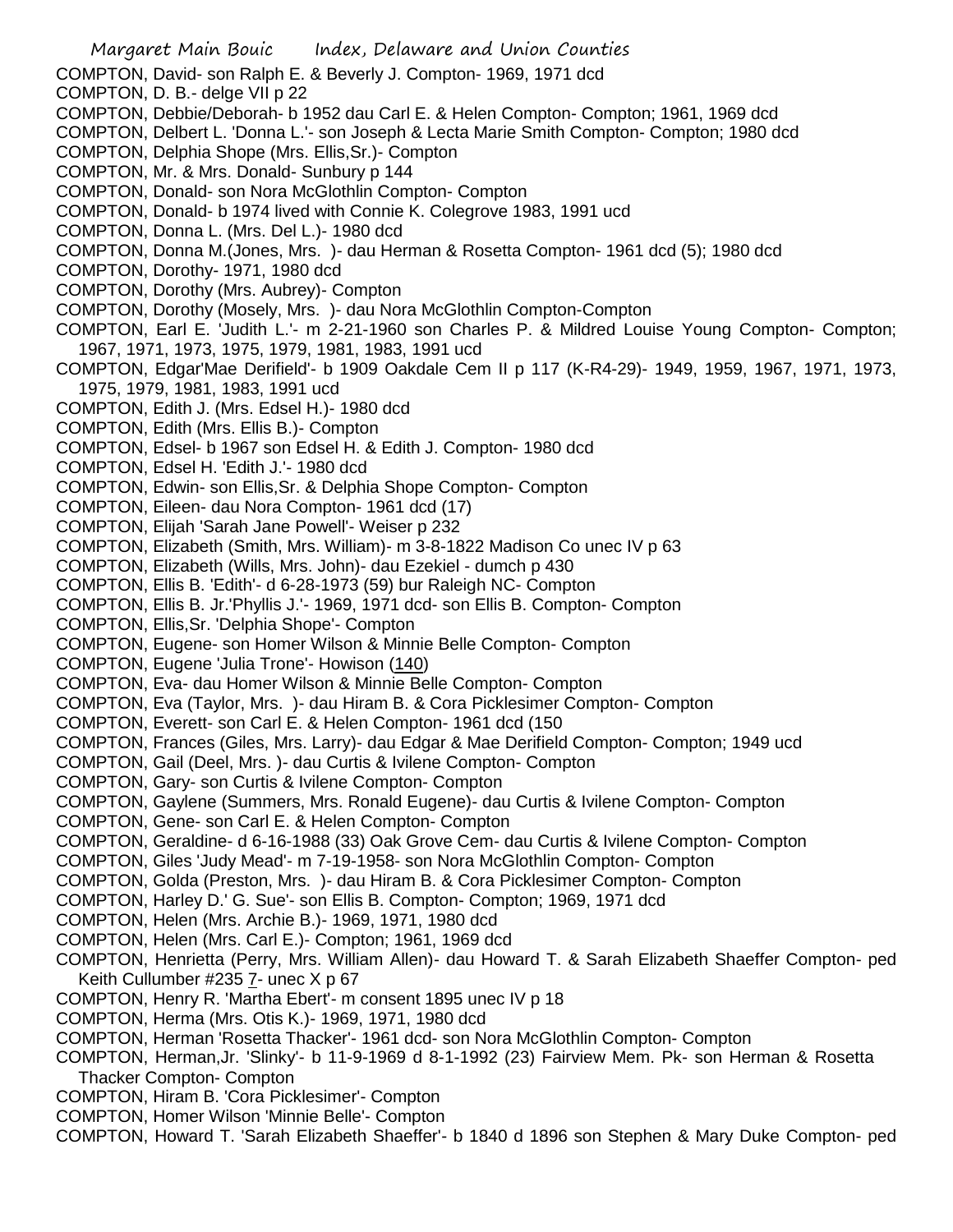Margaret Main Bouic Index, Delaware and Union Counties Keith Cullumber #235 14- unec X p 67 COMPTON, Ilene (Woods, Mrs. )- dau Nora McGlothlin Compton- Compton COMPTON, Ivilene (Mrs. Curtis)(Caldwell, Mrs. Jim)- Compton COMPTON, J.- delge VII p 23 COMPTON, James F. 'Carol J.'- 1980 dcd COMPTON, James- b 1956 son Carl E. & Helen Compton- 1961, 1969 dcd COMPTON, James- son Herman & Rosetta Compton- 1961 dcd (4) COMPTON, James- b 1964 son Larry D. & Betty L.Compton- 1971 dcd COMPTON, James Marvin- b 11-10-1884 son William Everett & Annette Thornberry Compton- Howison 1071 COMPTON, James 'Narcissa Hussey'- b 1840 d 1886 ped Gordon McClung #352 24, unec XIII p 10 COMPTON, Jean (Graham, Mrs. )- dau Edgar & Mae Compton- 1949 ucd; Compton COMPTON, Jeff- Sunbury p 144 COMPTON, Jillian Hayley- b 7-11-1992 dau Rick & Brenda Compton- Compton COMPTON, Jim- son Carl E. & Helen Compton- Compton COMPTON, Joe 'Lecta M.'- 1969, 1971 dcd COMPTON, John- 1880C Milford Centre 100 p 40 (56, O,Va,Va) p 0084 COMPTON, John Foster,Sr. 'Lela Edith Storts'- b 1894 d 1973 son Christopher Hussey & Clara Elizabeth Johnson Compton- ped Gordon McClung #352 12, unec XIII p 10 COMPTON, John- son Hiram B. & Cora Picklesimer Compton- Compton COMPTON, John R.- 1908 dch p 390, 478 COMPTON, John 'Sarah'- 1870C union Tp 112-111 p 16 (48,O) COMPTON, Joseph 'Lecta'- d 3-22-1978 (74) bur Sunbury Mem. Park- brother Stanford Compton- Compton COMPTON, Joyce (Warner, Mrs. )- dau Charles P. & Mildred Louise Young Compton- Compton COMPTON, Judith L. (Mrs. Earl E.)- 1967, 1971, 1973, 1975, 1979, 1981, 1983, 1991 ucd COMPTON, Julia- dau Giles & Judy Mead Compton- Compton COMPTON, Julia Trone (Mrs. eugene)- b 11-30-1840 m c 1875 d 8-16-1914- Howison 140 COMPTON, Katherine/Kathryn- b 1953 dau Carl E. & Helen L. Compton- 1961 dcd, 1969 dcd COMPTON, Kathryn (Long, Mrs. John Rogers)- m 1961 Genther p 124 COMPTON, Kathy (Strong, Mrs. )- dau Carl E. & Helen Compton- Compton COMPTON, Kelly/Kelli b 1969 ch Harley D. & G. Sue Compton- 1969, 1971 dcd COMPTON, Kim E. 'Vicki Sue Lowe'- m 8-2-1986 son Aubrey & Dorothy Compton- Compton; Lowe COMPTON, Kyle- b 1959 son Otis K. & Herma Richardson Compton- Compton; 1969, 1971 dcd COMPTON, Larry D. 'Betty L.'- 1971 dcd COMPTON, Larry- b 1962 son Larry D. & Betty L. Compton- 1971 dcd COMPTON, Lecta Marie Smith (Mrs. Joe)- b 2-14-1918 d 10-27-1997 (79) Sunbury Mem. Pk- dau Morris R. & Mary E. Robb Smith- Compton; 1969, 1971 dcd COMPTON, Lela Edith Storts (Mrs. John Foster,Sr.)- b 1901 d 1988 dau Marcus & Alice Mae Clay Stortsped Gordon McClung #352 7, unec XIII p 10 COMPTON, Lenora (Seville, Mrs. Lester)- dau Joseph & Lecta Marie Compton- Compton COMPTON, Leola (Owens, Mrs, )- dau Hiram B. & Cora Picklesimer Compton- Compton COMPTON, Leona Lucille (Oberlin, Mrs. Ralph E.)- b 7-7-1904 d 2-1-1998 (93) bur West Jefferson- dau Homer Wilson & Minnie Belle Compton- Compton COMPTON, Leslie May (Britch, Mrs. John E.)- m 1921- Compton COMPTON, Linda- dau Ralph Compton- Compton COMPTON, Lisa- b 1967 dau Harley D. & G. Sue Compton- 1969, 1971 dcd COMPTON, Lisa Kay (Hall, Mrs. Bryan Lee)- b 1960 m 9-18-1982 dau Ellis B.Jr & Phyllis J. Compton - Compton; 1969, 1971 dcd COMPTON, Lizzie- Pabst 0 COMPTON, Lori- b 1960 dau Harley D. & G. Sue Compton- 1969, 1971, 1980 dcd COMPTON, Lorri- b 1958 dau Ellis B. Jr. & Phyllis J. Compton- 1969, 1971 dcd COMPTON, Lynda- b 1952 dau Archie B. & Helen Compton- 1969, 1971 dcd

COMPTON, Mabel Arlene (Muse, Mrs. Julian)- b 8-1882 dau William Everett & Annette Thornberry Compton-Howison 1070

COMPTON, Mae Derifield (Mrs. Edgar)- b 7-9-1911 Ky d 2-24-1983 (71) Oakdale Cem II p 117 (k-R4-29)- dau Tom & Cora Carter Derifield- Compton; 1949, 1959, 1967, 1971, 1973. 1975, 1979, 1981 ucd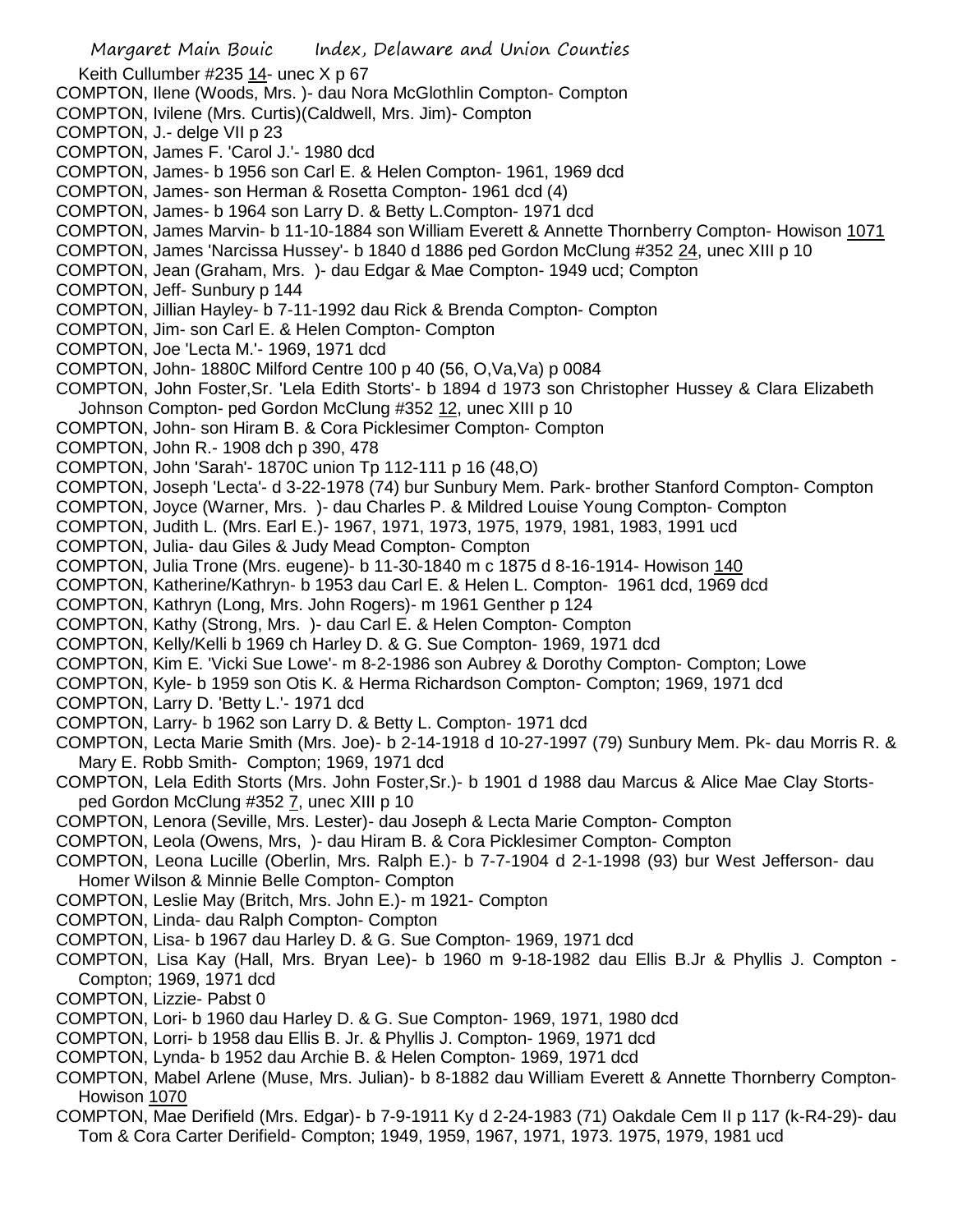COMPTON, Margaret- d 4-21-1972 (67) bur Sunbury- sister Ellis B. Compton- Compton; 1969, 1971 dcd COMPTON, Martha Ebert (Mrs. Henry R.)- m consent 1895 unec IV p 18

- COMPTON, Mary Duke (Mrs. Stephen)- b 1812 d 1880 ped Keith Cullumber #235 29- unec X p 67
- COMPTON, Mary E. (McMahan, Mrs. Lee W.)- b 1913 Oakdale Cem II p 135 (M-R2-6)
- COMPTON, Mary (Grant, Mrs. Robert)- dau Joseph & Lecta Marie Smith Compton- Compton
- COMPTON, Mary M. (Mrs. Clyde R.)- 1961 dcd
- COMPTON, Mary (Mrs. Raymond J.)- Compton
- COMPTON, Mary (Voorhees, Mrs. )- dau Hiram B. & Cora Picklesimer Compton- Compton
- COMPTON, Melanie- b 1955 d 112-15-1997 (42) Sunbury Mem. Pk- dau Otis K. & Herma Richardson Compton- Compton; 1969, 1971 dcd
- COMPTON, Michael K.- b 1975 son C. Glen & Wanda K. Compton- 1991 ucd
- COMPTON, Michael- son Ralph Compton- Compton
- COMPTON, Mildred (Barnhart, Mrs. )- du Ellis,Sr. & Delphia Shope Compton- Compton
- COMPTON, Mildred Louise Young (Mrs. Charles P.)- Compton
- COMPTON, Mina B. Bowersmith (Mrs. Ernest F.)- b 2-22-1881 d 10-14-1965 Oakdale Cem II p 135 (M-R2-6) dau Labourne & Elizabeth W. Epps Bowersmith- Compton
- COMPTON, Minnie Belle (Mrs. Homer Wilson)- Compton
- COMPTON, Mona- mother of Mary McMahan (Mrs. Lee)- 1949 ucd
- COMPTON, Nancy L. Long (Mrs. Scott B.)- m 5-20-1989 dau Alfred F. & Jacquelin Long- Compton
- COMPTON, Narciss Hussey (Mrs. James)- b 1840 d 1910 ped Gordon McClung #352 25, unec XIII p 10
- COMPTON, Nora McGlothlin- 1961 dcd
- COMPTON, Norman- son Ellis B. Compton- Compton
- COMPTON, Otis K. Sr. 'Herma Richardson'- b 1-24-1933 d 11-7-1997 (64)- son Ellis,Sr. & Delphia Shope Compton- Compton 1969, 1971, 1980 dcd
- COMPTON, Patricia- dau Carl E. & Helen L. Compton- 1961 dcd (120
- COMPTON, Patricia Mae (McClung, Mrs. Leo Lebanon)- b 1930 d 1975 dau John Foster,Jr. & Lela Edith Storts Compton- ped Gordon McClung #352 3; unec XIII p 10
- COMPTON, Paul- son Charles P. & Mildred Louise Young Compton- Compton
- COMPTON, Paul- son Homer Wilson & Minnie Belle Compton- Compton
- COMPTON, Paul- b 1970 son Larry D. & Betty L. Compton- 1971 dcd
- COMPTON, Paula (Atshan, Mrs. )- dau Giles & Judy Mead Compton- Compton
- COMPTON, Phillip- 1980 dcd
- COMPTON, Phyllis J. (Mrs. Ellis B. Jr.)- Compton; 1969, 1971 dcd
- COMPTON, Ralph- d 7-17-1975 (52) bur Forest Lawn Cem- Compton
- COMPTON, Ralph E. 'Beverly J.'- 1969, 1971 dcd
- COMPTON, Raymond- son Ellis,Sr. & Delphia Shape Compton- Compton
- COMPTON, Raymond J. 'Mary'- d 3-16-1963 (25) bur Sunbury- son Mrs. Charles Shope- Compton
- COMPTON, Richey Ray- son Raymond J. & Mary Compton- Compton
- COMPTON, Rich 'Brenda'- Compton
- COMPTON, Rita (Shaffer, Mrs. )- dau Giles & Judy Mead Compton- Compton
- COMPTON, Robert- son Carl E. & Helen Compton- 1961 dcd (14)
- COMPTON, Robert- brother Ralph Compton- Compton
- COMPTON, Rosemay Lynn- b 11-4-1993 dau Scott Brady & Nancy Lynn Long Compton- Compton
- COMPTON, Rosetta Thacker (Mrs. Herman)- 1961 dcd
- COMPTON, Ruth (Farley, Mrs. )- dau Hiram B. & Cora Picklesimer Compton- Compton
- COMPTON, Sarah- 1880C Concord Tp p 275C
- COMPTON, Sarah Elizabeth Shaeffer (Mrs. Howard T.)- b 1836 d 1900 dau Balser I. & Sarah Ann Travis Shaeffer- ped Keith Cullumber #235 15- unec X p 67
- COMPTON, Sarah Jane Powell (Mrs. Elijah)- b 3-9-1859 d 1927 dau Frederick & Susan William Powell-Weiser p 232
- COMPTON, Sarah (Mrs. John)- 1870C Union Tp 112-111 p 16 (35,O)
- COMPTON, Sarrah J.- 1880C Union Tp p 0079
- COMPTON, Scott Brady 'Nancy Lynn Long'- b 1963 m 5-20-1989- son Ellis B. Jr. & Phyllis J. Compton-Compton; 1969, 1971 dcd
- COMPTON, Sharon (Hatfield, Mrs. )- dau Herman & Rosetta Thacker Compton- Compton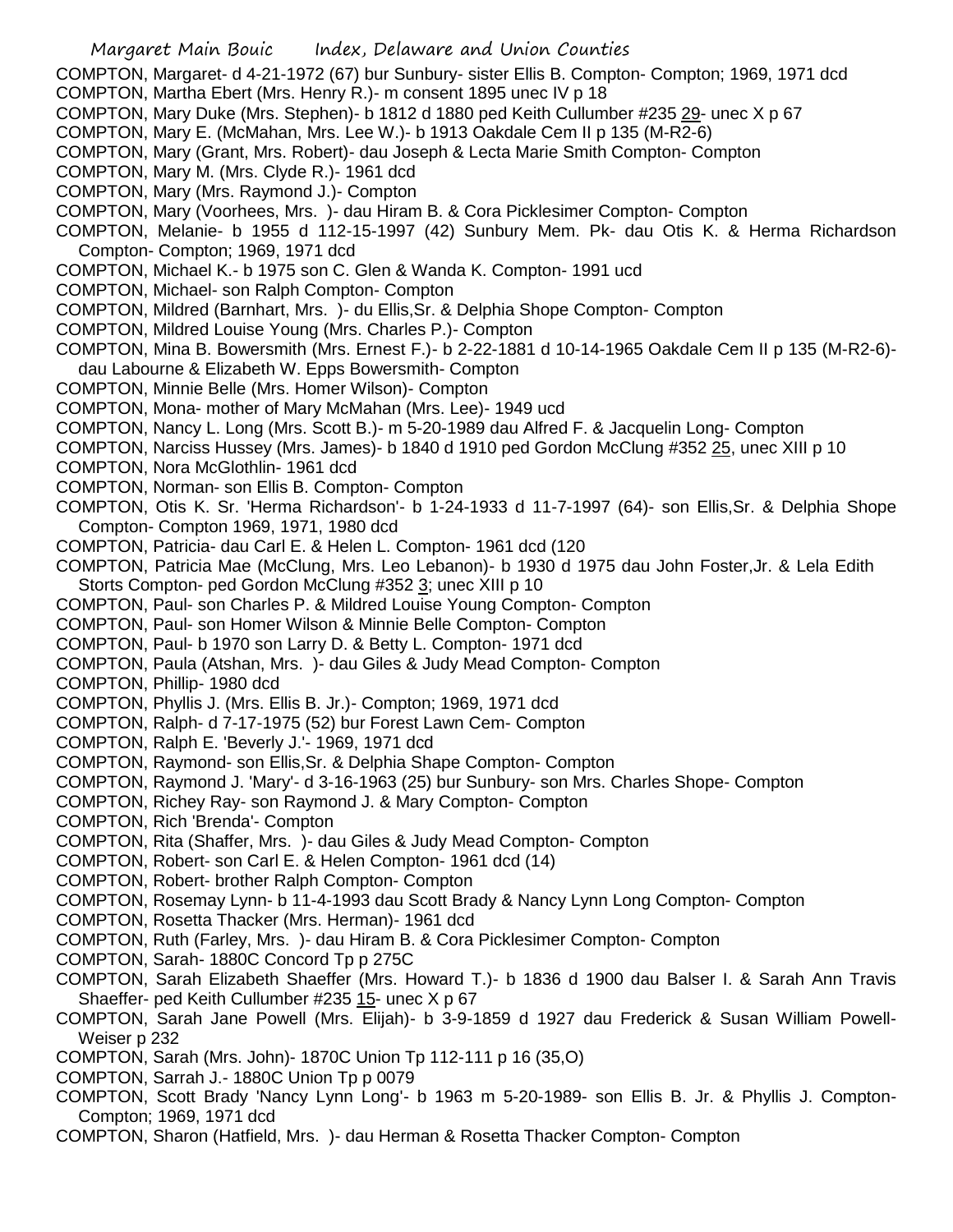Margaret Main Bouic Index, Delaware and Union Counties COMPTON, Sheila-b 1962 dau Carl E. & Helen Compton- Compton; 1969 dcd COMPTON, Sheryl- dau Carl E. & Helen L. Compton- Compton- 1961 dcd (9) COMPTON, Sherrie- dau Raymond J. & Mary Compton- Compton COMPTON, Stanford A. 'Beatrice M. Paul'- brother Ellis B. Compton- Compton; Sunbury p 144; 1971, 1980 dcd COMPTON, Stephen 'Mary Duke'- b 1812 d 1894 ped Keith Cullumber #235 28- unec X p 67 COMPTON, G. Sue (Mrs. Harley)- 1969. 1971 dcd COMPTON, Susan- 1969 dcd COMPTON, Tammy- b 1961 ch Larry D. & Betty L. Compton- 1971 dcd COMPTON, Thomas- b 1959 son Archie B. & Helen L. Compton- 1969, 1971 dcd COMPTON, Timothy- son Herman & Rosetta Compton- Compton; 1961 dcd COMPTON, Tina- b 1978 dau Del L. & Donna L. Compton- 1980 dcd COMPTON, Tom- 1991 ucd (Dover Tp) COMPTON, Vicki Sue Lowe (Mrs.Kim E.)- m 8-2-1986 dau Russell & Romia Lowe- Compton; Lowe COMPTON, Wallace B. 'Alta M.'- 1961 dcd COMPTON, Wanda (Coral, Mrs. )- b 1958 dau Carl E. & Helen Compton- Compton; 1961, 1969 dcd COMPTON, Wesley- son Charles P. & Mildred Louise Young Compton- Compton COMPTON, Eilliam Everett 'Annette Thornberry'- m 1881- Howison (425) COMPTON, Wanda K. (Mrs. C. Glen)- 1991 ucd COMPTON, William Everett II- b 5-31-1880 son William Everett & Annette Thornberry Compton- Howison 1069 COMRIE, Henry Stirling Comrie- Comrie COMRIE, Michael William- son Henry Stirling Comrie- engaged to Nancy Ann Miller- Comrie COMSKEY, Michael- 1850C Orange Tp 1780 p 113 (24,O) COMSTOCK, ---1880 dch p 443 COMSTOCK, Abigail (Mrs. John W.)- 1850C Trenton Tp 745 p 64 (40, Pa) COMSTOCK, Agnes R. Temple (Mrs. Ralph L.)- Comstock; 1969, 1971, 1980 dcd COMSTOCK, Amanda F. McCampbell (Mrs. Charles S.)- b 6-29-1839/8 m 2-13-1873 ucm 5222 d 11-20-1916 N Calif Cem DJ p 89- dau John & Margaret Tate McCampbell- 1883 uch V p 293; 1880C Jerome Tp 40 p 5 (41, O,Va,O); 1900C Jerome Tp 220-229 p 10A (59,O,Va,Va) m 27y, 4 ch, 3 living COMSTOCK, Angeline (Rice, Mrs. Gardner)- m 11-10-1844 Madison Co unec X p 8 COMSTOCK, Ann (Mrs. Samuel)- dcc Helen Wornstaff Kern 1329 COMSTOCK, Anna (Billings, Mrs. Ebenezer)- Asp p 29, 54 COMSTOCK, Azariah 'Zerriah Sprague'- b 1714 m 4-20-1735 d 1791 son Daniel Comstock- dcc Helen Wornstaff Kern 166; delge IV p 35 COMSTOCK, Bill- son C. H. Comstock- Comstock COMSTOCK, Blanch Shark (Mrs. Ray)- b 1898 dau Samuel & Susan Brown Shark- W. Brown VI p 766 COMSTOCK, Buckley- 1827 Kingston Tp- delge V p 38, 59, VIII p 31, IX p 19 COMSTOCK, Carolyn S. (Roshon, Mrs. Dan)- b 1955 dau Ralph L. & Agnes R. Temple Comstock- Comstock; 1969, 1971 dcd COMSTOCK, Charles- Pabst 7 p 24 COMSTOCK, Charles H. 'Luella Collins'- d 3-2-1971 (78) bur Concord Cem Comstock COMSTOCK, Charles Jr.- son Charles H. Comstock- Comstock COMSTOCK, Charles S. 'Amanda F. McCampbell'- b 9-9-1843 m 2-13-1873 ucm 5222 d 6-27-1905 N Calif Cem DJ p 89, 95; son Ruggles & Elizabeth Gilson Comstock- Comstock; hjt p 106, picture 153, 194, 201; 1883 uch IV p 477, V p 293; 1870C Jerome Tp 291-275 p 284 (26,O); 1880C Jerome Tp 40 p 5 (37, O,Mass,Mass); uca p 97 COMSTOCK, inf of Charles S. & Amanda F. McCampbell Comstock- d 10-12-1874 N Calif. Cem DJ p 91 COMSTOCK, Charles W.- b 6-24-1902 Berlin Tp son Wm. & Eliza Huff Comstock- dcb COMSTOCK, Connie J. (Harstine, Mrs. Danny)- b 1952 dau Ralph L. & Agnes R. Comstock- Comstock; 1969, 1971 dcd COMSTOCK, Daniel H. 'Mary Ann Sidner'- m 9-18-1842 Madison Co unec IX p 65 COMSTOCK, Daniel -b 7-9-1686 d 12-22-1768 son Samuel & Elizabeth Arnold Comstock- dcc Helen Wornstaff Kern 332; delge IV p 35 COMSTOCK, David- b 7-6-1959 (85) bur Sumbury- Comstock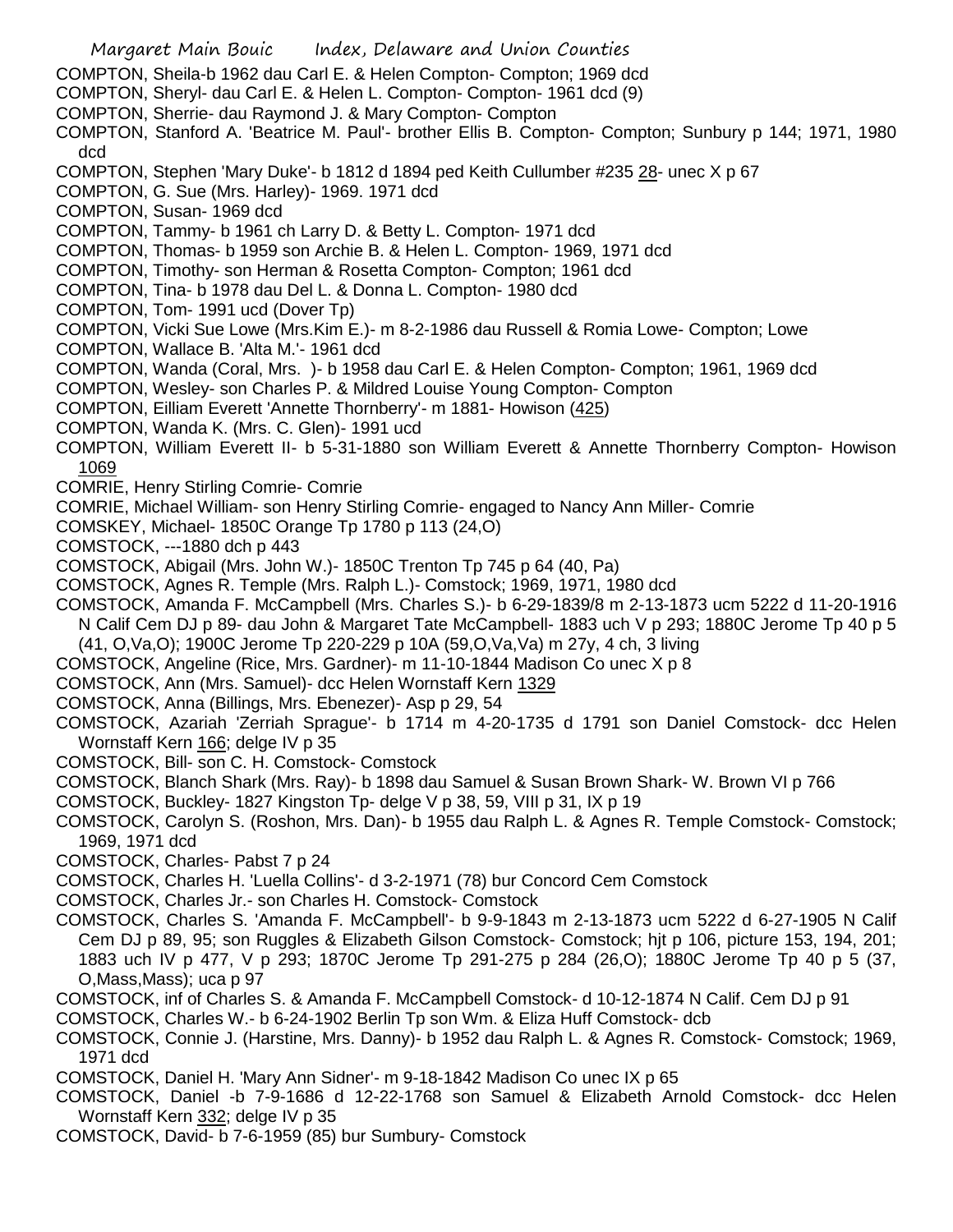- Margaret Main Bouic Index, Delaware and Union Counties COMSTOCK, David M.- b 12-9-1873 Trenton Tp son James W. & Mary Miles Comstock- dcb COMSTOCK, David 'Nancy Sessions'- 1883 uch V p 293 COMSTOCK, David R. 'Elizabeth'- d 10-25-1884 (77-9-12) Watkins Cem p 2; R10 djlm p 106 COMSTOCK, Della- b 1-3-1876 Trenton Tp son John D. & Wiltha Bales Comstock- dcb COMSTOCK, Dwight- son Elizabeth B. Comstock- Comstock COMSTOCK, Edith S. (Fry, Mrs. William Richard)- b 12-1880 dau Charles S. & Amanda F. McCampbell Comstock- 1915 uch p 749; 1883 uch V p 293; 1900C Jerome Tp 220-229 p 10A (19,O,O,O) COMSTOCK, Edna (Summers, Mrs. )- dau Elizabeth B.Comstock- Comstock COMSTOCK, Elizabeth- 1961 dcd COMSTOCK, Elizabeth Arnold (Mrs. Samuel)- m 11-22-1678 d 10-20-1747 dau Thomas & Phebe Parkhurst Arnold- dcc Helen Wornstaff Kern 665 COMSTOCK, Elizabeth B.- d 1-10-1970 (91) bur Sunbury- Comstock COMSTOCK, Elizabeth (Mrs. David R.)- d 3-20-1886(77-1-10) Watkins Cem p 2; R10 djlm p 106 COMSTOCK, Elizabeth Gilson (Mrs. Ruggles)- b Mass 2-9-1809 m 10-1-1834- 1883 uch V p 293; 1870C Jerome Tp 291-275 p 284 (61, Mass); 1880C Jerome Tp 40 p 5 (72, Mass, Mass, Mass) COMSTOCK, Elizabeth- dau John W. & Abagail Comstock- 1850C Trenton Tp 745 p 64 (16,O) COMSTOCK, Elizabeth (Mrs. William)- dcc Helen Wornstaff Kern 1657 COMSTOCK, Elizabeth (Yantes, Mrs. David)- m 6-1-1860 dcm COMSTOCK, Emma T.- d 3-28-1966 (88) bur Forest Grove- dau Charles S. & Amanda F. McCampbell Comstock- Comstock; hjt p 62; 1883 uch V p 293; 1880C Jerome Tp 40 p 5 (2,O,O,O); 1900C Jerome Tp 220-229 p 10A (21,O,O,O) COMSTOCK, Eva (Merrill, Mrs. George Eddy)- Asp (1261-1) COMSTOCK, Fay E.- dau Charles S. & Amanda F. McCampbell Comstock- 1883 uch V p 293; 1880C Jerome Tp 40 p 5 (4,O,O,O) COMSTOCK, Faye (Bishop, Mrs. John)- b 9-1875 m 1900- 1985 uch p 11; 1900C Jerome Tp 220-229 p 10A (24,O,O,O) COMSTOCK, Florence Mae (Murray, Mrs. Charles)- dau Glendon & LeVena lott Comstock- Comstock COMSTOCK, Frank- b 12-13-1870 Trenton Tp son Leander & Catherine Seagler Comstock- dcb COMSTOCK, Fred- b 11-29-1875 Radnor Tp son --- & Lissie James Comstock- dcb COMSTOCK, George- 1880C Berkshire Tp p 417A COMSTOCK, George B.- son John W. & Abagail Comstock- 1850C Trenton Tp 745 p 64 (12,O) COMSTOCK, Glendon 'LeVena Lott'- b 8-9-1897 Franklin Co son Charles & Clara Stelzer Comstock- dcb; **Comstock** COMSTOCK, Hazel- b 6-9-1899 Trenton Tp dau Charles & Clara Stelzer Comstock- dcb COMSTOCK, Helen Oakley Evans (Mrs. Stephen)(Brown, Mrs. Philip S.)- b 11-11-1904 dau Alfred F. & Lucy Margaretta Walker Evans- Weiser p 206 COMSTOCK, James- Licking Co- delge V p 55 COMSTOCK, James III 'Pamela Carole Adams'- m 6-20-1965 son James Constock II- Adams COMSTOCK, - son b 6-3-1969 son James III & Pamela Carole Adams Comstock-Adams COMSTOCK, James W.- son John W. & Abagail Comstock- 1850C Trenton Tp 745 p 64 (3,O); 1880C Trenton Tp p 465C COMSTOCK, Jane E. Lyons (Mrs. Thomas)- m 11-25-1855 mt 12-19-1855 COMSTOCK, Janis- 1980 dcd COMSTOCK, J. B.- 1880C Trenton Tp p 456C COMSTOCK, infant b 9-1-1879 Trenton Tp dau J. D. & W A. Bales Comstock- dcb COMSTOCK, Jean Oakley (Goodner, Mrs. Charles Joseph)- b 5-12-1931 m 6-10-1951 dau Stephen & Helen Oakley Evans Comstock- Weiser p 206 COMSTOCK, Jemima- dau Ruggles & Elizabsth Comstock- 1870C Jerome Tp 291-275 p 284 (32, Mass) COMSTOCK, Jemima (Staples, Mrs. Nathan)- b 8-5-1735 d 3-21- 1757 dau Azariah & Zerriah Sprague Comstock- dcc Helen Wornstaff Kern 83; delge IV p 35 COMSTOCK, Jennie (Wilkins, Mrs. Seymour A.)- m 10-26-1870 ucm 4804 -dau Ruggles & Elizabeth Gilson Comstock- 1883 uch V p 293
- COMSTOCK, John D.'Minnie' d 7-8-1880 (37y) Sunbury Cem Powell p 42, 281 son John W. & Abagail Comstock- 1850C Trenton Tp 745 p 64 (6,O)
- COMSTOCK, John W. 'Abagail'- 1850C Trenton Tp 745 p 64 (38,O); 1835 men 58 #72 p 108 Trenton Tp;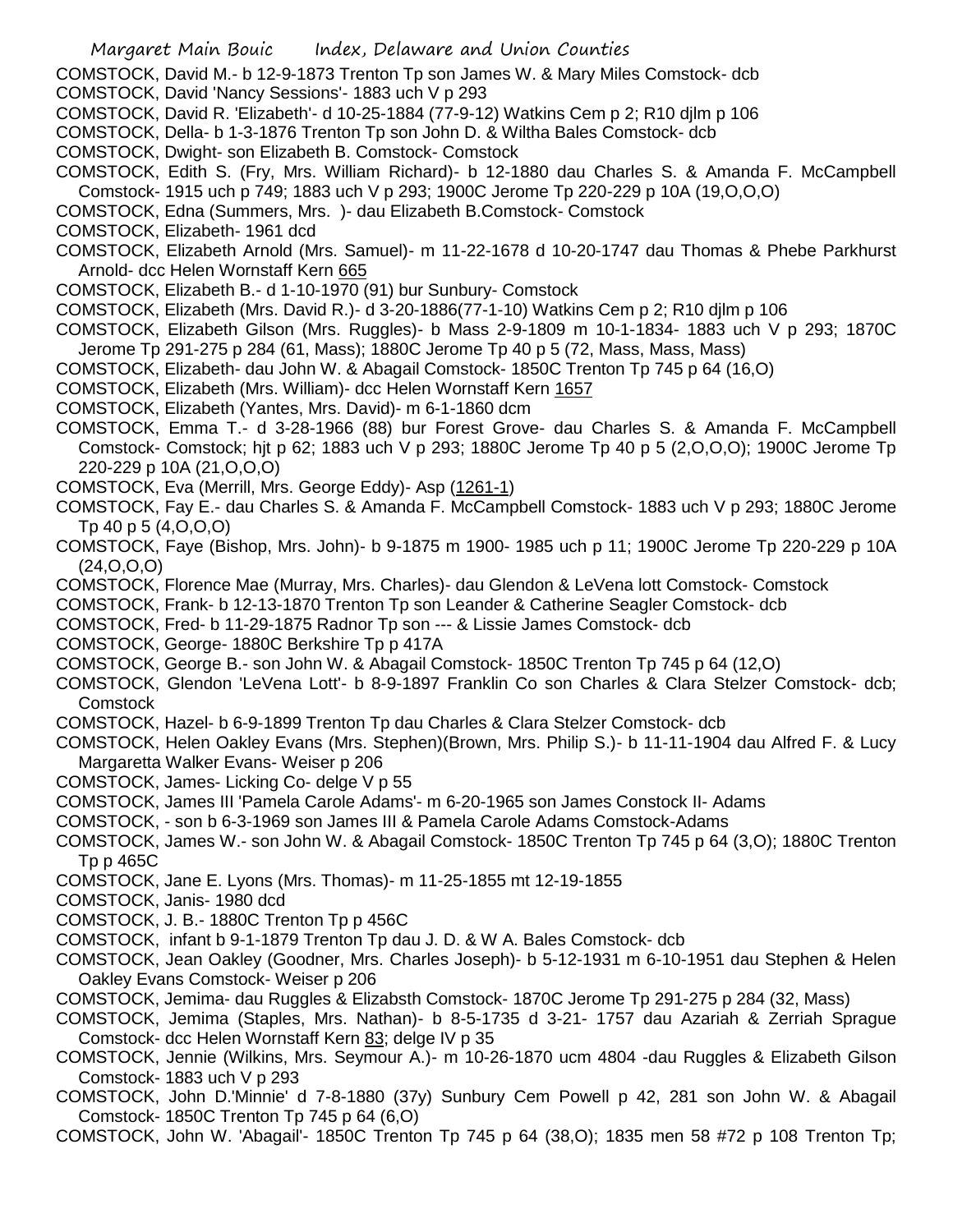Margaret Main Bouic Index, Delaware and Union Counties 1880C Trenton Tp p 464A COMSTOCK, John W.- son Elizabeth B. Comstock- Comstock COMSTOCK, John W.- b 10-6-1904 Harlem Tp son William & Elizabeth Huff Comstock- dcb COMSTOCK, Joseph- b 1983 son Steven J. & Sharon Comstock- 1991 ucd COMSTOCK, Judith Ann- dau James R. Comstock- engaged to John Howard Ditslear- Comstock COMSTOCK, Julia A.- d 6-23-1898 (86-6-12) djlm p 106 COMSTOCK, Julia (Camp, Mrs. David)- m Qpr 1820 dcga p 11 Fr Chron 4-17-1820 COMSTOCK, Juliann (Latting, Mrs. George W.)- m 9-16-1833 Madison Co unec VII p 10 COMSTOCK, J. W.- 1880C Trenton Tp p 464A; Justice of Peace- delge X p 32 COMSTOCK, Kathryn (Marshall, Mrs. Robert Kossuth)- 1976 dch p 381 COMSTOCK, Kyle- b 1980 ch Steven J. & Sharon Comstock- 1991 ucd COMSTOCK, L.- Trenton Tp Powell p 281; 1880C Trenton Tp p 465C COMSTOCK, Laura (Strong, Mrs. Marquis)- Strong p 3 COMSTOCK, Leander- son John W. & Abagail Comstock- 1850c Trenton Tp 745 p 64 (14,O) COMSTOCK, Levena A. Lott (Mrs. Glendon)- Comstock; 1961, 1969, 1971, 1980 dcd COMSTOCK, Luella Collins (Mrs. Charles H.)- Comstock COMSTOCK, Mabel- b 1-29-1902 Trenton Tp dau Charles & Clara Stelzer Comstock- dcb COMSTOCK, Marcia- mother of Thomas Edwin Comstock,II- Comstock COMSTOCK, Maria (Macumber, Mrs. Richard)- m 8-12-1857 ucm 2583 COMSTOCK, Mary Ann Sidner (Mrs. Daniel H.)- m 9-18-1842 Madison Co unec IX p 65 COMSTOCK, Mary Cornell (Mrs. Rodney S.)- m 12-31-1851 dcm COMSTOCK, Minnie- b 12-2-1873 Trenton Tp dau J. D. & W. A. Bailes Comstock- dcb COMSTOCK, Minnie (Mrs. John D.)- b 1875 d 1894 Sunbury Cem Powell p 42 COMSTOCK, Nancy Sessions (Mrs. David)- 1883 uch V p 293 COMSTOCK, Noah- b Conn d 2-5-1825 (68)- dcga p 27 Del Pat & Fr Chron 3-3-1825 COMSTOCK, Pamela Carole Adams (Mrs. James III)- m 6-20-1965 dau Mrs. Thomas Barber- Adams COMSTOCK, Persis S.- d 4-13-1881 (79y4m) djlm p 106; dau David & Nancy Sessions Comstock- 1870C Jerome Tp 291-275 p 284 (67, Ct); 1880C Jerome Tp 40 p 5 (78, Mass,-,-) p 0141 (Persiz) COMSTOCK, Phila McMullen (Palmer, Mrs. Merrill)(Mrs. Roy)- b 11-15 1895 d 10-31-1994 (98) bur Spartadau William & Gussie Shoefelt McMullen- Comstock; 196l, 1971, 1980 dcd COMSTOCK, R.- uca p 31, 49 COMSTOCK, Ralph L. 'Agnes R. Temple'- b 6-17-1922 d 2-26-1994 (71) Trenton Cem- son Glendon & LeVena Lott Comstock- Comstock; 1969, 1971, 1980 dcd COMSTOCK, Robert L.- son Ralph & Agnes R. Temple Comstock- Comstock;1969, 1971 dcd COMSTOCK, Rodney S. 'Mary Cornell'- m 12-31-1851 dcm COMSTOCK, Rollin- son Elizabeth B. Comstock- Comstock COMSTOCK, Roy 'Phila P. McMullen'- d 2-25-1971 (77) Trenton Cem- Comstock; 1961 dcd COMSTOCK, Ruby (Nettlehorst, Mrs. Charles)- dau Glendon & LeVena Lott Comstock- Comstock COMSTOCK, Ruggles 'Elizabeth Gilson'- b Ct. 2-18-1807 m 10-1-1834 son David & Nancy Sessions Comstock- 1883 uch V p 293; 1870C Jerome Tp 291-275 p 284 (63, Ct); 1880C Jerome Tp 40 p 5 (74,Conn,Mass,Mass) p 0141 COMSTOCK, Samuel 'Ann'- d 1660 son William & Elizabeth Comstock- dcc Helen Wornstaff Kern 1328 COMSTOCK, Samuel 'Elizabeth Arnold'- b 1654 m 11-22-1678 d 5-27-1717 son Samuel & Ann Comstock- dcc Helen Wornstaff Kern 664 COMSTOCK, Sharon (Mrs. Steven J.)- 1991 ucd COMSTOCK, Stephen' Helen Oakley Evans'- Weiser p 206 COMSTOCK, Steven J. 'Sharon'- 1991 ucd COMSTOCK, Thomas Edwin II- son Marcia Comstock- Comstock- engaged to Alysha Christine Biehl COMSTOCK, Thomas 'Jane E. Lyons'- m 11-25-1855 mt 12-19-1855 COMSTOCK, Wealthy A.- Pabst 0 COMSTOCK, William- son Charles H. Comstock- Comstock COMSTOCK, William 'Elizabeth'- dcc Helen Wornstaff Kern 2656 COMSTOCK, William James- b 12-2-5-1928 son Stephen & Helen Oakley Evans Compton- Weiser p 206

- COMSTOCK, William- b 10-15-1869 Trenton Tp son James W. & Mary Comstock- dcb
- COMSTOCK, Zeer N.- b 12-29-1871 Trenton Tp son James W. & Mary Miles Comstock- dcb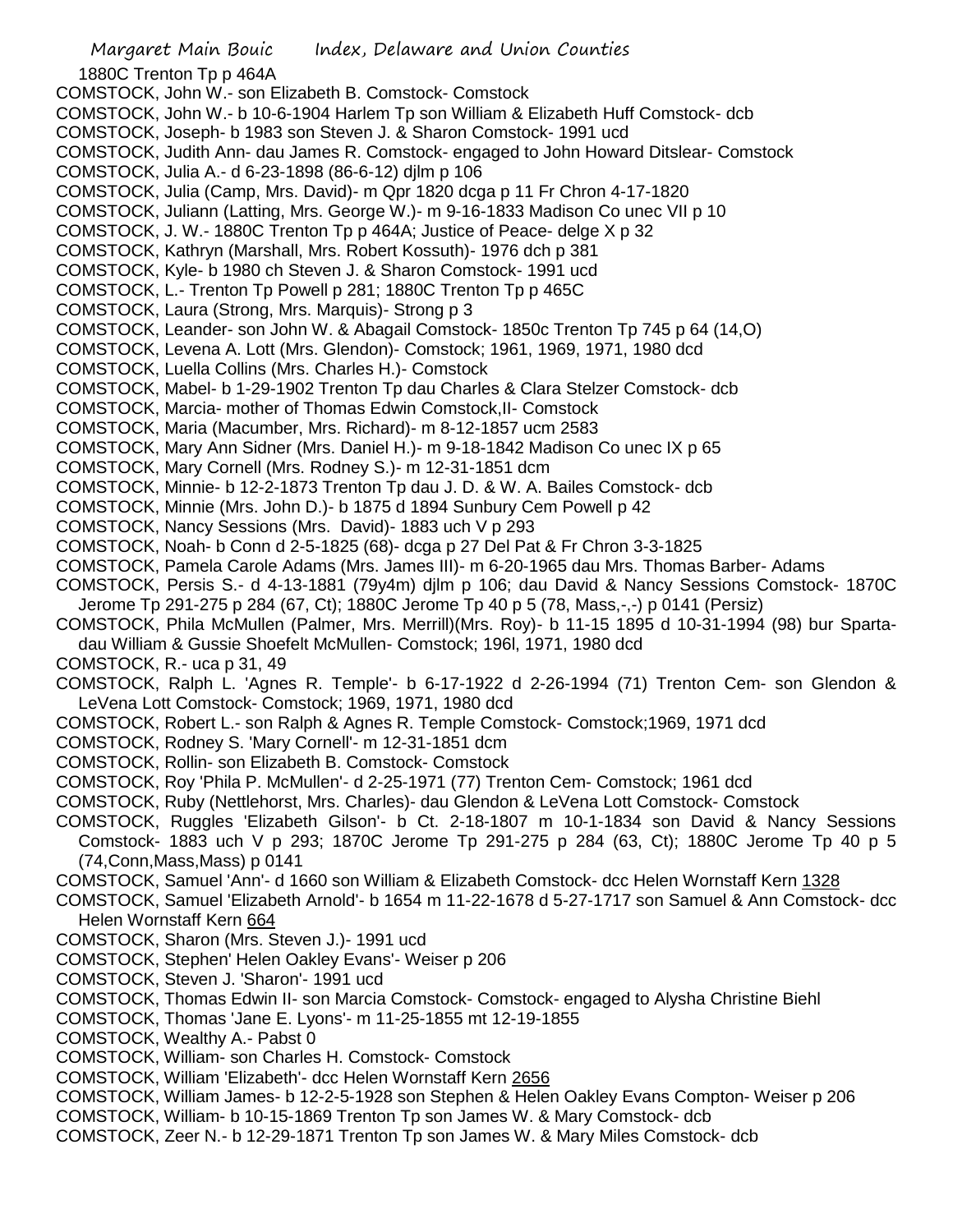- Margaret Main Bouic Index, Delaware and Union Counties
- COMSTOCK, Zerriah/Zerviah Sprague (Mrs. Azariah)- b 1715 m 4-20-1735 d 1791- dau Richard & Mary Sprague- dcc Helen Wornstaff Kern 167; Zerviah- delge IV p 35
- COMSTON, Carl D.- d 2-10-1969 Oak Grove Cem Comston
- COMSTON, Carol (Coughlin, Mrs. )- dau William & Hannah H. Knight Comston- Comston
- COMSTON, Hannah H. Knight (Mrs. William)- d 6-16-1983 (71) Oak Grove Cem -sister Kenneth Knight-Comston
- COMSTON, Jake- delge IX p 15 (1929)
- COMSTON, James- son William & Hannah H. Knight Comston- Comstron
- COMSTON, William 'Hannah H. Knight'- d 1973- Comston
- COMSTON, William- son William & Hannah H. Knight Comston- Comston
- COMUTES, Joe (73-1932) d 6-13-1936 uninf p 22
- CON & Cone- delge VII p 44
- yCONANT, ----1908 dch p 390
- CONANT, Alonzo 'Esther Ann Clark'- m 11-22-1849 dcm; 1850C Berkshire Tp 106 p 11 (33, Me)
- CONANT, Caleb- son Joshua Conant- Powers p 114
- CONANT, Catharine (Maine, Mrs. Nathaniel P.)- m 1854- Asp (605)
- CONANT, Charles 'Dora'- Conant
- CONANT, Charles Frederick 'Chrystal Moffett'- Conant
- CONANT, Chrystal Moffett (Mrs. Charles Frederick)- Conant
- CONANT, Clifford- son Marion U. Conant- Conant
- CONANT, Crystal C.- b 1951 dau Donald & Florence Conant- 1969, 1971 dcd
- CONANT, Danny- son Charles Frederick & Chrystal Moffett Conant- Conant; Mr. & Mrs. Sunbury p 52, 108, 119
- CONANT, Donald 'Florence'- 1969 dcd
- CONANT, Donald P. 'Elizabeth K.'- Sunbury p 39, 96, 144; 1971, 1980 dcd
- CONANT, Dora (Mrs. Charles)- Conant
- CONANT, Dorothy B. Martindale (Mrs. Sherman Richard)- Conant; 1976 dch p 7; county recorder; 1969, 1971, 1980 dcd
- CONANT, Dorothy/ Dottie (Fryman, Mrs. John)- b 1952 dau Sherman Richard & Dorothy B. Martindale Conant- Conant; 1969, 1971 dcd
- CONANT, Elizabeth K. (Mrs. Donald P.)- Sunbury p 52; 1971, 1980 dcd
- CONANT, Esther Ann Clark (Mrs. Alonzo)- m 11-22-1849 dcm; 1850c Berkshire Tp 106 p 11 (25,O)
- CONANT, Florence (Mrs. Donald)- 1969 dcd
- CONANT, Frances Cox (Mrs. Marion U.)- Conant
- CONANT, George- son Marion U. Conant- Conant
- CONANT, George Allen 'Terry Lyn Compston' m 2-14-1989- Conant
- CONANT, Hannah (Green, Mrs. Benjamin)- m 4-29-1753 dau Caleb Conant- Powers p 114
- CONANT, Jim- son Marion U. Conant- Conant
- CONANT, Joshua- son Joshua Conant- Conant
- CONANT, Joshua- son Roger Conant- Conant
- CONANT, Laura Ruggles (Arehart, Mrs. )(Mrs. Marion U.) m(2) 1953- Conant
- CONANT, Leonard- son Charles Frederick & Chrystal Moffett Conant- adopted name Boyd Leonard Kennedy
- CONANT, Marion U. 'Frances Cox''Laura Ruggles'- b 8-29-1905 m(2) 1953 d 8-21-1991 (85) bur Fulton- son Charles & Dora Barker Conant- Conant
- CONANT, Milton- brother George Allen Conant Conant
- CONANT, Naomi (Maggard, Mrs. )- dau Charles Frederick & Chrystal Moffett Conant- Conant
- CONANT, Roger- Conant
- CONANT, R. B.- 1908 dch p 410
- CONANT, Richard- b 1966 son Sherman R.& Dorothy B. Conant- Conant; 1969, 1971, 1980 dcd
- CONANT, Ridgely- son Sherman & Dorothy Conant- Conant
- CONANT, Russell- son Charles Frederick & Chrystal Moffett Conant- Conant
- CONANT, Ruth Smith (Mrs. )- Conant
- CONANT, Scott- b 1953 son Donald & Florence Conant- 1969 dcd
- CONANT, b 1954 son Donald P. & Elizabeth Conant- 1971 dcd
- CONANT, Sherman Richard 'Dorothy B.Martindale' -b 3-20-1924 d 11-22-1991 (67) bur Sunbury- son Charles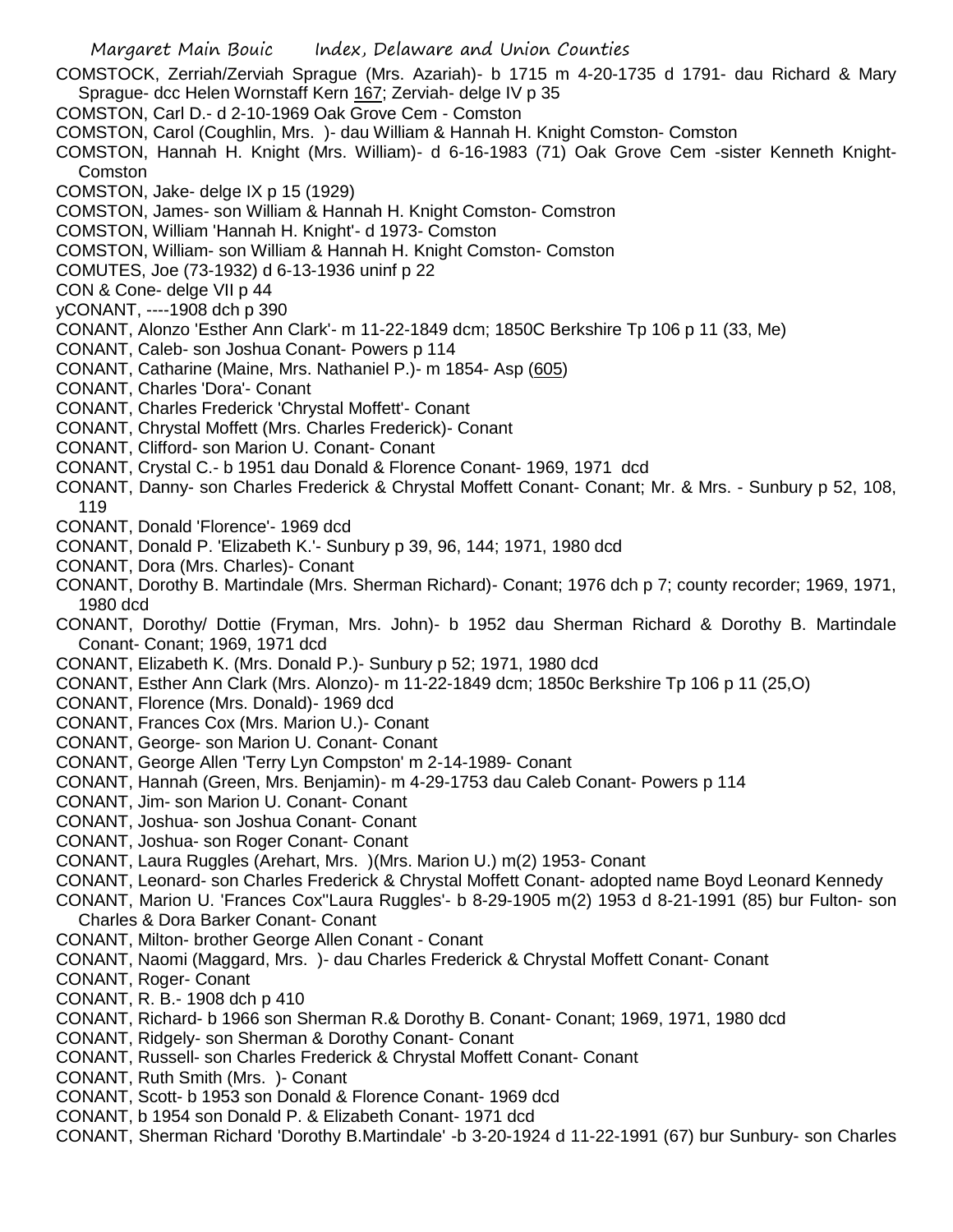- Frederick & Chrystal Moffett Conant- Conant; 1969, 1971, 1980 dcd
- CONANT, Sheryl- dau Sherman Richard & Dorothy B. Martindale Conant- Conant. 1969, 1971 dcd
- CONANT, Terry Lyn Compston (Mrs. George Allen)- m 2-14-1989- Conant
- CONANT, Virgie (Marshall, Mrs. )- dau Marion U. Conant- Conant
- CONARD, ----1883 uch V p 597
- CONARD, Andrew B. 'Lura Iva Orahood)- m 12-4-1909 d 10-6-1942- Conard
- CONARD, Anna S.- b 10-1848 sister Rachel Piper- 1900C Marysville 3rd ward 44-47 p 2A (51,Pa,Pa,Irel)
- CONARD, Betsey- dau Nathan & Hannah Butcher Conard- 1915 uch p 655
- CONARD, Caroline (Oller, Mrs. David C.)- m 12-11-1845 dcm
- CONARD, Cyrus- son Nathan & Hannah Butcher Conard- dumch p 655
- CONARD, Darlynn- dau Andrew Bert & Dorothy E. Keller Conard- Conard
- CONARD, David- son Leonard P. & Kathleen Irene Impson Conard- Conard
- CONARD, Della (Condit, Mrs. L. S.)- dau James W. & Nancy Evans Conard- dumch p 138; Pabst 5 p 20
- CONARD, Diana (Corrigan, Mrs. Daniel)- dau Willard S. & Thelma Wood Conard- Conard
- CONARD, Dicy (Mrs. Eli)- 1880C Marysville 353-390 p 25 (31,O,O,O)
- CONARD, Don Westin- b 3-14-1878 Porter Tp son L. N. & Amanda Potter Conard- dcb
- CONARD, Dorothy E. Keller (Mrs. Lawrence A.)- b 7-23-1915 m 8-31-1935 d 4-19-1980 Oakdale Cem dau John A. & Ica Vail Keller- Conard
- CONARD, Eli 'Dicy'- 1880C Marysville 353-390 p 25 (32, Pa,Pa,Pa)
- CONARD, Ellen- dau James & Naomi Conard- delge V p 39
- CONARD, Emiline- dau James & Naomi Conard- delge V p 39
- CONARD, Esther E.- dau Eli & Dicy Conard- 1880c Marysville 353-390 p 25 (1,O,Pa,O)
- CONARD, Hannah Butcher (Mrs. Nathan)- 1915 uch p 655
- CONARD, Jacob- d 3-16-1906 (72y1m) Oakdale Cem 2036 (1F)
- CONARD, James B. 'Virginia''Susan ''Clements'- m 9-17-1865 d 1907 Champaign Co- son James & Naomi Conard- delge V p 39
- CONARD, James M. 'Susan Clement'- m 9-17-1865 dcm
- CONARD, James 'Naomi'- b c 1801 Va delge V p 39 1840C Concord Tp p 122 (30-40)
- CONARD, James Wesley 'Nancy Evans'- b 1830 d 1914 Trenton Cem Powell p 279; dumch p 138
- CONARD, Jane- dau James & Naomi Conard- delge V p 39
- CONARD, John- son Nathan & Hannah Butcher Conard- 1915 uch p 655
- CONARD, Jonah- son Nathan & Hannah Butcher Conard- 1915 uch p 655
- CONARD, Joseph- son Nathan & Hannah Butcher Conard- dumch p 655
- CONARD, Kathleen Irene Impson (Mrs. Leonard P)(Coleman, Mrs. Ralph L.)(Forsythe, Mrs. William Robert)- b 8-28-1911 m(2) 12-16-1943 (3) 6-16-1950 dau Carl E. & Katie Dixon Impson- Conard
- CONARD, Keith Lawrence 'Susan Elaine Devine'- m 9-17-1977 son Donald Conard- Conard
- CONARD, L. A.- Kingston Tp- Powell p 147
- CONARD, Lawrence A. 'Dorothy E. Keller'- b 11-4-1912 m 8-31-1935 d 1-2-1981 Oakdale Cem -son Andrew B. & Lura Iva Orahood Conard- Conard
- CONARD, Leonard P. 'Kathleen Irene Impson' div- Conard
- CONARD, Linda (Blueston, Mrs. Charles)- dau Willard S. & Thelma Wood Conard- Conard
- CONARD, Lura Iva Orahood (Mrs. Andrew B.)- b 11-12-1890 m 12-4-1909 d 10-7-1970 Oakdale Cem dau David & Mary J. Randall Orahood- Conard
- CONARD, Lydia Case (Mrs. William A.)- m 11-22-1847 dcm d 7-29-1857 (30-9-2) Williamsville Cem Powell p 184
- CONARD, Martina (Mathys, Mrs. Steven)- dau Andrew B. & Lura Iva Orahood Conard- Conard
- CONARD, Mary Ann (Boyd, Mrs. Levi)- m 1-9-1853 dcm; delge VII p 52
- CONARD, Mary Ann- dau James & Naomi Conard- delge V p 39
- CONARD, Matilda- dau James & Naomi Conard- delge V p 39
- CONARD, Nancy Evans (Mrs. James)- b 1829 d 1912 Trenton Cem Powell p 279 dumch p 138
- CONARD, Naomi (Mrs. James)- delge V p 39
- CONARD, Nathan 'Hannah Butcher'- 1915 uch p 655
- CONARD, Patricia- dau Willard S. & Thelma Wood Conard- Conard
- CONARD, Rachel (Piper, Mrs. Leonidas)- m 6-24-1886- dumch p 282; 1900C Marysville 3rd ward 44-47 p 2A (47,Pa,Pa,Irel); m 14y, 1 ch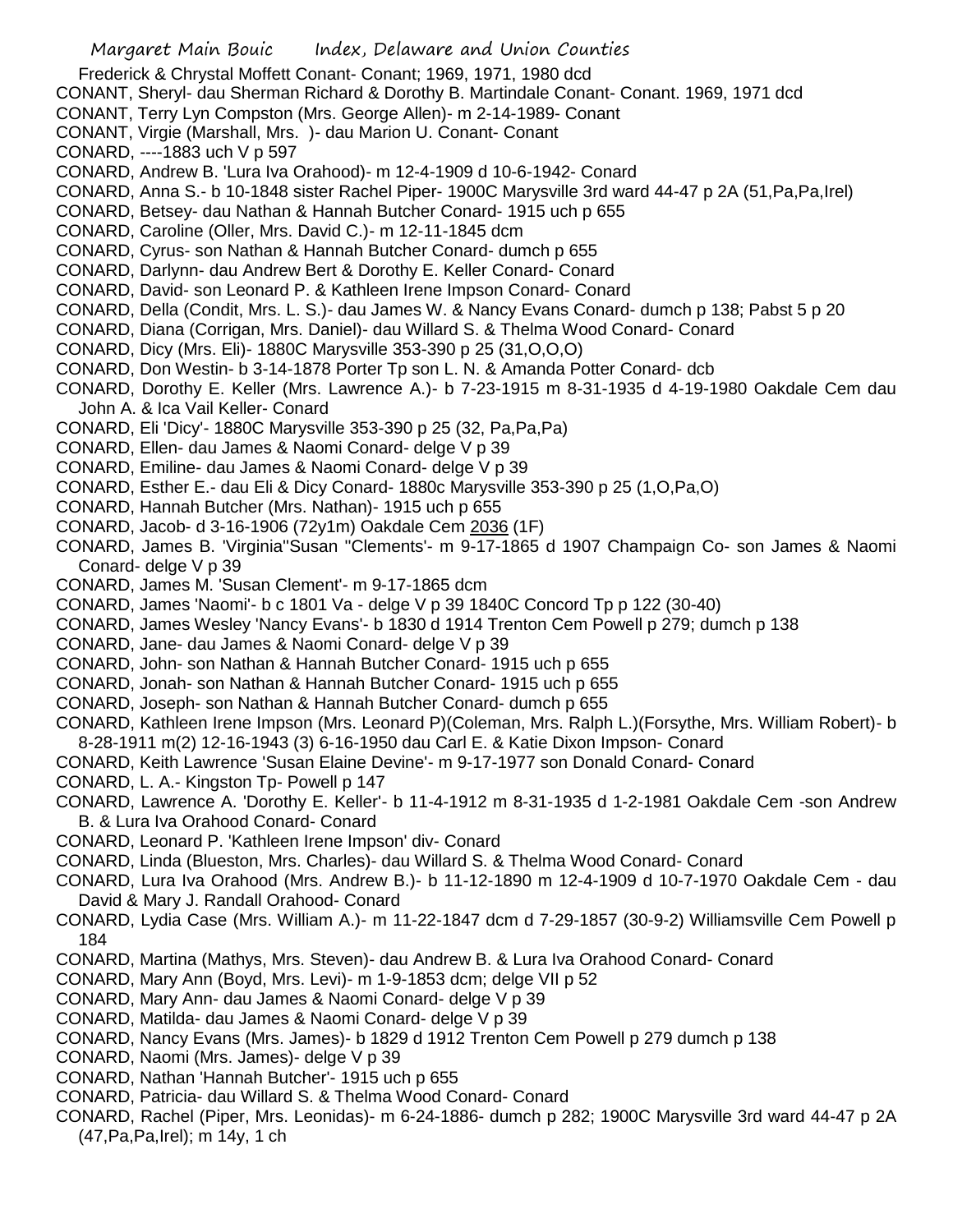- Margaret Main Bouic Index, Delaware and Union Counties CONARD, Sarah (Duke, Mrs. David)- dau Nathan & Hannah Butcher Conard- 1915 uch p 655 CONARD, S. T.- delge V p 300 CONARD, Stephen- dumch p 341 CONARD, Susan Clement (Mrs. James M.)- m 9-17-1865 dcm CONARD, Susan Elaine Devine (Mrs. Keith Lawrence)- m 9-17-1977 dau Paul W. Devine- Conard CONARD, Susan- du Willard S. & Thelma Wood Conard- Conard CONARD, Thelma Wood (Mrs. Willard S.)- Conard CONARD, Tina (Mathys, Mrs. Stephen Lee)- m 7-2-1938- Mathys; Conard CONARD, Virginia (Loy, Mrs. Floyd)- dau Lawrence A. & Dorothy E. Keller Conard- Conard- Conard CONARD, Willard S. 'Thelma Wood'- b 11-6-1922 d 9-22-1991 (68)-bur London- son Andrew Bert & Lura Orahood Conard- Conard CONARD, William A. 'Lydia Case'- m 11-22-1847 dcm; Powell p 184 CONARD, William- son Willard S. & THelma Wood Conard- Conard CONARIE, Martha M. (Price, Mrs. Edward A.)- m 4-27-1880 ucm 6717 CONAWAY, Annabelle (Mrs. George)- Conaway; 1979 ucd CONAWAY, Carolyn (Pindell, Mrs. )- dau George R. & AnnaBelle Conaway- Conaway CONAWAY, Cindy Ann- dau Malinda Lou Graham Conaway- Conaway CONAWAY, David- 1883 uch V p 443 CONAWAY, Donald- son George R. & AnnaBelle Conaway- Conaway CONAWAY, Eleanor (Mayfield, Mrs. William)- dau David Conaway- 1883 uch V p 443 CONAWAY, Elizabeth (Jones, Mrs. )- dau George R. & AnnaBelle Conaway- Conaway CONAWAY, George R., 'Annabelle'- d 1-27-1988 (69) Cheshire Cem- Conaway; 1979, 1991 ucd CONAWAY, James- Brother George R. Conaway- Conaway CONAWAY, Joanna Lora (Mrs. John)- m 3-18-1852 dcm CONAWAY, John- son George R. & AnnaBelle Conaway- Conaway CONAWAY, John 'Joanna Lora'- m 3-18-1852 dcm CONAWAY, Larry- son George R. & AnnaBelle Conaway- Conaway CONAWAY, Leah B. Pegg (Mrs. William)- d 10-20-1962 (73) Glendale Cem- Conaway CONAWAY, Malinda Lou Graham (Mrs. )- d 11-14-1976 (43)- dau Eloise E. Graham- Conaway; 1971 dcd CONAWAY, Maralyn Gertrude Bigony (Mrs. Philip Ward)- b 6-27-1964 dau Harold E. Bigony- Conaway CONAWAT, Philip Ward 'Marilyn Gertrude Bigony'- b 6-27-1964 son Ward Conaway CONAWAY, Ward- son William Conaway- Conaway CONAWAY, William 'Leah B. Pegg'- Conaway CONBOY, --- b 1903 d 1954 Claibourne Cem p 25 CONBOY, Ella- sister of James H. Conboy- 1915 uch p 949 CONBOY, Ella (Connor, mrs. Dr. D. L.)- dau James H. & Lucy Bagby Conboy- 1915 uch p 949 CONBOY, Frances/Fannie Beem (Conboy, Mrs. William Henry)- b 1877 m 8-23-1902 d 1967 Claibourne Cem p 48- dau B. F. & Laura Walker Beem- 1915 uch p 950; Conboy CONBOY, James H. 'Lucy Bagby'- 1915 uch p 948, 949 CONBOY, John- brother of James H. Conboy- 1915 uch p 949 CONBOY, John W.- son James H. & Lucy Bagby Conboy- 1915 uch p 949 CONBOY, Kate- sister of James H. Conboy- 1915 uch p 949 CONBOY, Lucy Bagby (Mrs. James H.)- 1915 uch p 948, 949 CONBOY, Mary- sister of James H. Conboy- 1915 uch p 949 CONBOY, Michael- brother of James H. Conboy- 1915 uch p 949 CONBOY, Philip- brother of James H. Conboy- 1915 uch p 949 CONBOY, Philip- son James H. & Lucy Bagby Conboy- 1915 uch p 949 CONBOY, Raymond D.- son James H. & Lucy Bagby Conboy- 1915 uch p 949 CONBOY, Robert William - b 1905 d 3-16-1985 (79) bur Claibourne Cem p 25- WWII- son William Henry & Frances Beem Conboy- Conboy CONBOY, Roy Beem- son William Henry & Frances Beem Conboy- 1915 uch p 950 CONBOY, Roy- son James H. & Lucy Bagby Conboy- 1915 uch p 949 CONBOY, Vina- dau James H. & Lucy Bagby Conboy- 1915 uch p 949 CONBOY, William Henry 'Frances Beem'- b 4-25-1866 d 1917 Claibourne Cem p 45 son James H. & Lucy
	- Bagby Conboy- 1915 uch p 499, 948, 949, 950; 1900C Richwood 179-188 p 7B (34, Irel,Irel,Irel)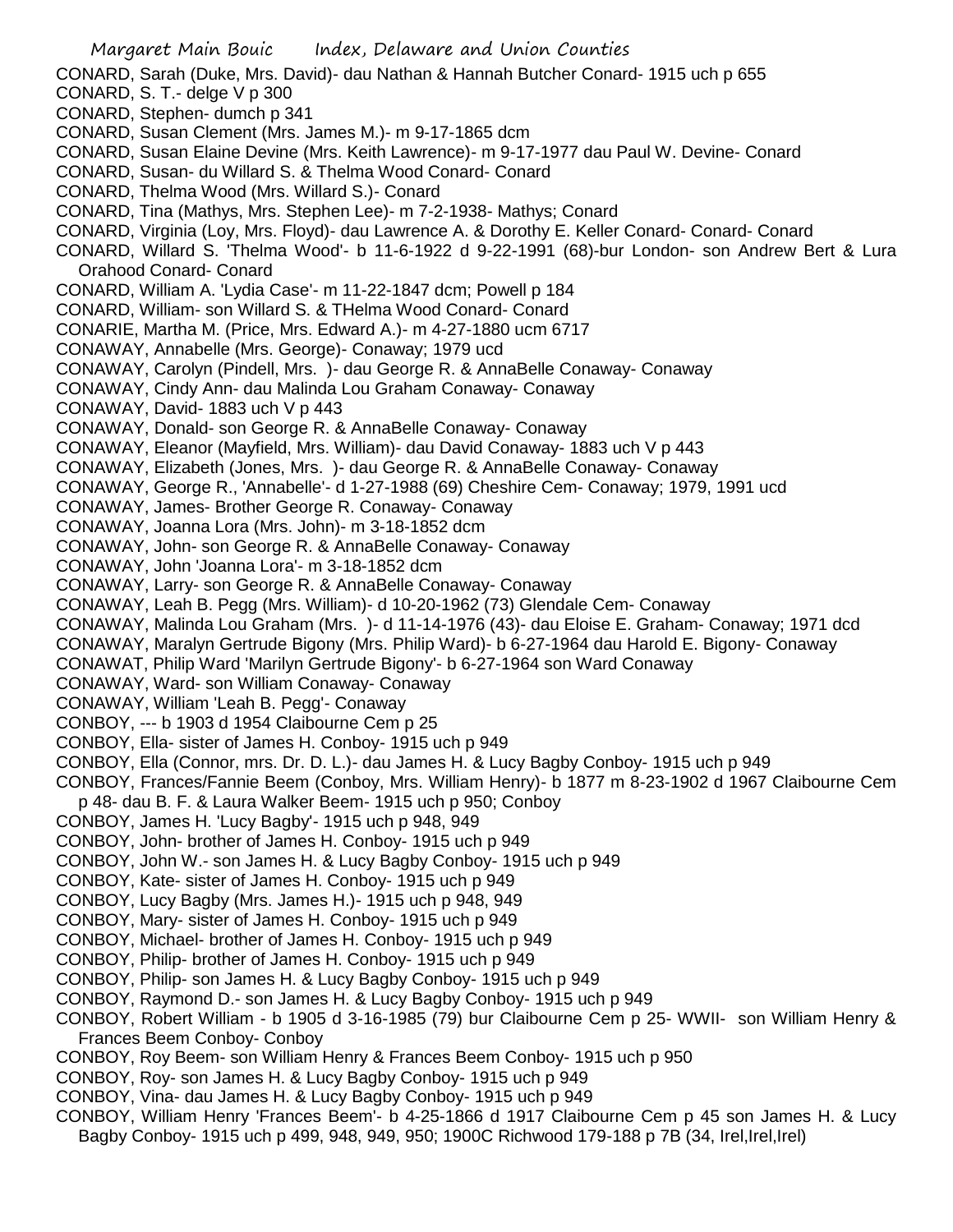- Margaret Main Bouic Index, Delaware and Union Counties CONCKLIN, Mrs. d Marion Co- dcga p 20 Del Pat & Fr Chronicle 8-20-1823 CONCKLIN, Elizabeth (Welch, Mrs. Milton)- m 1860 Pabst Pion I p 82 CONCKLIN, George- delge VI p 21 (1841) CONCKLIN, Isaac- d Marion Co 1-16-1827 (55) Del Patron & Franklin Chron; dcga p 36, 41 CONCKLIN, Orson- delge VI p 59 CONCKLIN, Vincent- delge VI p 22 CONCKLIN, Col W. W.- b 12-14-1799 (Prospect)- Powell p 302 CONCKRIGHT, Betty Brown (Mrs. Hollis)- m 9-14-1834 ucm 326; unec III p 7 CONCKRIGHT, Hollis 'Betty Brown'- m 9-14-1834 ucm 326; unec III p 7 CONCLETON- see Conklin CONCLETON, Martha Thompson (Mrs. William)- m 5-10-1821 ucm 16 II p 13 CONCLETON, William 'Martha Thompson'- m 5-10-1821 ucm 16 II p 13 CONCUPOT, Mary- dau Rachael Concupot- dcga p 17 Del Pat & Fr Chron 2-5-1823 CONCUPOT, Rachael- Indian- d 12-1819 dcga p 17 Delaware Pat & Fr Ch 2-5-1823 CONDA, Heeda- b 11-26-1890 Trenton Tp dau A. C. & Nettie Curry Conard- dcb CONDELL, Thelma Dally (Burger, Mrs. Marvin B.)(Mrs. William J.)- b 7-21-1908 d 12-3-1966 York Cem p 93 dau Ivory E & Leora McGee Dally CONDELL, William- b 1896 d 2-28-1978 York Center Cem p 93 CONDICT, Phoebe Dod (Mrs. Peter)- b 1704 m c 1725 d 7-16-1768 dau Daniel & Elizabeth Riggs Dod-McKitrick p 189 CONDICT, Peter 'Phoebe Dod'- b c 1700 m c 1725 d 7-11-1768- McKitrick p 189 CONDIE, Bert 'Erma Colter'- McKitrick p 444 CONDIE, Erma Colter (Mrs. Bert)(Howse, Mrs. Rowland)- dau Herbert & Barbara Ann McKitrick Colter-McKitrick p 444 CONDIT, ---family of Joel R. Whitehead #382, unec XII p 49 CONDIT, Lt.- hjt p 81, 84 CONDIT, --- b 8-21-1888 Porter Tp dau D. H. & Sarah Wheaton Condit- dcb CONDIT, Adaline Dawson (Mrs. E. W.)- m 1858 d 5-24-1868 (28y) Trenton Cem Powell p 275; 1880 dch p 829; Pabst 5 p 12 CONDIT, Albert- son Alvin F. & Moriah Condit- 1850C Trenton Tp 820 p 69 (7,O) CONDIT, Albert B.- dcw Bk 4 p 18(3) wit CONDIT, Alice J.- dau J. W. & Sarah Ann Condit- 1850C Trenton Tp 855 p 71 (2,O); Pabst 0 CONDIT, Alice (Simmons, Mrs. George)- dau Marvin & Sarah Leak Condit- dumch p 138 CONDIT, Allica/e James- dau Jotham Marvin & Sarah Ann Condit- Pabst 5 p 8, 11 CONDIT, Alvin- son Simon Condit- dcw Bk 2 p 81 CONDIT, Alvin F. 'Moriah'- 1850C Trenton Tp 820 p 69 (49, NJ) CONDIT, Alvin P.- 1880 dch p 590, 591, 592; 1908 dch p 136, 291, 292, 489; Pabst 5 p 17; hmp p 132; hadc p 44 Peru Tp, 54 Trenton Tp; hmp p 132, 133,picture 132; Powell p 280; 1835 men 59 #125 p 110 Trenton Tp; delge VI p 31 CONDIT, Amanda- b 1976 dau Gary D. & Rita J. Condit- 1980 dcd CONDIT, Amos W.'Anna'- Gv35; 1835 men 9 #208 p 9 Berkshire Tp; 1840C Berkshire Tp p 187 (30-40); Pabst Pion II p 198 CONDIT, Anna (Mrs. Amos W.)- Powell p 35 CONDIT, A. S. 'Mariah'- Pabst 5 p 7 CONDIT, Asenath (Smith, Mrs. Joseph Sr.)- d 1-27-1875 (83-2-3) Trenton Cem Powell p 272, 274; hmp p 133; 1880 dch p 829; Pabst 5 p 7, 17 CONDIT, Barton J. 'Catharine H. Glass'- m 9-2-1860 dcm CONDIT, Ben- b 1975 son Gary D. & Rith J. Condit- 1980 dcd CONDIT, Bryan- b 1978 son Michael & Joyce Condit- 1980 dcd CONDIT, Carla C. (Mrs. Robert E.)- 1980 dcd CONDIT, Carol (Lassiter, Mrs. )- sister Faye Condit- Condit CONDIT, Carroll Dell- b 8-30-1895 trenton Tp dau David H. & Sarah Wheaton Condit- dcb CONDIT, Catharine H. Glass (Mrs. Barton J.)- m 9-2-1860 dcm CONDIT, Catherine- dau Alvin F. & Moriah Condit- 1850C Trenton Tp 820 p 69 (12,O)
- CONDIT, Charles Edgar- son Whittier & Marie Condit- Pabst 5 p 8, 11, 15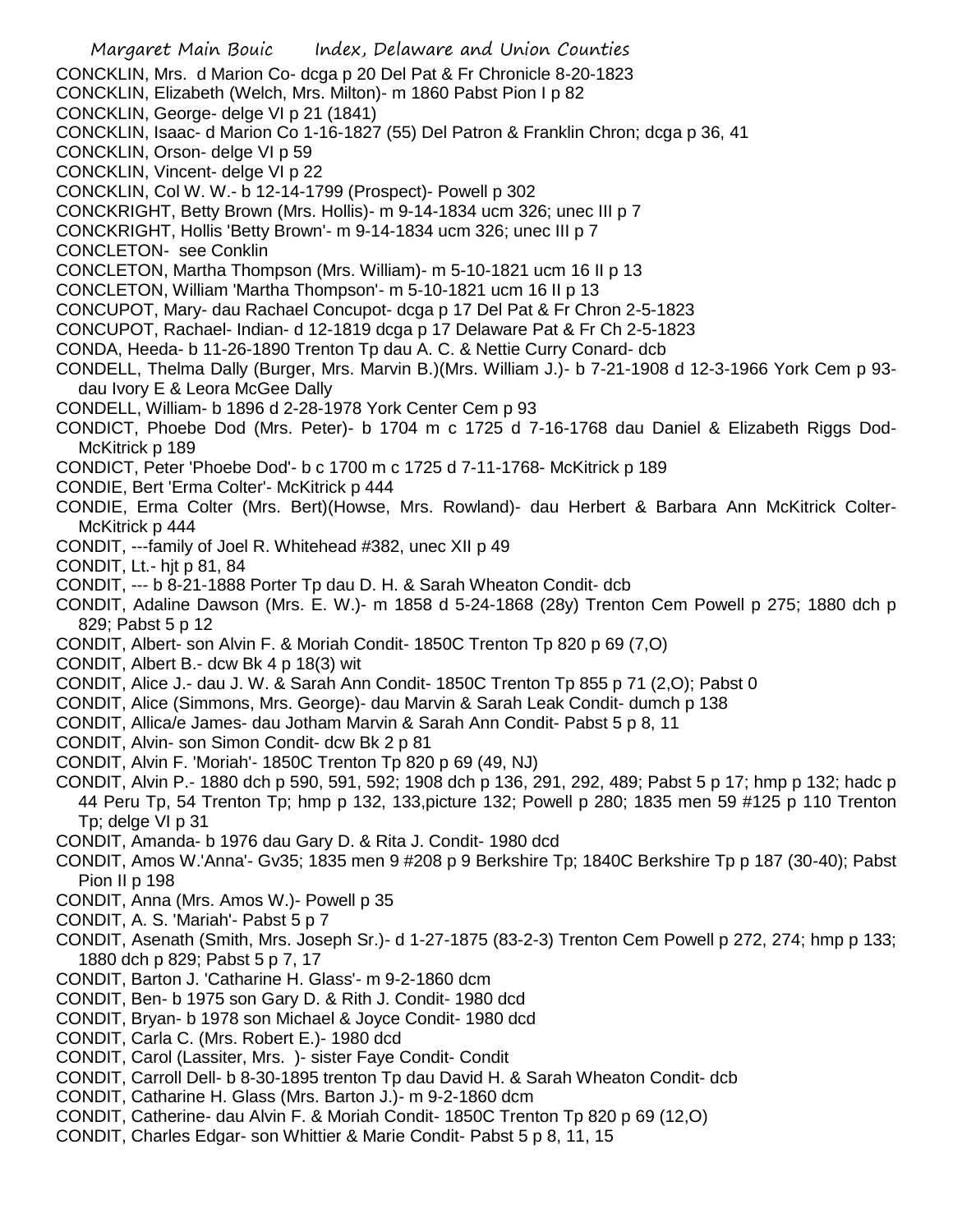CONDIT, Charlott (Mrs. Jeptha)- Sunbury Cem Powell p 35

CONDIT, Charlotte C.- b 10-19-1846 d 1-21-1872 Trenton Cem Powell p 272 dau J. W. & Sarah Ann Condit-1850C Trenton Tp 855 p 71 (4,O)

- CONDIT, Christine Alice (Gallant, Mrs. James Tucker)- m 8-19-1961 dau George William Willison Condit-**Condit**
- CONDIT, Clara M.- dau E. W. & Mary E. Adams Condit- 1880 dch p 829; Pabst 5 p 22
- CONDIT, Clinton M.- b 11-20-1883 Porter Tp son David H. & Sarah Wheaton Condit- dcb
- CONDIT, Dale- dau Eldon J. & Martha Condit- Condit
- CONDIT, Dane Conard- b 9-10-1891 Tenton Tp dcb- ch Loranzo S. & Della Conard Condit- dumch p 139
- CONDIT, Darryl E.- son Eldon J. & Martha Condit- Condit
- CONDIT, David- Pabst 0
- CONDIT, David Hylier- son Jotham Marvin & Sarah Ann Leak Condit- Pabst 5 p 8; dumch p 138; 1880C Trenton Tp p 459C
- CONDIT, Deanna (Anderson, Mrs. )- dau Eldon J. & Martha Condit- Condit
- CONDIT, Dee- dau Eldon J. & Martha Condit- Condit
- CONDIT, Della Conard (Mrs. L. S.)- dau James W. & Nancy Evans Conard- dumch p 138; Pabst 5 p 20
- CONDIT, Donna (Fox, )- dau Milo J. & Ethel Estella Condit- Condit
- CONDIT, Dorcas (Ketchum, Mrs. Lewis)- m 11-7-1841 dcm; Pabst 5 p 5; hmp p 132
- CONDIT, Doris R. Leach (Mrs. Milo J.)- m 5-25-1946 Condit; 1961, 1969, 1971, 1980 dcd
- CONDIT, Eagen M.- 1835 men 59 #98 p 109 Trenton Tp
- CONDIT, Earl G. 'Julia Hartsook'- son Milo J. & Ethel Estella Condit- Condit; 1961, 1969, 1971, 1980 dcd
- CONDIT, Edgar- son Alvin F. & Moriah Condit- 1850C Trenton Tp 820 p 69 (10,O)
- CONDIT, Ed. M.- dumch p 138
- CONDIT, E. M.- 1880C Trenton Tp p 461C
- CONDIT, E. W. 'Adaline Dawson''Mary E. Adams'- b 6-4-1830 m 1858 (2) 3-28-1876 d 6-2-1898 Trenton Cem Powell p 273, 275- son Smith Sr. & Asenath Condit- 1880 dch p 829; Pabst 5 p 12
- CONDIT, Edgar- Pabst 5 p 17; hmp p 135; 1850C Trenton Tp 867 p 71 (38, NJ)
- CONDIT, Edgar M. 'Jane Mulford'- b 2-4-1811 m 7-15-1835 d 11-27-1881 son Joseph Smith & Asenath Condit- 1880 dch p 591, 592, 829; 1908 dch p 135, 291; Pabst 5 p 7,8,10, 12, 13, 25; hmp p 136 picture, 137; Pabst 0; dcw Bk 4 p 144(10) exec
- CONDIT, Edgar Paul- son E. W. & Mary E. Adams Condit- 1880 dch p 829; Pabst 5 p 23
- CONDIT, Edith M.- dau L. S. & Della Conard Condit- dumch p 138; Pabst 5 p 22
- CONDIT, Edward G.-b 4-1-5-1870 Trenton Tp dcb- son Elias J. & Jennie C. Perfect Condit- 1880 dch p 829; dumch p 272
- CONDIT, E. G.- 1908 dch p 489
- CONDIT, E. J. 1880C Trenton Tp p 462A
- CONDIT, Eldon J., 'Martha';- d 5-30-1978 (67) bur Trenton- son Estella Condit- Condit
- CONDIT, Electa (Ward, Mrs. )- dau Simon Condit- dcw Bk 2 p 81
- CONDIT, Elias J. 'Jennie C. Perfect'- b 11-27-1837 m 2-2-1865 dcm; d 4-2-1905 Trenton Cem Powell p 279, 281- son Jotham & Mary Mulford Condit- Pabst Pion I p 142; dumch p 271, 272; 1880 dch p 590, 829; Pabst 5 p 9; 1850C Trenton Tp 887 p 92 (13)
- CONDIT, Elizabeth- 1880 dch p 592; 1908 dch p 291; Pabst 0; hmp p 133
- CONDIT, Elizabeth (Perfect, Mrs. Thomas)- m 4-3-1856 dcm dau Alvin F. & Moriah Condit- Pabst 3 p 29; 5 p 5, 17; 6 p 8; 1850C Trenton Tp 820 p 69 (14,O)
- CONDIT, Elizabeth (Mrs. Simon)- dcw Bk 2 p 81; 1850C Trenton Tp 791 p 67 (63, NJ)
- CONDIT, Emily- dau George Willison Condit- Condit
- CONDIT, Enoch- Pabst 5 p 6, 7, 17
- CONDIT, Estella B.- 1969, 1971 dcd
- CONDIT, Ethel Estella (Mrs. Milo J.)- d 8-6-1982 (92) Trenton Cem- Condit
- CONDIT, Eunice (Mrs. Jones)- 1883 uch V p 474
- CONDIT, Eva- sister Faye Condit- Condit
- CONDIT, Eva Dell- b 12-19-1873 Trenton Tp dcb. d 3-7-1888 (14y2m) Trenton Cem Powell p 278 dau W. F/S. & Felina/Phikney Easterday Condit
- CONDIT, Eva Mary- b 6-20-1890 Porter Tp dau Daivd & Sarah Wheaton Condit- Condit dcb
- CONDIT, E. W.- 1880C Trenton Tp p 458A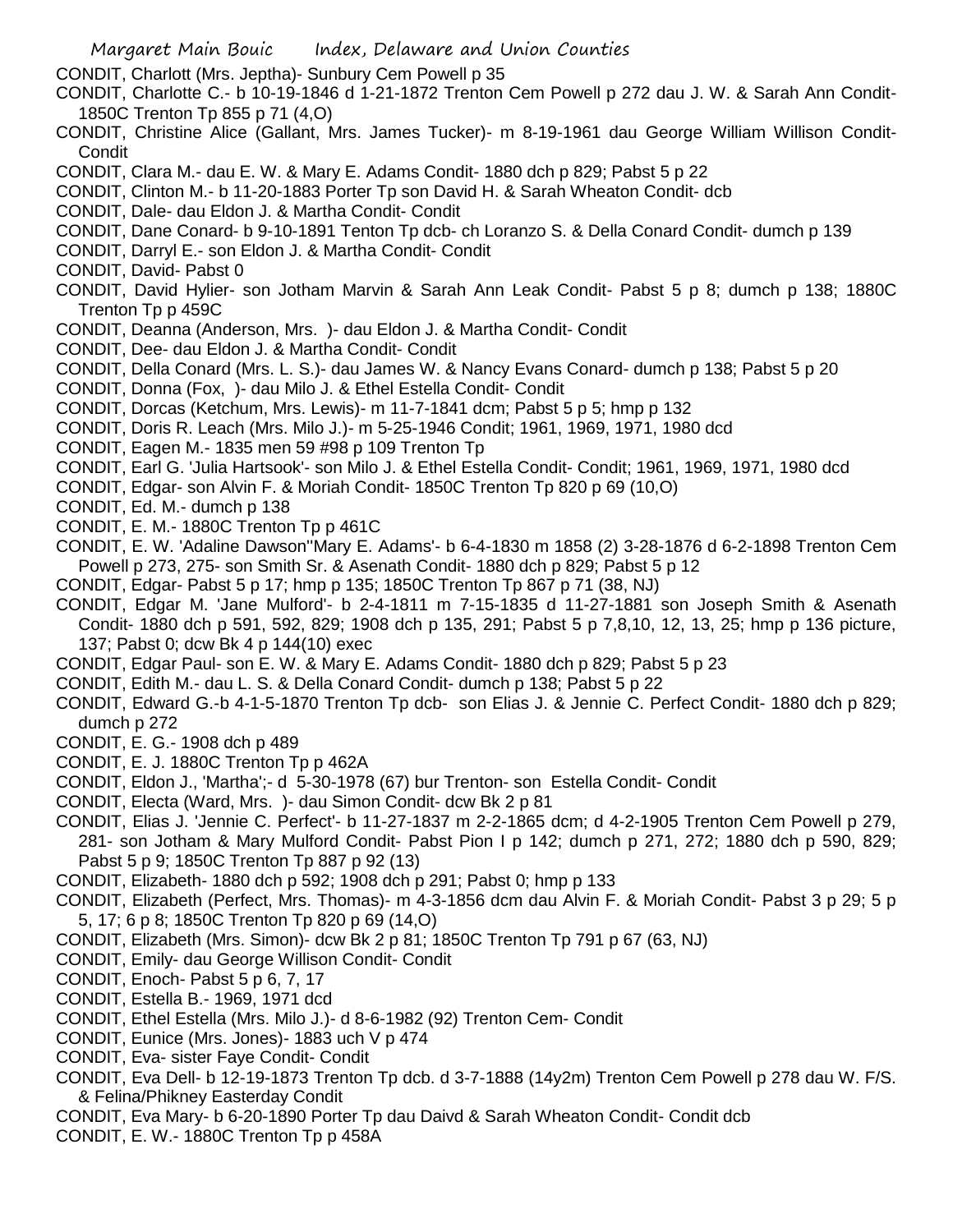- Margaret Main Bouic Index, Delaware and Union Counties
- CONDIT, --- b 2-28-1877 Trenton Tp dau E. W. & Mary Adams Condit- dcb
- CONDIT, --- 3-3-1878 Trenton Tp son E. W. & E. Adams Condit- dcb
- CONDIT, Faye- d 1-2-1954 buried Union Cem Columbus- Condit; Pabst 5 p 24
- CONDIT, Fenton S.- b 7-1-1888 d 6-11-1963 (75) Trenton Cem son J. W. & ALlie Boyd Condit- dcb; Condit
- CONDIT, Filena/Felena (Mrs. W. S.)- b 1837 d 1932 Trenton Cem Powell p 279; Pabst 5 p 16
- CONDIT, Fred Delmer- b 8-31-1869 Trenton Tp son Zenis & Fanny Condit- dcb
- CONDIT, Gary D.'Rita J.'- b 1954 son Earl & Julia Hartsook- Condit; 1961, 1969, 1971, 1980 dcd
- CONDIT, George Willison- Condit
- CONDIT, Georgia Dee- 1-15-1896 Trenton Tp dau M. S. & Nellie Hough Condit- dcb
- CONDIT, Grace Ethel- Pabst 5 p 23; 1969 dcd
- CONDIT, Grace Patrick (Mrs. )- d 2-14-1967 Trenton Cem- Condit; 1961 dcd
- CONDIT, Hannah Dodd (Mrs. Jonas)- b 1-3-1782 d 6-27-1857 dau Thaddeus & Phebe Baldwin Dodd-McKitrick p 190
- CONDIT, Harriet E. Jinks (Mrs. Joh )- m 2-23-1847 dcm; 1850C Delaware Town 960 p 76 (25,O)
- CONDIT, Harriet E. (Porter, Mrs. Robert W.)- m 10-9-1851 dcm
- CONDIT, Harriet (Mrs. Mathias)- m 3-27-1856 dcm; dau Squire Wheaton- Pabst 5 p 7; dcw Bk 4 p 144 (16)
- CONDIT, J.- hadc p 123; Rewnron Rp
- CONDIT, Jane E.- delge VII p 23, dg 1-3-1902; Pabst 0
- CONDIT, Jane Mulford (Mrs. Edgar M.)- b 10-30-1815 m 7-15-1835 d 10-18-1907 Trenton Cem- 1880 dch p 829; Pabst 5 p 8, 15, 17; Powell p 272; 1850C Trenton Tp 868 p 71 (35, NJ)
- CONDIT, Jemima (Pierson, Mrs. Ira)- dau Simon Condit- 1880 dch p 833; dcw Bk 2 p 81; delge VI p 12
- CONDIT, Jennie Perfect (Mrs. Elias J.)- b 9-12-1845 m 2-2-1865 dcm d 4-3-1912 Trenton Cem Powell p 279; dau Middleton & Hulda Patrick Perfect dumch p 272; 1880 dch p 829
- CONDIT, Jeptha 'Charlott'- Powell p 35
- CONDIT, Joan M. (Shaut, Mrs, Dana W.)- m 6-8-1985 dau Ralph C. Condit- Condit
- CONDIT, John- Pabst 0
- CONDIT, Joh 'Harriet E. Jinks'- m 2-23-1847 dcm
- CONDIT, John Albert- b 11-21-1851 d 11-1-1866 Trenton Cem Powell p 272- son Jotham Marvin & Sarah Ann Condit- Pabst 5 p 8
- CONDIT, John- b 4-4-1870 Trenton Tp son Elias M. & Jennie Condit- dcb
- CONDIT, John K.- b 11-22-1825 d 1-22-1849/50 Trenton Cem Powell p 272- son Jotham & Mary Mulford Condit- 1880 dch p 829; dumch p 272
- CONDIT, Jonas 'Hannah Cocc'- McKitrick p 190
- CONDIT, Jonathan (Jotham) 'Mary Mulford'- b 7-17-1794 m 1-14-1824 d 2-3-1875 (80-6-17) Trenton Cem Powell p 272- 1880 dch p 194, 588, 590, 591, 831, 833; 1908 dch p 489; dumch p 271; Pabst 5 p 7-12; Pabst 0; hadc p 54; 1850C Trenton 887 p 72 (57 NJ); delge IV p 3i, VI p 31
- CONDIT, Jonathan M. 'Sarah A. Leak'- m 4-20-1845 dcm
- CONDIT, Jonathan- son Simon Condit- dcw Bk 2 p 81
- CONDIT, J. S.- hmp p 132
- CONDIT, Job- Pabst 6 p 69
- CONDIT, Job W.- son Harriet Jinks Condit- 1850C Delaware Town 960 p 76 (7/12,O)
- CONDIT, Jonas 'Eunice'- 1883 uch V p 474
- CONDIT, Joseph- d 8-31-1835 (?,11m13d) Trenton Cem Powell p 272
- CONDIT, Joseph Smith 'Asenath'- d 8-31-1835 Trenton Cem Powell p 272, 274
- CONDIT, Joseph 'S'- son Simon Condit- 1880 dch p 699; dcw Bk 2 p 81
- CONDIT, Joshua- b 1978 son Robert E. & Carla C. Condit- 1980 dcd
- CONDIT, Jotham 'Sarah A.'- b 6-8-1816 d 6-2-1857 Trenton Cem gv271
- CONDIT, Jotham Marvin 'Sarah Ann' see Marvin, Jonatham M.- d age 79- Pabst 5 p 7,8,9,10; Pabst 0; War 1812
- CONDIT, Joyce Marlene Roush (Mrs. Michael Alan)- Condit; 1980 dcd
- CONDIT, Judy/Juda T- b 1956 dau Milo J. & Doris R. Condit- 1961, 1969, 1971, 1980 dcd
- CONDIT, Judy Teresa (Steinke, Mrs. James Paul)- m 6-20-1992 dau Milo & Doris Condit- Condit
- CONDIT, Julia Ann Parker (Mrs. Silas W.)- m 6-15-1842 dcm
- CONDIT, Julia Hartsook (Mrs. Earl G.)- Condit; 1961, 1969, 1971, 1980 dcd
- CONDIT, J. W. 'Sarah Ann'- 1850C Trenton Tp 855 p 71 (30, NJ)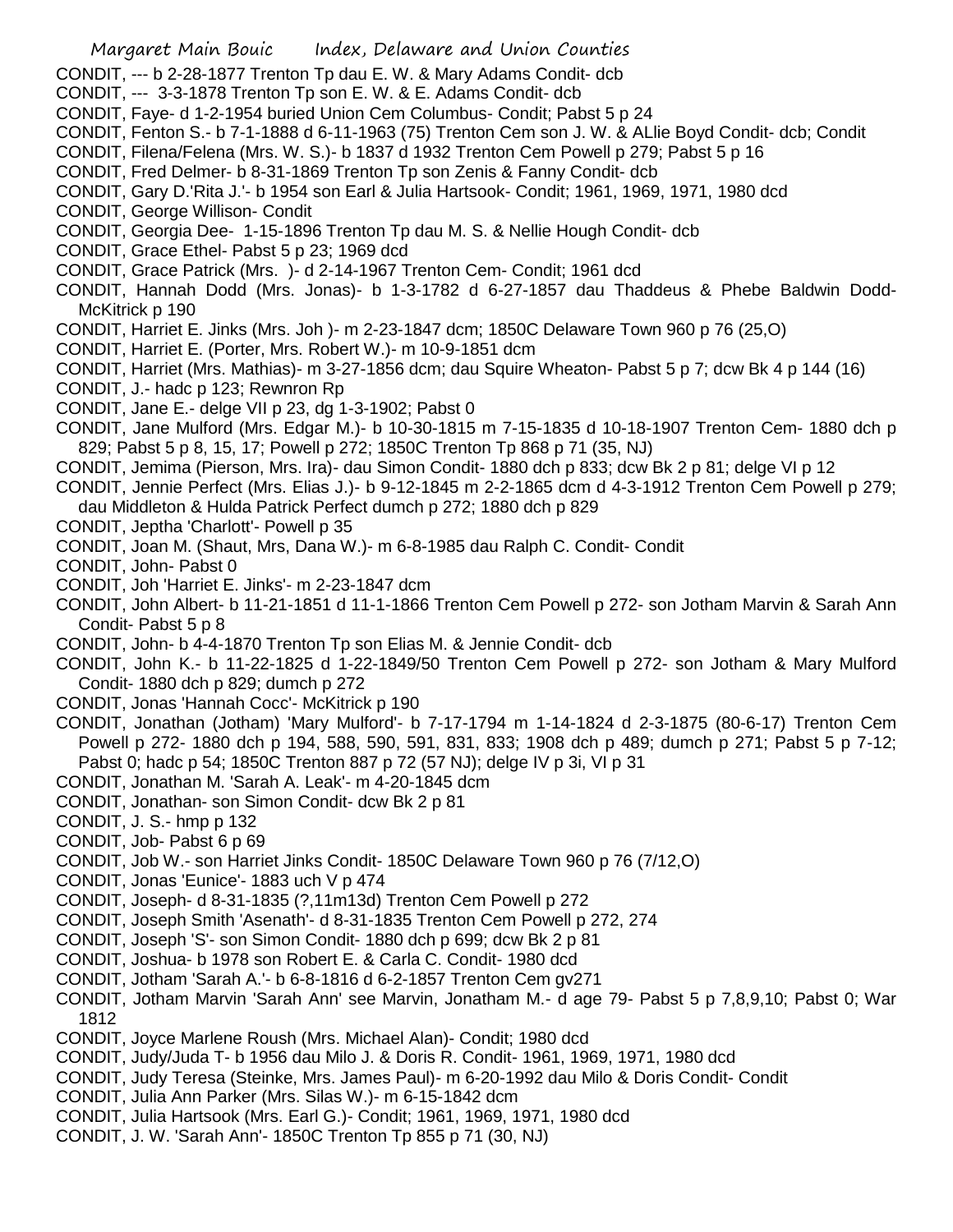CONDIT, J. W.- 1908 dch p 489; Pabst 7 p 31

- CONDIT, Leslie Marie- b 1-14-1982 dau Michael Alan & Joyce Marlene Roush Condit- Condit
- CONDIT, Lewis- hmp p 133
- CONDIT, Lizzie A. (C)(Williamson, Mrs. John)- dau Elias J. & Jennie C. Perfect Condit- 1880 dch p 829; dumch p 272
- CONDIT, Lorenzo Smith- son Jotham Marvin & Sarah Ann Leak Condit- dumch p 138; Pabst 5 p 23, 25
- CONDIT, Lorenzo Whittier 'Maria Wheaton'- b 5-4-1842 dcm; 1850C Berkshire Tp 61 p 7 (30, NJ); Pabst 5 p 8; hmp p 138
- CONDIT, Louisa/Loisa- dau Lorenzo Whittier & Maria Wheaton Condit- Pabst 5 p 8,9; 1850C Berkshire Tp 61 p 7 (6,O)
- CONDIT, Louisa (Post, Mrs. Edward J.)- m 3-25-1863 dcm
- CONDIT, L. S.- hmp p 139, 174
- CONDIT, Lydia (Smith, Mrs. joseph)- m 11-16-1840 dcm
- CONDIT, Lynn- dau Earl G.& Julia Hartsook Condit- Condit; 1961 dcd(10), 1969, 1971 dcd
- CONDIT, Mabel E. (Walker, Mrs. Randall Oakley)- m 6-19-1902- Weiser p 205
- CONDIT, Maria Wheaton (Mrs.Lorenzo Whittier)- m 5-4-1842 dcm- dau Squire Wheaton- dcw Bk 4 p 144 (16); 1880 dch p 592; 1908 dch p 291; Pabst 5 p 7, 8, 17, 19; hmp p 1331850C Berkshire Tp 61 p 7 (28,NJ)
- CONDIT, Mariah (Mrs. H. S.)- Pabst 5 p 7
- CONDIT, Martha/Mattie E.- b 2-3-1850 d 12-31-1872 Trenton Cem Powell p 272- 1850C Trenton Tp 855 p 71 (6/12,O)
- CONDIT, Martha E.- dau James Van Houten- Pabst 0; dcw Bk 3 p 395
- CONDIT, Martha Elizabeth- dau Jotham Marvin & Sarah Ann Leak Condit- Pabst 5 p 8, 11
- CONDIT, Martha (Mrs. Eldon J.)- Condit
- CONDIT, Marvin- son Jotham Marvin/Jonatham M.- dumch p 138
- CONDIT, Mary- hmp p 133
- CONDIT, Mary C. (Jacobs, Mrs. Edward)- dau Joseph & S. Condit- 1880 dch p 699, 840
- CONDIT, Mary E. Adams (Mrs. E. W.)- b 1-1845 d 5-11-1925 dau Rev. D. & Elizabeth Adams- Trenton Cem Powell p 273- 1880 dch p 829; Pabst 5 p 18
- CONDIT, Mary Etta- b 7-16-1867 Trenton Tp dau Elias & Jennie P. Condit- dcb
- CONDIT, Mary (Harrison, Mrs. Aaron R.)- dau Simon Condit- 1880 dch p 581; 1908 dch p 480; 1880 morch p 653; dcw Bk 2 p 81; Powell p 346
- CONDIT, Mary (Jacobus, Mrs. Edward)- m 6-7-1842 dcm
- CONDIT, Mary Jane (Green, Mrs. Edward)- b 12-7-1827 m 12-23-1847 dcm dau Jotham & Mary Mulford Condit- 1908 dch p 829, 831; dumch p 272
- CONDIT, Mary Mulford (Mrs. Jonathan)- b 10-3-1796 m 1-14-1824 d 4-21-1885 (88-6-18) Trenton Cem 1880 dch p 829, 831, 833; dumch p 271; Pabst 5 p 5, 7, 12, 15, 17; 1850C Trenton Tp 887 p 72 (54,NJ)
- CONDIT, Mathias C. 'Harriet A. Wheaton'- m 3-27-1856 dcm
- CONDIT, Matilda (Agden, Mrs. John)- m 6-14-1843 dcm
- CONDIT, Matilda (Williams, Mrs. )- dau Simon Condit- dcw Bk 2 p 81
- CONDIT, Michael Alan 'Joyce Marlene Roush'- b 1954 son Milo J. & Doris R. Condit- 1961, 1969, 1971, 1980 dcd
- CONDIT, Milo J. 'Doris R. Leach'- m 5-25-1946 Condit; 1961, 1969, 1971, 1980 dcd
- CONDIT, Milo J. 'Ethel Estella' Condit
- CONDIT, Milo J.- b 6-18-1878 Trenton Tp dcb- son Elias J. & Jennie C. Perfect Condit- 1880 dch p 829; dumch p 272; Pabst 7 p 31
- CONDIT, Milo J.- son Milo J. & Ethel Estella Condit- Condit
- CONDIT, Minnie Bell (Meredith, Mrs. Milford)- b 9-2-1872 Trenton Tp dcb- dau Elias J. & Jennie C. Perfect Condit- 1880 dch p 829; dumch p 272
- CONDIT, Moriah (Mrs. Alvin F.)- 1850C Trenton Tp 820 p 69 (47, NJ)
- CONDIT, Mulford S.- son Elias J. & Jennie C. Perfect Condit- 1880 dch p 829; dumch p 272
- CONDIT, Nancy K.- b 1960- dau Earl G. & Julia Hartsook Condit- Condit; 1961, 1969, 1971, 1980 dcd
- CONDIT, Nancy- d 6-9-1840 (6y10m13d) dau Joseph Smith & Asenath Condit- Trenton Cem Powell p 272, 274
- CONDIT, Naomie (Ward, Mrs. )- dau Simon Condit- dcw Bk 2 p 81
- CONDIT, Norton Smith- son Whittier & Maria Condit- Pabst 5 p 8, 15; 1850C Berkshire Tp 61 p 7 (1,O)